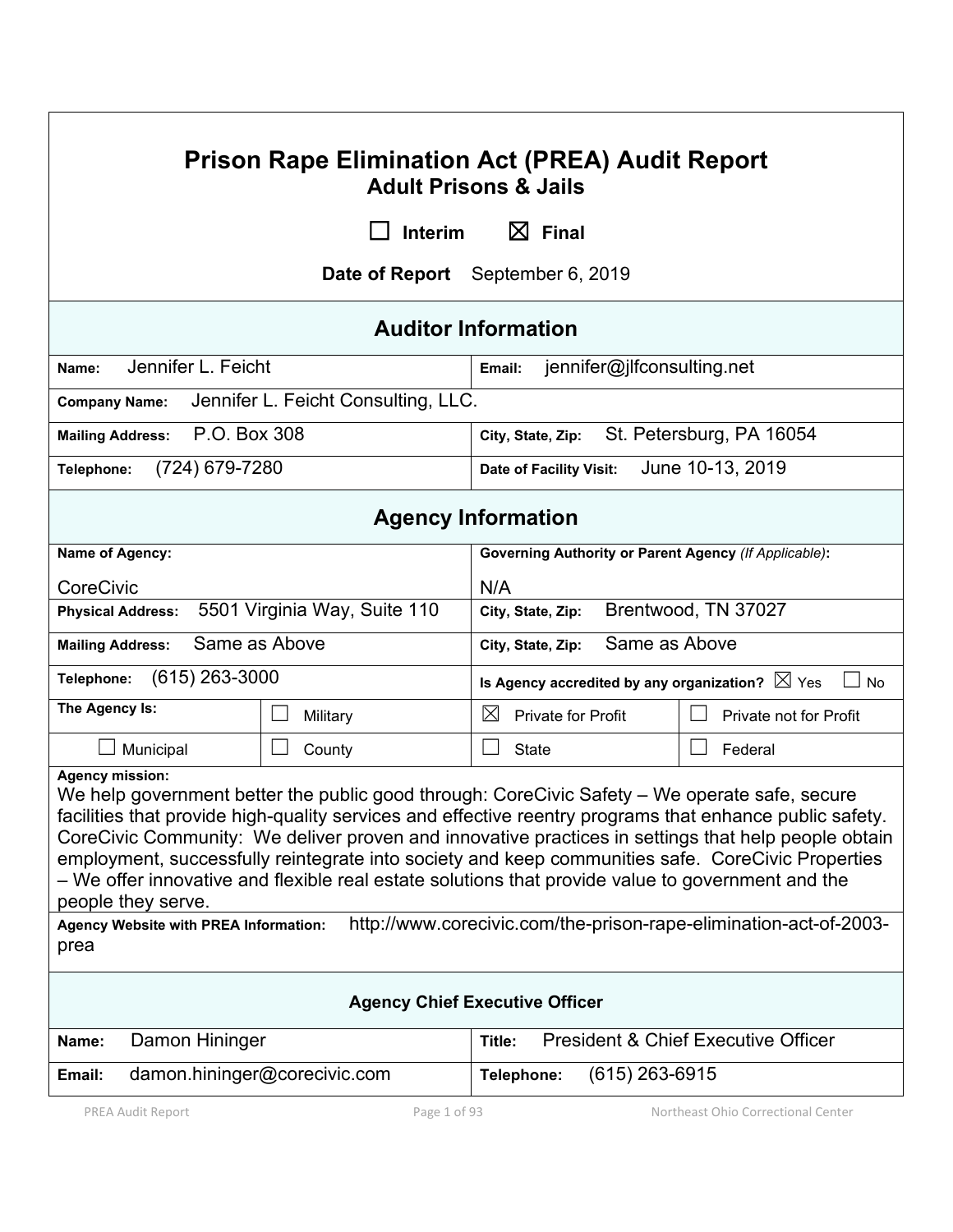| <b>Agency-Wide PREA Coordinator</b>                                                                                                                                                                                                                                                                                                                                                                                                                                                                                                                                          |                                               |                                  |                                              |                                                 |  |
|------------------------------------------------------------------------------------------------------------------------------------------------------------------------------------------------------------------------------------------------------------------------------------------------------------------------------------------------------------------------------------------------------------------------------------------------------------------------------------------------------------------------------------------------------------------------------|-----------------------------------------------|----------------------------------|----------------------------------------------|-------------------------------------------------|--|
| <b>Eric Pierson</b><br>Name:                                                                                                                                                                                                                                                                                                                                                                                                                                                                                                                                                 |                                               | Title:                           | Sr. Director – PREA Compliance &<br>Programs |                                                 |  |
| eric.pierson@corecivic.com<br>Email:                                                                                                                                                                                                                                                                                                                                                                                                                                                                                                                                         |                                               |                                  | $(615)$ 263-6915<br>Telephone:               |                                                 |  |
| <b>PREA Coordinator Reports to:</b>                                                                                                                                                                                                                                                                                                                                                                                                                                                                                                                                          |                                               |                                  |                                              | Number of Compliance Managers who report to the |  |
| John Robinson, Vice President - Correctional<br>Programs                                                                                                                                                                                                                                                                                                                                                                                                                                                                                                                     |                                               |                                  | <b>PREA Coordinator</b>                      | Indirectly $-63$ Directly - 0                   |  |
| <b>Facility Information</b>                                                                                                                                                                                                                                                                                                                                                                                                                                                                                                                                                  |                                               |                                  |                                              |                                                 |  |
| Northeast Ohio Correctional Center<br>Name of Facility:                                                                                                                                                                                                                                                                                                                                                                                                                                                                                                                      |                                               |                                  |                                              |                                                 |  |
| <b>Physical Address:</b>                                                                                                                                                                                                                                                                                                                                                                                                                                                                                                                                                     | 2240 Hubbard Road, Youngstown, OH 44505       |                                  |                                              |                                                 |  |
| Mailing Address (if different than above):                                                                                                                                                                                                                                                                                                                                                                                                                                                                                                                                   |                                               | Click or tap here to enter text. |                                              |                                                 |  |
| <b>Telephone Number:</b>                                                                                                                                                                                                                                                                                                                                                                                                                                                                                                                                                     | $(330)$ 746-3777                              |                                  |                                              |                                                 |  |
| The Facility Is:                                                                                                                                                                                                                                                                                                                                                                                                                                                                                                                                                             | $\boxtimes$<br>Military<br>Private for profit |                                  |                                              | Private not for profit                          |  |
| Municipal<br>$\Box$                                                                                                                                                                                                                                                                                                                                                                                                                                                                                                                                                          | County                                        | <b>State</b>                     |                                              | Federal                                         |  |
| <b>Facility Type:</b>                                                                                                                                                                                                                                                                                                                                                                                                                                                                                                                                                        | Jail                                          |                                  | ⊠                                            | Prison                                          |  |
| <b>Facility Mission:</b><br>We help government better the public good through: CoreCivic Safety – We operate safe, secure<br>facilities that provide high-quality services and effective reentry programs that enhance public safety.<br>CoreCivic Community: We deliver proven and innovative practices in settings that help people obtain<br>employment, successfully reintegrate into society and keep communities safe. CoreCivic Properties<br>- We offer innovative and flexible real estate solutions that provide value to government and the<br>people they serve. |                                               |                                  |                                              |                                                 |  |
| <b>Facility Website with PREA Information:</b><br>http://www.corecivic.com/facilities/northeast-ohio-correctional-center                                                                                                                                                                                                                                                                                                                                                                                                                                                     |                                               |                                  |                                              |                                                 |  |
| <b>Warden/Superintendent</b>                                                                                                                                                                                                                                                                                                                                                                                                                                                                                                                                                 |                                               |                                  |                                              |                                                 |  |
| <b>Christopher Larose</b><br>Name:                                                                                                                                                                                                                                                                                                                                                                                                                                                                                                                                           |                                               | Title:                           | Warden                                       |                                                 |  |
| Christopher.Larose@corecivic.com<br>Email:<br>Telephone:                                                                                                                                                                                                                                                                                                                                                                                                                                                                                                                     |                                               | (330) 884-7301                   |                                              |                                                 |  |
| <b>Facility PREA Compliance Manager</b>                                                                                                                                                                                                                                                                                                                                                                                                                                                                                                                                      |                                               |                                  |                                              |                                                 |  |
| <b>Daniel Sullivan</b><br><b>Assistant Warden</b><br>Name:<br>Title:                                                                                                                                                                                                                                                                                                                                                                                                                                                                                                         |                                               |                                  |                                              |                                                 |  |
| Daniel.Sullivan@corecivic.com<br>Email:                                                                                                                                                                                                                                                                                                                                                                                                                                                                                                                                      |                                               | Telephone:                       | (719) 469-2248                               |                                                 |  |
| <b>Facility Health Service Administrator</b>                                                                                                                                                                                                                                                                                                                                                                                                                                                                                                                                 |                                               |                                  |                                              |                                                 |  |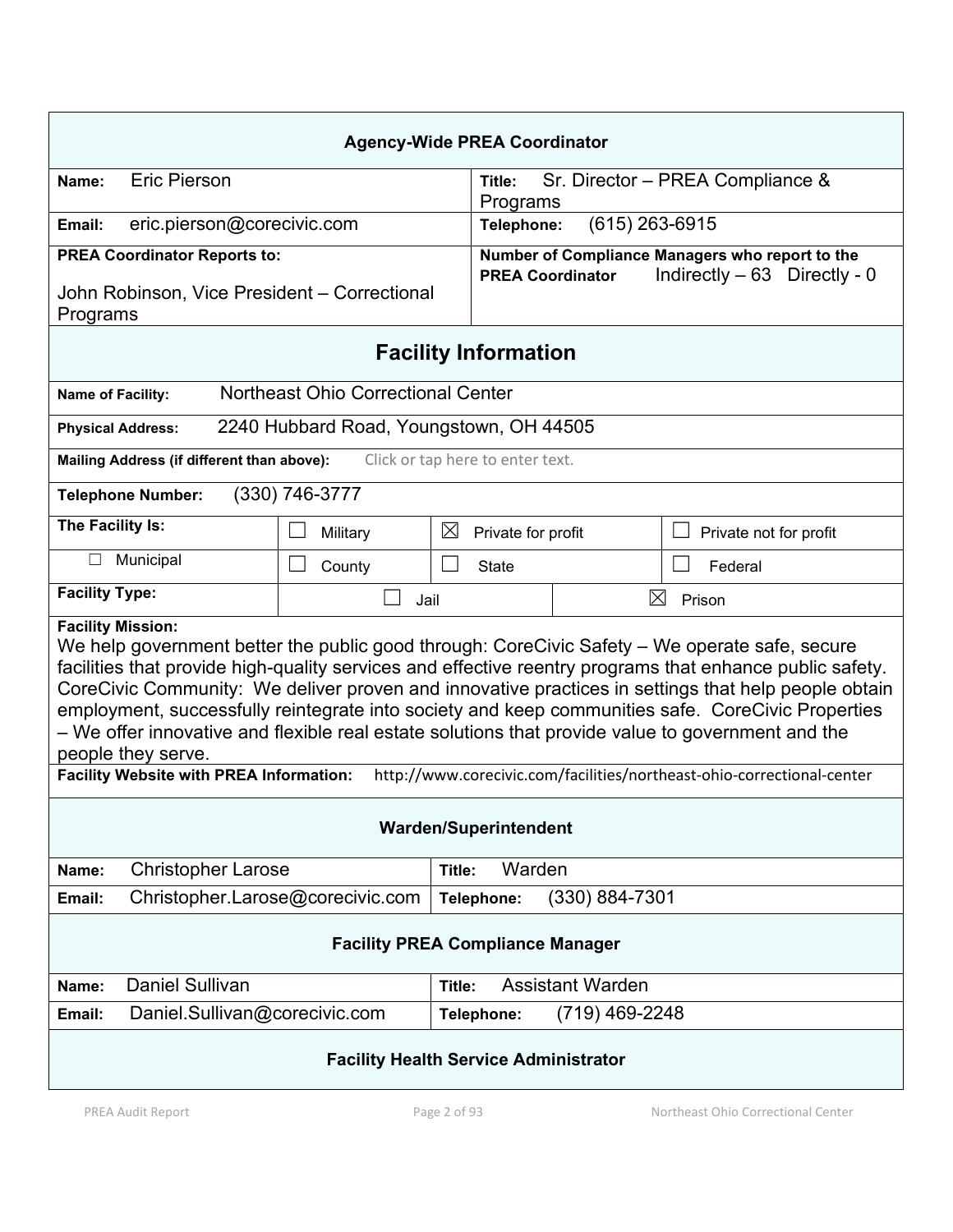| Dana Hivner<br>Name:                                                                                                                                                                                                                                                                                                                                                                                                                                                                                                                                                                                                                  | Title:                                      | <b>Health Service Administrator</b> |            |                 |
|---------------------------------------------------------------------------------------------------------------------------------------------------------------------------------------------------------------------------------------------------------------------------------------------------------------------------------------------------------------------------------------------------------------------------------------------------------------------------------------------------------------------------------------------------------------------------------------------------------------------------------------|---------------------------------------------|-------------------------------------|------------|-----------------|
| Dana.Hivner@corecivic.com<br>Email:                                                                                                                                                                                                                                                                                                                                                                                                                                                                                                                                                                                                   | Telephone:                                  | (330) 884-7320                      |            |                 |
|                                                                                                                                                                                                                                                                                                                                                                                                                                                                                                                                                                                                                                       | <b>Facility Characteristics</b>             |                                     |            |                 |
| 2048<br><b>Designated Facility Capacity:</b>                                                                                                                                                                                                                                                                                                                                                                                                                                                                                                                                                                                          | <b>Current Population of Facility: 1581</b> |                                     |            |                 |
| Number of inmates admitted to facility during the past 12 months                                                                                                                                                                                                                                                                                                                                                                                                                                                                                                                                                                      |                                             |                                     |            | 5874            |
| Number of inmates admitted to facility during the past 12 months whose length of stay in the<br>4096<br>facility was for 30 days or more:                                                                                                                                                                                                                                                                                                                                                                                                                                                                                             |                                             |                                     |            |                 |
| Number of inmates admitted to facility during the past 12 months whose length of stay in the<br>facility was for 72 hours or more:                                                                                                                                                                                                                                                                                                                                                                                                                                                                                                    |                                             |                                     | 5756       |                 |
| Number of inmates on date of audit who were admitted to facility prior to August 20, 2012:                                                                                                                                                                                                                                                                                                                                                                                                                                                                                                                                            |                                             |                                     |            | $\Omega$        |
| Age Range of<br>N/A<br><b>Youthful Inmates Under 18:</b><br><b>Population:</b>                                                                                                                                                                                                                                                                                                                                                                                                                                                                                                                                                        |                                             | <b>Adults:</b>                      | 18-Over 70 |                 |
| Are youthful inmates housed separately from the adult<br>population?                                                                                                                                                                                                                                                                                                                                                                                                                                                                                                                                                                  |                                             | Yes                                 | No         | ⊠<br><b>NA</b>  |
| Number of youthful inmates housed at this facility during the past 12 months:                                                                                                                                                                                                                                                                                                                                                                                                                                                                                                                                                         |                                             |                                     |            | $\overline{0}$  |
| Average length of stay or time under supervision:                                                                                                                                                                                                                                                                                                                                                                                                                                                                                                                                                                                     |                                             |                                     |            | 160.7 Days      |
| Facility security level/inmate custody levels:                                                                                                                                                                                                                                                                                                                                                                                                                                                                                                                                                                                        |                                             |                                     |            | Low/Medium/High |
| Number of staff currently employed by the facility who may have contact with inmates:                                                                                                                                                                                                                                                                                                                                                                                                                                                                                                                                                 |                                             |                                     |            | 440             |
| Number of staff hired by the facility during the past 12 months who may have contact with<br>inmates:                                                                                                                                                                                                                                                                                                                                                                                                                                                                                                                                 |                                             |                                     |            | 151             |
| Number of contracts in the past 12 months for services with contractors who may have contact<br>with inmates:                                                                                                                                                                                                                                                                                                                                                                                                                                                                                                                         |                                             |                                     |            | 1               |
| <b>Physical Plant</b>                                                                                                                                                                                                                                                                                                                                                                                                                                                                                                                                                                                                                 |                                             |                                     |            |                 |
| Number of Buildings: 3                                                                                                                                                                                                                                                                                                                                                                                                                                                                                                                                                                                                                | Number of Single Cell Housing Units: 1      |                                     |            |                 |
| <b>Number of Multiple Occupancy Cell Housing Units:</b>                                                                                                                                                                                                                                                                                                                                                                                                                                                                                                                                                                               |                                             | 16                                  |            |                 |
| <b>Number of Open Bay/Dorm Housing Units:</b>                                                                                                                                                                                                                                                                                                                                                                                                                                                                                                                                                                                         |                                             | 0                                   |            |                 |
| Number of Segregation Cells (Administrative and<br>Disciplinary:                                                                                                                                                                                                                                                                                                                                                                                                                                                                                                                                                                      |                                             | 88                                  |            |                 |
| Description of any video or electronic monitoring technology (including any relevant information about where<br>cameras are placed, where the control room is, retention of video, etc.):<br>The facility recently (2018) installed a new video/electronic monitoring system. In 2018, the facility<br>installed the Milestone Video System. As part of this system, there were (239) cameras installed<br>throughout the facility, including hallways, housing units and areas where inmates work and have<br>recreation. There were (25) cameras that remained from the prior system. The facility has a total of<br>(264) cameras. |                                             |                                     |            |                 |
| <b>Medical</b>                                                                                                                                                                                                                                                                                                                                                                                                                                                                                                                                                                                                                        |                                             |                                     |            |                 |
| <b>Type of Medical Facility:</b>                                                                                                                                                                                                                                                                                                                                                                                                                                                                                                                                                                                                      |                                             | 24 hours medical observation        |            |                 |
|                                                                                                                                                                                                                                                                                                                                                                                                                                                                                                                                                                                                                                       |                                             |                                     |            |                 |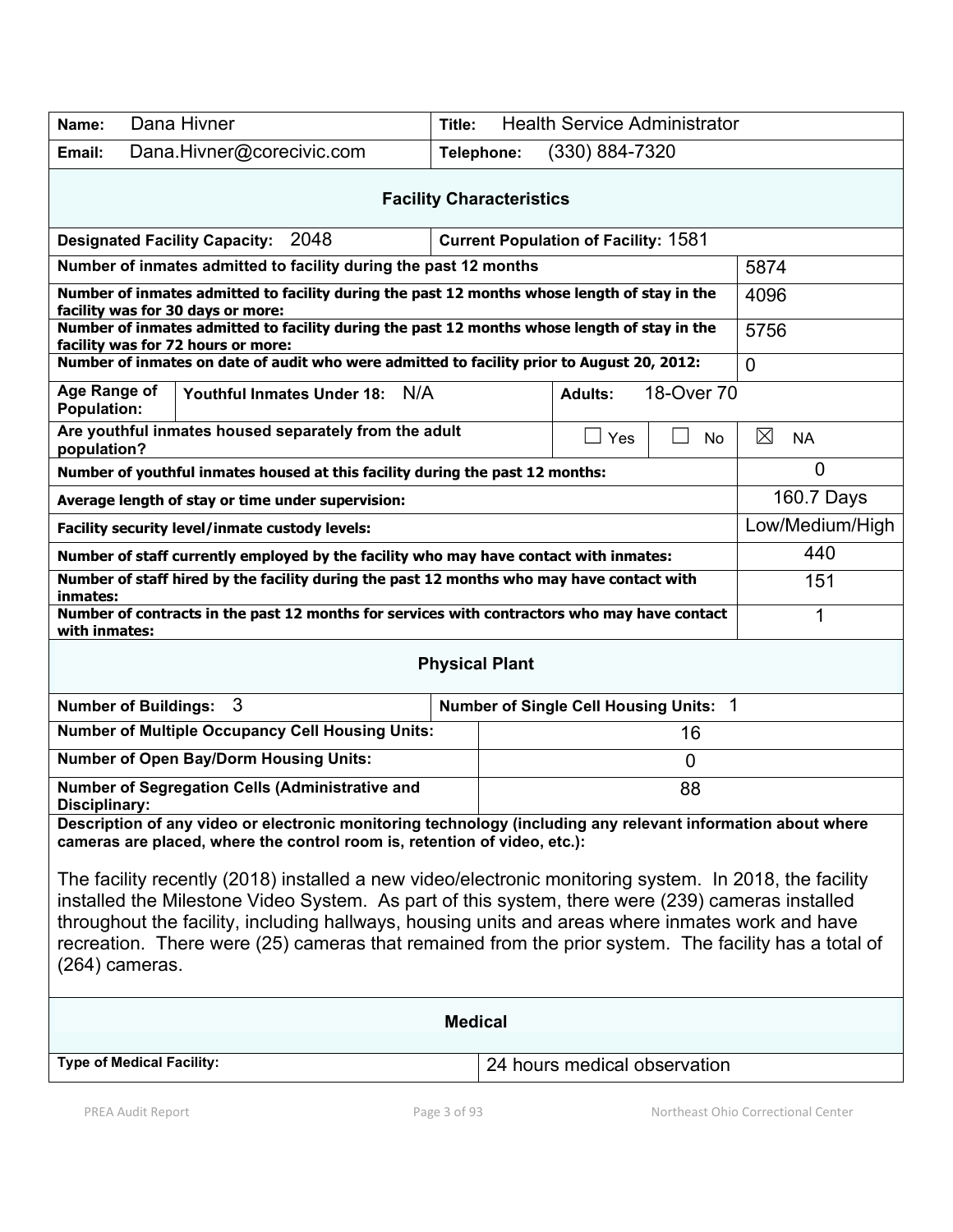| Forensic sexual assault medical exams are conducted at:                                                                               | St. Elizabeth Health Center, Youngstown, OH |   |
|---------------------------------------------------------------------------------------------------------------------------------------|---------------------------------------------|---|
| Other                                                                                                                                 |                                             |   |
| Number of volunteers and individual contractors, who may have contact with inmates,<br>currently<br>authorized to enter the facility: |                                             |   |
| Number of investigators the agency currently employs to investigate allegations of sexual<br>abuse:                                   |                                             | 4 |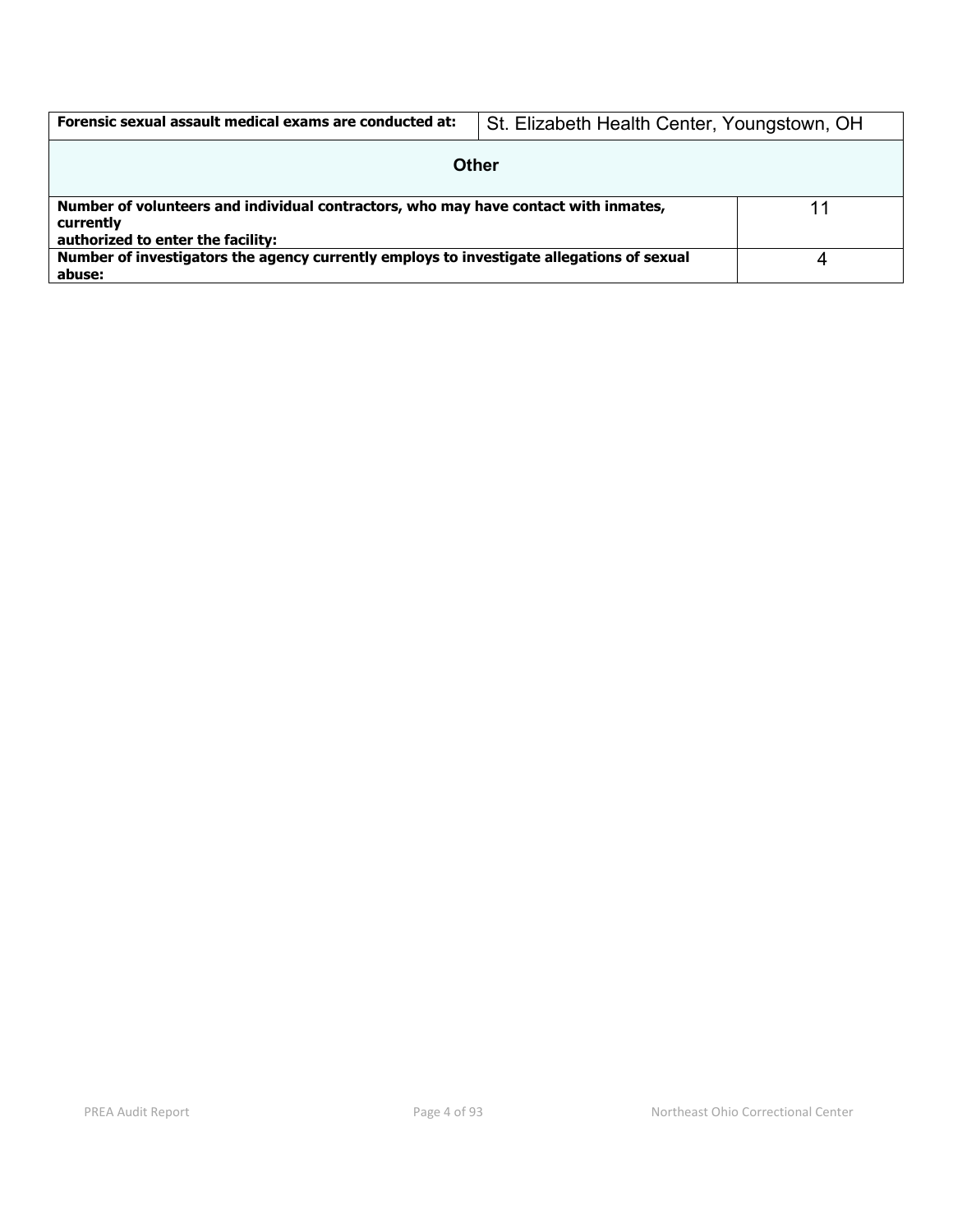# **Audit Findings**

# **Audit Narrative**

*The auditor's description of the audit methodology should include a detailed description of the following processes during the pre-onsite audit, onsite audit, and post-audit phases: documents and files reviewed, discussions and types of interviews conducted, number of days spent on-site, observations made during the site-review, and a detailed description of any follow-up work conducted during the post-audit phase. The narrative should describe the techniques the auditor used to sample documentation and select interviewees, and the auditor's process for the site review.*

CoreCivic provided information prior to the onsite audit for review. These materials included policies related to PREA, the completed pre-audit questionnaire and additional supporting documentation. Portions of the information provided were agency related, provided by the corporate headquarters and portions were provided by the facility.

The onsite audit began on the morning on June 10, 2019 and concluded on June 13, 2019. The onsite audit included an initial meeting, exit meeting, tour of the facility, interviews with staff and inmates, review of PREA related files, volunteer files, personnel files, training files, investigation files, and inmate files. The facility staff provided all materials requested by this Auditor while at the facility.

The first day of the audit began with a tour of the facility. Members of the tour group included the PREA Compliance Manager and PREA Case Manager, CoreCivic corporate staff, Ohio Department of Rehabilitation and Corrections (ODRC) staff, and the Warden at different points throughout. This tour included the entire facility, in all areas which inmates have access to. Areas that were toured included: all housing units, including segregation units, control center, the "old" reception and diagnostic area, staff learning and development area, warehouse and receiving, mental health office area, facility laundry, maintenance shop, property room, the "new" reception and diagnostic, recreation area, gymnasium, commissary, masonry shop (vocational), staff dining area, kitchen & chow hall, barber shop, medical (including dental), greenhouse, education & library area, chapel and visitation.

Interviews were conducted in accordance with the PREA Auditor's Handbook (September 2017). This Auditor interviewed key staff members, randomly selected staff members, randomly selected inmates and inmates who fall under specific categories. There were (40) inmate interviews conducted, from both the U.S. Marshal Service and the Ohio Department of Rehabilitation and Corrections, (24) staff member interviews and (1) contractor interview and these were conducted in a formal setting. Staff interviews were conducted from all shifts. Additionally, informal interviews were conducted during the facility tour with both inmates and staff members. Inmate interviews included the following targeted populations:

- Inmates with physical disabilities
- Inmates who are hard of hearing
- Inmates who are limited English proficient (LEP)
- Inmates with a cognitive disability
- Inmates who are gay or bisexual
- Inmates who identify as Transgender or Intersex
- Inmates who reported sexual victimization during the risk screening
- Inmates who reported sexual abuse at the facility

Staff interviews included the following specialized positions:

• Warden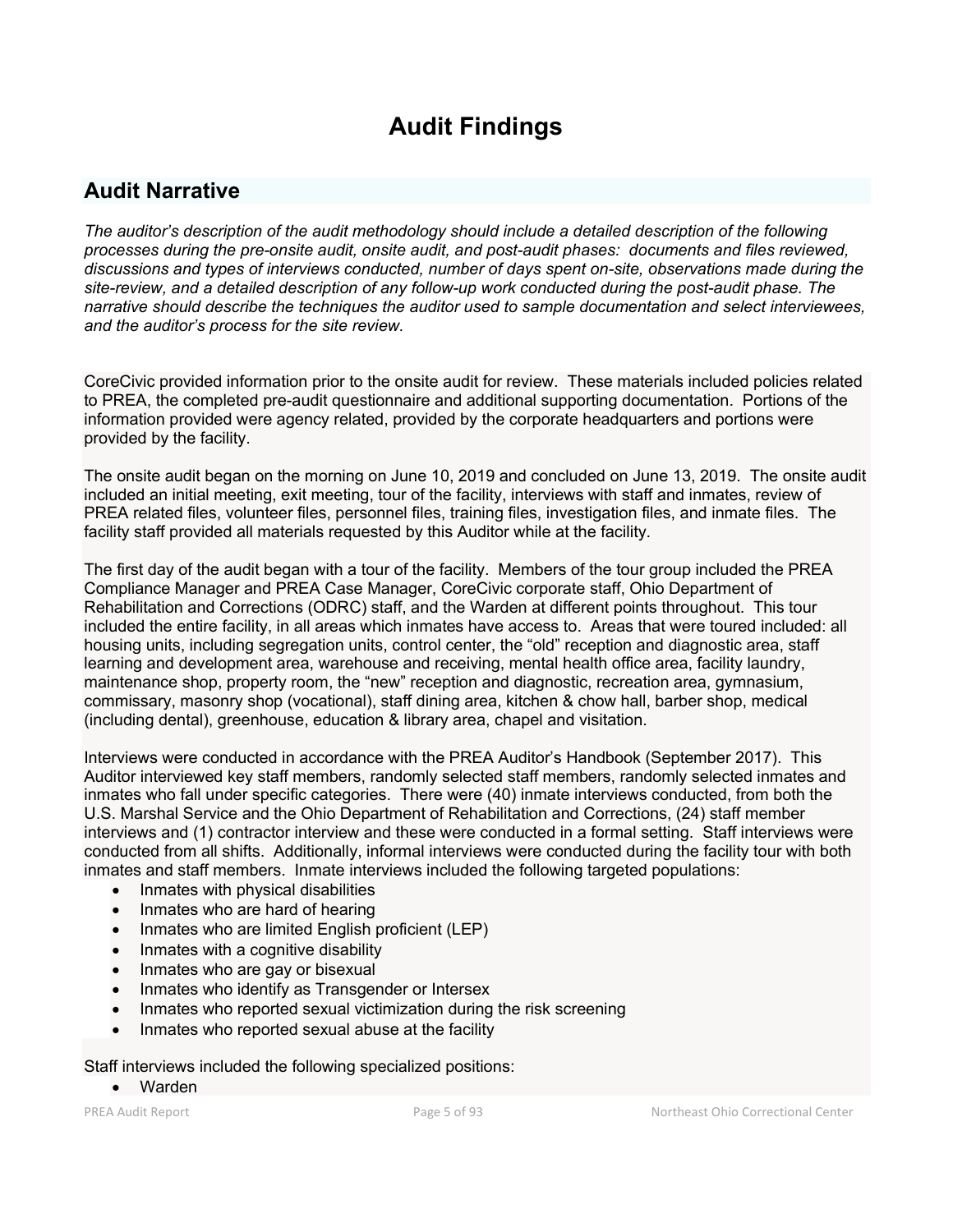- Assistant Warden/PREA Compliance Manager
- PREA Case Manager
- **Captain**
- Mental Health worker
- Nurse
- Health Service Administrator
- Personnel Investigator
- Intake Staff
- **Lieutenant**
- Investigative Staff
- First Responders
- Contractor (Food Service Worker)

At the end of the onsite audit, an exit meeting was held in order to update the facility staff on any issues that had been noted through the previous (3.5) days and any corrections that were discussed.

For the purposes of this audit, only areas utilized by ODRC and/or the U.S. Marshals Service were viewed and only those persons in the custody of these two entities were interviewed. This Auditor did not have interaction with the ICE inmates at the facility.

# **Facility Characteristics**

*The auditor's description of the audited facility should include details about the facility type, demographics and size of the inmate, resident or detainee population, numbers and type of staff positions, configuration and layout of the facility, numbers of housing units, description of housing units including any special housing units, a description of programs and services, including food service and recreation. The auditor should describe how these details are relevant to PREA implementation and compliance.*

The Northeast Ohio Correctional Center is a large facility located at 2240 Hubbard Road, Youngstown, Ohio 44505. This facility is owned and operated by CoreCivic, newly headquartered at 5501 Virginia Way, Suite 110, Brentwood, Tennessee 37027.

This facility was opened in 1997 and sits on 135 acres of land. This facility has been under contract to the Ohio Department of Rehabilitation and Correction (ODRC) since its opening. In addition to ODRC inmates, the facility also houses inmates for the U.S. Marshals Service and Immigration and Customs Enforcement  $(ICE)$ .

The facility's rated capacity at the time of the onsite audit was 2048. The population count on the first day of the onsite audit was a total of 1581. The make-up of the population is as follows: (939) ODRC inmates, (642) U.S. Marshals inmates and (356) ICE detainees. For the purposes of this PREA Audit, only U.S. Marshals inmates and ODRC inmates were interviewed. This Auditor did not consider any areas solely housing ICE inmates. Staff at the facility can work any of the three contracts, so questions directed to those interviewed were strictly in reference to U.S. Marshals inmates and ODRC inmates and areas of the facility in which those incarcerated individuals had access to.

The inmate population consists of a growing number of inmates who identify with the lesbian, gay, bisexual, transgender, intersex (LGBTI) group. Staff indicated that this population is growing in number. Additionally, there was one inmate at the time who identified as a transgender individual.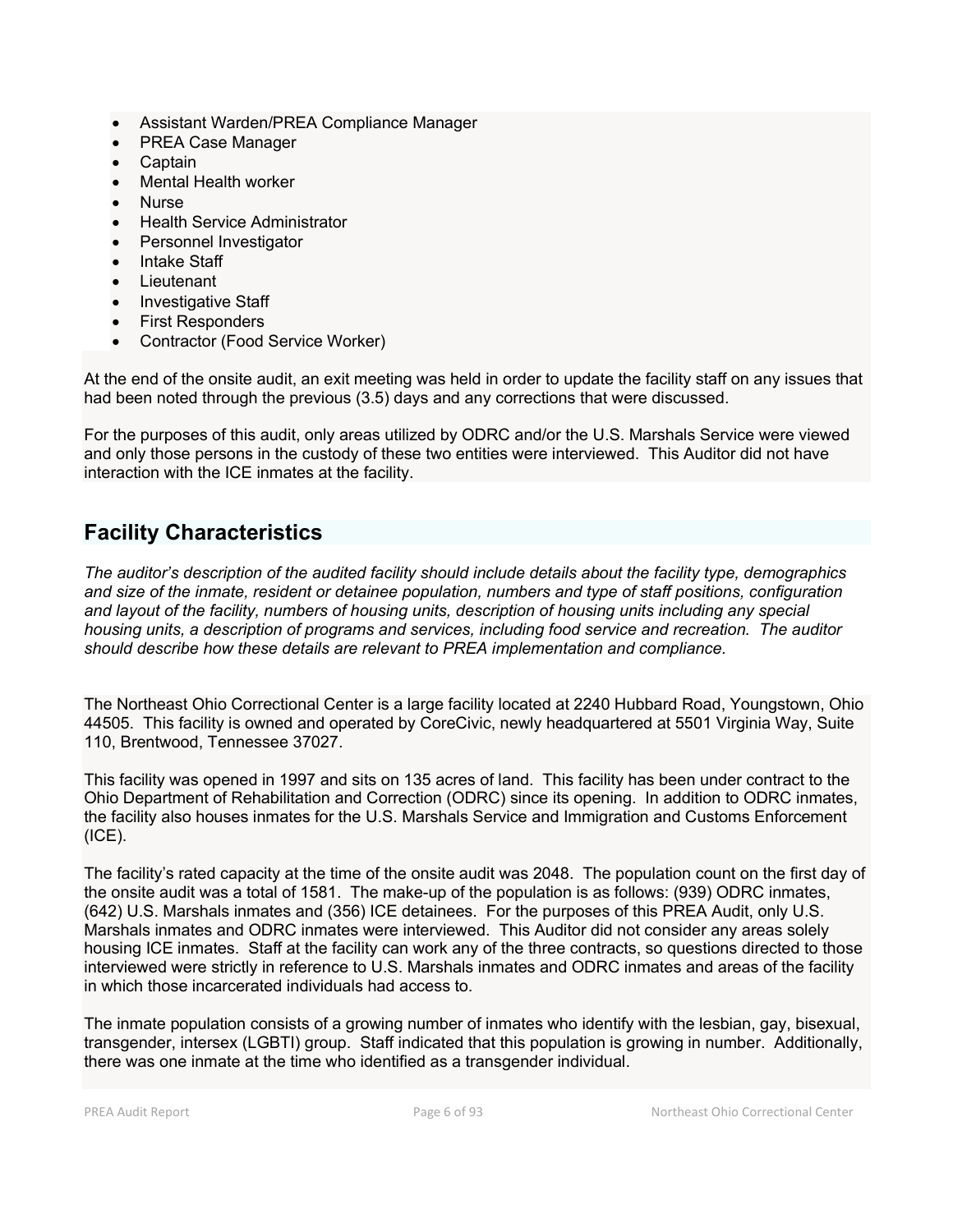The facility has (10) buildings inside the secure perimeter. Seven of those buildings are housing units for the inmates. Six of the housing units are dormitory style with open bays. One unit is restrictive housing with (50) cells. This housing unit is known as the Transitional Program Unit (TPU). The inside yard of the facility is very open and all housing units utilize the same yard, which is in the center of the facility, with all the housing units surrounding it. The other buildings house education and vocation programs, commissary, laundry, a barber shop and R&D.

The facility operates programs to assist with the re-entry of the inmates who will be returning to society. The facility has a GED program for those who have not obtained a high school diploma. Other re-entry programming includes workshops such as parenting and life skills. Vocational programs include a Computer Aided Drafting (CAD) program, dry wall, building trades and maintenance.

# **Summary of Audit Findings**

*The summary should include the number of standards exceeded, number of standards met, and number of standards not met, along with a list of each of the standards in each category. If relevant, provide a summarized description of the corrective action plan, including deficiencies observed, recommendations made, actions taken by the agency, relevant timelines, and methods used by the auditor to reassess compliance.*

*Auditor Note: No standard should be found to be "Not Applicable" or "NA". A compliance determination must be made for each standard.*

# **Number of Standards Exceeded:** 4

115.11 Zero Tolerance of sexual abuse and sexual harassment; 115.21: evidence protocol and forensic medical examinations; 115.71: Criminal and Administrative Agency Investigations; 115.86: Sexual abuse incident review

# **Number of Standards Met:** 39

115.12: Contracting with other entities for confinement of inmates; 115.14: Youthful inmates; 115.15: Limits to cross-gender viewing and searches; 115.16: Inmates with disabilities and inmates who are limited English proficient; 115.17: Hiring and promotion decisions; 115.18: Upgrades to facilities and technologies; 115.22: Policies to ensure referrals of allegations for investigations; 115.31: Employee training; 115.32: Volunteer and contractor training;115.33: Inmate education; 115.34: Specialized training: Investigations; 115.35: Specialized training: Medical and mental health care; 115.41: Screening for risk of victimization and abusiveness; 115.42: Use of screening information; 115.43: Protective custody; 115.51: Inmate reporting; 115.52: Exhaustion of administrative remedies; 115.53: Inmate access to outside confidential support services; 115.61: Staff and agency reporting duties; 115.62: Agency protection duties; 115.63: Reporting to other confinement facilities; 115.64: Staff first responder duties; 115.65: Coordinated response; 115.66: Preservation of ability to protect inmates from contact with abusers; 115.67: Agency protection against retaliation; 115.68: Post allegation protective custody; 115.72: Evidentiary Standard for Administrative Investigations; 115.73: Reporting to Inmates; 115.76: Disciplinary Sanctions for Staff; 115.77: Corrective Action for Contractors and Volunteers; 115.78: Disciplinary Sanctions for Inmates; 115.81: Medical and Mental Health Screenings; History of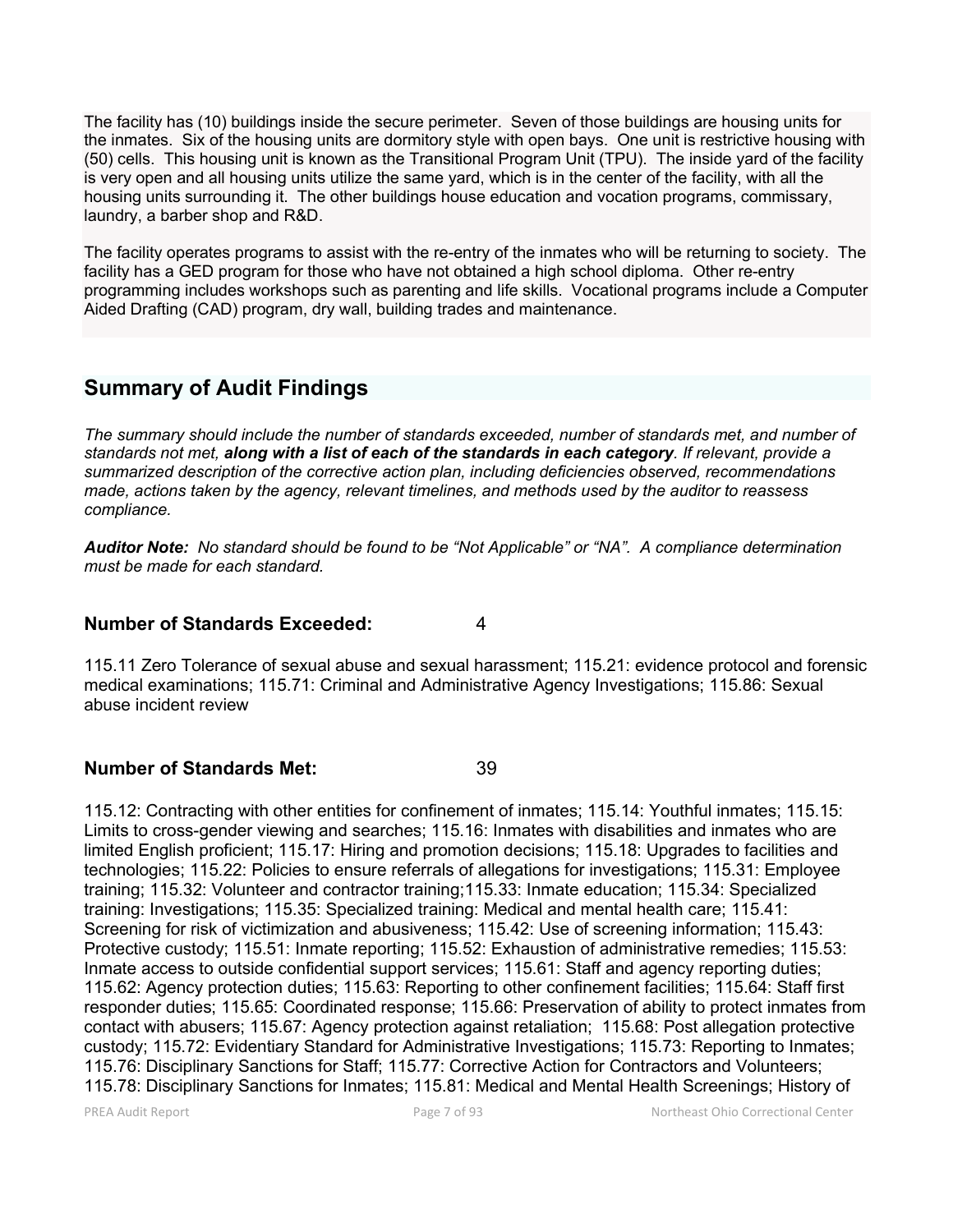Sexual Abuse; 115.82: Access to Emergency Medical and Mental Health Services; 115.83: Ongoing Medical and Mental Health Care for Sexual Abuse Victims and Abusers; 115.87: Data Collection; 115.88: Data Review for Corrective Action; 115.89: Data Storage, Publication, and Destruction; 115.401: Frequency and Scope of Audits; 115.403: Audit Contents and Findings

# **Number of Standards Not Met:** 0

None

# **Summary of Corrective Action (if any)**

Any standard which required corrective action is listed in the standard below, as well as the remedy used to bring the standard into compliance.

# **PREVENTION PLANNING**

# **Standard 115.11: Zero tolerance of sexual abuse and sexual harassment; PREA coordinator**

## **All Yes/No Questions Must Be Answered by The Auditor to Complete the Report**

## **115.11 (a)**

- **Does the agency have a written policy mandating zero tolerance toward all forms of sexual** abuse and sexual harassment?  $\boxtimes$  Yes  $\Box$  No
- Does the written policy outline the agency's approach to preventing, detecting, and responding to sexual abuse and sexual harassment?  $\boxtimes$  Yes  $\Box$  No

#### **115.11 (b)**

- Has the agency employed or designated an agency-wide PREA Coordinator?  $\boxtimes$  Yes  $\Box$  No
- Is the PREA Coordinator position in the upper-level of the agency hierarchy?  $\boxtimes$  Yes  $\Box$  No
- Does the PREA Coordinator have sufficient time and authority to develop, implement, and oversee agency efforts to comply with the PREA standards in all of its facilities? ☒ Yes ☐ No

## **115.11 (c)**

 If this agency operates more than one facility, has each facility designated a PREA compliance manager? (N/A if agency operates only one facility.)  $\boxtimes$  Yes  $\Box$  No  $\Box$  NA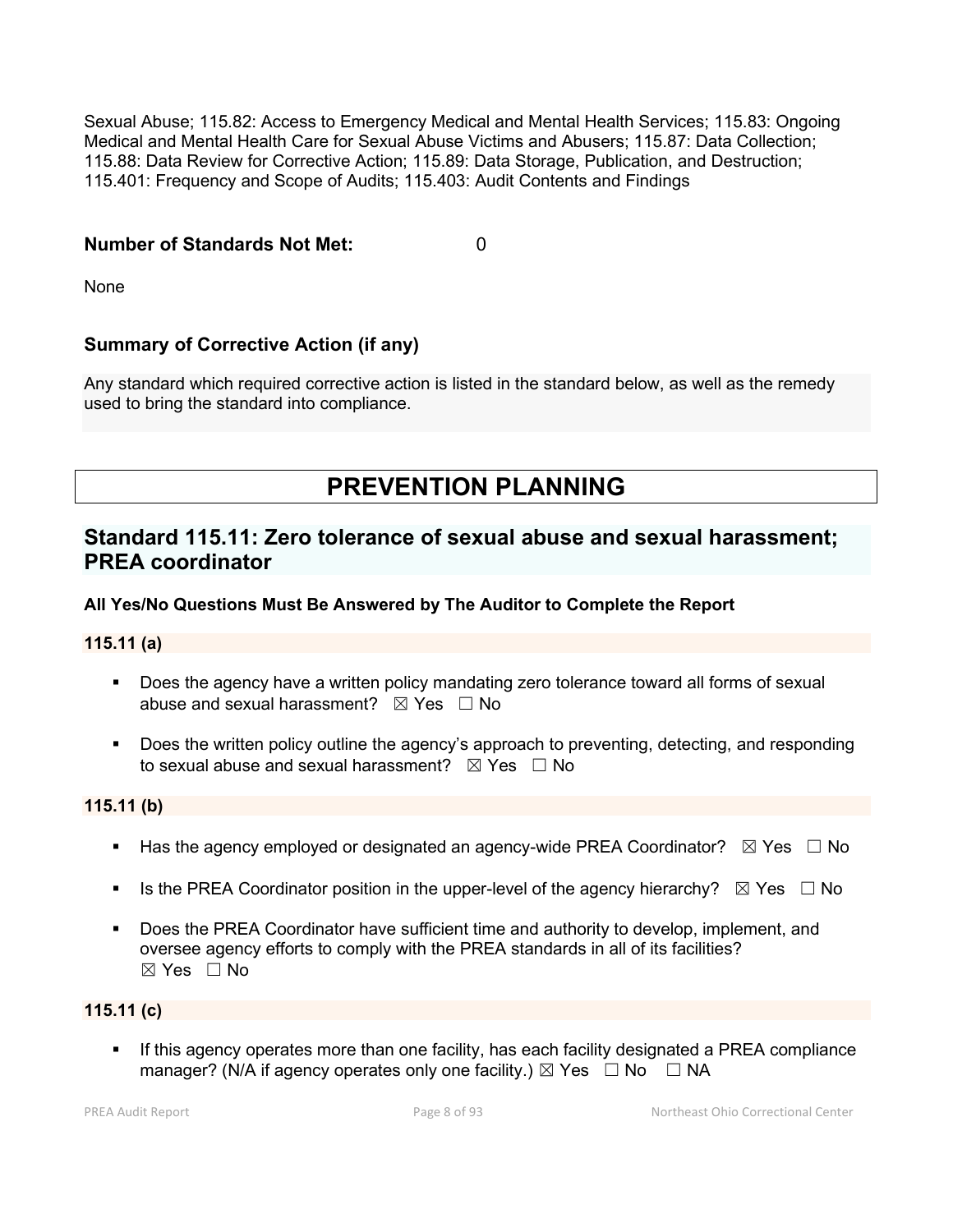Does the PREA compliance manager have sufficient time and authority to coordinate the facility's efforts to comply with the PREA standards? (N/A if agency operates only one facility.) ☒ Yes ☐ No ☐ NA

#### **Auditor Overall Compliance Determination**

| $\boxtimes$ |  |  | <b>Exceeds Standard</b> (Substantially exceeds requirement of standards) |  |
|-------------|--|--|--------------------------------------------------------------------------|--|
|-------------|--|--|--------------------------------------------------------------------------|--|

- ☐ **Meets Standard** (*Substantial compliance; complies in all material ways with the standard for the relevant review period*)
- ☐ **Does Not Meet Standard** (*Requires Corrective Action*)

#### **Instructions for Overall Compliance Determination Narrative**

*The narrative below must include a comprehensive discussion of all the evidence relied upon in making the compliance or non-compliance determination, the auditor's analysis and reasoning, and the auditor's conclusions. This discussion must also include corrective action recommendations where the facility does not meet the standard. These recommendations must be included in the Final Report, accompanied by information on specific corrective actions taken by the facility.*

CoreCivic, based in Nashville, TN, employs a Sr. Director position and a PREA Director position to assist all facilities operated by CoreCivic in obtaining and maintaining PREA compliance. The PREA Director position was newly created in 2018.

At the facility level, there is a PREA Compliance Manager (PCM). PREA duties are incorporated into the duties of the Assistant Warden of Special Services. The Assistant Warden (AW) of Special Services oversees anything that falls outside of the realm of security at the facility.

At NEOCC, there is also a PREA Case Manager. This person oversees many of the PREA functions within the facility, in conjunction with the AW/PCM. The PREA Case Manager works primarily with the inmates from ODRC.

In addition, the facility has a Unit Team that work specifically with the U.S. Marshals' inmates. This team has a Case Manager who focuses on PREA issues for the federal inmates housed at the facility.

A recommendation was provided to the facility that they may want to consider having only one person, the PREA Case Manager, oversee all PREA functions, in conjunction with the AW/PCM, to alleviate any confusion in regards to PREA compliance.

Policy and document review for this standard included the following policies:

- o CoreCivic Policy 14-2: Sexual Abuse Prevention and Response
- o CoreCivic Organizational Chart
- o ODRC Policy 79-ISA-01: Prison Rape Elimination
- o ODRC Policy 79-ISA-02: Prison Sexual Misconduct Reporting, Response, Investigation, and Prevention Retaliation
- o ODRC Organizational Chart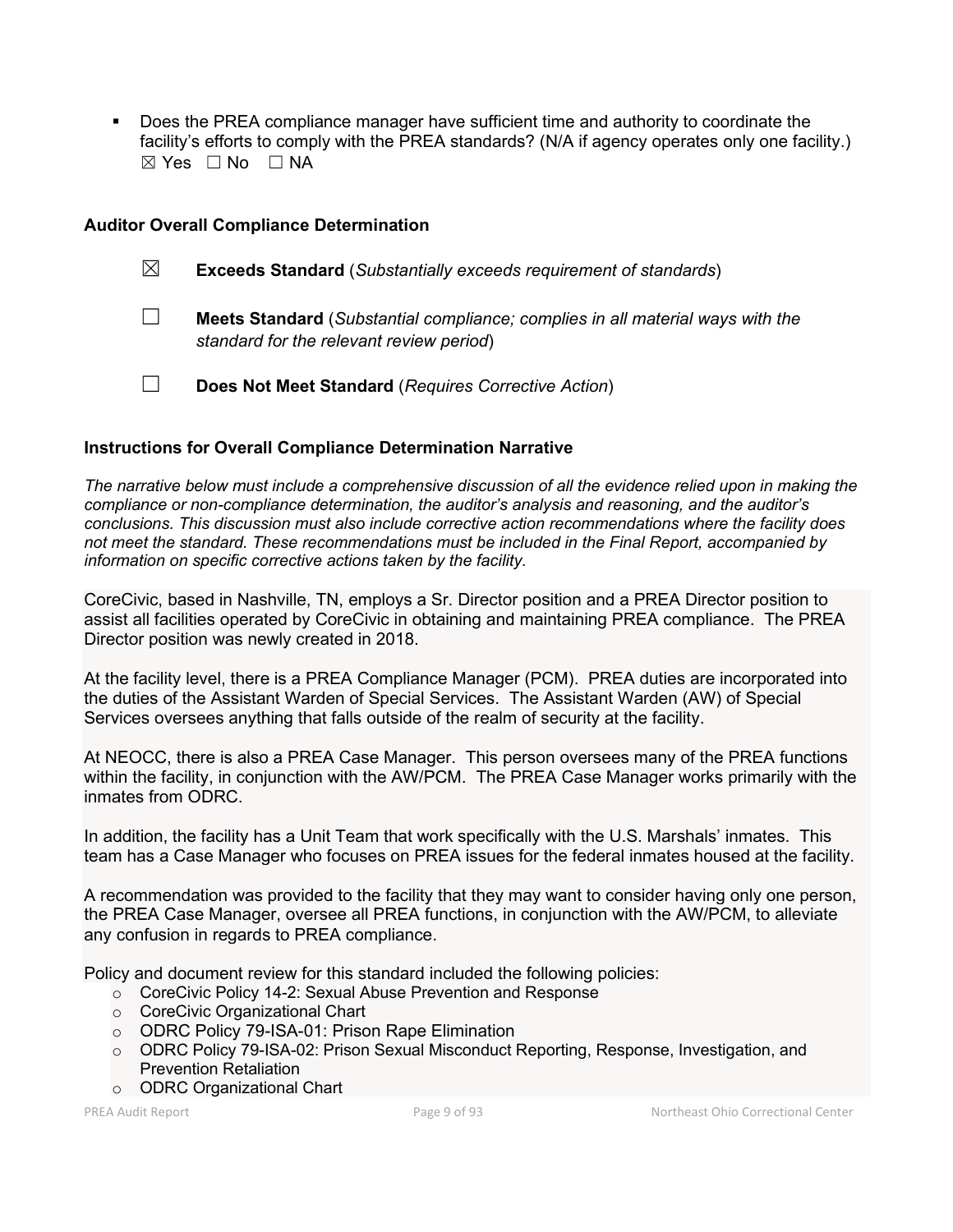- o ODRC OSC Chief Inspector Organizational Chart
- o ODRC OSC Operational Compliance Organizational Chart
- o NEOCC Prison Rape Elimination/Zero Tolerance Policy 79-ISA-01-LOCAL
- o NEOCC Organizational Chart
- o CoreCivic Senior Director, PREA Programs and Compliance Job Description

# **Standard 115.12: Contracting with other entities for the confinement of inmates**

## **All Yes/No Questions Must Be Answered by the Auditor to Complete the Report**

## **115.12 (a)**

 If this agency is public and it contracts for the confinement of its inmates with private agencies or other entities including other government agencies, has the agency included the entity's obligation to comply with the PREA standards in any new contract or contract renewal signed on or after August 20, 2012? (N/A if the agency does not contract with private agencies or other entities for the confinement of inmates.)  $\Box$  Yes  $\Box$  No  $\boxtimes$  NA

## **115.12 (b)**

 Does any new contract or contract renewal signed on or after August 20, 2012 provide for agency contract monitoring to ensure that the contractor is complying with the PREA standards? (N/A if the agency does not contract with private agencies or other entities for the confinement of inmates OR the response to 115.12(a)-1 is "NO".)  $\Box$  Yes  $\Box$  No  $\boxtimes$  NA

## **Auditor Overall Compliance Determination**

- ☐ **Exceeds Standard** (*Substantially exceeds requirement of standards*)
- ☒ **Meets Standard** (*Substantial compliance; complies in all material ways with the standard for the relevant review period*)
- ☐ **Does Not Meet Standard** (*Requires Corrective Action*)

## **Instructions for Overall Compliance Determination Narrative**

*The narrative below must include a comprehensive discussion of all the evidence relied upon in making the compliance or non-compliance determination, the auditor's analysis and reasoning, and the auditor's conclusions. This discussion must also include corrective action recommendations where the facility does not meet the standard. These recommendations must be included in the Final Report, accompanied by information on specific corrective actions taken by the facility.*

PREA Audit Report Page 10 of 93 Northeast Ohio Correctional Center The Northeast Ohio Correctional Center does not contract with any other facility or company to house inmates. This facility is contracted by Ohio Department of Correction and Rehabilitation to house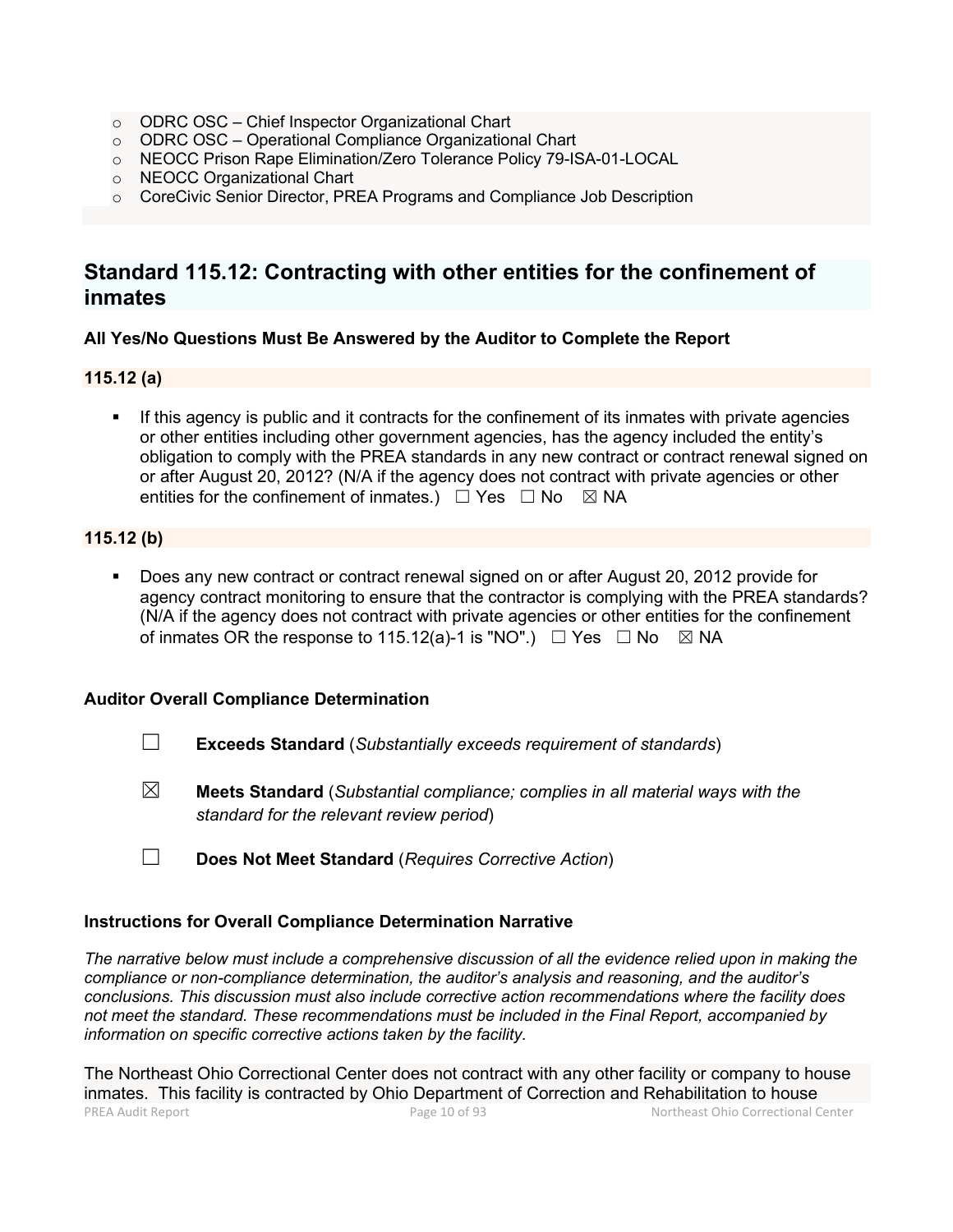inmates serving state sentences in Ohio, the U.S. Marshal Service to house federal inmates and by the Immigration and Customs Enforcement Agency (ICE), to house ICE inmates.

# **Standard 115.13: Supervision and monitoring**

## **All Yes/No Questions Must Be Answered by the Auditor to Complete the Report**

## **115.13 (a)**

- Does the agency ensure that each facility has developed a staffing plan that provides for adequate levels of staffing and, where applicable, video monitoring, to protect inmates against sexual abuse?  $\boxtimes$  Yes  $\Box$  No
- Does the agency ensure that each facility has documented a staffing plan that provides for adequate levels of staffing and, where applicable, video monitoring, to protect inmates against sexual abuse?  $\boxtimes$  Yes  $\Box$  No
- Does the agency ensure that each facility's staffing plan takes into consideration the generally accepted detention and correctional practices in calculating adequate staffing levels and determining the need for video monitoring?  $\boxtimes$  Yes  $\Box$  No
- Does the agency ensure that each facility's staffing plan takes into consideration any judicial findings of inadequacy in calculating adequate staffing levels and determining the need for video monitoring? ⊠ Yes □ No
- Does the agency ensure that each facility's staffing plan takes into consideration any findings of inadequacy from Federal investigative agencies in calculating adequate staffing levels and determining the need for video monitoring?  $\boxtimes$  Yes  $\Box$  No
- Does the agency ensure that each facility's staffing plan takes into consideration any findings of inadequacy from internal or external oversight bodies in calculating adequate staffing levels and determining the need for video monitoring?  $\boxtimes$  Yes  $\Box$  No
- Does the agency ensure that each facility's staffing plan takes into consideration all components of the facility's physical plant (including "blind-spots" or areas where staff or inmates may be isolated) in calculating adequate staffing levels and determining the need for video monitoring?  $\boxtimes$  Yes  $\Box$  No
- Does the agency ensure that each facility's staffing plan takes into consideration the composition of the inmate population in calculating adequate staffing levels and determining the need for video monitoring?  $\boxtimes$  Yes  $\Box$  No
- Does the agency ensure that each facility's staffing plan takes into consideration the number and placement of supervisory staff in calculating adequate staffing levels and determining the need for video monitoring?  $\boxtimes$  Yes  $\Box$  No
- Does the agency ensure that each facility's staffing plan takes into consideration the institution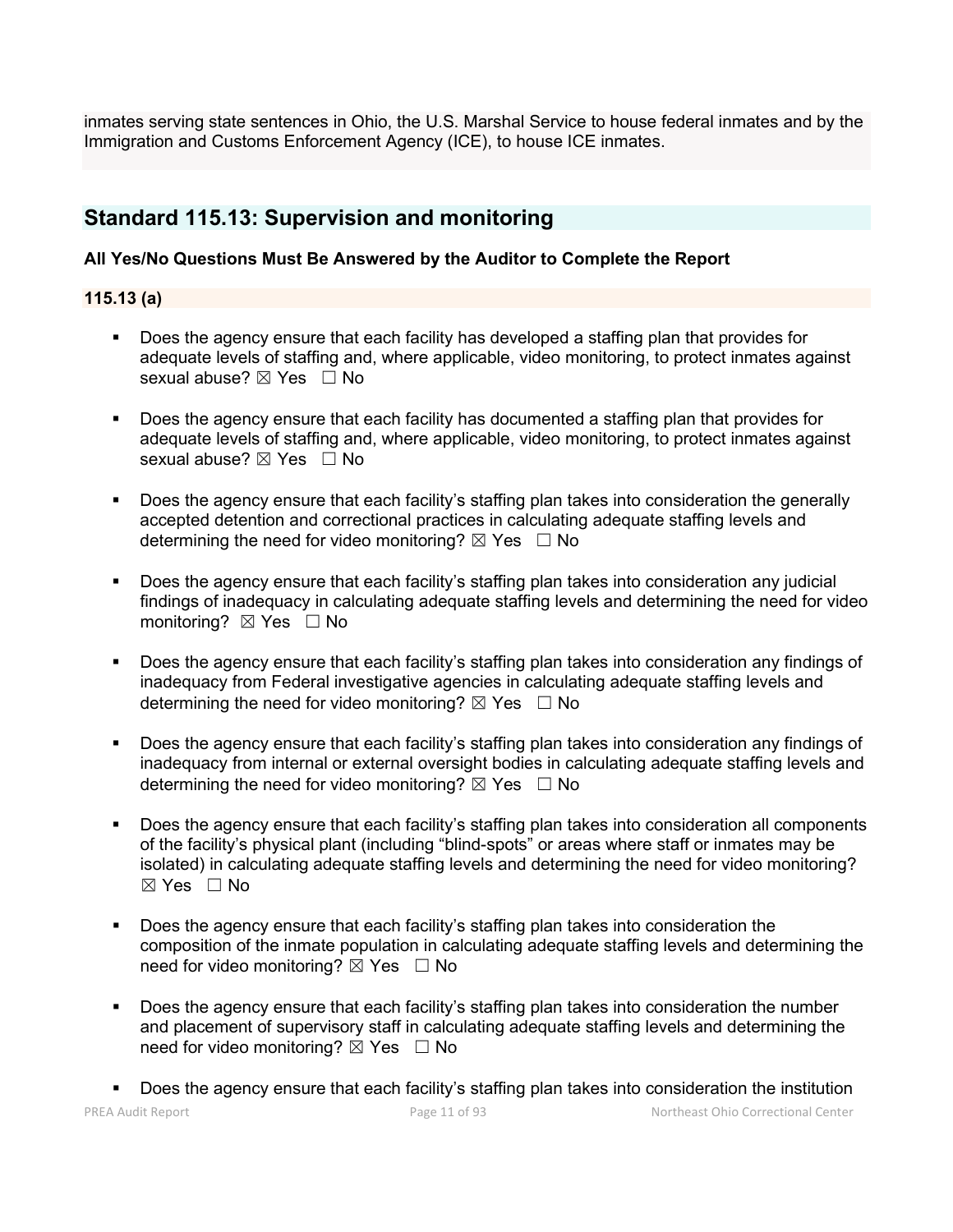programs occurring on a particular shift in calculating adequate staffing levels and determining the need for video monitoring?  $\boxtimes$  Yes  $\Box$  No  $\Box$  NA

- Does the agency ensure that each facility's staffing plan takes into consideration any applicable State or local laws, regulations, or standards in calculating adequate staffing levels and determining the need for video monitoring?  $\boxtimes$  Yes  $\Box$  No
- **Does the agency ensure that each facility's staffing plan takes into consideration the prevalence** of substantiated and unsubstantiated incidents of sexual abuse in calculating adequate staffing levels and determining the need for video monitoring?  $\boxtimes$  Yes  $\Box$  No
- Does the agency ensure that each facility's staffing plan takes into consideration any other relevant factors in calculating adequate staffing levels and determining the need for video monitoring? ⊠ Yes □ No

## **115.13 (b)**

 In circumstances where the staffing plan is not complied with, does the facility document and justify all deviations from the plan? (N/A if no deviations from staffing plan.) ☐ Yes ☐ No ☒ NA

#### **115.13 (c)**

- In the past 12 months, has the facility, in consultation with the agency PREA Coordinator, assessed, determined, and documented whether adjustments are needed to: The staffing plan established pursuant to paragraph (a) of this section?  $\boxtimes$  Yes  $\Box$  No
- In the past 12 months, has the facility, in consultation with the agency PREA Coordinator, assessed, determined, and documented whether adjustments are needed to: The facility's deployment of video monitoring systems and other monitoring technologies?  $\boxtimes$  Yes  $\Box$  No
- In the past 12 months, has the facility, in consultation with the agency PREA Coordinator, assessed, determined, and documented whether adjustments are needed to: The resources the facility has available to commit to ensure adherence to the staffing plan?  $\boxtimes$  Yes  $\Box$  No

#### **115.13 (d)**

- Has the facility/agency implemented a policy and practice of having intermediate-level or higherlevel supervisors conduct and document unannounced rounds to identify and deter staff sexual abuse and sexual harassment?  $\boxtimes$  Yes  $\Box$  No
- Is this policy and practice implemented for night shifts as well as day shifts?  $\boxtimes$  Yes  $\Box$  No
- Does the facility/agency have a policy prohibiting staff from alerting other staff members that these supervisory rounds are occurring, unless such announcement is related to the legitimate operational functions of the facility?  $\boxtimes$  Yes  $\Box$  No

#### **Auditor Overall Compliance Determination**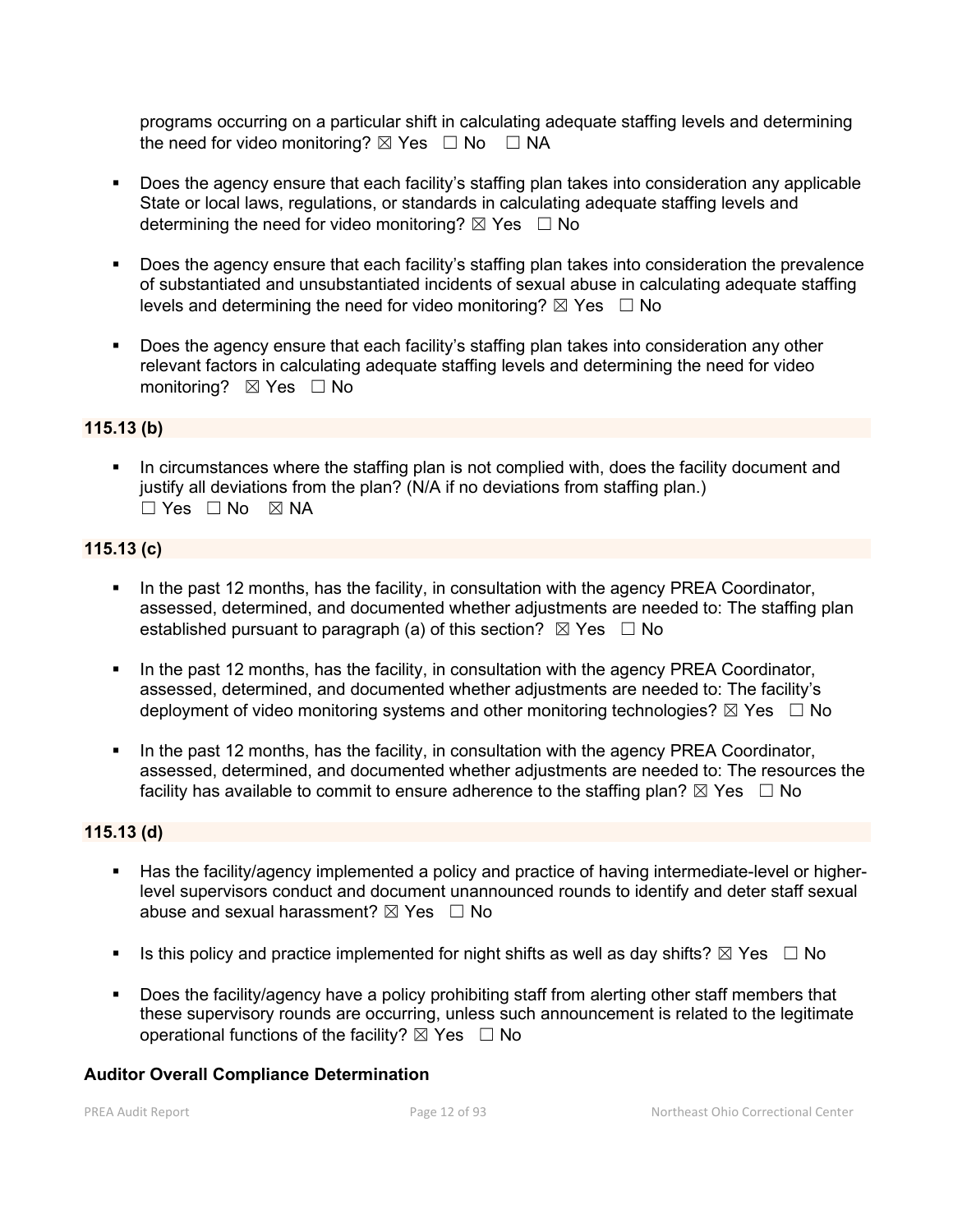- ☐ **Exceeds Standard** (*Substantially exceeds requirement of standards*)
- ☒ **Meets Standard** (*Substantial compliance; complies in all material ways with the standard for the relevant review period*)
- ☐ **Does Not Meet Standard** (*Requires Corrective Action*)

#### **Instructions for Overall Compliance Determination Narrative**

*The narrative below must include a comprehensive discussion of all the evidence relied upon in making the compliance or non-compliance determination, the auditor's analysis and reasoning, and the auditor's conclusions. This discussion must also include corrective action recommendations where the facility does not meet the standard. These recommendations must be included in the Final Report, accompanied by information on specific corrective actions taken by the facility.*

CoreCivic and Northeast Ohio Correctional Center develop a staffing plan, which is reviewed by several levels of administration through CoreCivic. This plan discusses the makeup of the population of the facility, the posts which need to be covered on each shift throughout the facility and the video monitoring which the facility has throughout the facility.

This plan is reviewed by the PREA Coordinator for CoreCivic and by the Ohio Department of Corrections and Rehabilitation (ODRC). This staffing plan is reviewed on an annual basis, as required by this standard.

Through interviews onsite at the facility, it was determined that if there were deviations from the approved staffing plan, this would be documented through reports at the facility sent up through the Warden of the facility.

The staff indicated that there were (264) cameras installed throughout the facility. These cameras are a combination of stationary, 360 degree and point, tilt, zoom (PTZ) cameras. It was noted during the tour that the main areas of the facility are well covered by the camera system, with one exception. There is a small room directly off of the gymnasium that has recently been converted into a music room for inmates to play different instruments. At the time of the onsite audit, there was no camera coverage in this area, as it had been a storage area prior to the conversion.

Staff indicated during the tour that they recognized that as a blindspot and it needed to have a camera placed in the music room for the safety of inmates and staff. The PREA Case Manager provided documentation to this Auditor that the camera has been approved and ordered and will be installed as soon as it is delivered to the facility.

Review of both ODRC Policy 50-PAM-02; Inmate Communication/Weekly Rounds and CoreCivic Policy 14-2: Sexual Abuse Prevention and Response, and interviews with staff members showed that the facility does conduct unannounced PREA rounds on a routine basis.

Supervisory rounds are to be conducted at least once per shift by the shift supervisor who is of a rank of either captain or lieutenant. In addition, weekly rounds are to be conducted by the managing supervisor or deputy warden. Policy clearly indicates to staff that these rounds are not to be announced. Interviews with the shift supervisors indicated that their practice is to vary the path and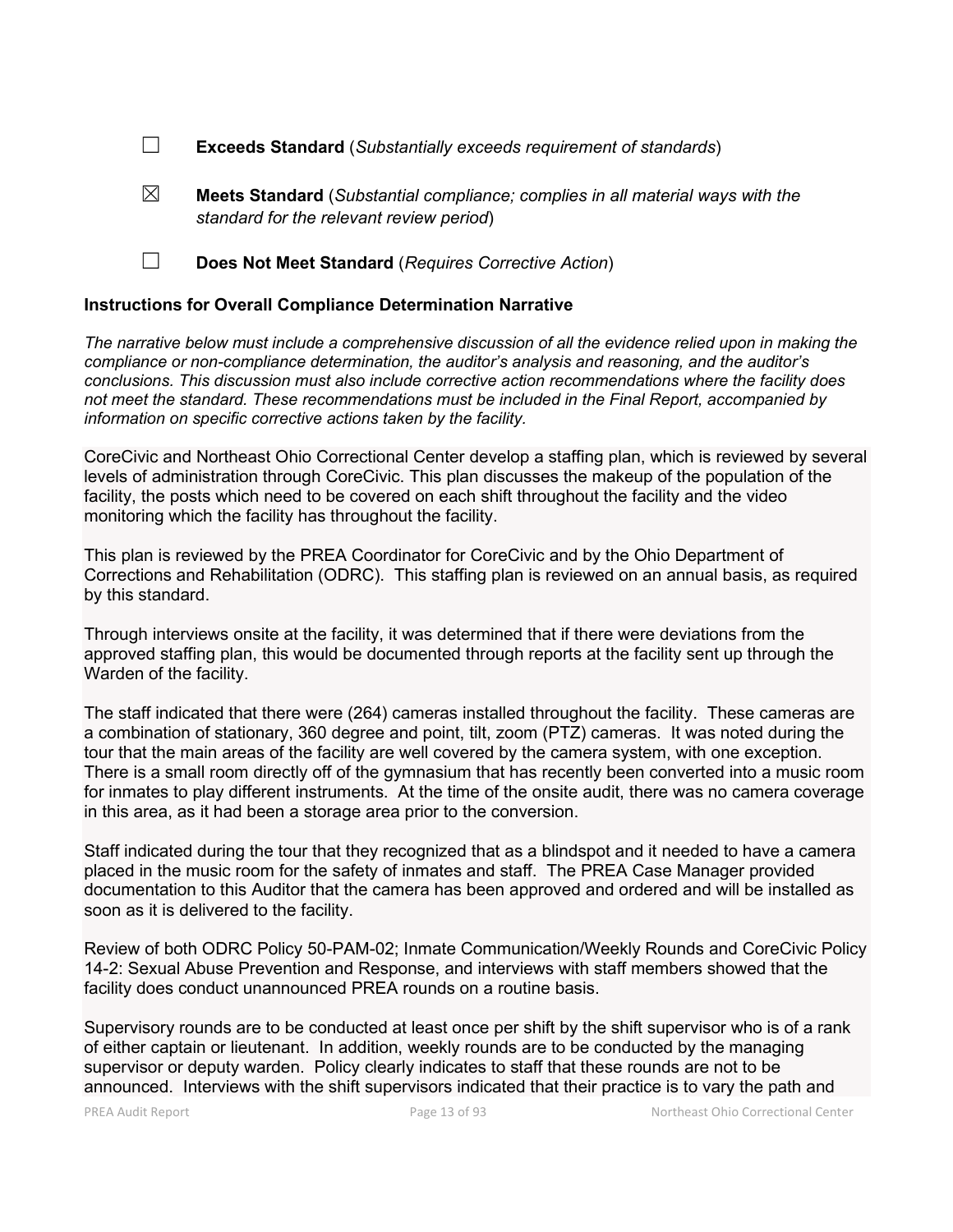timing of the rounds they make each shift. Documentation by the shift supervisor and activity logs support this practice.

Policy and document review for this standard included the following policies:

- o CoreCivic Policy 14-2: Sexual Abuse Prevention and Response
- o CoreCivic Policy 9-17: Duty Officers
- o ODRC Policy 79-ISA-01: Prison Rape Elimination
- o ODRC 50-PAM-02: Inmate Communication/Weekly Rounds
- o ODRC Policy/Operations Manual Variance Request
- o NEOCC Annual PREA Staffing Plan Assessment Dated March 21, 2019
- o Examples of NEOCC Administrative Staff Visiting Logs for ODRC and USMS units
- o Examples of Employee Visit Records (Log Books) for ODRC and USMS units

# **Standard 115.14: Youthful inmates**

## **All Yes/No Questions Must Be Answered by the Auditor to Complete the Report**

#### **115.14 (a)**

Does the facility place all youthful inmates in housing units that separate them from sight, sound, and physical contact with any adult inmates through use of a shared dayroom or other common space, shower area, or sleeping quarters? (N/A if facility does not have youthful inmates [inmates <18 years old].)  $\Box$  Yes  $\Box$  No  $\boxtimes$  NA

## **115.14 (b)**

- In areas outside of housing units does the agency maintain sight and sound separation between youthful inmates and adult inmates? (N/A if facility does not have youthful inmates [inmates <18 years old].)  $\Box$  Yes  $\Box$  No  $\boxtimes$  NA
- In areas outside of housing units does the agency provide direct staff supervision when youthful inmates and adult inmates have sight, sound, or physical contact? (N/A if facility does not have youthful inmates [inmates <18 years old].)  $\Box$  Yes  $\Box$  No  $\boxtimes$  NA

## **115.14 (c)**

- Does the agency make its best efforts to avoid placing youthful inmates in isolation to comply with this provision? (N/A if facility does not have youthful inmates [inmates <18 years old].)  $\square$  Yes  $\square$  No  $\square$  NA
- Does the agency, while complying with this provision, allow youthful inmates daily large-muscle exercise and legally required special education services, except in exigent circumstances? (N/A if facility does not have youthful inmates [inmates <18 years old].)  $\Box$  Yes  $\Box$  No  $\boxtimes$  NA
- Do youthful inmates have access to other programs and work opportunities to the extent possible? (N/A if facility does not have youthful inmates [inmates <18 years old].)  $\Box$  Yes  $\Box$  No  $\boxtimes$  NA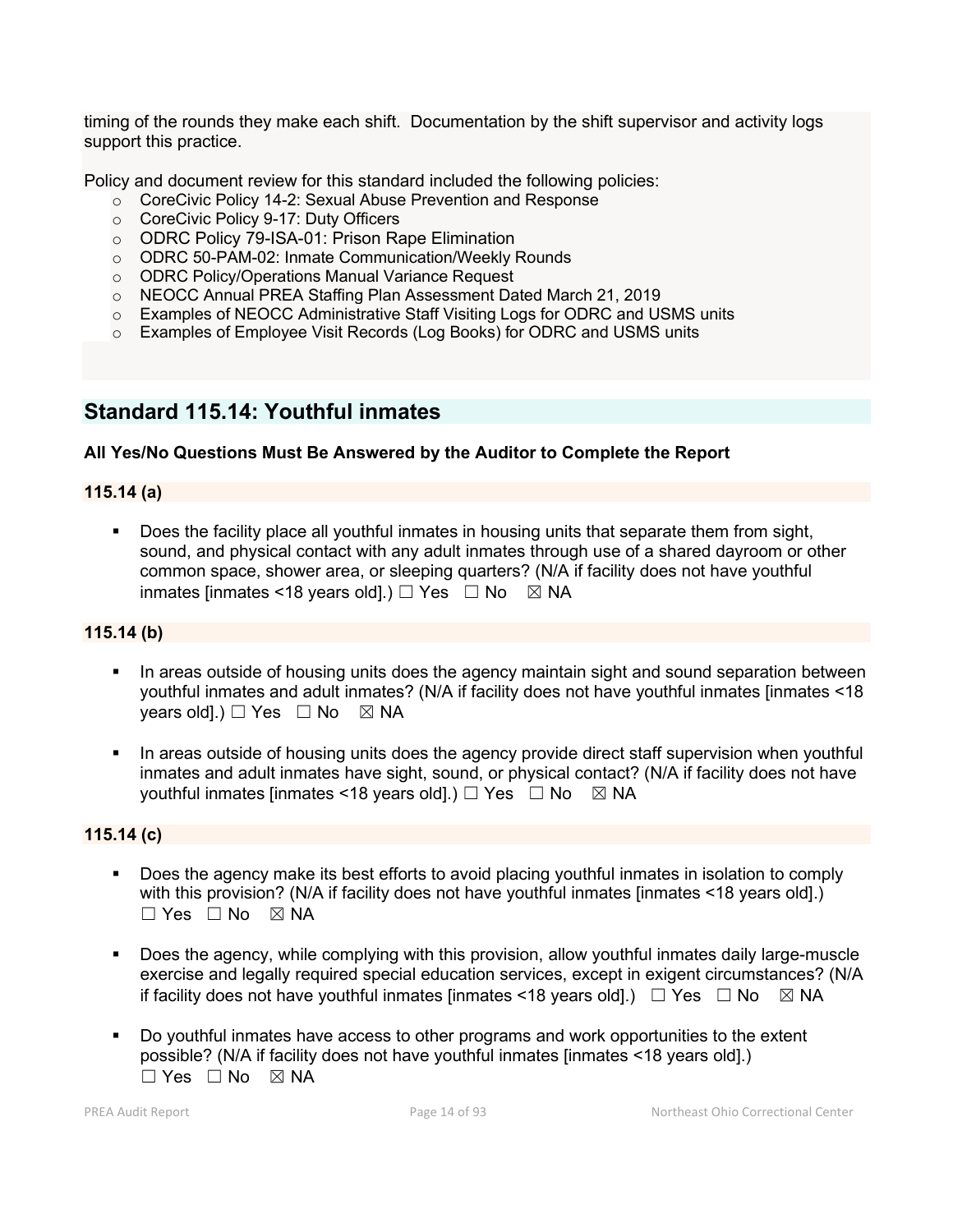## **Auditor Overall Compliance Determination**

|                                                                    | <b>Exceeds Standard (Substantially exceeds requirement of standards)</b>                                                          |  |
|--------------------------------------------------------------------|-----------------------------------------------------------------------------------------------------------------------------------|--|
| ⊠                                                                  | <b>Meets Standard</b> (Substantial compliance; complies in all material ways with the<br>standard for the relevant review period) |  |
|                                                                    | Does Not Meet Standard (Requires Corrective Action)                                                                               |  |
| <b>Instructions for Overall Compliance Determination Narrative</b> |                                                                                                                                   |  |

#### *The narrative below must include a comprehensive discussion of all the evidence relied upon in making the compliance or non-compliance determination, the auditor's analysis and reasoning, and the auditor's conclusions. This discussion must also include corrective action recommendations where the facility does not meet the standard. These recommendations must be included in the Final Report, accompanied by information on specific corrective actions taken by the facility.*

Northeast Ohio Correctional Center does not house any individuals under the age of 18.

# **Standard 115.15: Limits to cross-gender viewing and searches**

## **All Yes/No Questions Must Be Answered by the Auditor to Complete the Report**

## **115.15 (a)**

 Does the facility always refrain from conducting any cross-gender strip or cross-gender visual body cavity searches, except in exigent circumstances or by medical practitioners? ☒ Yes ☐ No

## **115.15 (b)**

- Does the facility always refrain from conducting cross-gender pat-down searches of female inmates in non-exigent circumstances? (N/A here for facilities with less than 50 inmates before August 20,2017.)  $\Box$  Yes  $\Box$  No  $\boxtimes$  NA
- Does the facility always refrain from restricting female inmates' access to regularly available programming or other out-of-cell opportunities in order to comply with this provision? (N/A here for facilities with less than 50 inmates before August 20, 2017.)  $\Box$  Yes  $\Box$  No  $\boxtimes$  NA

## **115.15 (c)**

- Does the facility document all cross-gender strip searches and cross-gender visual body cavity searches? ⊠ Yes □ No
- Does the facility document all cross-gender pat-down searches of female inmates? ☒ Yes ☐ No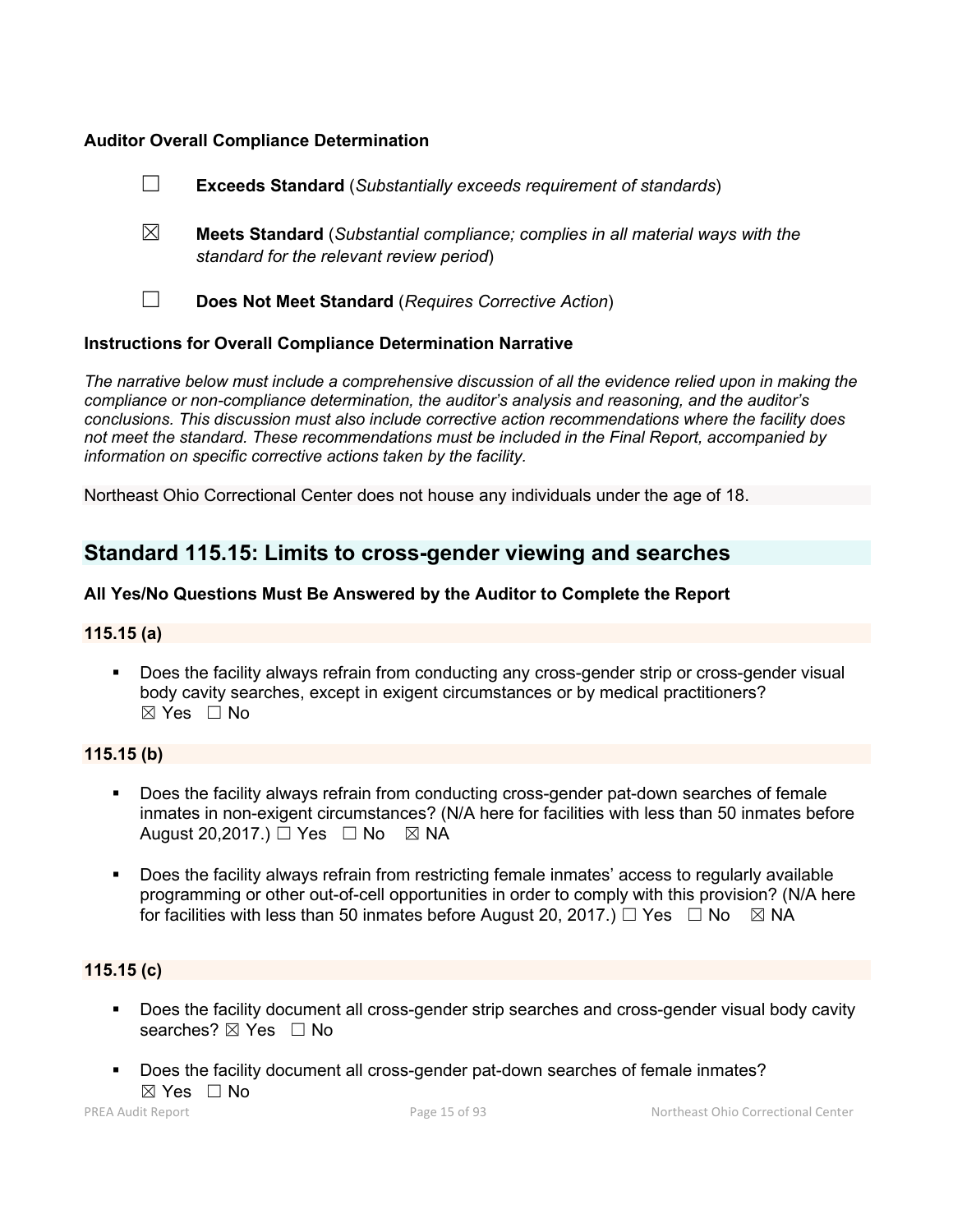## **115.15 (d)**

- Does the facility implement a policy and practice that enables inmates to shower, perform bodily functions, and change clothing without nonmedical staff of the opposite gender viewing their breasts, buttocks, or genitalia, except in exigent circumstances or when such viewing is incidental to routine cell checks?  $\boxtimes$  Yes  $\Box$  No
- **Does the facility require staff of the opposite gender to announce their presence when entering** an inmate housing unit?  $\boxtimes$  Yes  $\Box$  No

## **115.15 (e)**

- Does the facility always refrain from searching or physically examining transgender or intersex inmates for the sole purpose of determining the inmate's genital status?  $\boxtimes$  Yes  $\Box$  No
- If an inmate's genital status is unknown, does the facility determine genital status during conversations with the inmate, by reviewing medical records, or, if necessary, by learning that information as part of a broader medical examination conducted in private by a medical practitioner?  $\boxtimes$  Yes  $\Box$  No

## **115.15 (f)**

- Does the facility/agency train security staff in how to conduct cross-gender pat down searches in a professional and respectful manner, and in the least intrusive manner possible, consistent with security needs?  $\boxtimes$  Yes  $\Box$  No
- Does the facility/agency train security staff in how to conduct searches of transgender and intersex inmates in a professional and respectful manner, and in the least intrusive manner possible, consistent with security needs?  $\boxtimes$  Yes  $\Box$  No

#### **Auditor Overall Compliance Determination**

- ☐ **Exceeds Standard** (*Substantially exceeds requirement of standards*)
- ☒ **Meets Standard** (*Substantial compliance; complies in all material ways with the standard for the relevant review period*)
- ☐ **Does Not Meet Standard** (*Requires Corrective Action*)

#### **Instructions for Overall Compliance Determination Narrative**

*The narrative below must include a comprehensive discussion of all the evidence relied upon in making the compliance or non-compliance determination, the auditor's analysis and reasoning, and the auditor's conclusions. This discussion must also include corrective action recommendations where the facility does*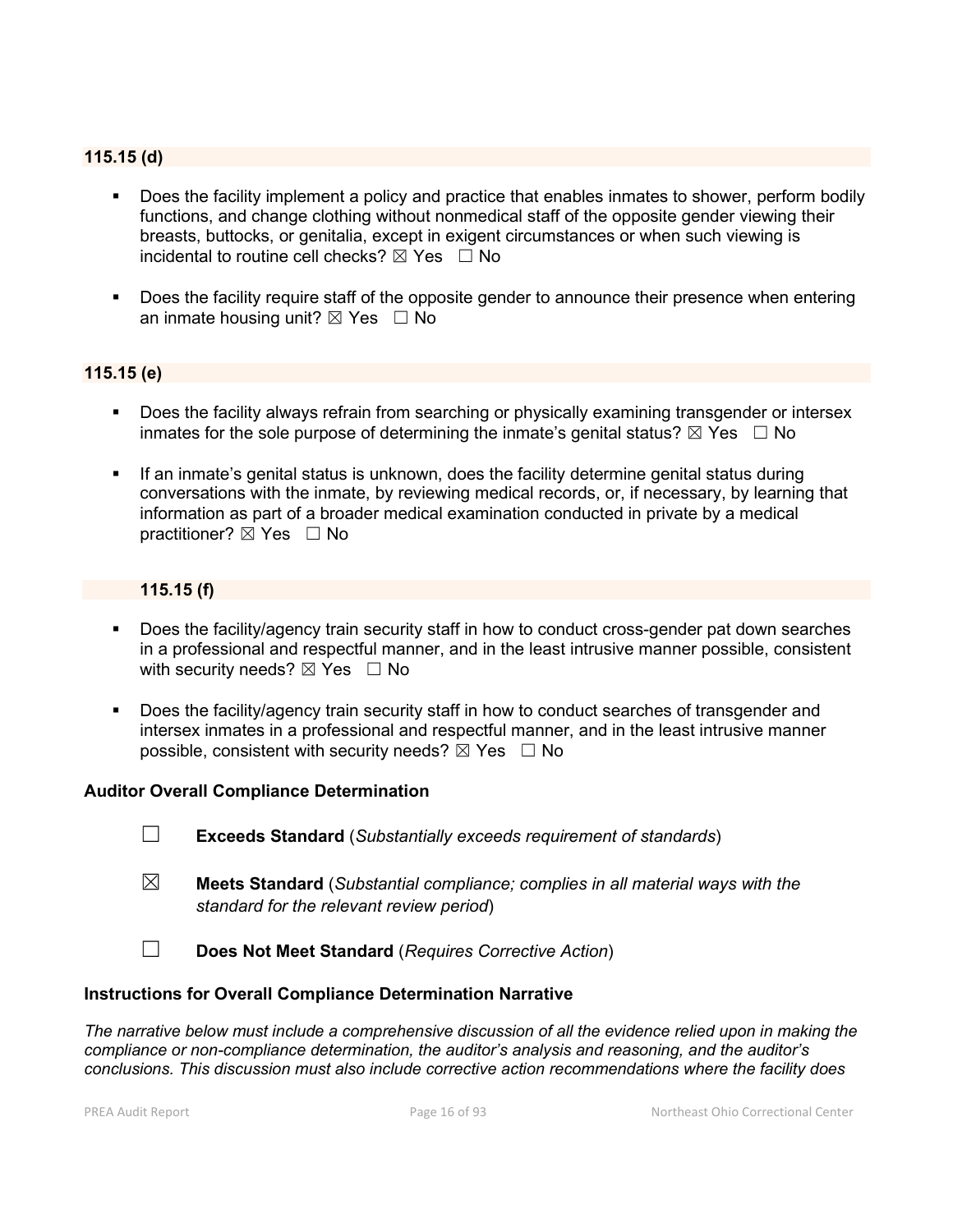*not meet the standard. These recommendations must be included in the Final Report, accompanied by information on specific corrective actions taken by the facility.*

Northeast Ohio Correctional Center is an all-male facility. There are female staff members who work in security at the facility. However, all staff interviewed were clear in their answers that strip searches were only conducted by male staff members in the facility. Female security staff are permitted to conduct pat searches.

The facility allows inmates to shower, change clothes and perform bodily functions without non-medical staff viewing their genitals. In order to assist with ensuring this is the case, female staff are required announce themselves when entering a housing unit. There are reminder stickers placed on all housing unit doors directing opposite gender staff to announce themselves.

A number of interviews with inmates indicated that while some female staff were consistent in announcing themselves when they entered the housing unit, not all were. In order to address this issue, the Warden re-issued a memo to all opposite gender staff to announce themselves upon entering a housing unit. A copy of this memo was provided to this Auditor as documentation that this was accomplished.

During the onsite tour of the facility, it was noted that (4) shower areas needed to have additional coverage at the ends of the rows of showers in order for opposite gender staff not to have view of inmate genitals while they are showering. These areas were:

- $\circ$  Alpha 7 (A7)
- $\circ$  Bravo 1 (B1)
- o Zulu 1 (Segregation Unit)
- o Zulu 2 (Segregation Unit)

Once these areas were identified, the PREA Case Manager immediately submitted requests to have curtains put up on the end showers in A7 and B1. In the segregation units (Zulu 1 & 2), metal plates were installed on the end showers to block the view of opposite gender staff, the same that was already present in Zulu 3. Once these corrections were completed, the PREA Case Manager provided photographs of each of these shower areas showing the corrections have been completed.

Interviews with staff indicated that there is usually at least one inmate in the facility at any given time who identifies as either transgender or intersex. When asked about any training they have received in relation to working with transgender or intersex individuals, all were able to articulate information on how to conduct a proper pat search of these individuals, as well as interacting with them in general.

At the time of the onsite audit phase, there were (8) individuals that identified as either transgender or intersex individuals. Two of these individuals were very open and vocal about their status and how they are treated at this facility. During an interview with one of the transgender inmates, it was brought up that the individual was strip searched by two staff members, one male and one female. When reviewing the strip search logs, it was unclear to this Auditor exactly how that search was conducted, although staff indicated that only one staff member searched the inmate.

In order to ensure that all staff are clear about the policy, which states that only one staff member will search a transgender or intersex inmate, the administration determined it would be beneficial to reinforce this policy. This was done by making this announcement through shift briefings, beginning June 13, 2019 through June 30, 2019. Documentation of this was provided to this Auditor in the form of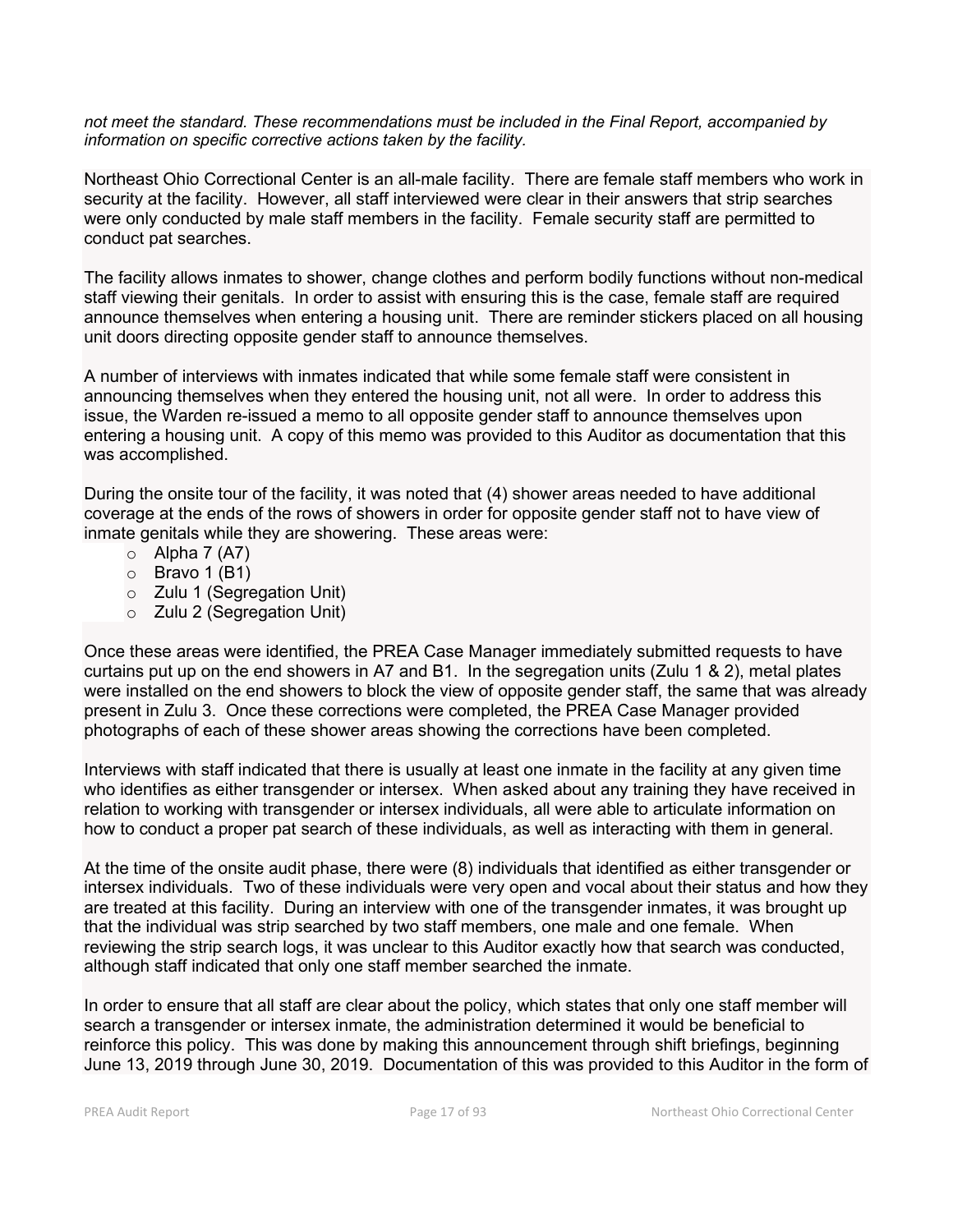copies of the emails sent to staff on each shift. In addition, it was included on the recorded shift briefings that all staff can/should call in to listen to at the beginning of each shift.

Policy and document review for this standard included the following policies:

- o CoreCivic Policy 14-2: Sexual Abuse Prevention and Response
- o CoreCivic Curriculum: PREA/Searches Training for Transfers
- o ODRC Policy 79-ISA-01: Prison Rape Elimination
- o ODRC Policy 79-ISA-02: Prison Sexual Misconduct Reporting, Response, Investigation, and Prevention Retaliation
- o ODRC Policy 79-ISA-05: Lesbian, Gay, Bisexual, Transgender, Intersex (LGBTI)
- o Examples of ODRC Strip Out Search Logs
- o Examples of Employee Training Records

# **Standard 115.16: Inmates with disabilities and inmates who are limited English proficient**

## **All Yes/No Questions Must Be Answered by the Auditor to Complete the Report**

#### **115.16 (a)**

- Does the agency take appropriate steps to ensure that inmates with disabilities have an equal opportunity to participate in or benefit from all aspects of the agency's efforts to prevent, detect, and respond to sexual abuse and sexual harassment, including: inmates who are deaf or hard of hearing?  $\boxtimes$  Yes  $\Box$  No
- Does the agency take appropriate steps to ensure that inmates with disabilities have an equal opportunity to participate in or benefit from all aspects of the agency's efforts to prevent, detect, and respond to sexual abuse and sexual harassment, including: inmates who are blind or have low vision?  $\boxtimes$  Yes  $\Box$  No
- Does the agency take appropriate steps to ensure that inmates with disabilities have an equal opportunity to participate in or benefit from all aspects of the agency's efforts to prevent, detect, and respond to sexual abuse and sexual harassment, including: inmates who have intellectual disabilities?  $\boxtimes$  Yes  $\Box$  No
- Does the agency take appropriate steps to ensure that inmates with disabilities have an equal opportunity to participate in or benefit from all aspects of the agency's efforts to prevent, detect, and respond to sexual abuse and sexual harassment, including: inmates who have psychiatric disabilities?  $\boxtimes$  Yes  $\Box$  No
- Does the agency take appropriate steps to ensure that inmates with disabilities have an equal opportunity to participate in or benefit from all aspects of the agency's efforts to prevent, detect, and respond to sexual abuse and sexual harassment, including: inmates who have speech disabilities?  $\boxtimes$  Yes  $\Box$  No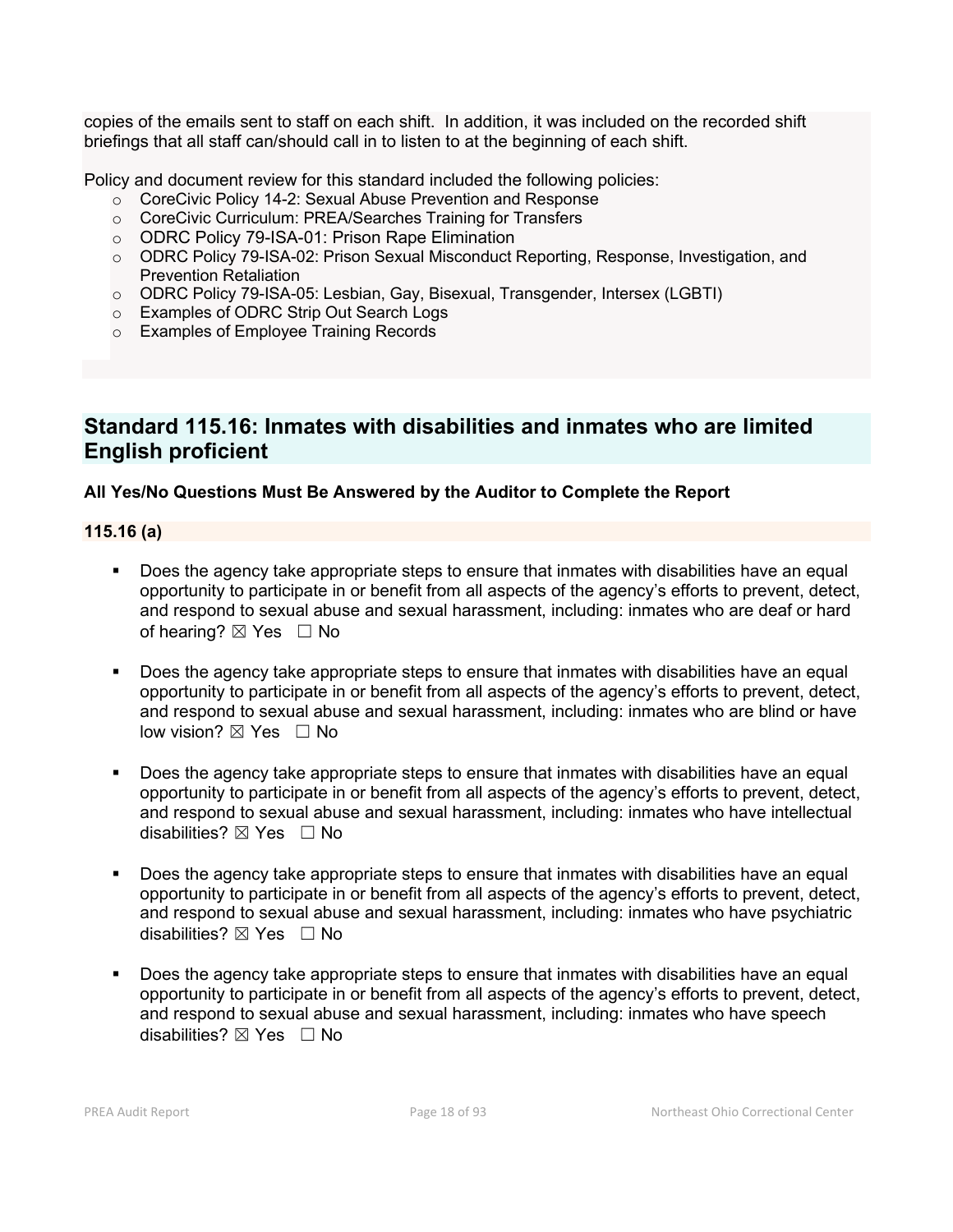- Does the agency take appropriate steps to ensure that inmates with disabilities have an equal opportunity to participate in or benefit from all aspects of the agency's efforts to prevent, detect, and respond to sexual abuse and sexual harassment, including: Other (if "other," please explain in overall determination notes)?  $\boxtimes$  Yes  $\Box$  No
- Do such steps include, when necessary, ensuring effective communication with inmates who are deaf or hard of hearing?  $\boxtimes$  Yes  $\Box$  No
- Do such steps include, when necessary, providing access to interpreters who can interpret effectively, accurately, and impartially, both receptively and expressively, using any necessary specialized vocabulary?  $\boxtimes$  Yes  $\Box$  No
- Does the agency ensure that written materials are provided in formats or through methods that ensure effective communication with inmates with disabilities including inmates who: Have intellectual disabilities?  $\nabla$  Yes  $\Box$  No
- Does the agency ensure that written materials are provided in formats or through methods that ensure effective communication with inmates with disabilities including inmates who: Have limited reading skills?  $\boxtimes$  Yes  $\Box$  No
- Does the agency ensure that written materials are provided in formats or through methods that ensure effective communication with inmates with disabilities including inmates who: Are blind or have low vision?  $\boxtimes$  Yes  $\Box$  No

## **115.16 (b)**

- Does the agency take reasonable steps to ensure meaningful access to all aspects of the agency's efforts to prevent, detect, and respond to sexual abuse and sexual harassment to inmates who are limited English proficient?  $\boxtimes$  Yes  $\Box$  No
- Do these steps include providing interpreters who can interpret effectively, accurately, and impartially, both receptively and expressively, using any necessary specialized vocabulary? ☒ Yes ☐ No

## **115.16 (c)**

 Does the agency always refrain from relying on inmate interpreters, inmate readers, or other types of inmate assistance except in limited circumstances where an extended delay in obtaining an effective interpreter could compromise the inmate's safety, the performance of firstresponse duties under §115.64, or the investigation of the inmate's allegations?  $\boxtimes$  Yes  $\Box$  No

## **Auditor Overall Compliance Determination**



- ☐ **Exceeds Standard** (*Substantially exceeds requirement of standards*)
- ☒ **Meets Standard** (*Substantial compliance; complies in all material ways with the standard for the relevant review period*)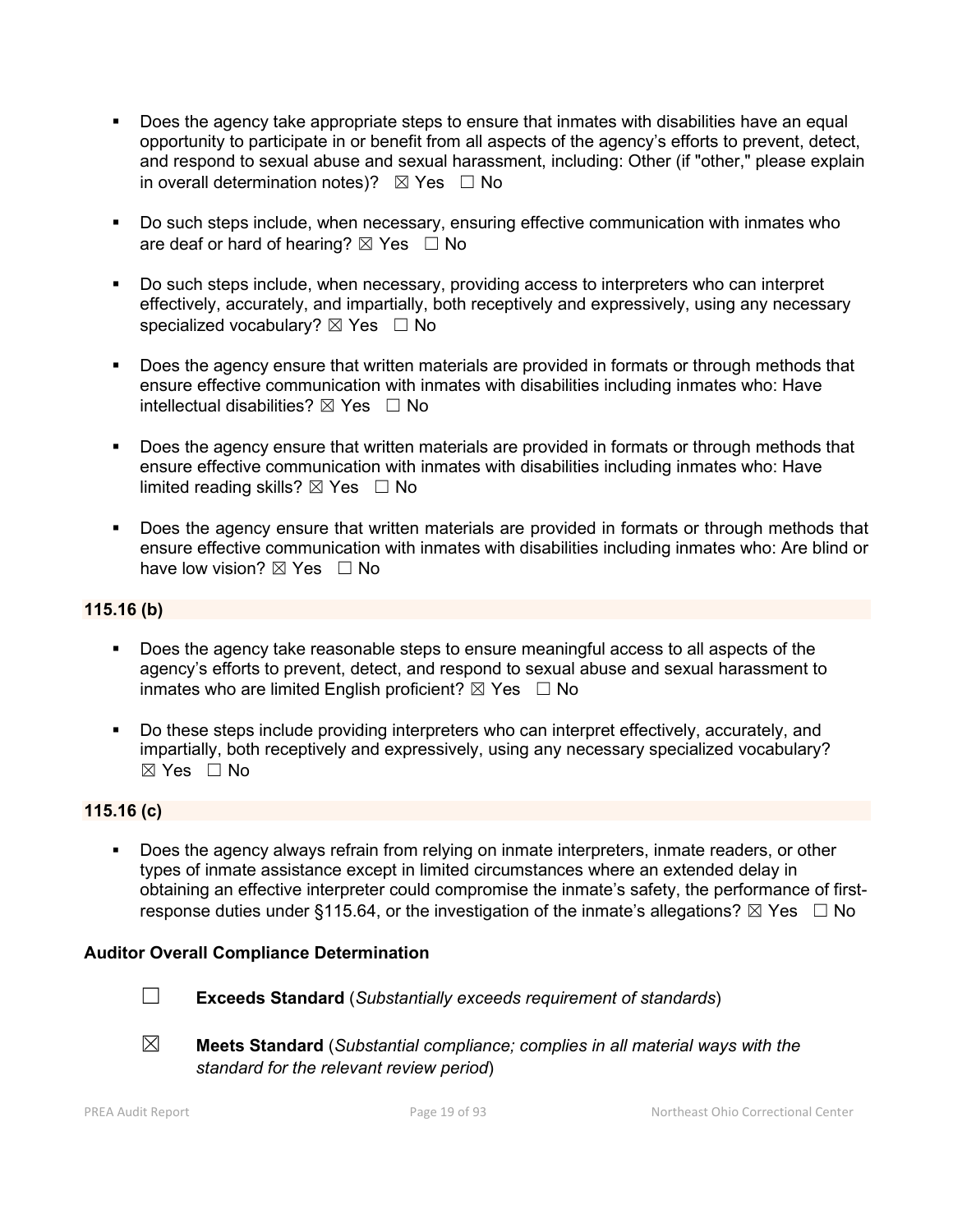☐ **Does Not Meet Standard** (*Requires Corrective Action*)

#### **Instructions for Overall Compliance Determination Narrative**

*The narrative below must include a comprehensive discussion of all the evidence relied upon in making the compliance or non-compliance determination, the auditor's analysis and reasoning, and the auditor's conclusions. This discussion must also include corrective action recommendations where the facility does not meet the standard. These recommendations must be included in the Final Report, accompanied by information on specific corrective actions taken by the facility.*

Northeast Ohio Correctional Center provides PREA information in multiple formats. The institution provides written PREA information in both English and Spanish. The video with PREA information can be viewed in Spanish or with closed captioning for those who are deaf or hard of hearing.

If an individual is unable to read or has limited cognitive functioning, staff members will read the information to an inmate and stop to determine understanding of the materials.

Both staff and inmate interviews confirmed that the facility provides multiple formats of available PREA information.

The majority of the ODRC inmate population speaks, reads and understands the English language. There were inmates in the U.S. Marshal housing units who were LEP and during the interview with this Auditor, required an interpreter through the language line. This detainee indicated that he has received all required PREA information and was asked the risk assessment questions. He indicated that he has no concerns in regards to PREA at this facility.

Policy and document review for this standard included the following policies:

- o CoreCivic Policy 14-2: Sexual Abuse Prevention and Response
- o ODRC Policy 79-ISA-01: Prison Rape Elimination
- o ODRC Policy 79-ISA-02: Prison Sexual Misconduct Reporting, Response, Investigation, and Prevention Retaliation
- $\circ$  ODRC Policy 64-DCM-02: Inmates with Disabilities w/Appendix A: Interpreter/Translator Waiver Form
- o ODRC 2018 Inmate Handbook
- o NEOCC 2018 Inmate Admission and Orientation Handbook
- o CoreCivic Contract with Language Line Services, Inc.
- o NEOCC Staff Bulletin No. NEOCC-2019-2-30: Telecommunications Device for the Deaf (TDD)

# **Standard 115.17: Hiring and promotion decisions**

## **All Yes/No Questions Must Be Answered by the Auditor to Complete the Report**

## **115.17 (a)**

 Does the agency prohibit the hiring or promotion of anyone who may have contact with inmates who has engaged in sexual abuse in a prison, jail, lockup, community confinement facility, juvenile facility, or other institution (as defined in 42 U.S.C. 1997)?  $\boxtimes$  Yes  $\Box$  No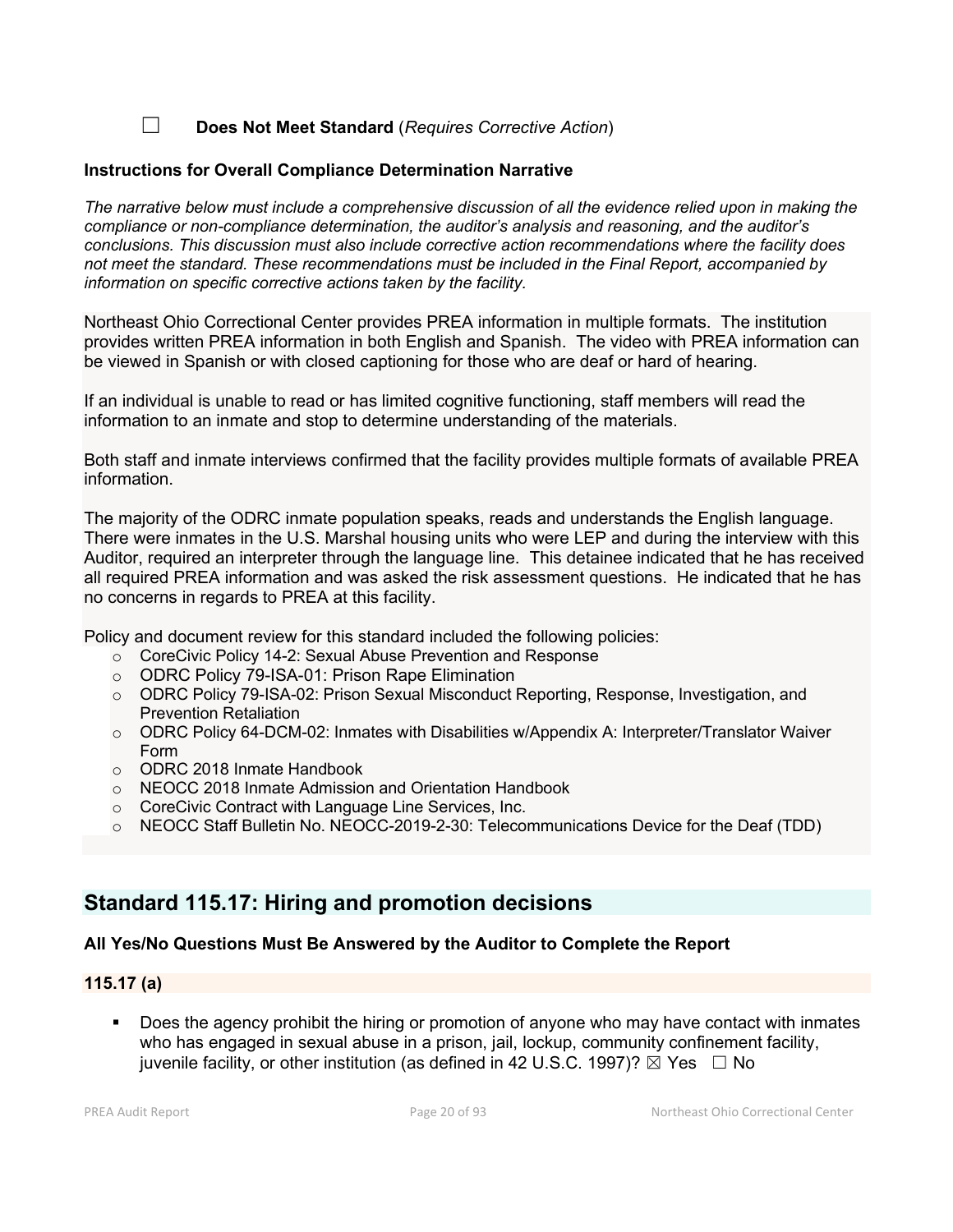- Does the agency prohibit the hiring or promotion of anyone who may have contact with inmates who has been convicted of engaging or attempting to engage in sexual activity in the community facilitated by force, overt or implied threats of force, or coercion, or if the victim did not consent or was unable to consent or refuse?  $\boxtimes$  Yes  $\Box$  No
- Does the agency prohibit the hiring or promotion of anyone who may have contact with inmates who has been civilly or administratively adjudicated to have engaged in the activity described in the question immediately above?  $\boxtimes$  Yes  $\Box$  No
- Does the agency prohibit the enlistment of services of any contractor who may have contact with inmates who has engaged in sexual abuse in a prison, jail, lockup, community confinement facility, juvenile facility, or other institution (as defined in 42 U.S.C. 1997)?  $\boxtimes$  Yes  $\Box$  No
- Does the agency prohibit the enlistment of services of any contractor who may have contact with inmates who has been convicted of engaging or attempting to engage in sexual activity in the community facilitated by force, overt or implied threats of force, or coercion, or if the victim did not consent or was unable to consent or refuse?  $\boxtimes$  Yes  $\Box$  No
- Does the agency prohibit the enlistment of services of any contractor who may have contact with inmates who has been civilly or administratively adjudicated to have engaged in the activity described in the question immediately above?  $\boxtimes$  Yes  $\Box$  No

# **115.17 (b)**

 Does the agency consider any incidents of sexual harassment in determining whether to hire or promote anyone, or to enlist the services of any contractor, who may have contact with inmates?  $\boxtimes$  Yes  $\Box$  No

# **115.17 (c)**

- Before hiring new employees, who may have contact with inmates, does the agency: perform a criminal background records check?  $\boxtimes$  Yes  $\Box$  No
- Before hiring new employees, who may have contact with inmates, does the agency: consistent with Federal, State, and local law, make its best efforts to contact all prior institutional employers for information on substantiated allegations of sexual abuse or any resignation during a pending investigation of an allegation of sexual abuse?  $\boxtimes$  Yes  $\Box$  No

## **115.17 (d)**

Does the agency perform a criminal background records check before enlisting the services of any contractor who may have contact with inmates?  $\boxtimes$  Yes  $\Box$  No

#### **115.17 (e)**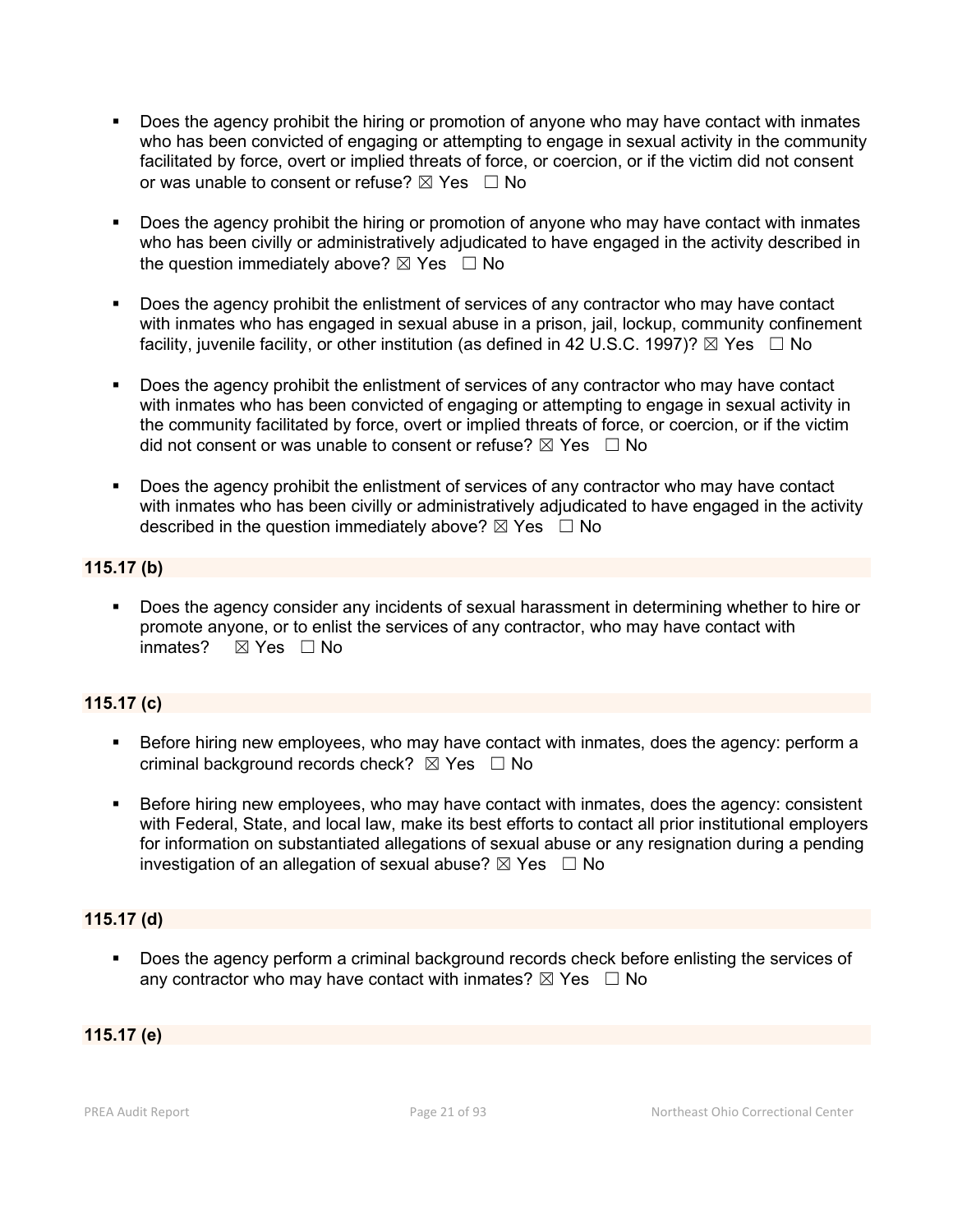Does the agency either conduct criminal background records checks at least every five years of current employees and contractors who may have contact with inmates or have in place a system for otherwise capturing such information for current employees?  $\boxtimes$  Yes  $\Box$  No

# **115.17 (f)**

- Does the agency ask all applicants and employees who may have contact with inmates directly about previous misconduct described in paragraph (a) of this section in written applications or interviews for hiring or promotions?  $\boxtimes$  Yes  $\Box$  No
- Does the agency ask all applicants and employees who may have contact with inmates directly about previous misconduct described in paragraph (a) of this section in any interviews or written self-evaluations conducted as part of reviews of current employees?  $\boxtimes$  Yes  $\Box$  No
- Does the agency impose upon employees a continuing affirmative duty to disclose any such misconduct?  $\boxtimes$  Yes  $\Box$  No

#### **115.17 (g)**

 Does the agency consider material omissions regarding such misconduct, or the provision of materially false information, grounds for termination?  $\boxtimes$  Yes  $\Box$  No

#### **115.17 (h)**

 Does the agency provide information on substantiated allegations of sexual abuse or sexual harassment involving a former employee upon receiving a request from an institutional employer for whom such employee has applied to work? (N/A if providing information on substantiated allegations of sexual abuse or sexual harassment involving a former employee is prohibited by law.)  $\boxtimes$  Yes  $\Box$  No  $\Box$  NA

## **Auditor Overall Compliance Determination**

- ☐ **Exceeds Standard** (*Substantially exceeds requirement of standards*)
- ☒ **Meets Standard** (*Substantial compliance; complies in all material ways with the standard for the relevant review period*)
- ☐ **Does Not Meet Standard** (*Requires Corrective Action*)

## **Instructions for Overall Compliance Determination Narrative**

*The narrative below must include a comprehensive discussion of all the evidence relied upon in making the compliance or non-compliance determination, the auditor's analysis and reasoning, and the auditor's conclusions. This discussion must also include corrective action recommendations where the facility does not meet the standard. These recommendations must be included in the Final Report, accompanied by information on specific corrective actions taken by the facility.*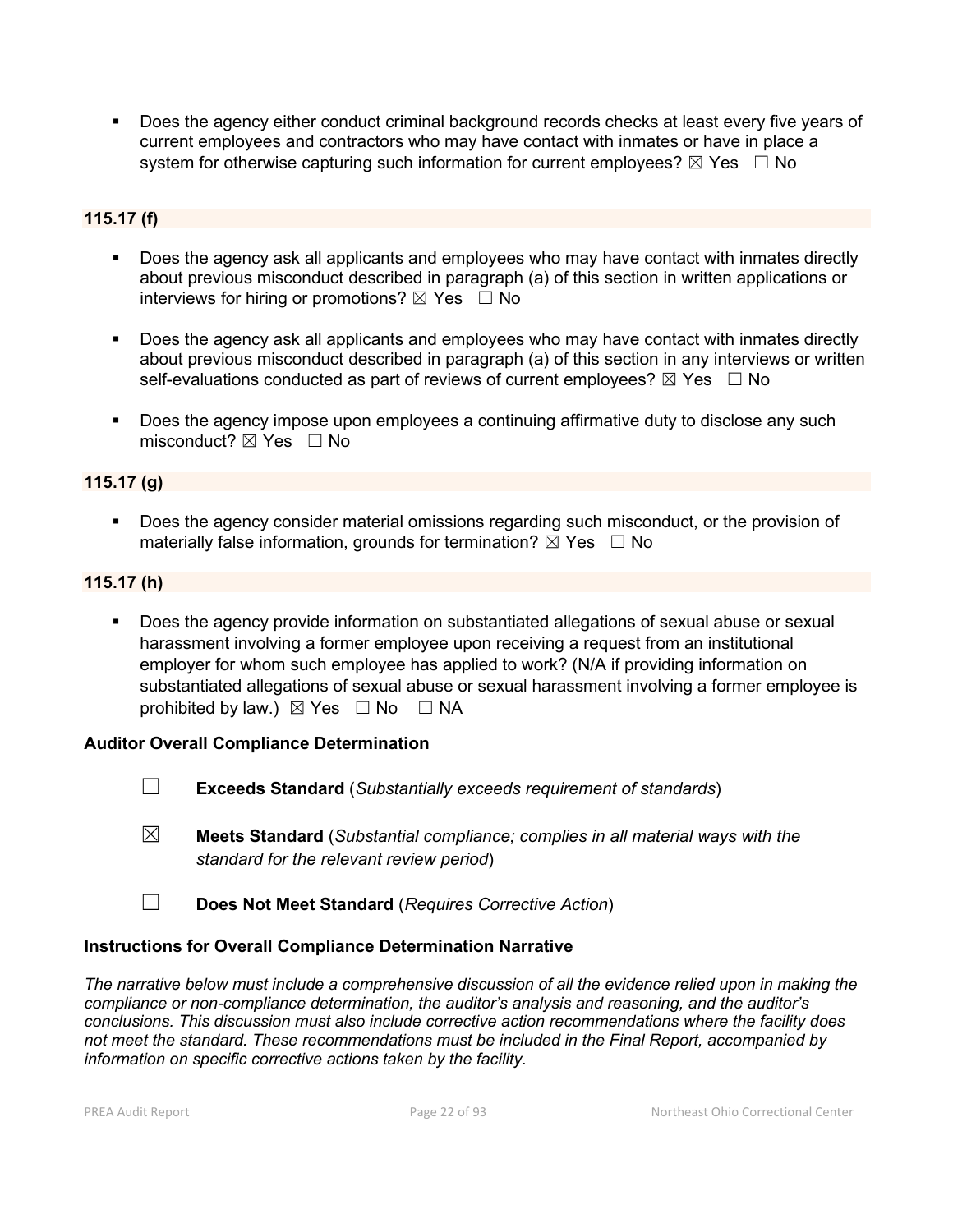This facility employs a Personnel Investigator whose responsibility is to conduct background investigations on all employees and contractors of the facility. She is also responsible for conducting the required (5) year background checks.

CoreCivic has a standardized application online that includes the required PREA questions outline in item 115.17(f). These questions are asked on the form 14-2H, a copy of which was provided to this Auditor. The 14-2H form also includes the statement indicating that if an applicant has omitted, or provided false information, they could be subject to termination. The applicant is required to sign and date this form. This form is also required to be signed on a yearly basis to fulfill their requirement of continuing affirmative duty to disclose any sexual misconduct information.

The Personnel Investigator conducts the NCIC background check on each applicant, as well as a police check. This check looks at their place of residence for the past (5) years and the investigator will contact all police departments, local and/or county, to verify any interaction with the applicant. These checks satisfy the CoreCivic Policy and that of the ODRC, specifically the DRC1674 Background Investigation Checklist.

Reference checks with employers for the past (5) years of employment, and (7) years if the individual worked at a correctional facility are conducted on each applicant. In the case the applicant worked at a correctional facility, the required PREA questions are asked, in writing, of that facility.

A full set of background checks are conducted every (5) years as required by 115.17. The Personnel Investigator has two methods of tracking due dates for these re-checks. First, there is a system that has been set up through CoreCivic to track this information. In addition, the facility keeps its own excel spreadsheet with the employee/contractor name, start date, date of first NCIC check, the date of their conditional approval through the USMS, final approval for USMS and the date of the anticipated (5) year check and dates of when those anticipated checks need to begin. There is additional information included regarding requirements of the facility's ICE contract.

During the onsite audit phase, a total of (16) background investigation files were reviewed for documentation of all required elements of 115.17.

Policy and document review for this standard included the following policies:

- o CoreCivic Policy 14-2: Sexual Abuse Prevention and Response
- o CoreCivic Form 14-2A: CoreCivic PREA Policy Acknowledgement and/or Training Acknowledgement
- o CoreCivic Form 14-2H: Self Declaration of Sexual Abuse/Sexual Harassment
- o CoreCivic Policy 1-19: Roles of Consultants, Contract Employees and Employees of Other Agencies
- o CoreCivic Policy 3-20-1: Career Opportunities (Internal Applicants)
- o CoreCivic Policy 3-20-2: Career Opportunities (External Applicants)
- o ODRC Policy 79-ISA-01: Prison Rape Elimination
- o ODRC Policy 34-PRO-07: Background Investigations
- o Examples of NCIC Background Check Applications and Conditional Approval Letters
- o NEOCCs NCIC Background Check Spreadsheet

# **Standard 115.18: Upgrades to facilities and technologies**

## **All Yes/No Questions Must Be Answered by the Auditor to Complete the Report**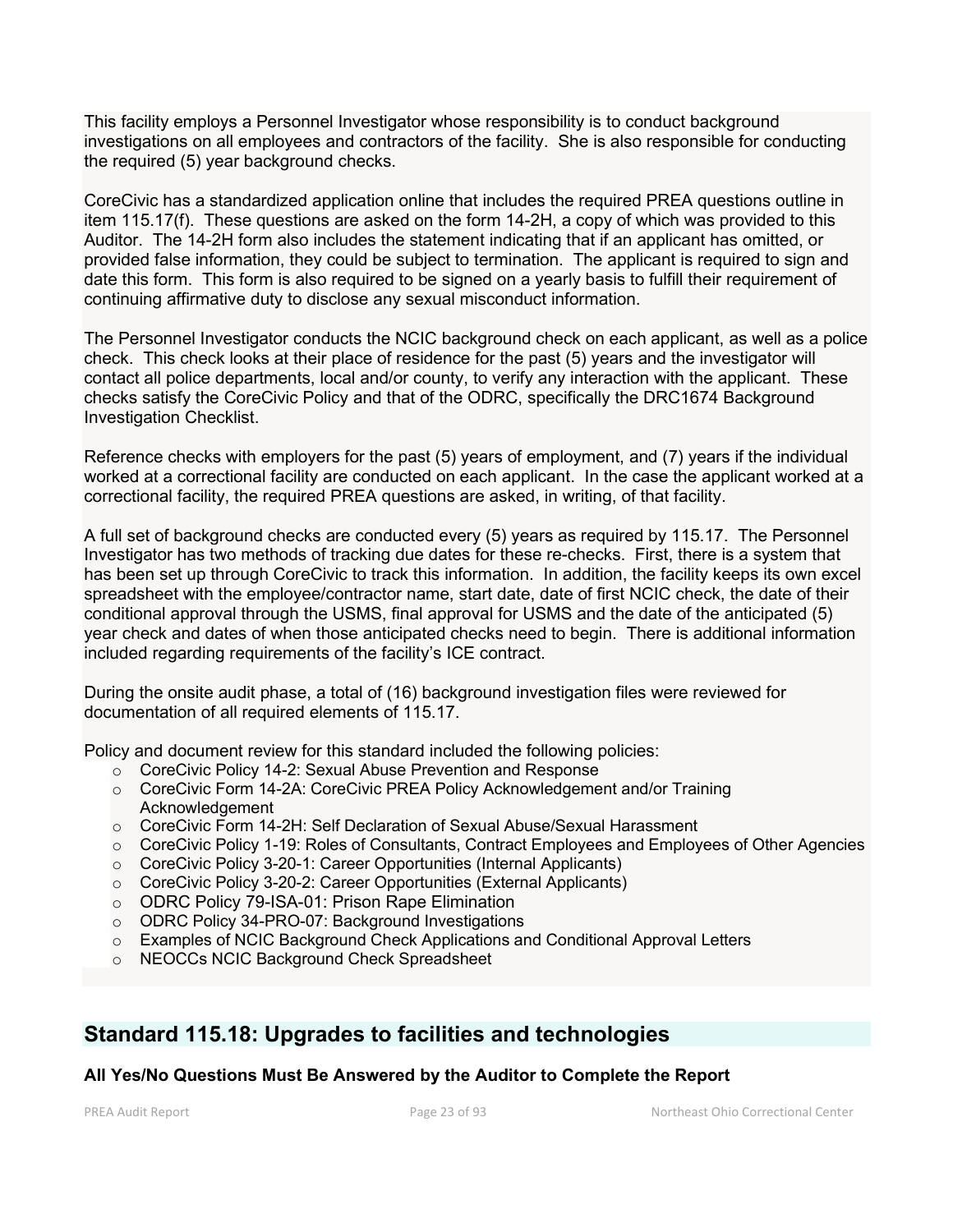## **115.18 (a)**

 If the agency designed or acquired any new facility or planned any substantial expansion or modification of existing facilities, did the agency consider the effect of the design, acquisition, expansion, or modification upon the agency's ability to protect inmates from sexual abuse? (N/A if agency/facility has not acquired a new facility or made a substantial expansion to existing facilities since August 20, 2012, or since the last PREA audit, whichever is later.)  $\Box$  Yes  $\Box$  No  $\boxtimes$  NA

## **115.18 (b)**

 If the agency installed or updated a video monitoring system, electronic surveillance system, or other monitoring technology, did the agency consider how such technology may enhance the agency's ability to protect inmates from sexual abuse? (N/A if agency/facility has not installed or updated a video monitoring system, electronic surveillance system, or other monitoring technology since August 20, 2012, or since the last PREA audit, whichever is later.)  $\boxtimes$  Yes  $\Box$  No  $\Box$  NA

#### **Auditor Overall Compliance Determination**

- ☐ **Exceeds Standard** (*Substantially exceeds requirement of standards*)
- ☒ **Meets Standard** (*Substantial compliance; complies in all material ways with the standard for the relevant review period*)
- ☐ **Does Not Meet Standard** (*Requires Corrective Action*)

## **Instructions for Overall Compliance Determination Narrative**

*The narrative below must include a comprehensive discussion of all the evidence relied upon in making the compliance or non-compliance determination, the auditor's analysis and reasoning, and the auditor's conclusions. This discussion must also include corrective action recommendations where the facility does not meet the standard. These recommendations must be included in the Final Report, accompanied by information on specific corrective actions taken by the facility.*

Through interviews with key staff members, it was found that the facility has not had any major renovations or additions built in the physical plant of the facility recently. During the interview with the AW/PCM, he indicated that if there were to be any major renovations or additions to the technology of the facility, that staff at the Facility Service Center (FSC) would be involved in those decisions, and that would include the company's PREA Coordinator.

If there were any major renovations or additions to the facility or the technology system, the facility would be required to complete CoreCivic form 7-1B, PREA Physical Plant Considerations. A copy of this form was provided to this Auditor.

Policy and document review for this standard included the following policies: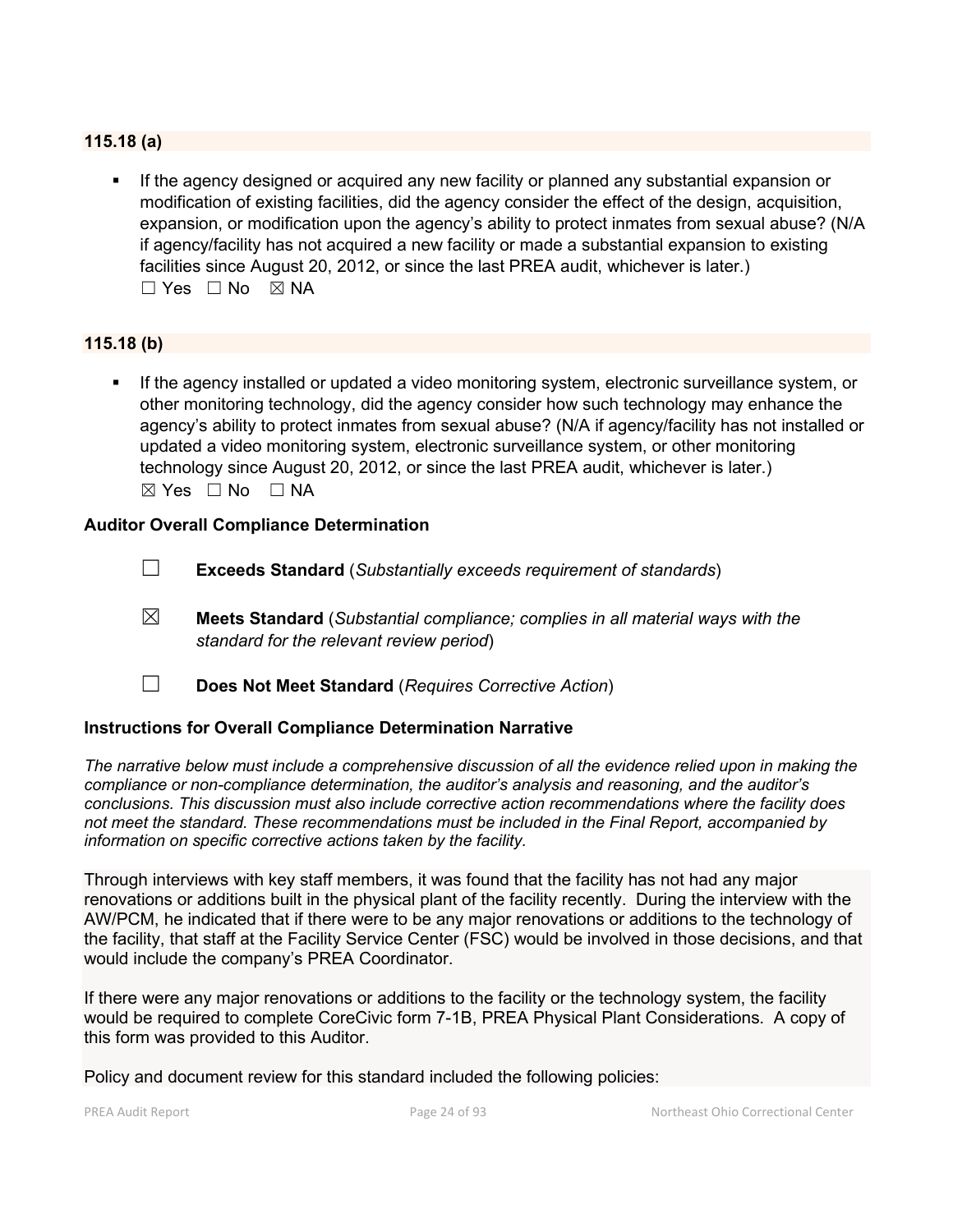- o CoreCivic Policy 7-1: Record Drawings and Alterations/Additions
- o CoreCivic Form 7-1B: PREA Physical Plant Considerations
- o CoreCivic Policy 14-2: Sexual Abuse Prevention and Response

# **RESPONSIVE PLANNING**

# **Standard 115.21: Evidence protocol and forensic medical examinations**

## **All Yes/No Questions Must Be Answered by the Auditor to Complete the Report**

## **115.21 (a)**

 If the agency is responsible for investigating allegations of sexual abuse, does the agency follow a uniform evidence protocol that maximizes the potential for obtaining usable physical evidence for administrative proceedings and criminal prosecutions? (N/A if the agency/facility is not responsible for conducting any form of criminal OR administrative sexual abuse investigations.)  $\boxtimes$  Yes  $\Box$  No  $\Box$  NA

# **115.21 (b)**

- Is this protocol developmentally appropriate for youth where applicable? ( $N/A$  if the agency/facility is not responsible for conducting any form of criminal OR administrative sexual abuse investigations.)  $\Box$  Yes  $\Box$  No  $\boxtimes$  NA
- Is this protocol, as appropriate, adapted from or otherwise based on the most recent edition of the U.S. Department of Justice's Office on Violence Against Women publication, "A National Protocol for Sexual Assault Medical Forensic Examinations, Adults/Adolescents," or similarly comprehensive and authoritative protocols developed after 2011? (N/A if the agency/facility is not responsible for conducting any form of criminal OR administrative sexual abuse investigations.)  $\boxtimes$  Yes  $\Box$  No  $\Box$  NA

## **115.21 (c)**

- Does the agency offer all victims of sexual abuse access to forensic medical examinations, whether on-site or at an outside facility, without financial cost, where evidentiarily or medically appropriate?  $\boxtimes$  Yes  $\Box$  No
- Are such examinations performed by Sexual Assault Forensic Examiners (SAFEs) or Sexual Assault Nurse Examiners (SANEs) where possible?  $\boxtimes$  Yes  $\Box$  No
- If SAFEs or SANEs cannot be made available, is the examination performed by other qualified medical practitioners (they must have been specifically trained to conduct sexual assault forensic exams)?  $\boxtimes$  Yes  $\Box$  No

PREA Audit Report Page 25 of 93 Northeast Ohio Correctional Center Has the agency documented its efforts to provide SAFEs or SANEs?  $\boxtimes$  Yes  $\Box$  No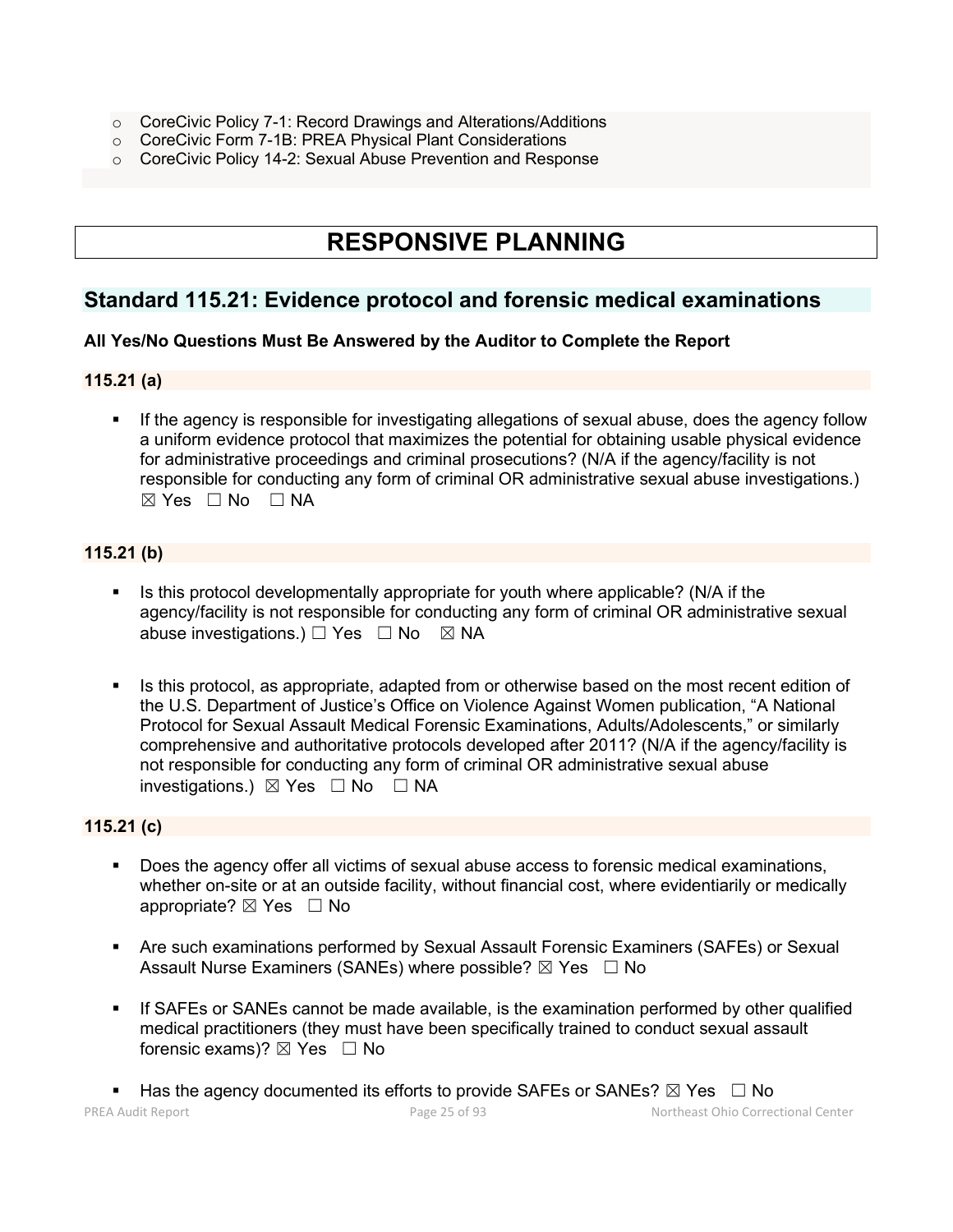# **115.21 (d)**

- Does the agency attempt to make available to the victim a victim advocate from a rape crisis center?  $\boxtimes$  Yes  $\Box$  No
- **If a rape crisis center is not available to provide victim advocate services, does the agency** make available to provide these services a qualified staff member from a community-based organization, or a qualified agency staff member?  $\boxtimes$  Yes  $\Box$  No
- Has the agency documented its efforts to secure services from rape crisis centers?  $\boxtimes$  Yes  $\Box$  No

## **115.21 (e)**

- As requested by the victim, does the victim advocate, qualified agency staff member, or qualified community-based organization staff member accompany and support the victim through the forensic medical examination process and investigatory interviews?  $\boxtimes$  Yes  $\Box$  No
- As requested by the victim, does this person provide emotional support, crisis intervention, information, and referrals?  $\boxtimes$  Yes  $\Box$  No

#### **115.21 (f)**

 If the agency itself is not responsible for investigating allegations of sexual abuse, has the agency requested that the investigating entity follow the requirements of paragraphs (a) through (e) of this section? (N/A if the agency/facility is responsible for conducting criminal AND administrative sexual abuse investigations.)  $\boxtimes$  Yes  $\Box$  No  $\Box$  NA

## **115.21 (g)**

Auditor is not required to audit this provision.

#### **115.21 (h)**

 If the agency uses a qualified agency staff member or a qualified community-based staff member for the purposes of this section, has the individual been screened for appropriateness to serve in this role and received education concerning sexual assault and forensic examination issues in general? [N/A if agency attempts to make a victim advocate from a rape crisis center available to victims per 115.21(d) above.]  $\boxtimes$  Yes  $\Box$  No  $\Box$  NA

#### **Auditor Overall Compliance Determination**



- ☒ **Exceeds Standard** (*Substantially exceeds requirement of standards*)
- ☐ **Meets Standard** (*Substantial compliance; complies in all material ways with the standard for the relevant review period*)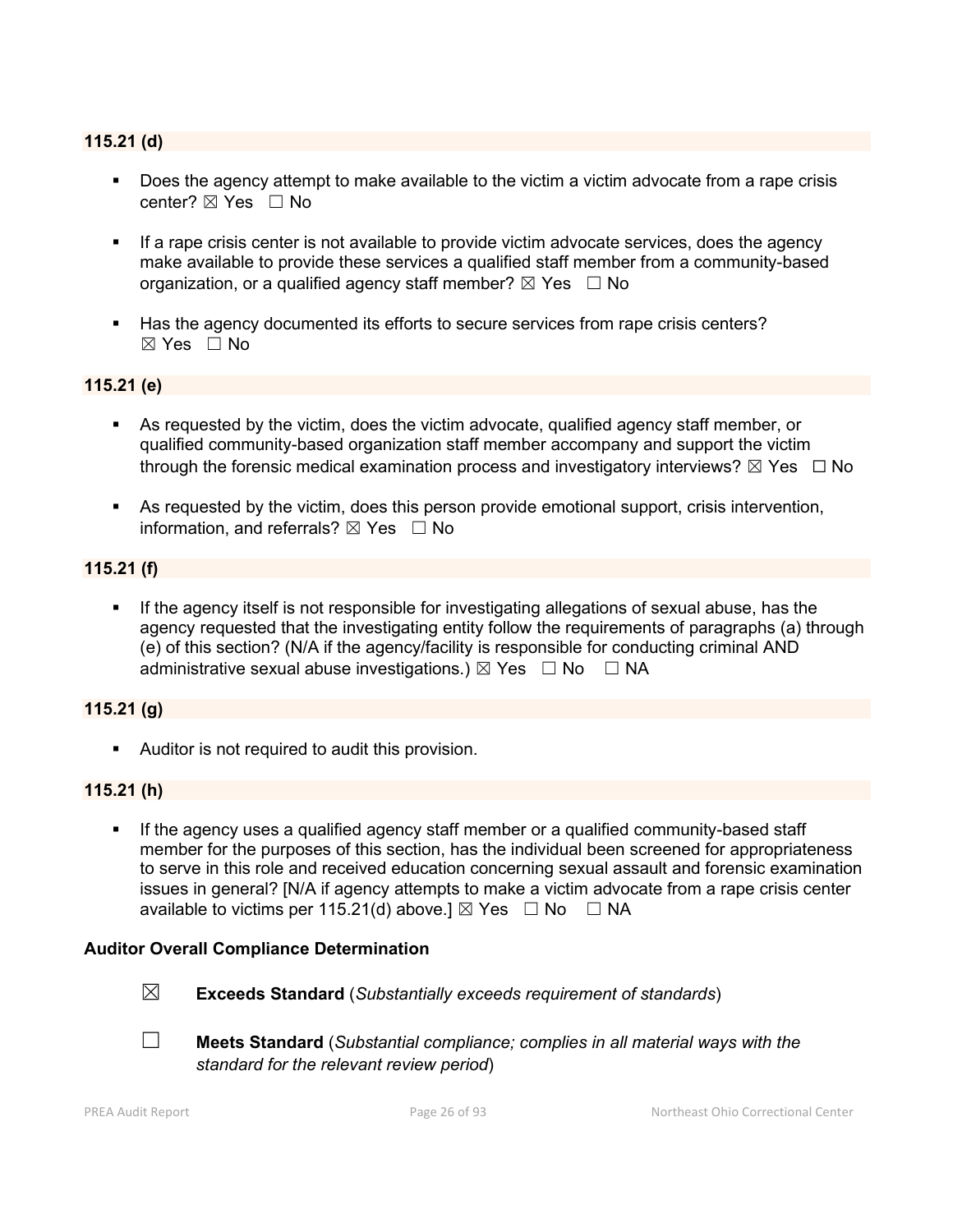☐ **Does Not Meet Standard** (*Requires Corrective Action*)

#### **Instructions for Overall Compliance Determination Narrative**

*The narrative below must include a comprehensive discussion of all the evidence relied upon in making the compliance or non-compliance determination, the auditor's analysis and reasoning, and the auditor's conclusions. This discussion must also include corrective action recommendations where the facility does not meet the standard. These recommendations must be included in the Final Report, accompanied by information on specific corrective actions taken by the facility.*

The facility employs (4) investigators who are responsible for conducting investigations within the facility, including PREA administrative investigations. This Auditor was able to interview the "Head" of Facility Investigators. He has been an investigator at the facility for (5) years and oversees the other (3) investigators.

While all of the facility investigators are trained to conduct PREA investigations, the facility works with different "local" law enforcement who are responsible for conducting criminal investigations inside the facility. The outside law enforcement department that is called for incidents at the facility depend upon what inmates are involved in the situation requiring criminal investigation. The Ohio State Highway Patrol is responsible for conducting any criminal investigations when the situation involves ODRC inmates. If the situation involves USMS inmates, then the Youngstown Police Department (YPD) will be called to investigate.

The facility provided a copy of the Memorandum of Understanding (MOU) between the ODRC and the Ohio State Highway Patrol (OSHP) – OSP Division. This MOU has an effective date of February 14, 2014. The OSHP has provided information on their policies and procedures to the ODRC and NEOCC to ensure understanding of their role as the criminal investigators. This information was updated in 2018.

Additionally, CoreCivic (then CCA of Tennessee, LLC.) on behalf of NEOCC and the Youngstown Police Department have a MOU for criminal investigations at the facility and was fully executed on February 26, 2018. A copy of this MOU was provided to this Auditor

When staff were interviewed regarding collection of evidence in allegations of sexual abuse, the majority were able to articulate how to secure the crime scene until the investigator arrived on the scene. The lead facility investigator indicated if he knew that the situation was potentially criminal, he would not touch any evidence or the crime scene until the appropriate outside law enforcement agency had been contacted and provided direction as to how to handle the situation until their arrival. He would ensure that there was a log started/kept of anyone entering or leaving the potential crime scene as part of the chain of evidence.

Through interviews with medical staff and the local hospital, it is clear that the facility does not perform forensic medical examinations. These are performed at St. Elizabeth's (Mercy Health System) in Youngstown, OH. When a forensic examination is conducted as a result of a sexual abuse at the facility, there is no cost to the victim.

The facility provided a copy of the Letter of Agreement between Mercy Health St. Elizabeth Hospital and the Northeast Ohio Correctional Center. This letter of agreement was signed by bother parties in February 2016, and remains in effect to date.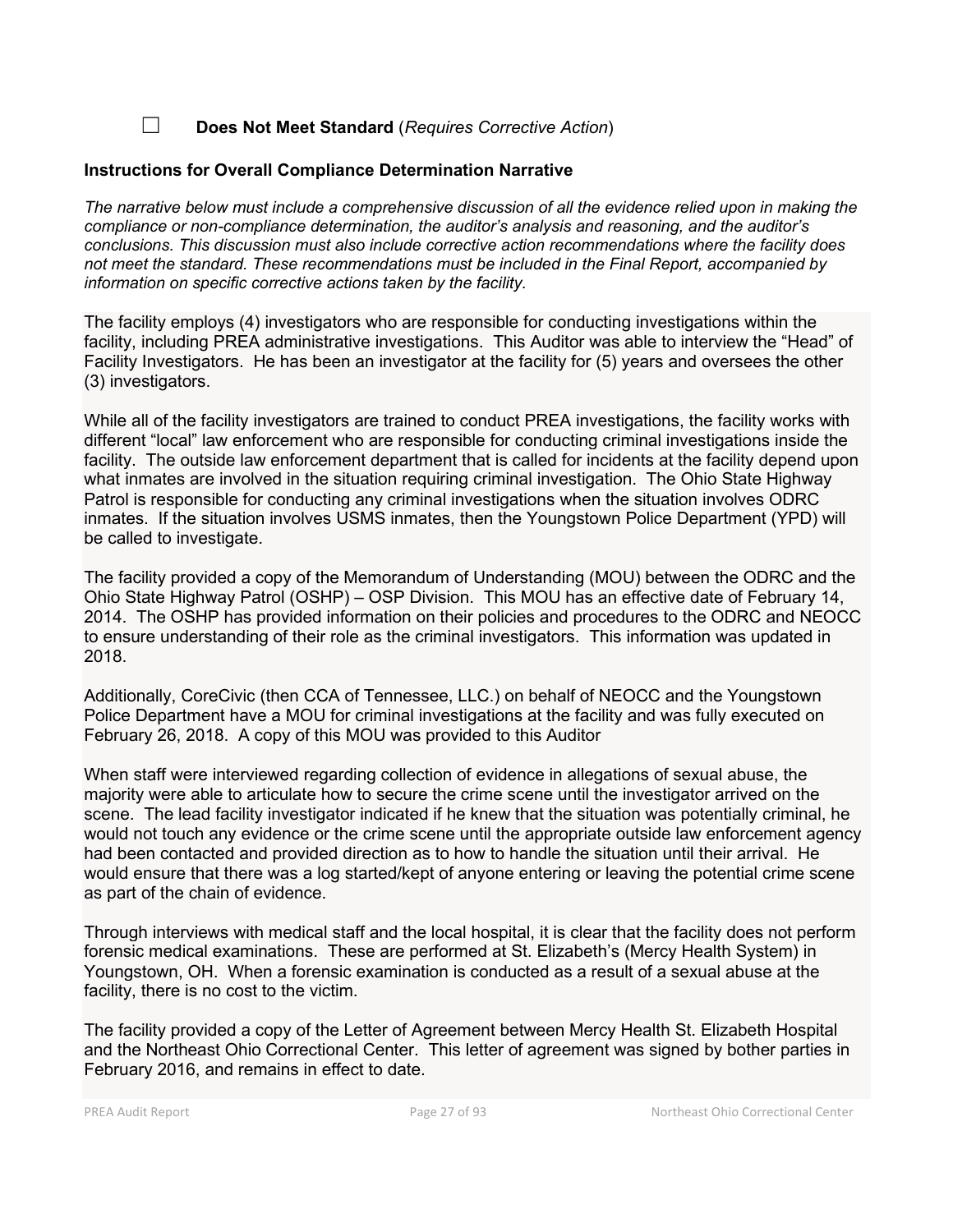The facility has also established a relationship with the local rape crisis center. Compass Family and Community Services (Compass) provides services to inmates in the Mahoning County region, which is where NEOCC is located. Two of the services which Compass provides is accompaniment to the hospital for forensic medical examinations and accompaniment to investigatory interviews.

The executed MOU between ODRC, on behalf of NEOCC, and Compass Family and Community Services was provided to this Auditor and has an effective date of July 30, 2017 and end date of July 29, 2020.

While the facility has a MOU with the local rape crisis center, a select number of staff have been trained as PREA Victim Support Representatives to provide supportive services to ODRC inmates who are victims of sexual abuse. The ODRC has developed this training and a portion of the lesson plans were provided as part of this audit, as well as certificates of completion for those three staff members.

Policy and document review for this standard included the following policies:

- o CoreCivic Policy 14-2: Sexual Abuse Prevention and Response
- o ODRC Policy 79-ISA-01: Prison Rape Elimination
- o ODRC Policy 79-ISA-02: Prison Sexual Misconduct Reporting, Response, Investigation, and Prevention Retaliation
- o ODRC Policy 68-MED-15: Bureau of Medical Services Co-Payment Procedures
- o ODRC Office of Correctional Health Care, Protocol: B-11 Medical Care Guidelines for Sexual Conduct or Recent Sexual Abuse
- o CoreCivic Policy 25-2: Sexual Abuse Prevention and Response.

# **Standard 115.22: Policies to ensure referrals of allegations for investigations**

# **All Yes/No Questions Must Be Answered by the Auditor to Complete the Report**

## **115.22 (a)**

- Does the agency ensure an administrative or criminal investigation is completed for all allegations of sexual abuse?  $\boxtimes$  Yes  $\Box$  No
- **Does the agency ensure an administrative or criminal investigation is completed for all** allegations of sexual harassment?  $\boxtimes$  Yes  $\Box$  No

## **115.22 (b)**

- Does the agency have a policy and practice in place to ensure that allegations of sexual abuse or sexual harassment are referred for investigation to an agency with the legal authority to conduct criminal investigations, unless the allegation does not involve potentially criminal behavior? **⊠** Yes □ No
- Has the agency published such policy on its website or, if it does not have one, made the policy available through other means?  $\boxtimes$  Yes  $\Box$  No
- Does the agency document all such referrals?  $\boxtimes$  Yes  $\Box$  No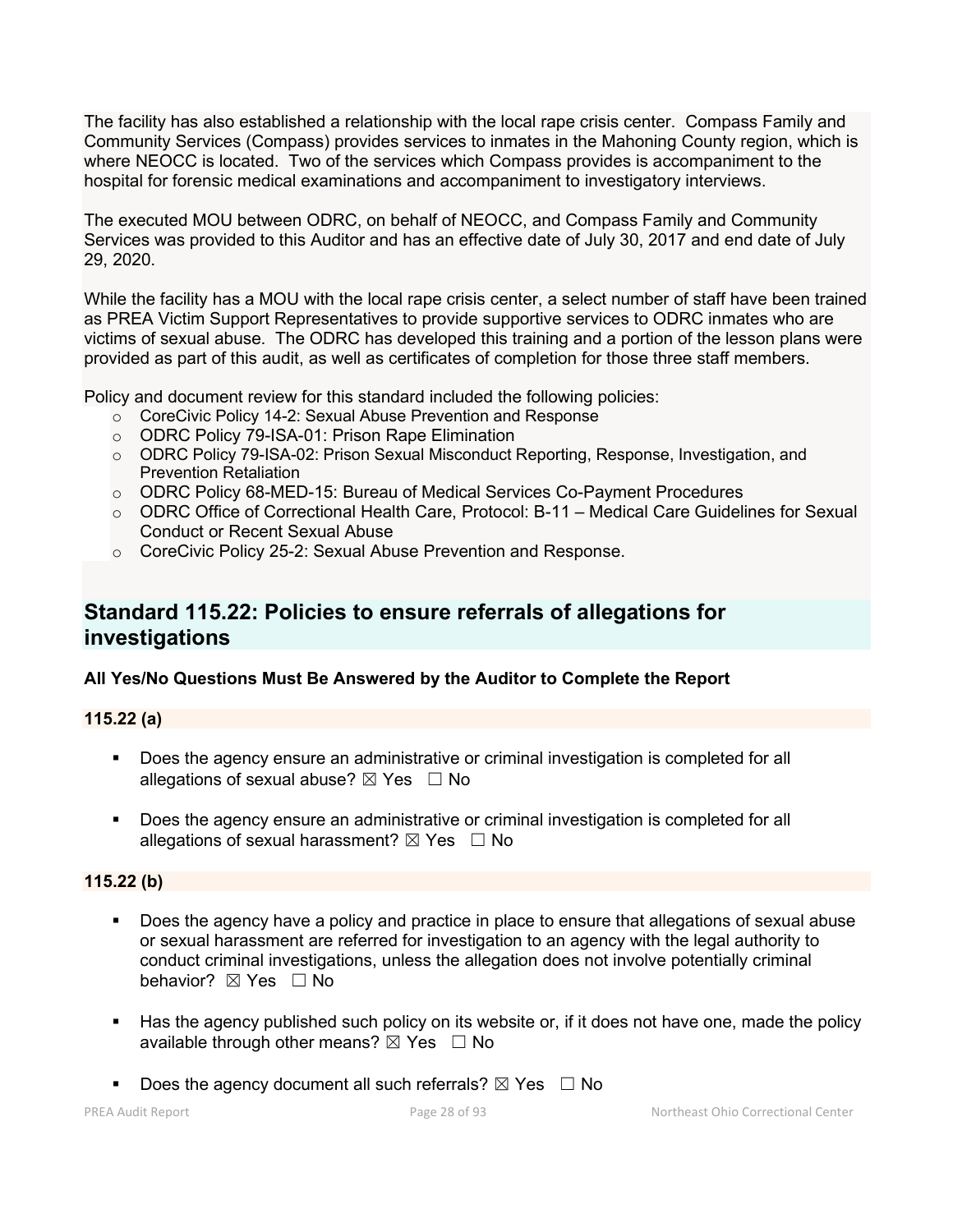#### **115.22 (c)**

 If a separate entity is responsible for conducting criminal investigations, does such publication describe the responsibilities of both the agency and the investigating entity? [N/A if the agency/facility is responsible for criminal investigations. See 115.21(a).]  $\boxtimes$  Yes  $\Box$  No  $\Box$  NA

## **115.22 (d)**

Auditor is not required to audit this provision.

#### **115.22 (e)**

Auditor is not required to audit this provision.

#### **Auditor Overall Compliance Determination**

- ☐ **Exceeds Standard** (*Substantially exceeds requirement of standards*)
- ☒ **Meets Standard** (*Substantial compliance; complies in all material ways with the standard for the relevant review period*)
- ☐ **Does Not Meet Standard** (*Requires Corrective Action*)

#### **Instructions for Overall Compliance Determination Narrative**

*The narrative below must include a comprehensive discussion of all the evidence relied upon in making the compliance or non-compliance determination, the auditor's analysis and reasoning, and the auditor's conclusions. This discussion must also include corrective action recommendations where the facility does not meet the standard. These recommendations must be included in the Final Report, accompanied by information on specific corrective actions taken by the facility.*

Policy review and staff interviews confirmed compliance with standard 115.22. At NEOCC, facility investigators are responsible for conducting the administrative investigations and to determine whether or not the allegations should be referred to the local law enforcement entity for criminal investigation.

As noted in standard 115.21, the facility works with Ohio State Highway Patrol on allegations which involve ODRC inmates. Youngstown Police Department is called in to investigate allegations involving USMS inmates.

Interviews with the lead facility investigator, AW/PCM and the PREA Case Manager all indicated that they felt that there was a good working relationship with both of these entities.

In order to track allegations, the facility utilizes a monthly "Facility PREA Case Log". This form tracks information such as: facility case number, date assigned, nature of investigation, inmate information, investigator assigned, if it was referred to local law enforcement, date closed and investigation results.

The facility has published both CoreCivic's PREA policy and the ODRC PREA policy on its website for public viewing. CoreCivic's PREA policy can be found at this address:

PREA Audit Report Page 29 of 93 Northeast Ohio Correctional Center [https://www.corecivic.com/hubfs/\\_files/PREA/14-02%20NEOCC%20PREA%20Policy.pdf](https://www.corecivic.com/hubfs/_files/PREA/14-02%20NEOCC%20PREA%20Policy.pdf)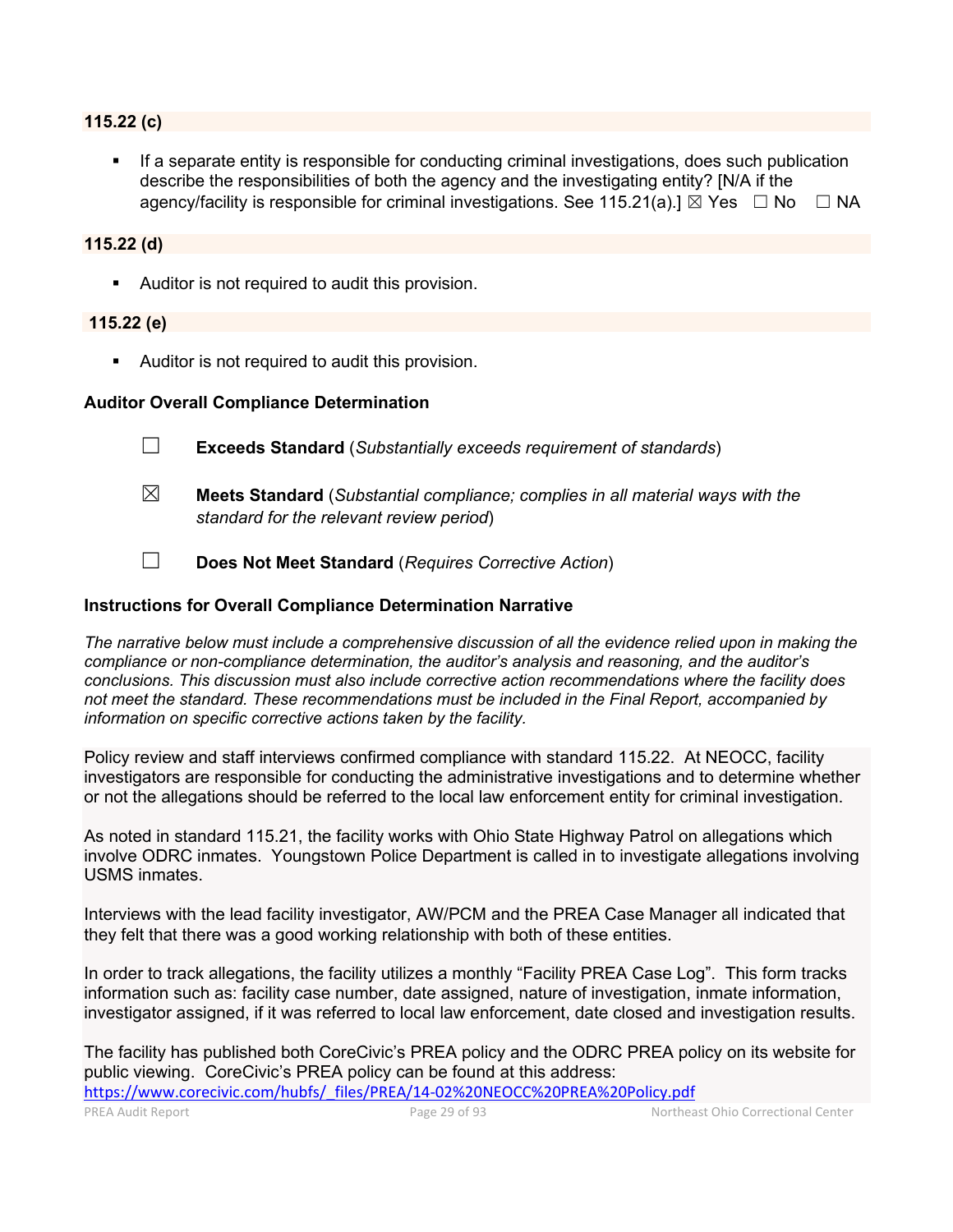The ODRC PREA policy can be found at this address:

[https://www.corecivic.com/hubfs/\\_files/PREA/2019%20NEOCC%20PREA%20Policy%20\(OH\).pdf](https://www.corecivic.com/hubfs/_files/PREA/2019%20NEOCC%20PREA%20Policy%20(OH).pdf)

Policy review for this standard included the following policies:

- o CoreCivic policy 14-2: Sexual Abuse Prevention and Response
- o ODRC Policy 79-ISA-02: Prison Sexual Misconduct Reporting, Response, Investigation and Prevention of Retaliation
- o OSHP OSP Division Policy 103.07, Attachment P: Sexual Assault Evidence Collection and Analysis

# **TRAINING AND EDUCATION**

# **Standard 115.31: Employee training**

## **All Yes/No Questions Must Be Answered by the Auditor to Complete the Report**

## **115.31 (a)**

- Does the agency train all employees who may have contact with inmates on its zero-tolerance policy for sexual abuse and sexual harassment?  $\boxtimes$  Yes  $\Box$  No
- Does the agency train all employees who may have contact with inmates on how to fulfill their responsibilities under agency sexual abuse and sexual harassment prevention, detection, reporting, and response policies and procedures?  $\boxtimes$  Yes  $\Box$  No
- Does the agency train all employees who may have contact with inmates on inmates' right to be free from sexual abuse and sexual harassment  $\boxtimes$  Yes  $\Box$  No
- **Does the agency train all employees who may have contact with inmates on the right of inmates** and employees to be free from retaliation for reporting sexual abuse and sexual harassment?  $\boxtimes$  Yes  $\Box$  No
- Does the agency train all employees who may have contact with inmates on the dynamics of sexual abuse and sexual harassment in confinement?  $\boxtimes$  Yes  $\Box$  No
- Does the agency train all employees who may have contact with inmates on the common reactions of sexual abuse and sexual harassment victims?  $\boxtimes$  Yes  $\Box$  No
- **Does the agency train all employees who may have contact with inmates on how to detect and** respond to signs of threatened and actual sexual abuse?  $\boxtimes$  Yes  $\Box$  No
- Does the agency train all employees who may have contact with inmates on how to avoid inappropriate relationships with inmates?  $\boxtimes$  Yes  $\Box$  No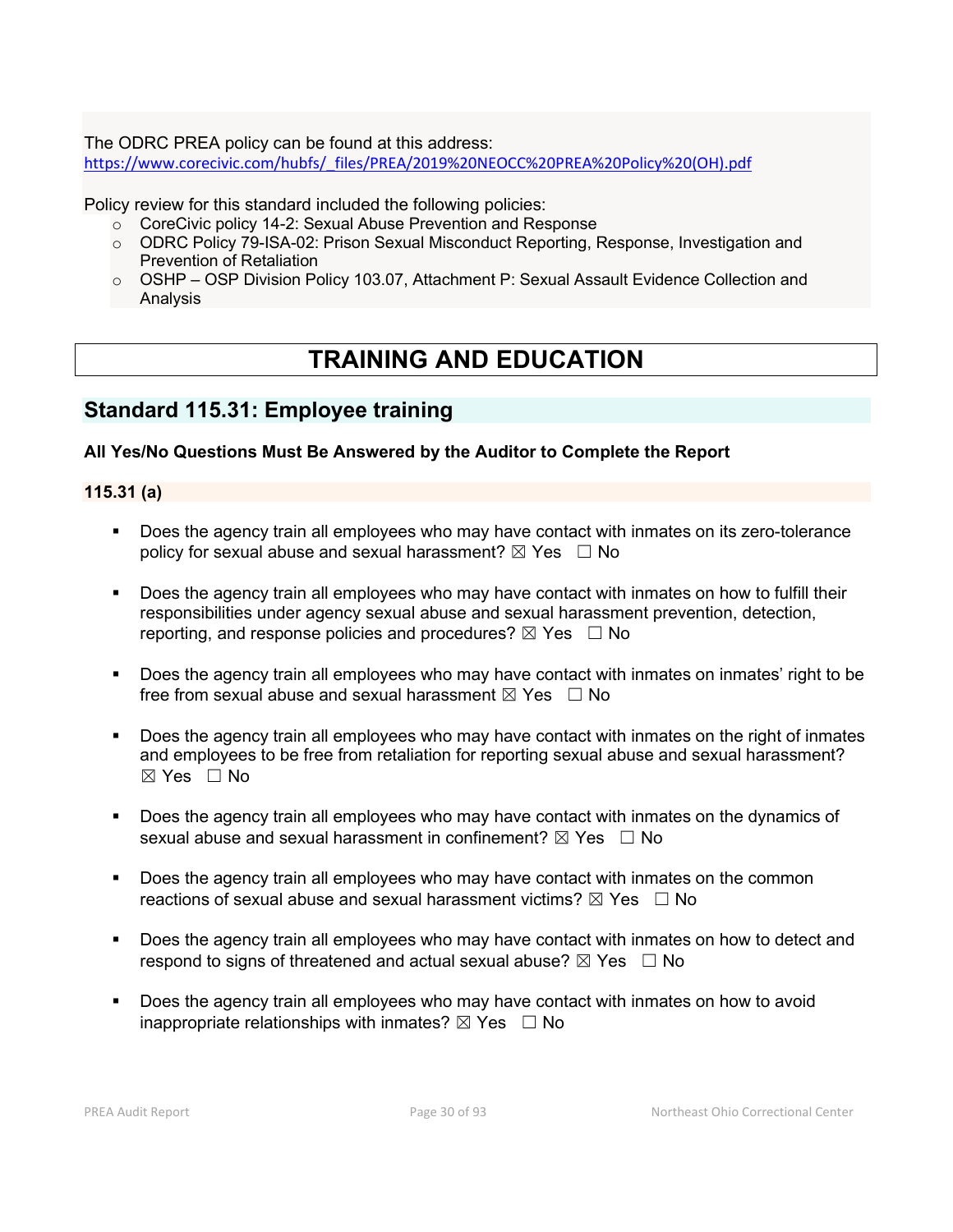- Does the agency train all employees who may have contact with inmates on how to communicate effectively and professionally with inmates, including lesbian, gay, bisexual, transgender, intersex, or gender nonconforming inmates?  $\boxtimes$  Yes  $\Box$  No
- Does the agency train all employees who may have contact with inmates on how to comply with relevant laws related to mandatory reporting of sexual abuse to outside authorities?  $\boxtimes$  Yes  $\Box$  No

# **115.31 (b)**

- Is such training tailored to the gender of the inmates at the employee's facility?  $\boxtimes$  Yes  $\Box$  No
- Have employees received additional training if reassigned from a facility that houses only male inmates to a facility that houses only female inmates, or vice versa?  $\boxtimes$  Yes  $\Box$  No

## **115.31 (c)**

- Have all current employees who may have contact with inmates received such training?  $\boxtimes$  Yes  $\Box$  No
- Does the agency provide each employee with refresher training every two years to ensure that all employees know the agency's current sexual abuse and sexual harassment policies and procedures?  $\boxtimes$  Yes  $\Box$  No
- In years in which an employee does not receive refresher training, does the agency provide refresher information on current sexual abuse and sexual harassment policies?  $\boxtimes$  Yes  $\Box$  No

## **115.31 (d)**

 Does the agency document, through employee signature or electronic verification, that employees understand the training they have received?  $\boxtimes$  Yes  $\Box$  No

## **Auditor Overall Compliance Determination**

- ☐ **Exceeds Standard** (*Substantially exceeds requirement of standards*)
- ☒ **Meets Standard** (*Substantial compliance; complies in all material ways with the standard for the relevant review period*)
- ☐ **Does Not Meet Standard** (*Requires Corrective Action*)

## **Instructions for Overall Compliance Determination Narrative**

*The narrative below must include a comprehensive discussion of all the evidence relied upon in making the compliance or non-compliance determination, the auditor's analysis and reasoning, and the auditor's conclusions. This discussion must also include corrective action recommendations where the facility does not meet the standard. These recommendations must be included in the Final Report, accompanied by information on specific corrective actions taken by the facility.*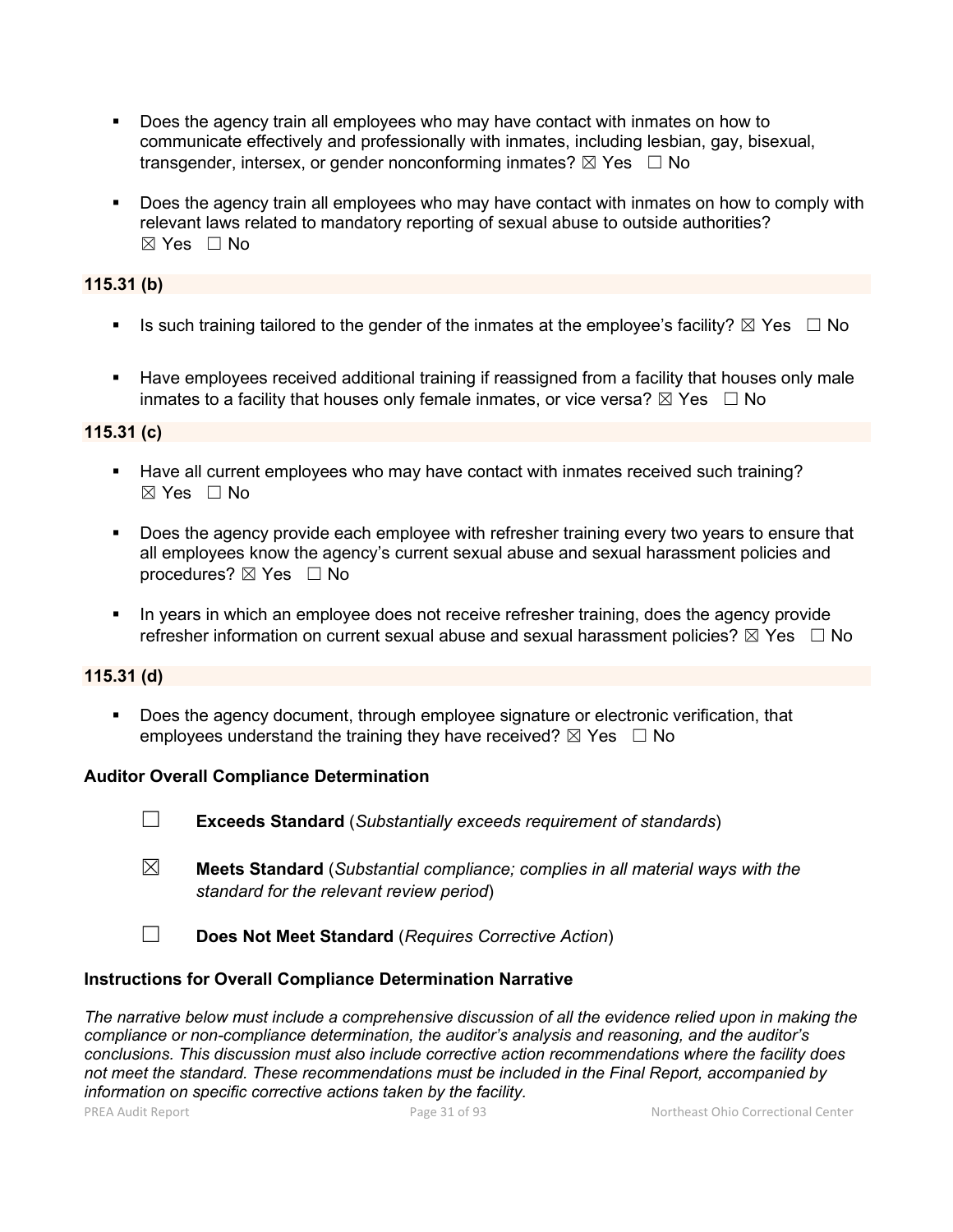CoreCivic provides extensive education to its staff members regarding PREA. Interviews with staff members of all levels confirmed education of several types are provided upon hiring, during the orientation period and annually thereafter.

Content of the basic PREA training was provided to this Auditor during the pre-audit phase for review. When staff were questioned about the contents of the training, all were able to articulate multiple content points required of PREA training.

The facility keeps training files in the training department. The training files include the roster of the training the employee participated in, copies of the exams the employee took and the "CoreCivic PREA Policy Acknowledgement and/or Training Acknowledgement" form (14-2A). In addition to these files, the education staff can pull a training record report for any staff member individually for any given time period to determine what trainings the staff member participated in for that time period, the date it was taken, whether or not the employee passed the training and how many hours each training was. This allows the education and training staff to have multiple methods to determine if the employee has had the required PREA training.

Policy review for this standard included the following policies:

- o CoreCivic policy 14-2: Sexual Abuse Prevention and Response
- o ODRC Policy 39-TRN-10: Employee Orientation Training
- o ODRC Policy 79-ISA-01: Prison Rape Elimination

# **Standard 115.32: Volunteer and contractor training**

#### **All Yes/No Questions Must Be Answered by the Auditor to Complete the Report**

#### **115.32 (a)**

 Has the agency ensured that all volunteers and contractors who have contact with inmates have been trained on their responsibilities under the agency's sexual abuse and sexual harassment prevention, detection, and response policies and procedures?  $\boxtimes$  Yes  $\Box$  No

#### **115.32 (b)**

 Have all volunteers and contractors who have contact with inmates been notified of the agency's zero-tolerance policy regarding sexual abuse and sexual harassment and informed how to report such incidents (the level and type of training provided to volunteers and contractors shall be based on the services they provide and level of contact they have with inmates)?  $\boxtimes$  Yes  $\Box$  No

#### **115.32 (c)**

 Does the agency maintain documentation confirming that volunteers and contractors understand the training they have received?  $\boxtimes$  Yes  $\Box$  No

#### **Auditor Overall Compliance Determination**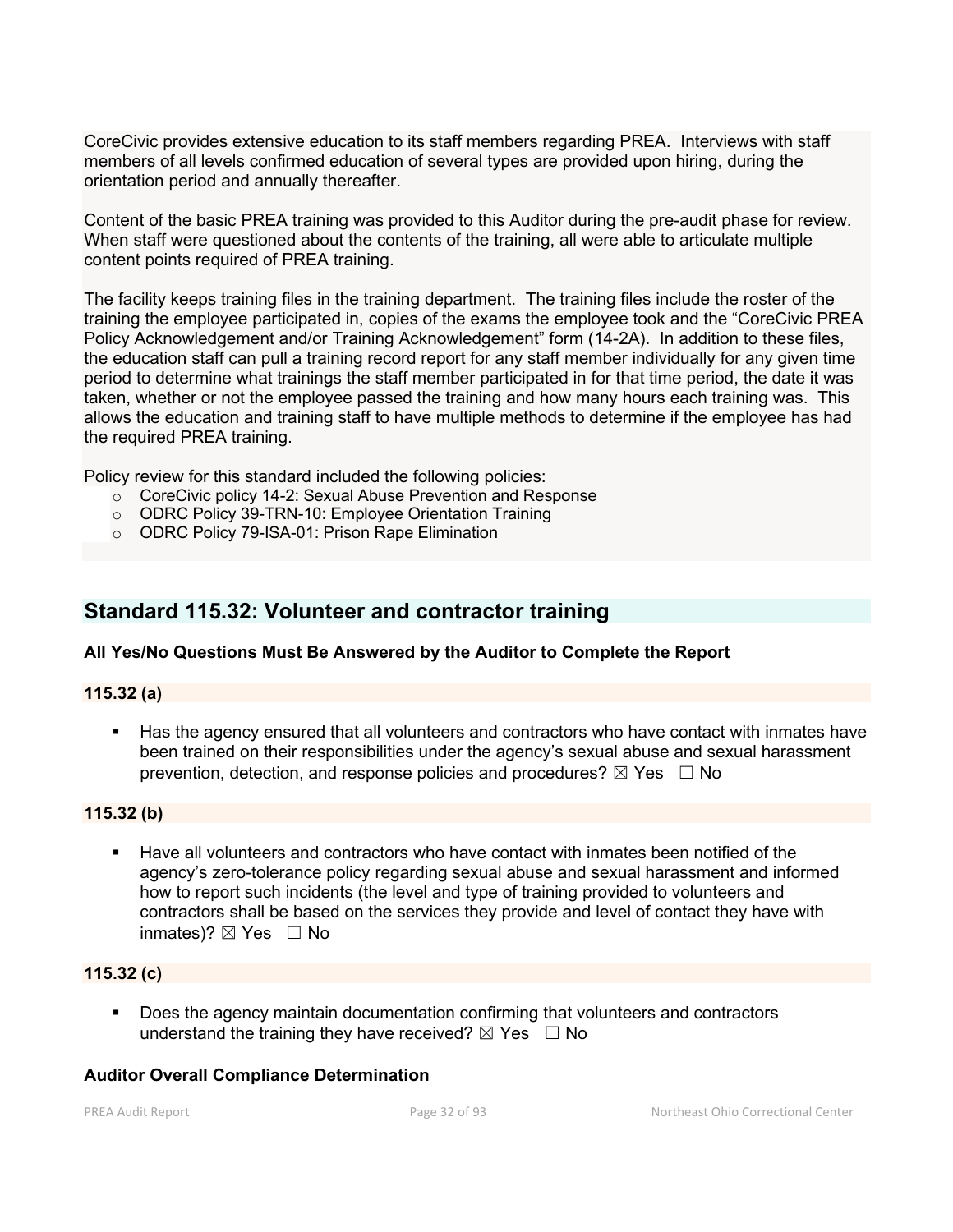- ☐ **Exceeds Standard** (*Substantially exceeds requirement of standards*)
- ☒ **Meets Standard** (*Substantial compliance; complies in all material ways with the standard for the relevant review period*)
- ☐ **Does Not Meet Standard** (*Requires Corrective Action*)

## **Instructions for Overall Compliance Determination Narrative**

*The narrative below must include a comprehensive discussion of all the evidence relied upon in making the compliance or non-compliance determination, the auditor's analysis and reasoning, and the auditor's conclusions. This discussion must also include corrective action recommendations where the facility does not meet the standard. These recommendations must be included in the Final Report, accompanied by information on specific corrective actions taken by the facility.*

Northeast Ohio Correctional Center utilizes both contractors and volunteers to fill different roles in the facility. At the time of the onsite phase of the audit, the facility documented that there were (37) people working as contractors who have direct interaction with inmates and inmates in the facility. The three main categories these contractors fall into are: 1) food service workers 2) religious services workers and 3) medical practitioners.

Additionally, the facility has a small number of volunteers it utilizes. At the time of the onsite audit phase, there were (11) active volunteers providing religious and recovery services in the facility.

Contractors and volunteers who have contact with inmates/inmates are required to receive PREA related training. Training topics for volunteers and contractors include, but not limited to: the facility's zero-tolerance policy, how to report sexual abuse and sexual harassment, sexual abuse and sexual harassment prevention, sexual abuse and sexual harassment detection, how to respond to sexual abuse and sexual harassment, legal prohibition on any sexual activity with inmates, identifiers of possible sexual assault victims and sexual assault prevention strategies.

Training records for contractors and volunteers were reviewed at the same time as the training records of regular employees.

As part of this training, they are required to complete forms related to PREA. These forms include:

- o ODRC 1173: ODRC PREA Contractor/Volunteer/Intern Training Acknowledgement Form
- $\circ$  CoreCivic 14-2A: CoreCivic PREA Policy Acknowledgement and/or Training Acknowledgement Form
- o NEOCC Volunteer Orientation & Training Topics Form
- o CoreCivic 22-1C: Volunteer Code of Ethics
- o CoreCivic 22-100D: Volunteer Agreement
- o CoreCivic 22-100F: Rules for Volunteers

# **Standard 115.33: Inmate education**

**All Yes/No Questions Must Be Answered by the Auditor to Complete the Report**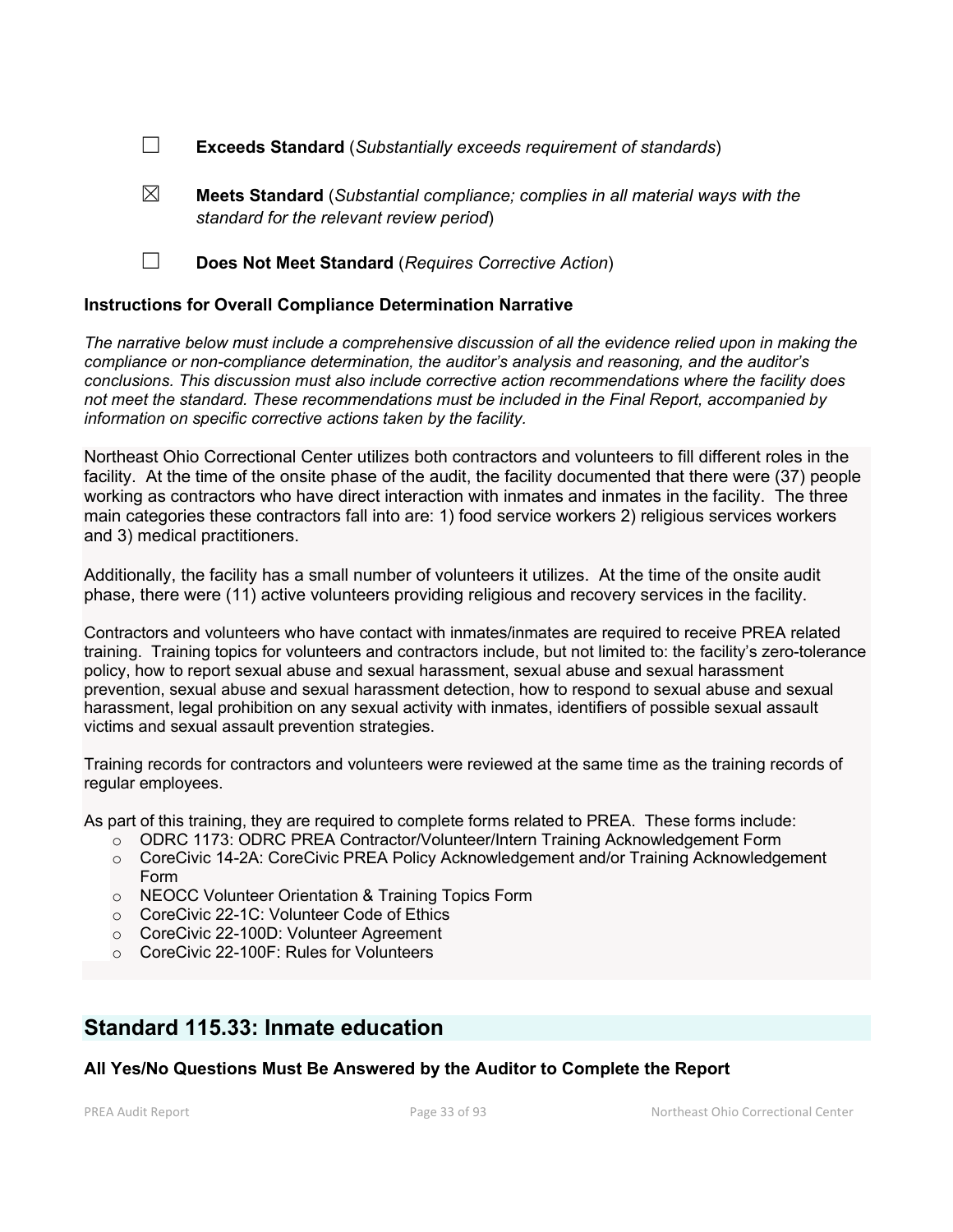#### **115.33 (a)**

- During intake, do inmates receive information explaining the agency's zero-tolerance policy regarding sexual abuse and sexual harassment?  $\boxtimes$  Yes  $\Box$  No
- During intake, do inmates receive information explaining how to report incidents or suspicions of sexual abuse or sexual harassment?  $\boxtimes$  Yes  $\Box$  No

## **115.33 (b)**

- Within 30 days of intake, does the agency provide comprehensive education to inmates either in person or through video regarding: Their rights to be free from sexual abuse and sexual harassment?  $\boxtimes$  Yes  $\Box$  No
- Within 30 days of intake, does the agency provide comprehensive education to inmates either in person or through video regarding: Their rights to be free from retaliation for reporting such incidents?  $\boxtimes$  Yes  $\Box$  No
- Within 30 days of intake, does the agency provide comprehensive education to inmates either in person or through video regarding: Agency policies and procedures for responding to such incidents?  $\boxtimes$  Yes  $\Box$  No

## **115.33 (c)**

- **Have all inmates received such education?**  $\boxtimes$  Yes  $\Box$  No
- Do inmates receive education upon transfer to a different facility to the extent that the policies and procedures of the inmate's new facility differ from those of the previous facility?  $\boxtimes$  Yes  $\Box$  No

#### **115.33 (d)**

- Does the agency provide inmate education in formats accessible to all inmates including those who are limited English proficient?  $\boxtimes$  Yes  $\Box$  No
- **Does the agency provide inmate education in formats accessible to all inmates including those** who are deaf?  $\boxtimes$  Yes  $\Box$  No
- **Does the agency provide inmate education in formats accessible to all inmates including those** who are visually impaired?  $\boxtimes$  Yes  $\Box$  No
- Does the agency provide inmate education in formats accessible to all inmates including those who are otherwise disabled?  $\boxtimes$  Yes  $\Box$  No
- Does the agency provide inmate education in formats accessible to all inmates including those who have limited reading skills?  $\boxtimes$  Yes  $\Box$  No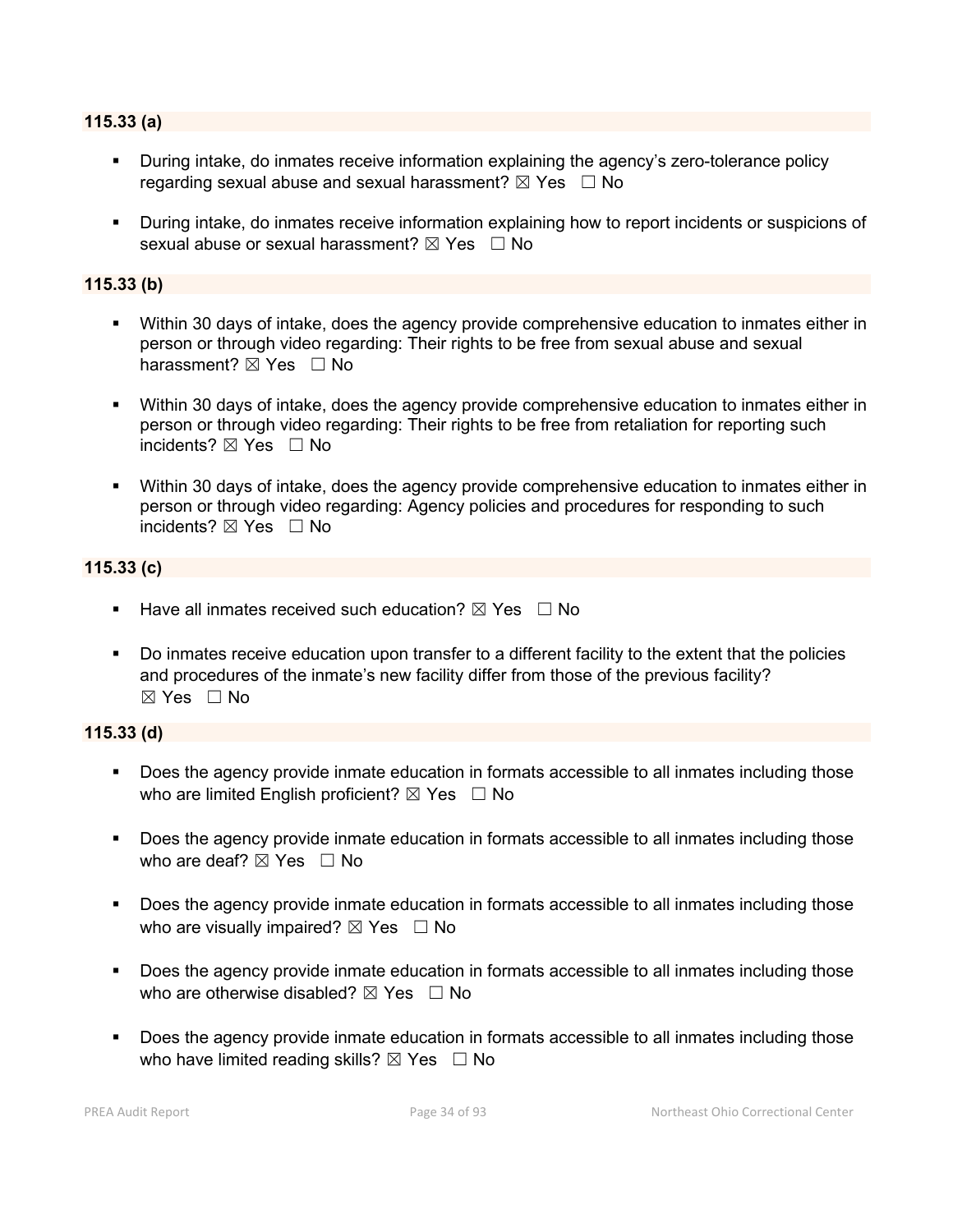#### **115.33 (e)**

 Does the agency maintain documentation of inmate participation in these education sessions?  $\boxtimes$  Yes  $\Box$  No

#### **115.33 (f)**

In addition to providing such education, does the agency ensure that key information is continuously and readily available or visible to inmates through posters, inmate handbooks, or other written formats?  $\boxtimes$  Yes  $\Box$  No

#### **Auditor Overall Compliance Determination**

- ☐ **Exceeds Standard** (*Substantially exceeds requirement of standards*) ☒ **Meets Standard** (*Substantial compliance; complies in all material ways with the standard for the relevant review period*)
- ☐ **Does Not Meet Standard** (*Requires Corrective Action*)

## **Instructions for Overall Compliance Determination Narrative**

*The narrative below must include a comprehensive discussion of all the evidence relied upon in making the compliance or non-compliance determination, the auditor's analysis and reasoning, and the auditor's conclusions. This discussion must also include corrective action recommendations where the facility does not meet the standard. These recommendations must be included in the Final Report, accompanied by information on specific corrective actions taken by the facility.*

CoreCivic provides PREA education to inmates within the (72) hour requirement, sooner depending on the jurisdiction they are incarcerated under.

ODRC inmates are received primarily on Wednesdays, Thursdays and Fridays at the facility. When the new inmates arrive at the facility, they are provided with an introduction to the facility, information on the grievance system, information on health services and have a medical screening, information on rights under PREA, they watch the PREA video, and are provided with an inmate handbook, which includes a section on PREA.

For those USMS inmates, they are oriented to the facility on the night they arrive. There are provided with orientation packets which include facility handbooks, which includes PREA information and PREA pamphlets developed by CoreCivic among other information. The new inmates also watch a video which has facility information, including PREA related information. This video was developed by the staff and is approximately (40) minutes long. The Acting Unit Manager indicated that the staff were going to develop a new orientation video for incoming inmates to the facility.

Staff were able to provide verification that an inmate received the orientation. Inmates signed forms which showed that they received the PREA information described above. Interviews with inmates confirmed that they remember receiving PREA information when they arrived at the facility, however some admitted to not reading that information.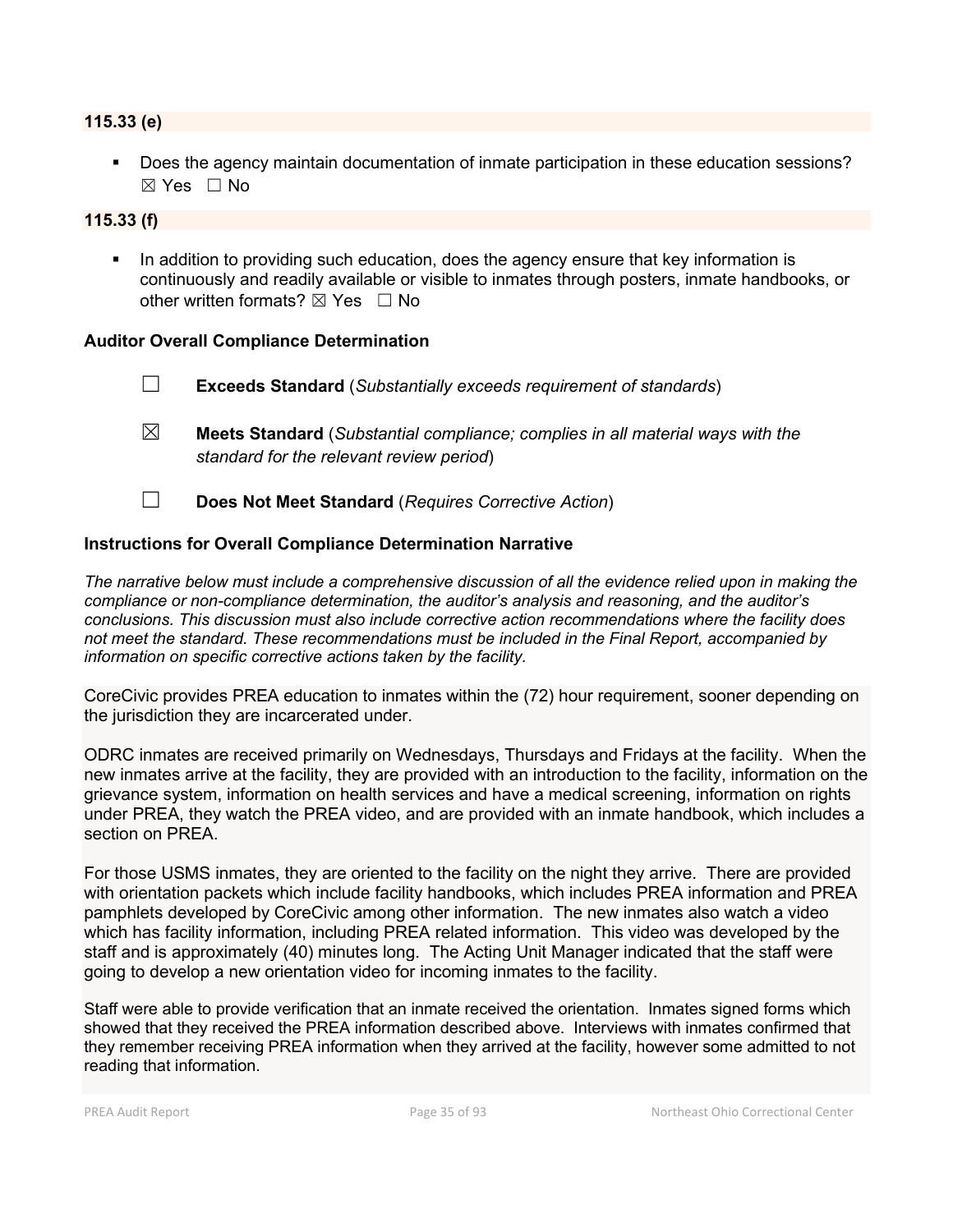Both the ODRC inmate handbook and the CoreCivic inmate handbook were provided for review.

Policy review for this standard included the following policies:

- o CoreCivic Policy 14-2: Sexual Abuse Prevention and Response
- o CoreCivic Policy 14-1: Inmate/Resident Rights Inmate/Resident Handbook
- o ODRC Policy 52-RCP-10: Inmate Orientation
- o ODRC Policy 64-DCM-02: Inmates with Disabilities

# **Standard 115.34: Specialized training: Investigations**

## **All Yes/No Questions Must Be Answered by the Auditor to Complete the Report**

## **115.34 (a)**

In addition to the general training provided to all employees pursuant to §115.31, does the agency ensure that, to the extent the agency itself conducts sexual abuse investigations, its investigators have received training in conducting such investigations in confinement settings? (N/A if the agency does not conduct any form of administrative or criminal sexual abuse investigations. See 115.21(a).)  $\boxtimes$  Yes  $\Box$  No  $\Box$  NA

# **115.34 (b)**

- Does this specialized training include techniques for interviewing sexual abuse victims? [N/A if the agency does not conduct any form of administrative or criminal sexual abuse investigations. See 115.21(a).]  $\boxtimes$  Yes  $\Box$  No  $\Box$  NA
- Does this specialized training include proper use of Miranda and Garrity warnings? [N/A if the agency does not conduct any form of administrative or criminal sexual abuse investigations. See 115.21(a).]  $\boxtimes$  Yes  $\Box$  No  $\Box$  NA
- Does this specialized training include sexual abuse evidence collection in confinement settings? [N/A if the agency does not conduct any form of administrative or criminal sexual abuse investigations. See 115.21(a).]  $\boxtimes$  Yes  $\Box$  No  $\Box$  NA
- Does this specialized training include the criteria and evidence required to substantiate a case for administrative action or prosecution referral? [N/A if the agency does not conduct any form of administrative or criminal sexual abuse investigations. See 115.21(a).]  $\boxtimes$  Yes  $\Box$  No  $\Box$  NA

# **115.34 (c)**

 Does the agency maintain documentation that agency investigators have completed the required specialized training in conducting sexual abuse investigations? [N/A if the agency does not conduct any form of administrative or criminal sexual abuse investigations. See 115.21(a).]  $\boxtimes$  Yes  $\Box$  No  $\Box$  NA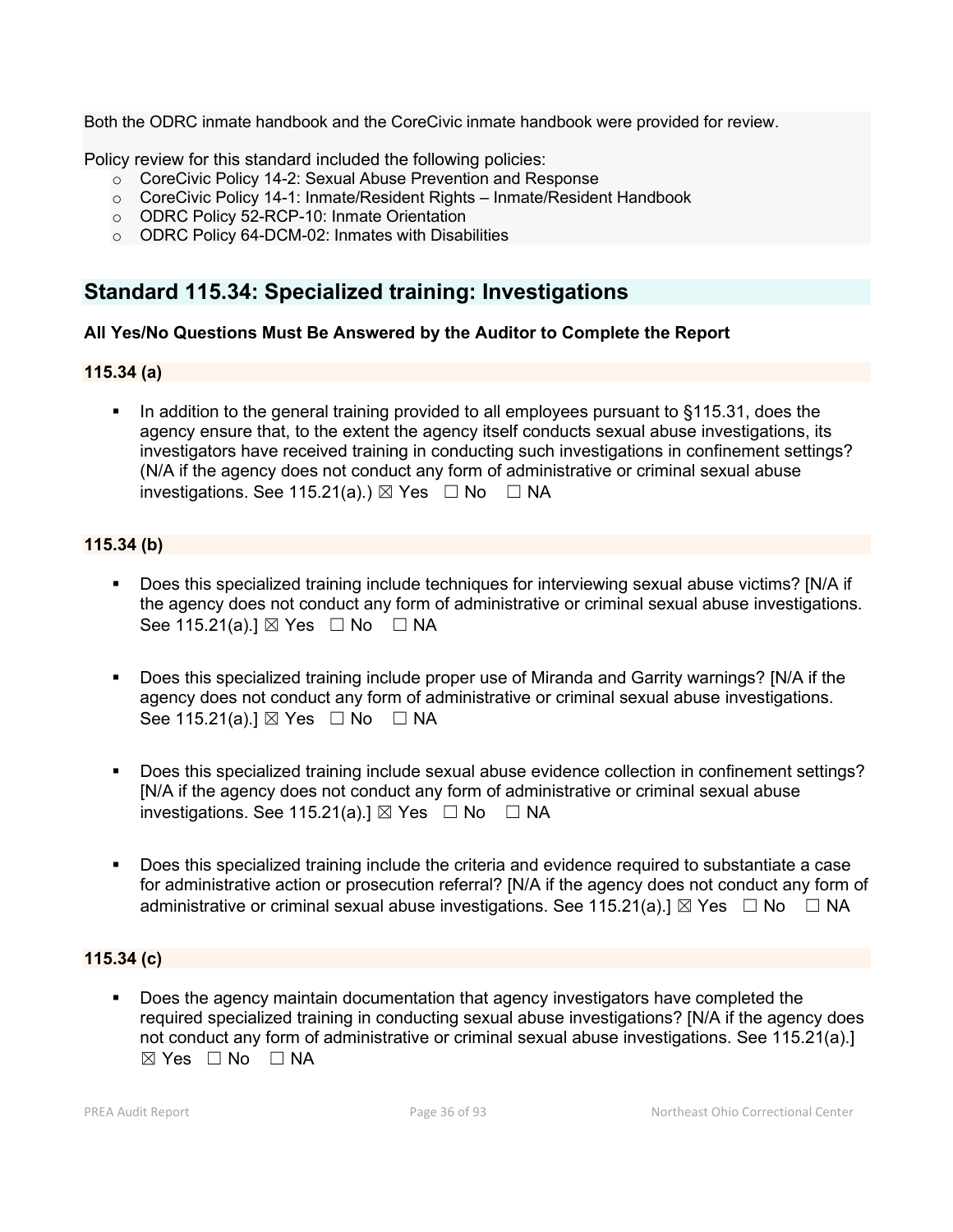#### **115.34 (d)**

Auditor is not required to audit this provision.

## **Auditor Overall Compliance Determination**

- ☐ **Exceeds Standard** (*Substantially exceeds requirement of standards*)
- ☒ **Meets Standard** (*Substantial compliance; complies in all material ways with the standard for the relevant review period*)
- ☐ **Does Not Meet Standard** (*Requires Corrective Action*)

#### **Instructions for Overall Compliance Determination Narrative**

*The narrative below must include a comprehensive discussion of all the evidence relied upon in making the compliance or non-compliance determination, the auditor's analysis and reasoning, and the auditor's conclusions. This discussion must also include corrective action recommendations where the facility does not meet the standard. These recommendations must be included in the Final Report, accompanied by information on specific corrective actions taken by the facility.*

CoreCivic requires that all employees conducting administrative investigations in NEOCC participate in the required specialized training for investigations. This is listed in CoreCivic policy and in the job description for the investigator position. ODRC also includes the requirement in policy for specialized investigations training.

Documentation was provided to this Auditor verifying that all investigators in the facility have taken the online specialized investigations training offered by the National Institute of Corrections titled "PREA: Investigating Sexual Abuse in a Confinement Setting", as well as an online training offered by the American Jail Association titled "PREA: Investigation Protocols".

In addition, both MOU's for the local law enforcement entities include items which indicate that those officers who will be working with the facility on PREA cases will have specialized training.

Policy and document review for this standard included the following policies:

- o CoreCivic Policy 14-2: Sexual Abuse Prevention and Response
- o ODRC Policy 79-ISA-01: Prison Rape Elimination
- o Investigator Job Description (Job Code 2051)
- o MOU with Ohio State Highway Patrol
- o MOU with Youngstown Police Department

# **Standard 115.35: Specialized training: Medical and mental health care**

**All Yes/No Questions Must Be Answered by the Auditor to Complete the Report**

## **115.35 (a)**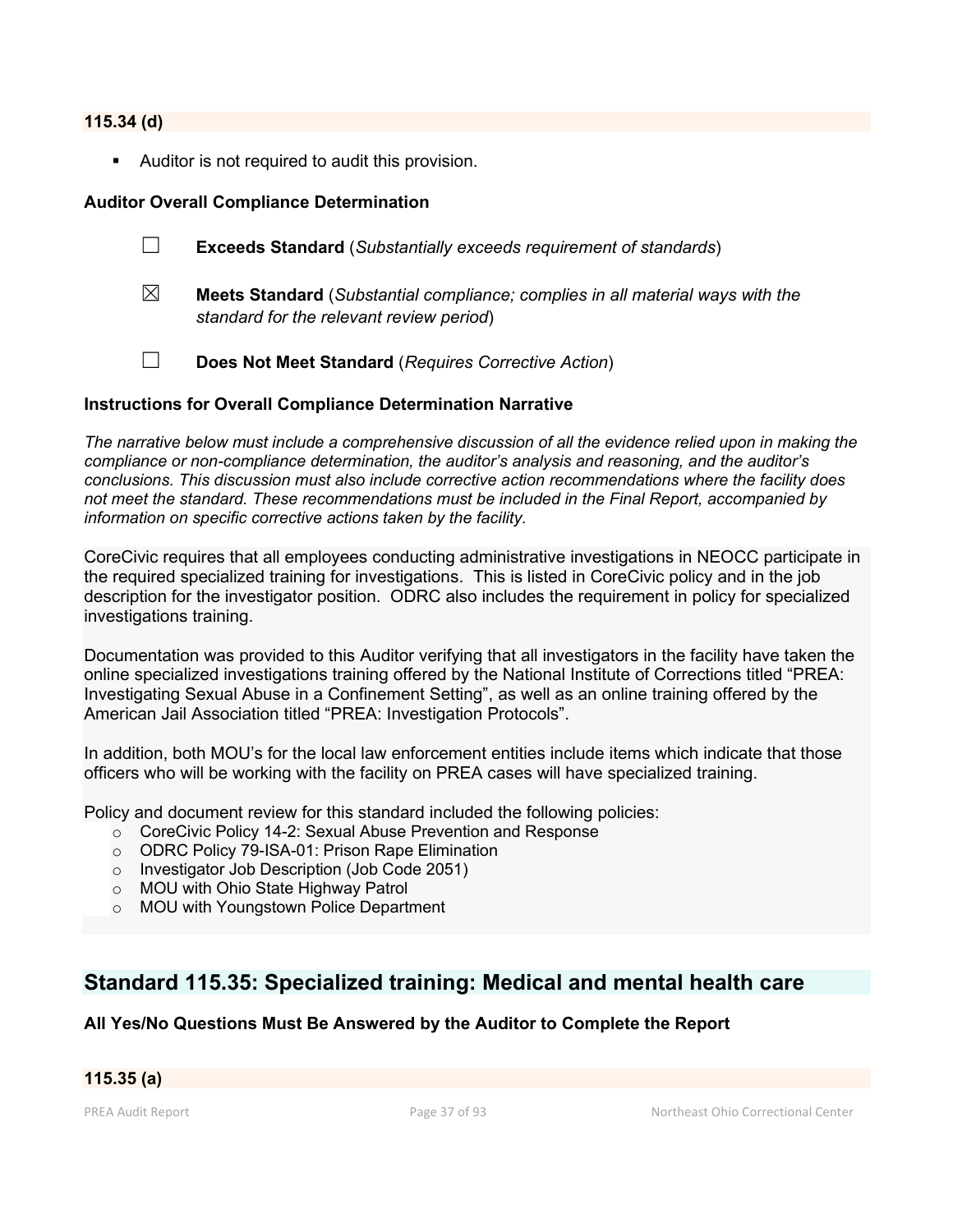- Does the agency ensure that all full- and part-time medical and mental health care practitioners who work regularly in its facilities have been trained in how to detect and assess signs of sexual abuse and sexual harassment?  $\boxtimes$  Yes  $\Box$  No
- Does the agency ensure that all full- and part-time medical and mental health care practitioners who work regularly in its facilities have been trained in how to preserve physical evidence of sexual abuse?  $\boxtimes$  Yes  $\Box$  No
- Does the agency ensure that all full- and part-time medical and mental health care practitioners who work regularly in its facilities have been trained in how to respond effectively and professionally to victims of sexual abuse and sexual harassment?  $\boxtimes$  Yes  $\Box$  No
- Does the agency ensure that all full- and part-time medical and mental health care practitioners who work regularly in its facilities have been trained in how and to whom to report allegations or suspicions of sexual abuse and sexual harassment?  $\boxtimes$  Yes  $\Box$  No

#### **115.35 (b)**

 If medical staff employed by the agency conduct forensic examinations, do such medical staff receive appropriate training to conduct such examinations? (N/A if agency medical staff at the facility do not conduct forensic exams.)  $\Box$  Yes  $\Box$  No  $\boxtimes$  NA

## **115.35 (c)**

 Does the agency maintain documentation that medical and mental health practitioners have received the training referenced in this standard either from the agency or elsewhere?  $\boxtimes$  Yes  $\Box$  No

## **115.35 (d)**

- Do medical and mental health care practitioners employed by the agency also receive training mandated for employees by §115.31?  $\boxtimes$  Yes  $\Box$  No
- Do medical and mental health care practitioners contracted by and volunteering for the agency also receive training mandated for contractors and volunteers by §115.32?  $\boxtimes$  Yes  $\Box$  No

#### **Auditor Overall Compliance Determination**

- ☐ **Exceeds Standard** (*Substantially exceeds requirement of standards*)
- ☒ **Meets Standard** (*Substantial compliance; complies in all material ways with the standard for the relevant review period*)
- ☐ **Does Not Meet Standard** (*Requires Corrective Action*)

#### **Instructions for Overall Compliance Determination Narrative**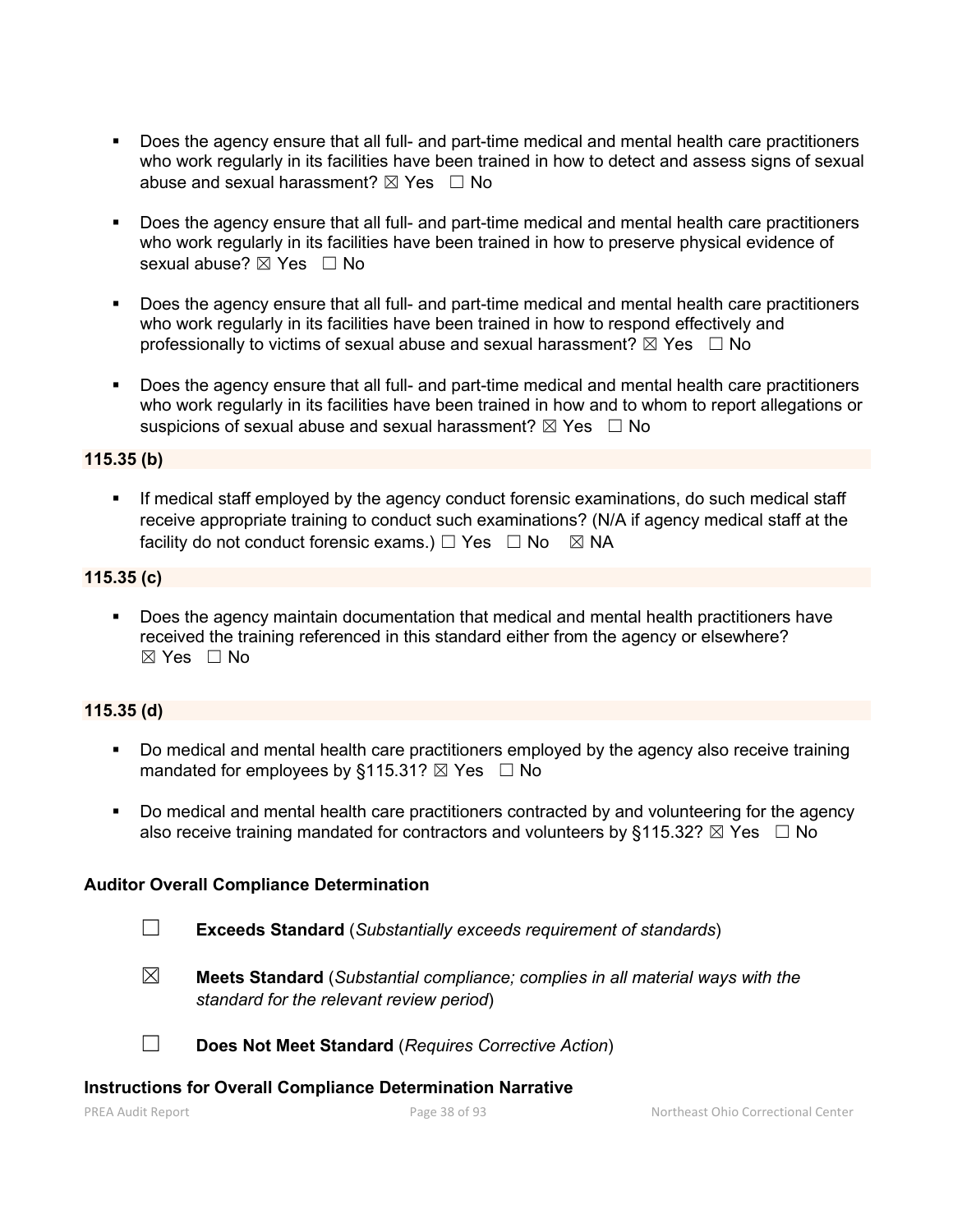*The narrative below must include a comprehensive discussion of all the evidence relied upon in making the compliance or non-compliance determination, the auditor's analysis and reasoning, and the auditor's conclusions. This discussion must also include corrective action recommendations where the facility does not meet the standard. These recommendations must be included in the Final Report, accompanied by information on specific corrective actions taken by the facility.*

This facility has a full-time medical department which operates (24) hours per day, (7) days per week. There are both regular CoreCivic employees and contracted staff in the medical department. All staff, regardless of their employer, is required to take the basic level PREA training and specialized medical/mental health training.

The curriculum for ODRC medical staff and contractors was provided during the pre-audit phase for this Auditor's review. This training is online. The training also has a post-test which evaluates the knowledge level of the participant after obtaining the training.

The staff interviewed in both the medical and mental health departments were able to discuss components of this training. The staff members also have their participation documented through the online training system at CoreCivic and in paper files kept in the training department. This Auditor was able to review these files while onsite at the facility.

Policy and document review for this standard included the following policies:

- o CoreCivic Policy 14-2: Sexual Abuse Prevention and Response
- o ODRC Policy 79-ISA-01: Prison Rape Elimination
- o Investigator Job Description (Job Code 2051)
- $\circ$  ODRC PREA: Specialized Medical & Mental Health Training Curriculum
- o MOU with Youngstown Police Department

# **SCREENING FOR RISK OF SEXUAL VICTIMIZATION AND ABUSIVENESS**

# **Standard 115.41: Screening for risk of victimization and abusiveness**

## **All Yes/No Questions Must Be Answered by the Auditor to Complete the Report**

**115.41 (a)**

- Are all inmates assessed during an intake screening for their risk of being sexually abused by other inmates or sexually abusive toward other inmates?  $\boxtimes$  Yes  $\Box$  No
- Are all inmates assessed upon transfer to another facility for their risk of being sexually abused by other inmates or sexually abusive toward other inmates?  $\Box$  Yes  $\boxtimes$  No

**115.41 (b)**

 Do intake screenings ordinarily take place within 72 hours of arrival at the facility?  $\boxtimes$  Yes  $\Box$  No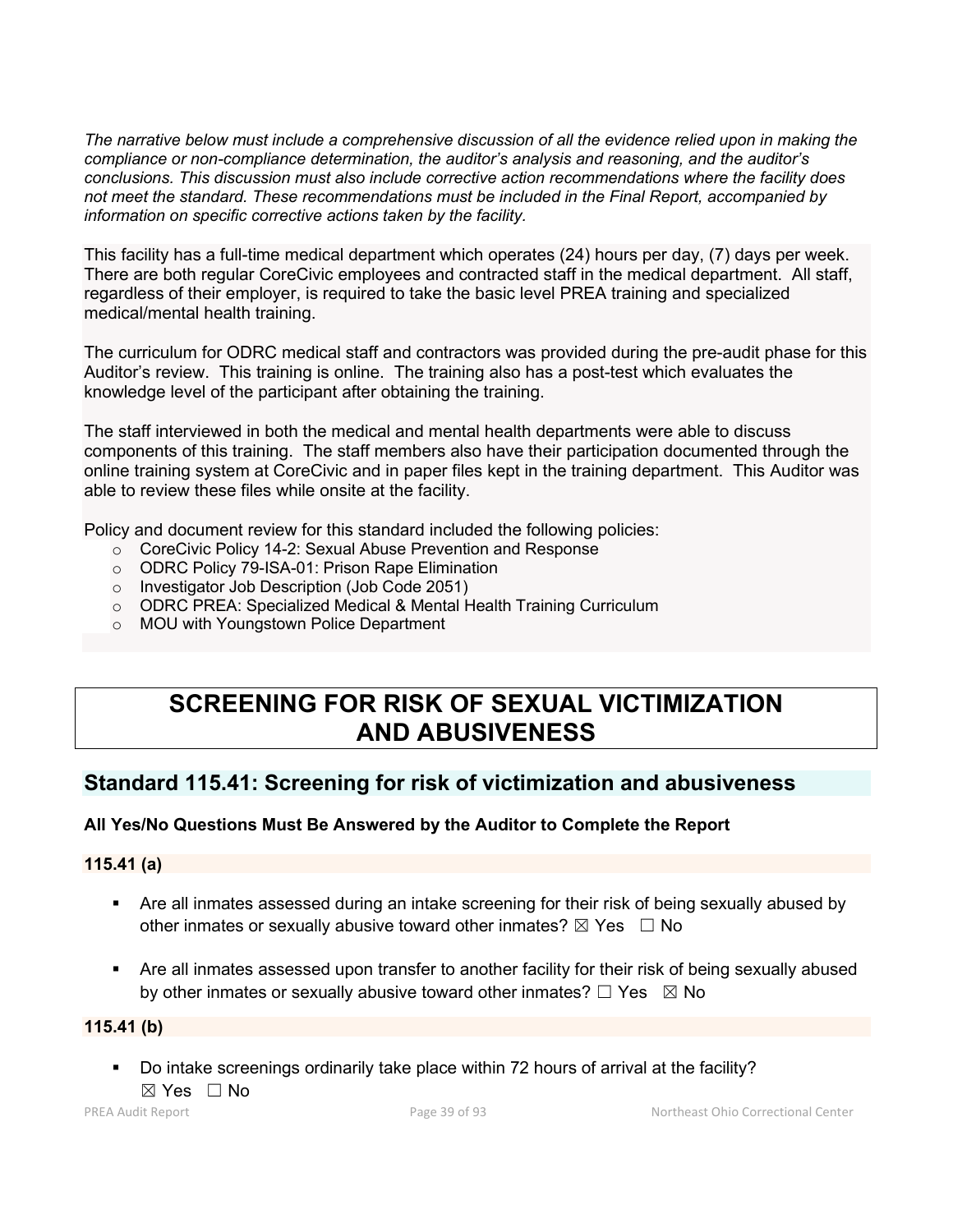#### **115.41 (c)**

 Are all PREA screening assessments conducted using an objective screening instrument? ☒ Yes ☐ No

## **115.41 (d)**

- Does the intake screening consider, at a minimum, the following criteria to assess inmates for risk of sexual victimization: (1) Whether the inmate has a mental, physical, or developmental disability?  $\boxtimes$  Yes  $\Box$  No
- Does the intake screening consider, at a minimum, the following criteria to assess inmates for risk of sexual victimization: (2) The age of the inmate?  $\boxtimes$  Yes  $\Box$  No
- Does the intake screening consider, at a minimum, the following criteria to assess inmates for risk of sexual victimization: (3) The physical build of the inmate?  $\boxtimes$  Yes  $\Box$  No
- Does the intake screening consider, at a minimum, the following criteria to assess inmates for risk of sexual victimization: (4) Whether the inmate has previously been incarcerated? ☒ Yes ☐ No
- Does the intake screening consider, at a minimum, the following criteria to assess inmates for risk of sexual victimization: (5) Whether the inmate's criminal history is exclusively nonviolent?  $\boxtimes$  Yes  $\Box$  No
- Does the intake screening consider, at a minimum, the following criteria to assess inmates for risk of sexual victimization: (6) Whether the inmate has prior convictions for sex offenses against an adult or child?  $\boxtimes$  Yes  $\Box$  No
- Does the intake screening consider, at a minimum, the following criteria to assess inmates for risk of sexual victimization: (7) Whether the inmate is or is perceived to be gay, lesbian, bisexual, transgender, intersex, or gender nonconforming (the facility affirmatively asks the inmate about his/her sexual orientation and gender identity AND makes a subjective determination based on the screener's perception whether the inmate is gender non-conforming or otherwise may be perceived to be LGBTI)?  $\boxtimes$  Yes  $\Box$  No
- Does the intake screening consider, at a minimum, the following criteria to assess inmates for risk of sexual victimization: (8) Whether the inmate has previously experienced sexual victimization? **⊠** Yes □ No
- Does the intake screening consider, at a minimum, the following criteria to assess inmates for risk of sexual victimization: (9) The inmate's own perception of vulnerability?  $\boxtimes$  Yes  $\Box$  No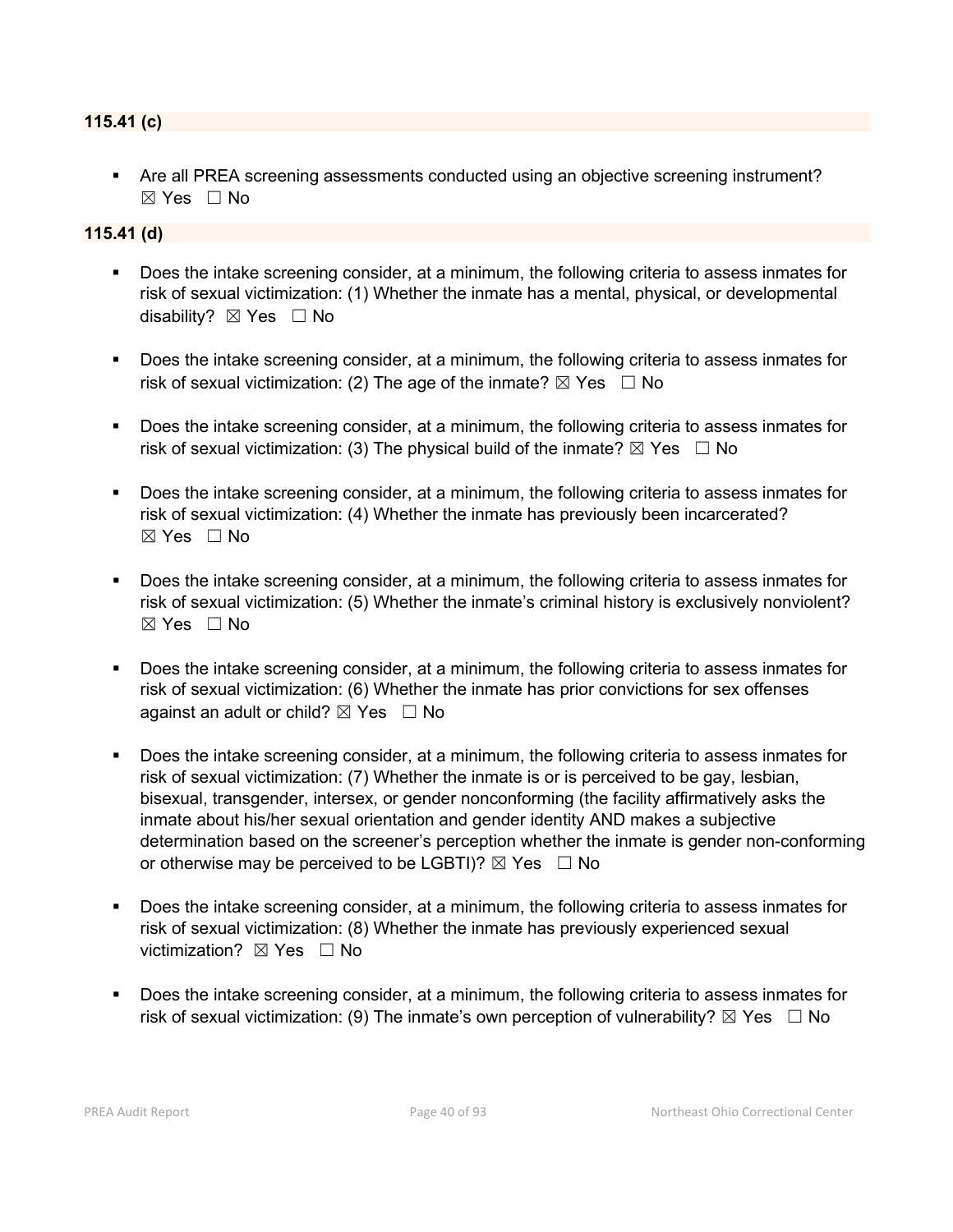Does the intake screening consider, at a minimum, the following criteria to assess inmates for risk of sexual victimization: (10) Whether the inmate is detained solely for civil immigration purposes? ⊠ Yes □ No

## **115.41 (e)**

- In assessing inmates for risk of being sexually abusive, does the initial PREA risk screening consider, when known to the agency: prior acts of sexual abuse?  $\boxtimes$  Yes  $\Box$  No
- In assessing inmates for risk of being sexually abusive, does the initial PREA risk screening consider, when known to the agency: prior convictions for violent offenses?  $\boxtimes$  Yes  $\Box$  No
- In assessing inmates for risk of being sexually abusive, does the initial PREA risk screening consider, when known to the agency: history of prior institutional violence or sexual abuse? ☒ Yes ☐ No

## **115.41 (f)**

 Within a set time period not more than 30 days from the inmate's arrival at the facility, does the facility reassess the inmate's risk of victimization or abusiveness based upon any additional, relevant information received by the facility since the intake screening?  $\Box$  Yes  $\boxtimes$  No

#### **115.41 (g)**

- Does the facility reassess an inmate's risk level when warranted due to a: Referral?  $\boxtimes$  Yes  $\Box$  No
- Does the facility reassess an inmate's risk level when warranted due to a: Request?  $\boxtimes$  Yes  $\Box$  No
- Does the facility reassess an inmate's risk level when warranted due to a: Incident of sexual abuse?  $\boxtimes$  Yes  $\Box$  No
- Does the facility reassess an inmate's risk level when warranted due to a: Receipt of additional information that bears on the inmate's risk of sexual victimization or abusiveness? ☒ Yes ☐ No

#### **115.41 (h)**

Is it the case that inmates are not ever disciplined for refusing to answer, or for not disclosing complete information in response to, questions asked pursuant to paragraphs  $(d)(1)$ ,  $(d)(7)$ , (d)(8), or (d)(9) of this section?  $\boxtimes$  Yes  $\Box$  No

#### **115.41 (i)**

 Has the agency implemented appropriate controls on the dissemination within the facility of responses to questions asked pursuant to this standard in order to ensure that sensitive information is not exploited to the inmate's detriment by staff or other inmates?  $\boxtimes$  Yes  $\Box$  No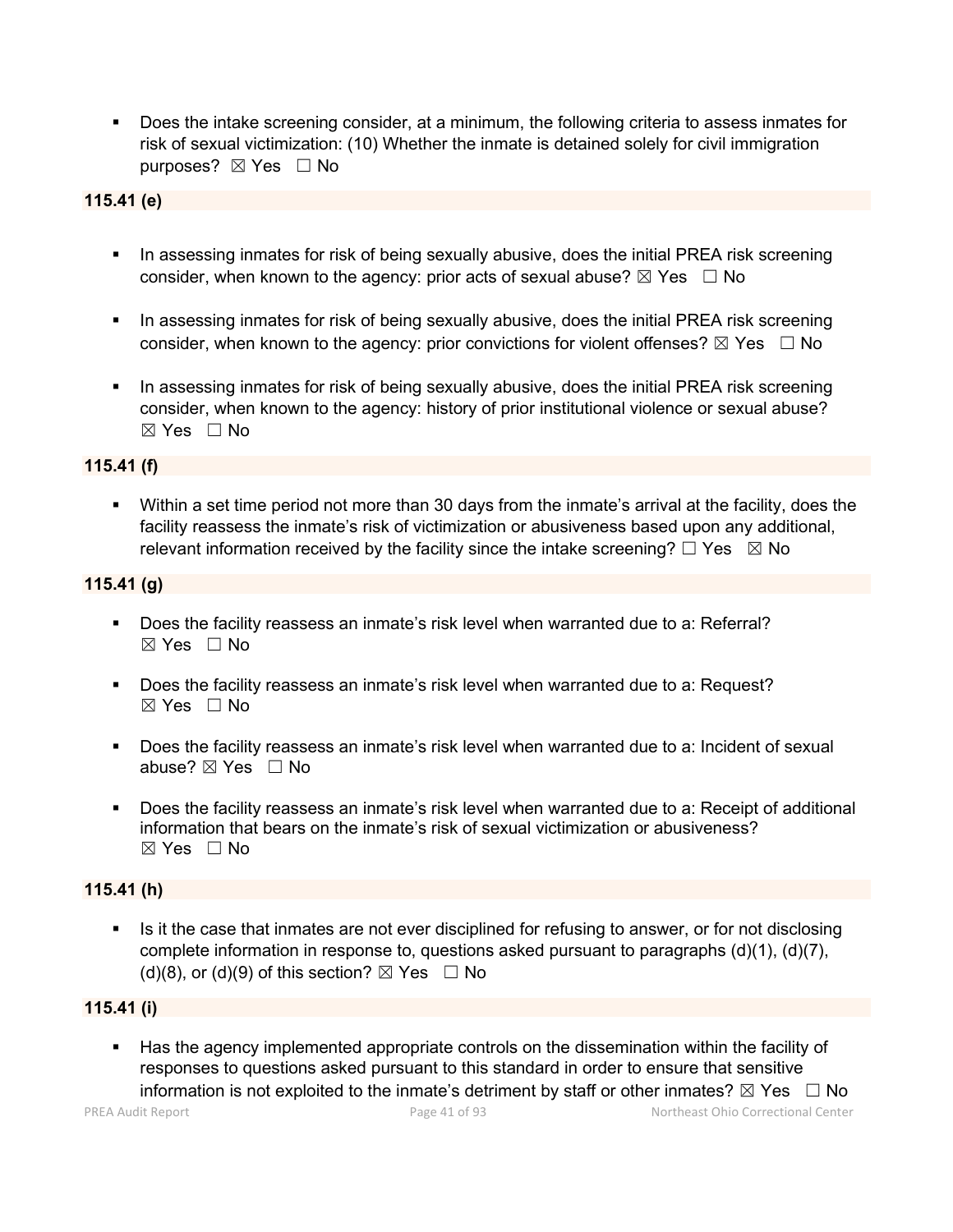#### **Auditor Overall Compliance Determination**

- ☐ **Exceeds Standard** (*Substantially exceeds requirement of standards*)
- ☒ **Meets Standard** (*Substantial compliance; complies in all material ways with the standard for the relevant review period*)
- 
- ☐ **Does Not Meet Standard** (*Requires Corrective Action*)

#### **Instructions for Overall Compliance Determination Narrative**

*The narrative below must include a comprehensive discussion of all the evidence relied upon in making the compliance or non-compliance determination, the auditor's analysis and reasoning, and the auditor's conclusions. This discussion must also include corrective action recommendations where the facility does not meet the standard. These recommendations must be included in the Final Report, accompanied by information on specific corrective actions taken by the facility.*

Northeast Ohio Correctional Center is required by the ODRC to utilize the assessment system of ODRC for all ODRC inmates at the facility. This system is computerized and is part of the larger electronic inmate management system. This system contains functions for the risk assessments at the (72) hour phase, (30) day phase and any other required risk assessment situations in the facility call for.

The risk assessment contains all the required questions from standard 115.41. ODRC inmates are asked these questions the morning after they arrive at the facility. This is due to the fact that the system requires medical personnel to perform their functions in the system before the initial risk assessment can be administered. When the inmates are asked the PREA questions, it is in a private area where other inmates cannot overhear the questions and answers.

U.S. Marshal Service inmates are administered the initial risk assessment the night they arrive at the facility during the intake process, also through an electronic system. The Case Manager indicated that when these inmates are asked these PREA questions, it is done in a private setting, usually one of the staff offices.

The majority of the inmates interviewed during the onsite audit indicated that they remembered being asked these questions within the first day or two of arrival at the facility. Inmates are informed, at the time of the assessment that they will not be punished for not answering questions.

The (30) day reassessment for ODRC inmates is conducted by the PREA Case Manager. The online system provides her with information on upcoming due dates for the (30) day reassessments. She works to stay ahead of that list so that no reassessments go past that (30) day mark.

For ODRC inmates, the PREA Case Manager will conduct the reassessments when there is an allegation of sexual abuse or if there is additional information that is learned which would warrant an additional assessment.

The Offender Management System (OMS) for the USMS contract also produces a report showing due dates for upcoming and any overdue (30) day reassessments. The case management staff are responsible for conducting the (30) day reassessments of those inmates on their caseloads.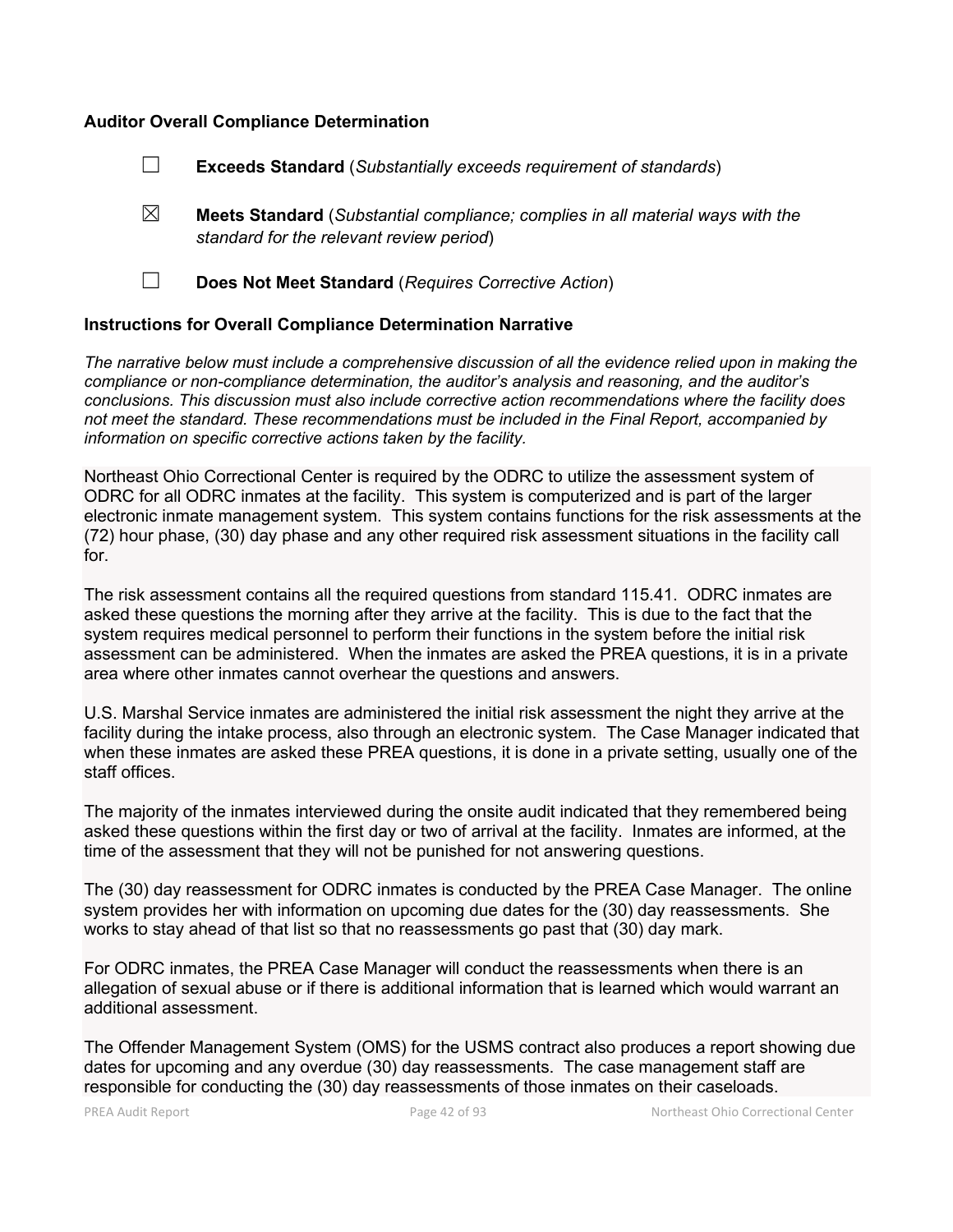Both the USMS Case Manager and the PREA Case Manager indicated that they provide an Informed Consent to inmates prior to administering the questions.

Access to the risk assessment information for both ODRC and USMS is limited to the case management staff, medical staff and the PREA staff members.

Policy and document review for this standard included the following policies:

- o CoreCivic Policy 14-2: Sexual Abuse Prevention and Response
- o ODRC Policy 79-ISA-04: PREA Risk Assessments and Accommodation Strategies
- o ODRC Form DRC 1164E (06/2014) PREA Risk Assessment
- o CoreCivic Form 14-2B: Sexual Abuse Screening Tool

# **Standard 115.42: Use of screening information**

#### **All Yes/No Questions Must Be Answered by the Auditor to Complete the Report**

#### **115.42 (a)**

- Does the agency use information from the risk screening required by § 115.41, with the goal of keeping separate those inmates at high risk of being sexually victimized from those at high risk of being sexually abusive, to inform: Housing Assignments?  $\boxtimes$  Yes  $\Box$  No
- Does the agency use information from the risk screening required by  $\S$  115.41, with the goal of keeping separate those inmates at high risk of being sexually victimized from those at high risk of being sexually abusive, to inform: Bed assignments?  $\boxtimes$  Yes  $\Box$  No
- Does the agency use information from the risk screening required by § 115.41, with the goal of keeping separate those inmates at high risk of being sexually victimized from those at high risk of being sexually abusive, to inform: Work Assignments?  $\boxtimes$  Yes  $\Box$  No
- Does the agency use information from the risk screening required by § 115.41, with the goal of keeping separate those inmates at high risk of being sexually victimized from those at high risk of being sexually abusive, to inform: Education Assignments?  $\boxtimes$  Yes  $\Box$  No
- Does the agency use information from the risk screening required by § 115.41, with the goal of keeping separate those inmates at high risk of being sexually victimized from those at high risk of being sexually abusive, to inform: Program Assignments?  $\boxtimes$  Yes  $\Box$  No

#### **115.42 (b)**

 Does the agency make individualized determinations about how to ensure the safety of each inmate? ☒ Yes ☐ No

#### **115.42 (c)**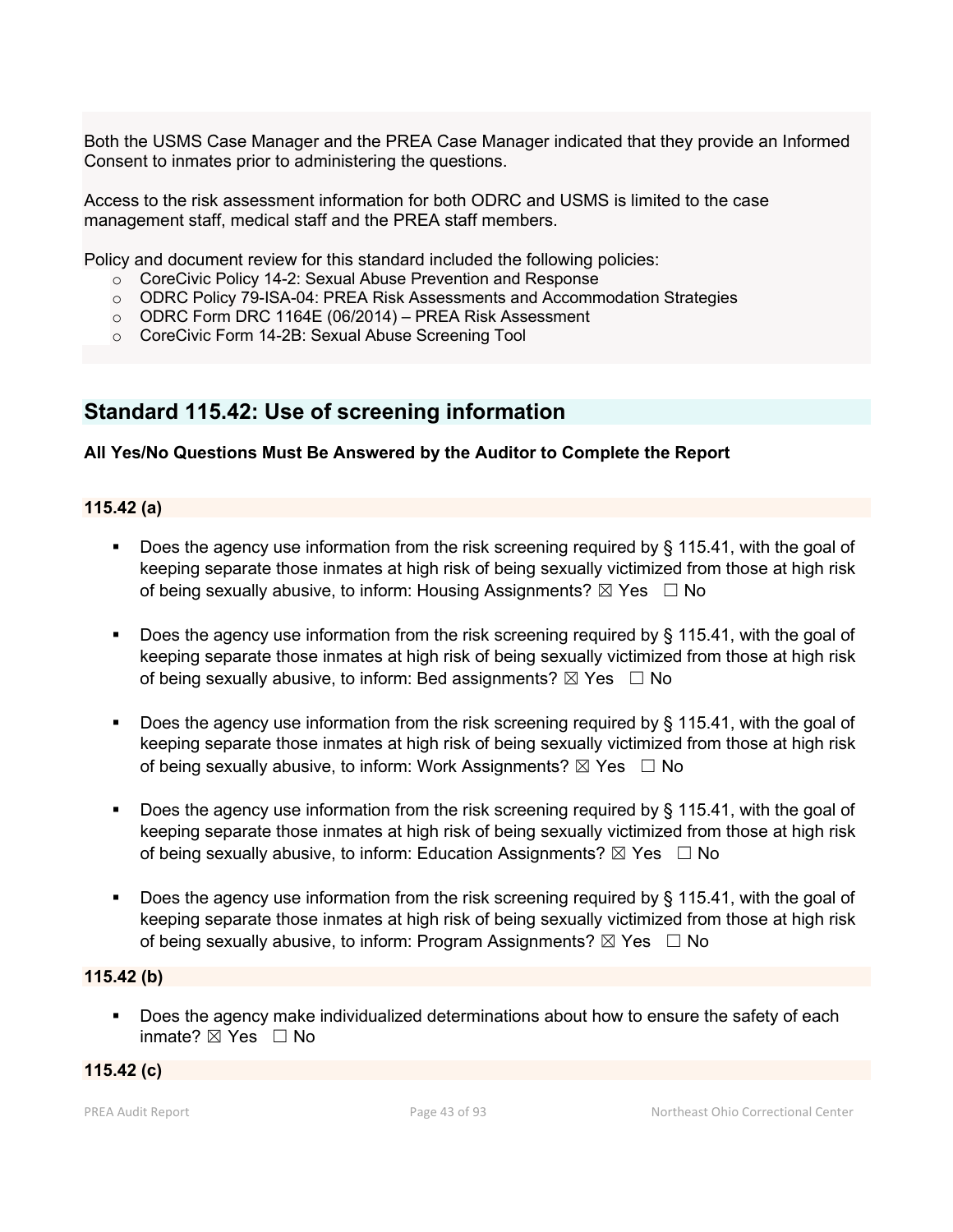- When deciding whether to assign a transgender or intersex inmate to a facility for male or female inmates, does the agency consider on a case-by-case basis whether a placement would ensure the inmate's health and safety, and whether a placement would present management or security problems (NOTE: if an agency by policy or practice assigns inmates to a male or female facility on the basis of anatomy alone, that agency is not in compliance with this standard)?  $\boxtimes$  Yes  $\Box$  No
- When making housing or other program assignments for transgender or intersex inmates, does the agency consider on a case-by-case basis whether a placement would ensure the inmate's health and safety, and whether a placement would present management or security problems? ☒ Yes ☐ No

## **115.42 (d)**

 Are placement and programming assignments for each transgender or intersex inmate reassessed at least twice each year to review any threats to safety experienced by the inmate?  $\boxtimes$  Yes  $\Box$  No

## **115.42 (e)**

 Are each transgender or intersex inmate's own views with respect to his or her own safety given serious consideration when making facility and housing placement decisions and programming assignments?  $\boxtimes$  Yes  $\Box$  No

## **115.42 (f)**

 Are transgender and intersex inmates given the opportunity to shower separately from other inmates?  $⊠$  Yes  $□$  No

## **115.42 (g)**

- Unless placement is in a dedicated facility, unit, or wing established in connection with a consent decree, legal settlement, or legal judgment for the purpose of protecting lesbian, gay, bisexual, transgender, or intersex inmates, does the agency always refrain from placing: lesbian, gay, and bisexual inmates in dedicated facilities, units, or wings solely on the basis of such identification or status?  $\boxtimes$  Yes  $\Box$  No
- Unless placement is in a dedicated facility, unit, or wing established in connection with a consent decree, legal settlement, or legal judgment for the purpose of protecting lesbian, gay, bisexual, transgender, or intersex inmates, does the agency always refrain from placing: transgender inmates in dedicated facilities, units, or wings solely on the basis of such identification or status?  $\boxtimes$  Yes  $\Box$  No
- Unless placement is in a dedicated facility, unit, or wing established in connection with a consent decree, legal settlement, or legal judgment for the purpose of protecting lesbian, gay, bisexual, transgender, or intersex inmates, does the agency always refrain from placing: intersex inmates in dedicated facilities, units, or wings solely on the basis of such identification or status?  $\boxtimes$  Yes  $\Box$  No

#### **Auditor Overall Compliance Determination**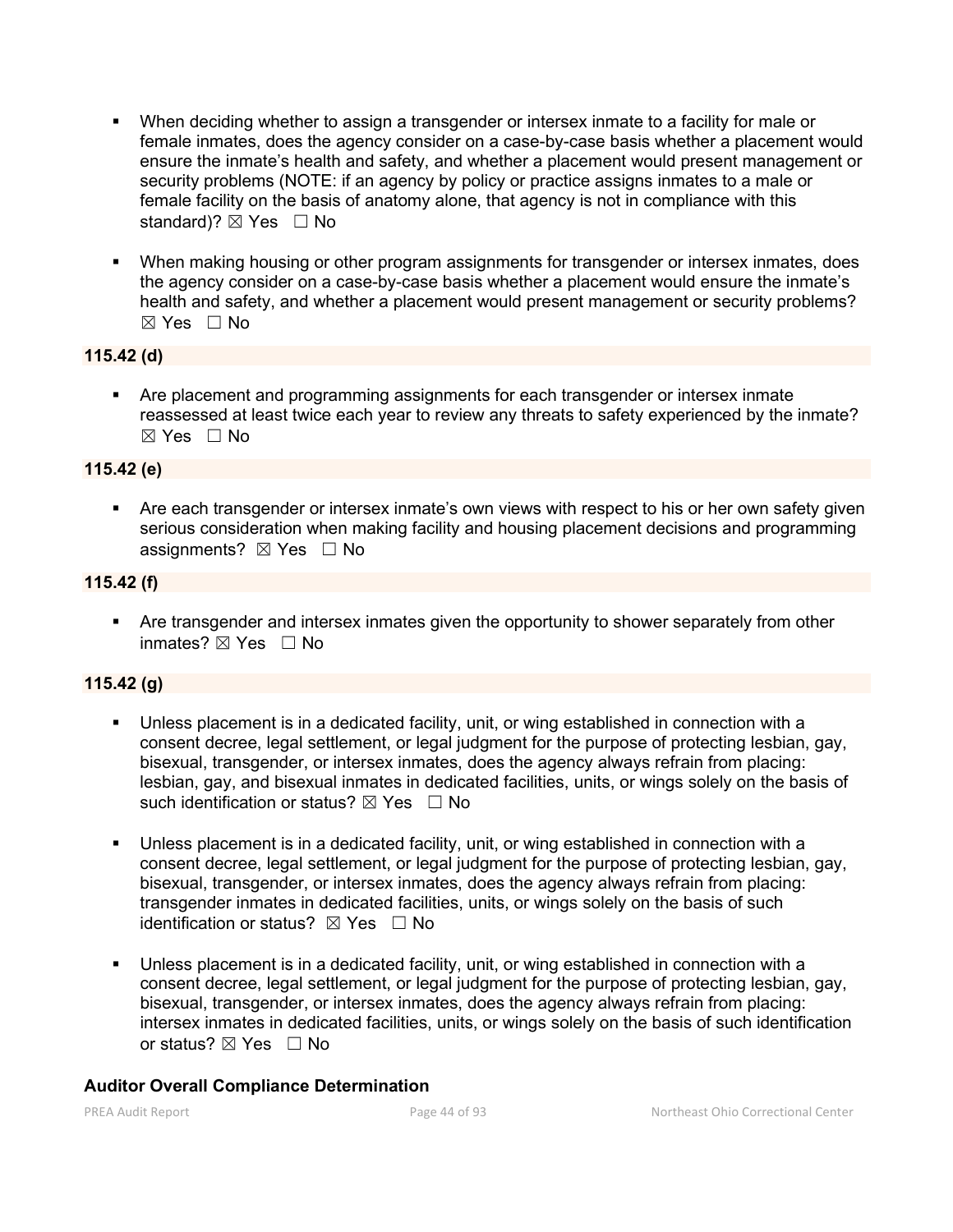- ☐ **Exceeds Standard** (*Substantially exceeds requirement of standards*)
- ☒ **Meets Standard** (*Substantial compliance; complies in all material ways with the standard for the relevant review period*)
- ☐ **Does Not Meet Standard** (*Requires Corrective Action*)

## **Instructions for Overall Compliance Determination Narrative**

*The narrative below must include a comprehensive discussion of all the evidence relied upon in making the compliance or non-compliance determination, the auditor's analysis and reasoning, and the auditor's conclusions. This discussion must also include corrective action recommendations where the facility does not meet the standard. These recommendations must be included in the Final Report, accompanied by information on specific corrective actions taken by the facility.*

The NEOCC PREA Case Manager was able to provide information regarding the use of the information gained through the risk assessments of the ODRC inmates. This information is utilized in all four areas required by PREA standard of housing, education, work and programming.

The case management staff are responsible for ensuring that this information is taken into consideration for placement in these areas, along with the use of good correctional judgement. The case management staff is responsible for utilizing this information for housing placement and reassignments.

The PREA Case Manager discussed how she utilizes this information when she reviews placements for work, programming and education. While these three areas are important for monitoring, the focus is placed on the housing placement for inmates.

For the USMS inmates, the risk assessment information is primarily used for housing placement as there are not many opportunities available for education, programming or work.

Both staff from the USMS contract and the ODRC contract do utilize the risk assessment information when determining if and inmate identifies as transgender or intersex. If an inmate identifies as transgender or intersex, staff will talk with that individual to ascertain if they are requesting any shower accommodations. If so, then this information will be conveyed to staff working on those units.

Inmates under either entity for supervision identifying as a transgender or intersex individual are met with separately to discuss their gender identity and any accommodations requested, such as for showers and searches. Both CoreCivic policy and ODRC policy that staff meet with these individuals a minimum of every (6) months. However, through interviews with staff, the reality is that these individuals usually have a much higher interaction rate with case management staff than other inmates do.

While onsite at the facility, this Auditor had the opportunity to interview several inmates who identify as transgender. One ODRC inmate in particular has been requesting up through CoreCivic and ODRC to be able to receive female commissary. At the time of the audit, that request was with the General Counsel's Office at the ODRC.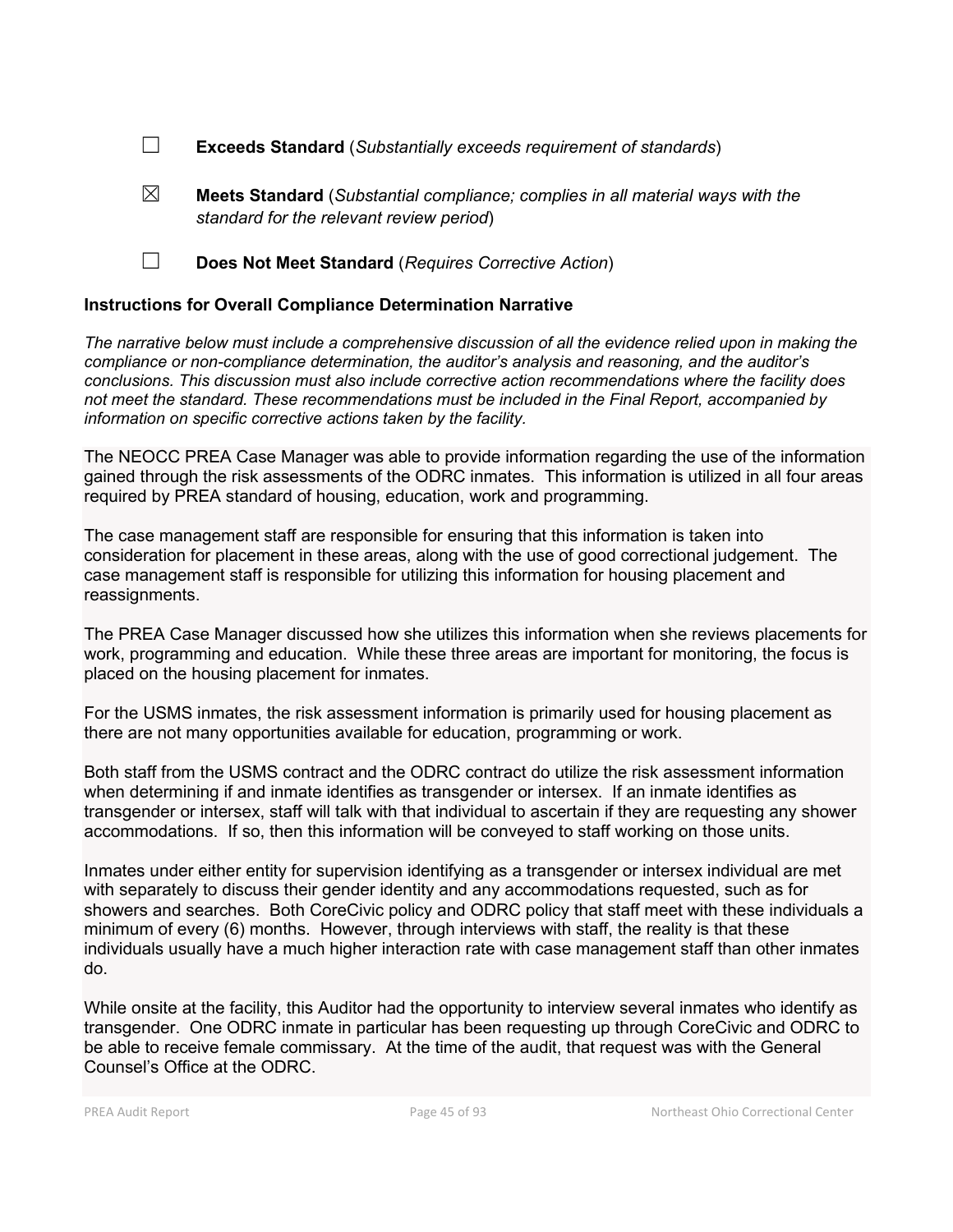Policy and document review for this standard included the following policies:

- o CoreCivic Policy 14-2: Sexual Abuse Prevention and Response
- $\circ$  CoreCivic Policy 18-2: Classification and Inmate/Detainee Management
- o ODRC Policy 79-ISA-04: PREA Risk Assessments and Accommodation Strategies
- o ODRC Policy 79-ISA-05: Lesbian, Gay, Bisexual, Transgender, Intersex (LGBTI) Policy
- o Completed risk assessments

## **Standard 115.43: Protective Custody**

#### **All Yes/No Questions Must Be Answered by the Auditor to Complete the Report**

#### **115.43 (a)**

- Does the facility always refrain from placing inmates at high risk for sexual victimization in involuntary segregated housing unless an assessment of all available alternatives has been made, and a determination has been made that there is no available alternative means of separation from likely abusers?  $\boxtimes$  Yes  $\Box$  No
- If a facility cannot conduct such an assessment immediately, does the facility hold the inmate in involuntary segregated housing for less than 24 hours while completing the assessment? ☒ Yes ☐ No

#### **115.43 (b)**

- Do inmates who are placed in segregated housing because they are at high risk of sexual victimization have access to: Programs to the extent possible?  $\boxtimes$  Yes  $\Box$  No
- Do inmates who are placed in segregated housing because they are at high risk of sexual victimization have access to: Privileges to the extent possible?  $\boxtimes$  Yes  $\Box$  No
- Do inmates who are placed in segregated housing because they are at high risk of sexual victimization have access to: Education to the extent possible?  $\boxtimes$  Yes  $\Box$  No
- Do inmates who are placed in segregated housing because they are at high risk of sexual victimization have access to: Work opportunities to the extent possible?  $\boxtimes$  Yes  $\Box$  No
- If the facility restricts access to programs, privileges, education, or work opportunities, does the facility document: The opportunities that have been limited?  $\boxtimes$  Yes  $\Box$  No
- If the facility restricts access to programs, privileges, education, or work opportunities, does the facility document: The duration of the limitation?  $\boxtimes$  Yes  $\Box$  No
- If the facility restricts access to programs, privileges, education, or work opportunities, does the facility document: The reasons for such limitations?  $\boxtimes$  Yes  $\Box$  No

## **115.43 (c)**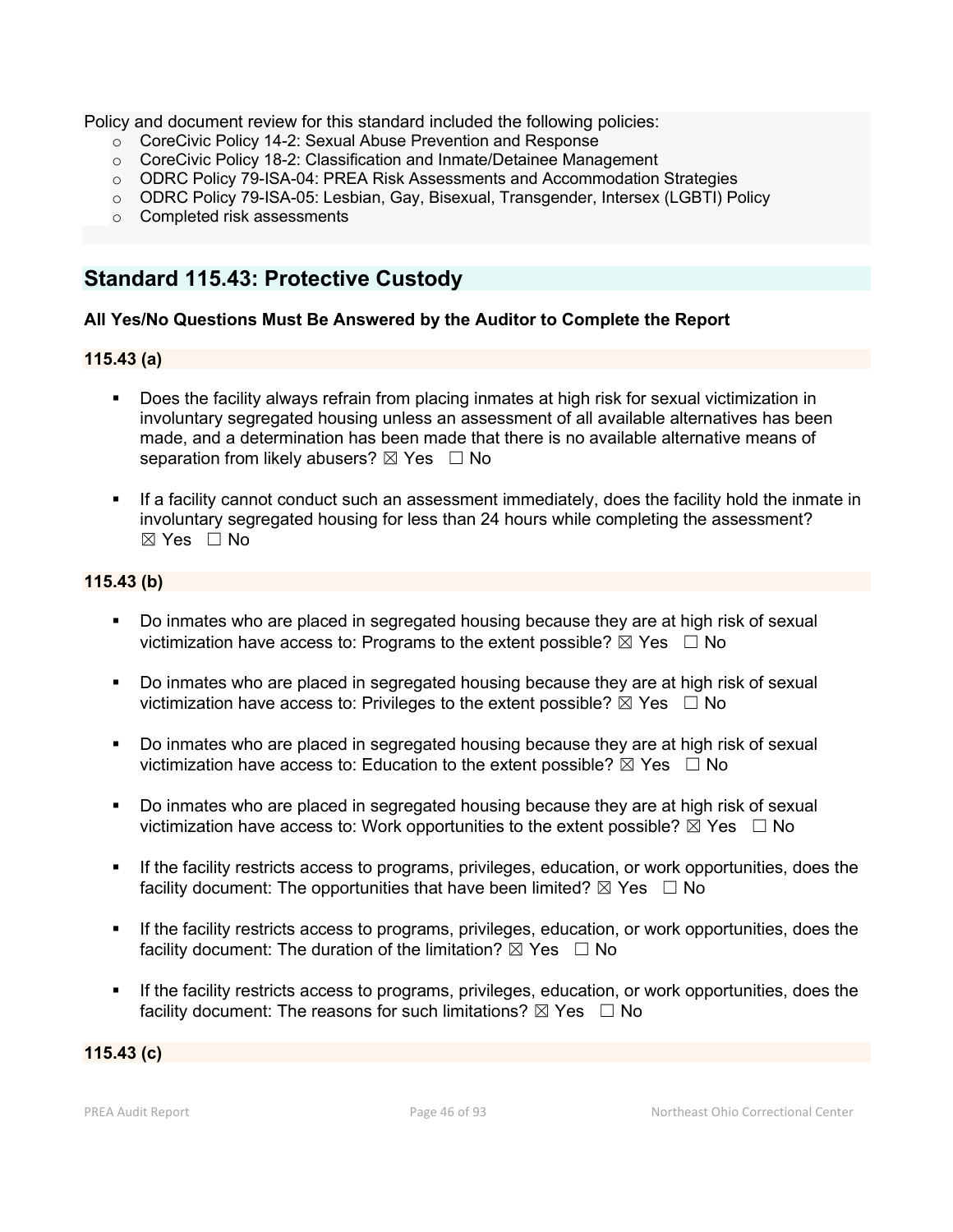- Does the facility assign inmates at high risk of sexual victimization to involuntary segregated housing only until an alternative means of separation from likely abusers can be arranged? ☒ Yes ☐ No
- Does such an assignment not ordinarily exceed a period of 30 days?  $\boxtimes$  Yes  $\Box$  No

## **115.43 (d)**

- If an involuntary segregated housing assignment is made pursuant to paragraph (a) of this section, does the facility clearly document: The basis for the facility's concern for the inmate's safety? ⊠ Yes □ No
- If an involuntary segregated housing assignment is made pursuant to paragraph (a) of this section, does the facility clearly document: The reason why no alternative means of separation can be arranged?  $\boxtimes$  Yes  $\Box$  No

## **115.43 (e)**

In the case of each inmate who is placed in involuntary segregation because he/she is at high risk of sexual victimization, does the facility afford a review to determine whether there is a continuing need for separation from the general population EVERY 30 DAYS?  $\boxtimes$  Yes  $\Box$  No

#### **Auditor Overall Compliance Determination**

- ☐ **Exceeds Standard** (*Substantially exceeds requirement of standards*)
- ☒ **Meets Standard** (*Substantial compliance; complies in all material ways with the standard for the relevant review period*)
	-
- ☐ **Does Not Meet Standard** (*Requires Corrective Action*)

## **Instructions for Overall Compliance Determination Narrative**

*The narrative below must include a comprehensive discussion of all the evidence relied upon in making the compliance or non-compliance determination, the auditor's analysis and reasoning, and the auditor's conclusions. This discussion must also include corrective action recommendations where the facility does not meet the standard. These recommendations must be included in the Final Report, accompanied by information on specific corrective actions taken by the facility.*

Through interviews with staff and review of policies, the practice of involuntary protective custody is only used as a last resort for the safety of the inmate under the ODRC contract. The PREA Case Manager could not recall any ODRC inmates being placed in protective custody simply because they were determined to be a potential victim. She did indicate that there have been inmates who have requested protective custody on their own.

The situation is the same with the USMS inmates. Interviews with staff and inmates indicated that there were no inmates in segregation because they were a potential victim.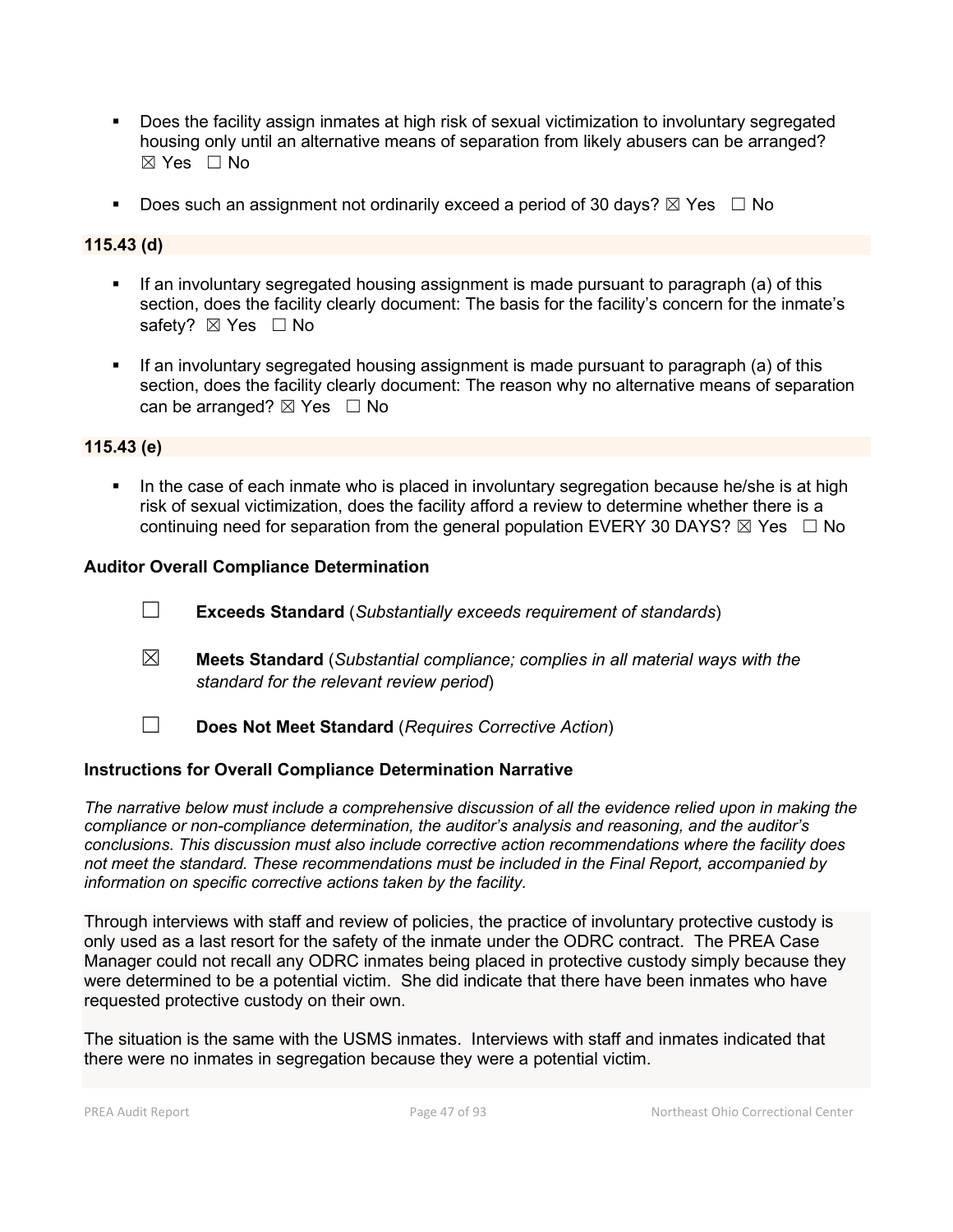Inmates from the ODRC segregation unit that were interviewed indicated that none of them were placed there involuntarily for protection. Those inmates interviewed during the onsite audit were placed either for disciplinary reasons or because they requested protective custody on their own.

Policy and document review for this standard included the following policies:

- o CoreCivic Policy 14-2: Sexual Abuse Prevention and Response
- o ODRC Policy 79-ISA-02: Prison Sexual Misconduct Reporting, Response, Investigation, and Prevention Retaliation
- o NEOCC Policy 10-100: Segregation Management Detainees (USMS Only)

# **REPORTING**

# **Standard 115.51: Inmate reporting**

## **All Yes/No Questions Must Be Answered by the Auditor to Complete the Report**

## **115.51 (a)**

- Does the agency provide multiple internal ways for inmates to privately report: Sexual abuse and sexual harassment?  $\boxtimes$  Yes  $\Box$  No
- Does the agency provide multiple internal ways for inmates to privately report: Retaliation by other inmates or staff for reporting sexual abuse and sexual harassment?  $\boxtimes$  Yes  $\Box$  No
- Does the agency provide multiple internal ways for inmates to privately report: Staff neglect or violation of responsibilities that may have contributed to such incidents?  $\boxtimes$  Yes  $\Box$  No

## **115.51 (b)**

- Does the agency also provide at least one way for inmates to report sexual abuse or sexual harassment to a public or private entity or office that is not part of the agency?  $\boxtimes$  Yes  $\Box$  No
- Is that private entity or office able to receive and immediately forward inmate reports of sexual abuse and sexual harassment to agency officials?  $\boxtimes$  Yes  $\Box$  No
- **Does that private entity or office allow the inmate to remain anonymous upon request?**  $\boxtimes$  Yes  $\Box$  No
- Are inmates detained solely for civil immigration purposes provided information on how to contact relevant consular officials and relevant officials at the Department of Homeland Security? ⊠ Yes □ No

#### **115.51 (c)**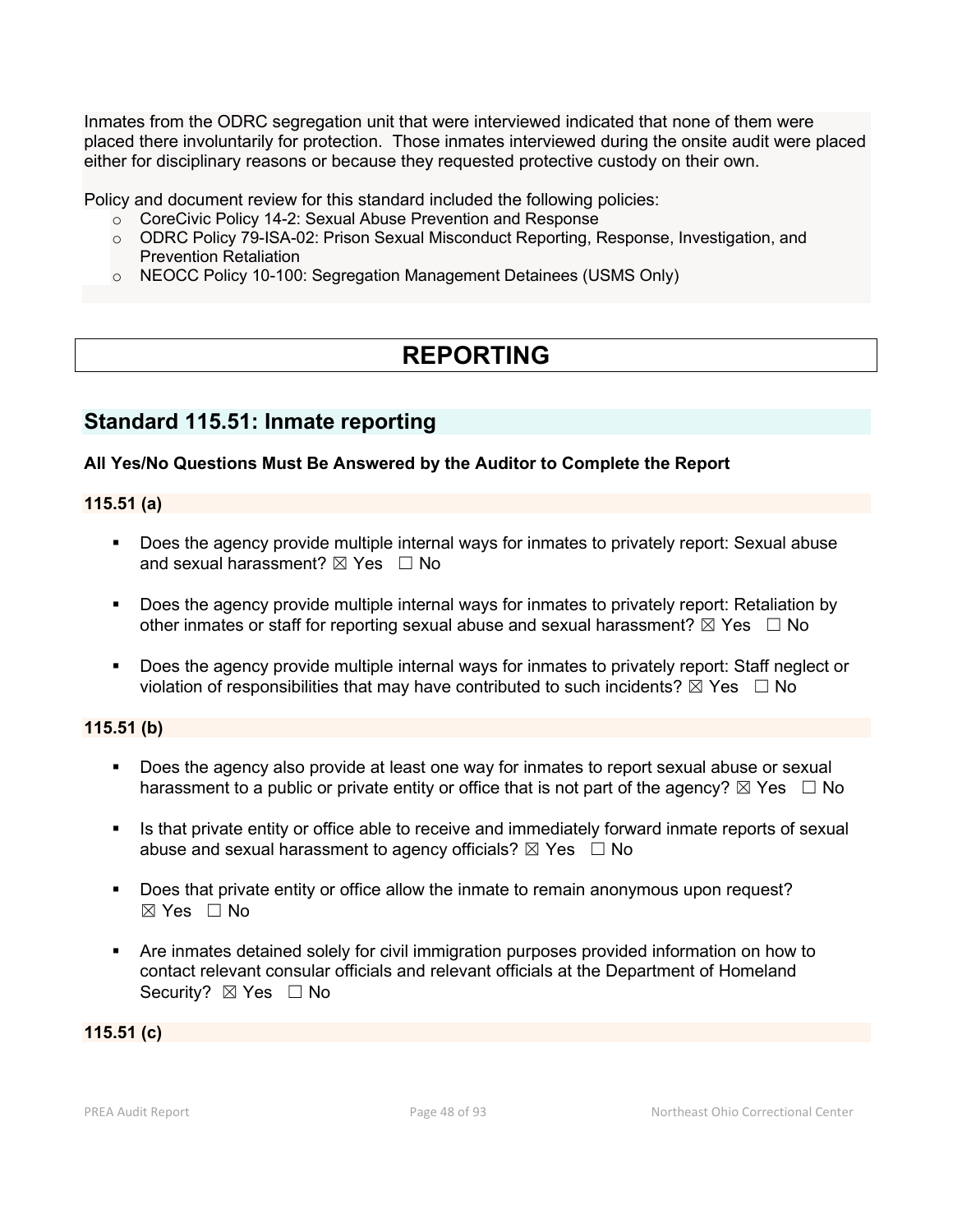- Does staff accept reports of sexual abuse and sexual harassment made verbally, in writing, anonymously, and from third parties?  $\boxtimes$  Yes  $\Box$  No
- Does staff promptly document any verbal reports of sexual abuse and sexual harassment?  $\boxtimes$  Yes  $\Box$  No

## **115.51 (d)**

Does the agency provide a method for staff to privately report sexual abuse and sexual harassment of inmates?  $\boxtimes$  Yes  $\Box$  No

#### **Auditor Overall Compliance Determination**

- ☐ **Exceeds Standard** (*Substantially exceeds requirement of standards*)
- ☒ **Meets Standard** (*Substantial compliance; complies in all material ways with the standard for the relevant review period*)
- ☐ **Does Not Meet Standard** (*Requires Corrective Action*)

#### **Instructions for Overall Compliance Determination Narrative**

*The narrative below must include a comprehensive discussion of all the evidence relied upon in making the compliance or non-compliance determination, the auditor's analysis and reasoning, and the auditor's conclusions. This discussion must also include corrective action recommendations where the facility does not meet the standard. These recommendations must be included in the Final Report, accompanied by information on specific corrective actions taken by the facility.*

Through information gained from review of facility policy and documents and interviews with staff and inmates, it is clear that inmates at this facility have multiple reporting options. And these reporting options are different for the ODRC and USMS inmates.

ODRC inmates were able to articulate a number of options for reporting such as going to a staff member, writing a "kite" or calling the reporting number on the posters by the phones (\*89).

When the inmates were asked where the (\*89) went to, the majority were unable to provide that information. This line goes outside of the ODRC to the Ohio Department of Youth Services (ODYS). A MOU was provided between ODRC and the ODYS. This MOU became effective as of January 1, 2017.

This reporting line was tested during the onsite tour of the facility. This Auditor was able to leave a message and an email was received by the Warden of the facility and the PREA Coordinator for the ODRC. Each of them showed the email that came through on their phones and the PREA Coordinator for ODRC had this communication printed out for this Auditor's records.

U.S. Marshal Service inmates were also asked about how they could make a report regarding sexual abuse. The majority were able to articulate the reporting options they had available such as reporting to a staff member, submitting a sick call slip, telling their family or writing to the Office of Inspector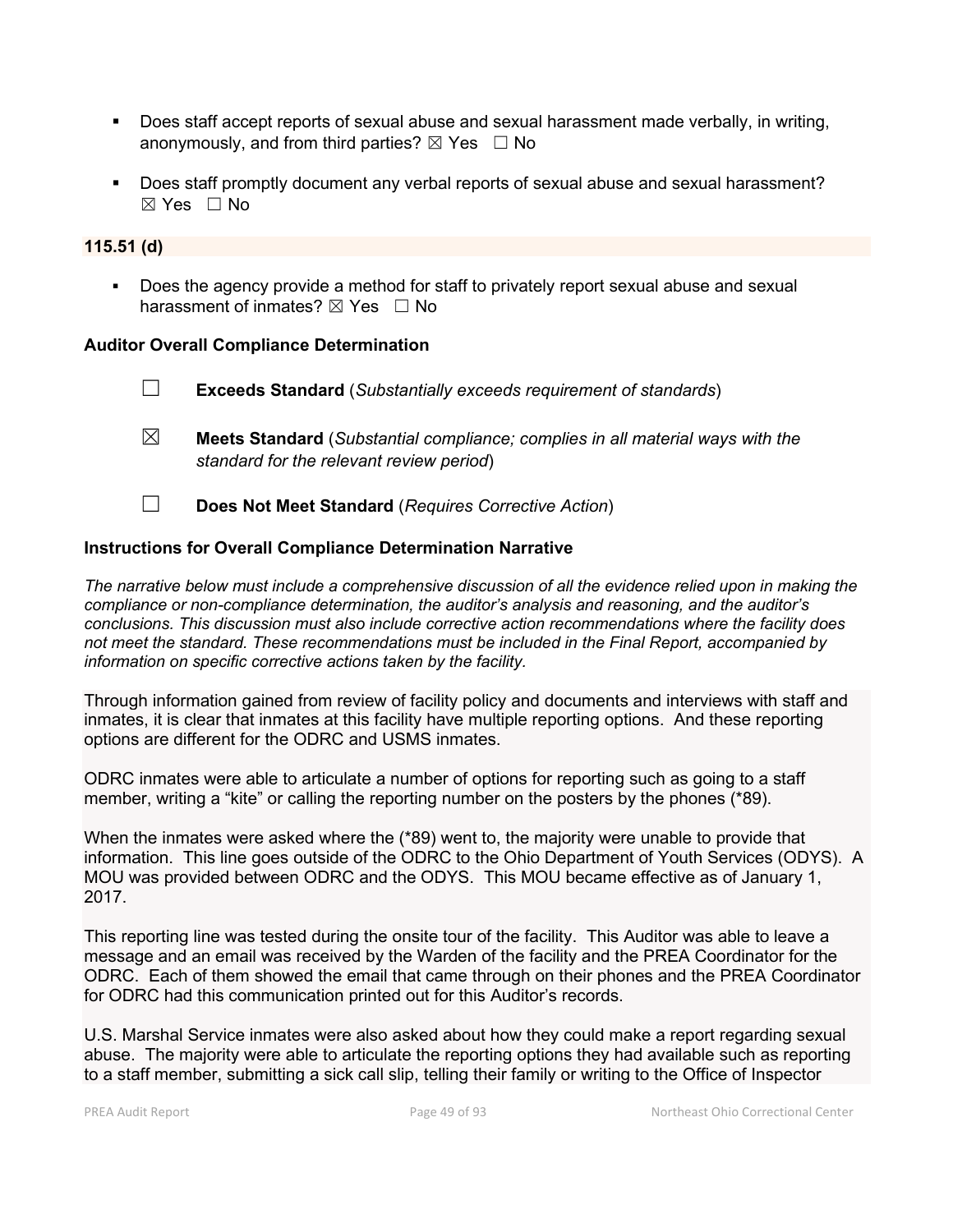General (OIG). All inmates were able to point out where this reporting information was located in the housing unit.

In addition, when staff were interviewed, all were able to articulate clearly what their responsibilities are if they would receive a report of sexual abuse or sexual harassment from an inmate. All indicated that they would immediately contact their supervisor to initiate the investigation process. Once the immediate situation was handled, they would be required to complete a 5-1C Incident Report Form detailing what they had been told, witnessed or both.

Policy and document review for this standard included the following policies:

- o CoreCivic Policy 14-2: Sexual Abuse Prevention and Response
- o CoreCivic Policy 3-3: Code of Ethics
- o ODRC Policy 79-ISA-02: Prison Sexual Misconduct Reporting, Response, Investigation, and Prevention Retaliation
- o NEOCC Policy 5-100: Incident Reporting
- o ODRC Inmate Handbook
- o NEOCC Inmate Admission and Orientation Handbook
- o CoreCivic Pamphlet: Preventing Sexual Abuse & Sexual Misconduct
- o CoreCivic PREA Posters (separate for ODRC & USMS inmates)
- o CoreCivic Staff reporting poster
- o ODRC MOUs for outside reporting services
- o ODRC Staff PREA Training curriculum (partial document)

# **Standard 115.52: Exhaustion of administrative remedies**

## **All Yes/No Questions Must Be Answered by the Auditor to Complete the Report**

## **115.52 (a)**

 Is the agency exempt from this standard? NOTE: The agency is exempt ONLY if it does not have administrative procedures to address inmate grievances regarding sexual abuse. This does not mean the agency is exempt simply because an inmate does not have to or is not ordinarily expected to submit a grievance to report sexual abuse. This means that as a matter of explicit policy, the agency does not have an administrative remedies process to address sexual abuse. □ Yes ⊠ No □ NA

## **115.52 (b)**

- Does the agency permit inmates to submit a grievance regarding an allegation of sexual abuse without any type of time limits? (The agency may apply otherwise-applicable time limits to any portion of a grievance that does not allege an incident of sexual abuse.) (N/A if agency is exempt from this standard.)  $\Box$  Yes  $\Box$  No  $\boxtimes$  NA
- Does the agency always refrain from requiring an inmate to use any informal grievance process, or to otherwise attempt to resolve with staff, an alleged incident of sexual abuse? (N/A if agency is exempt from this standard.)  $\Box$  Yes  $\Box$  No  $\boxtimes$  NA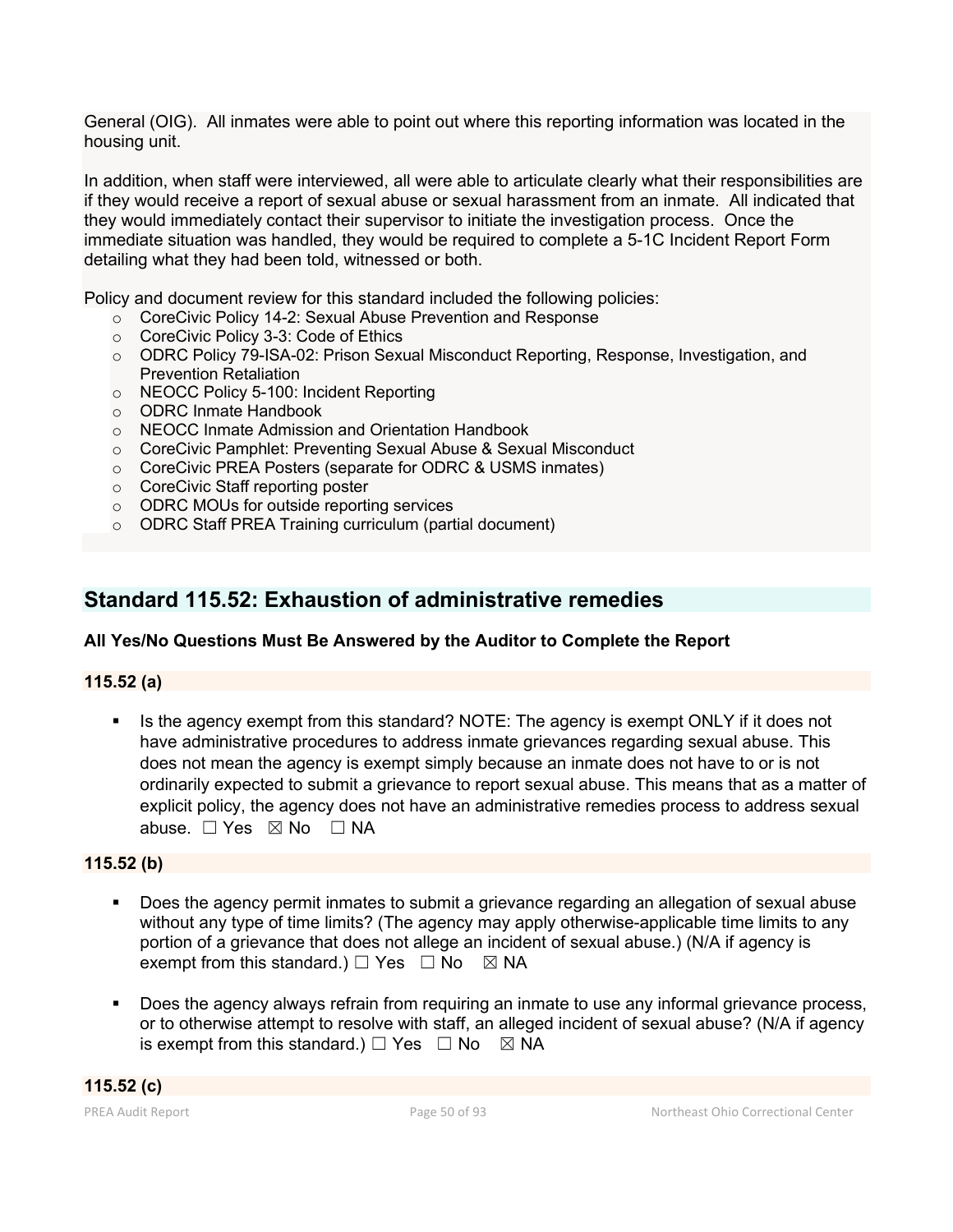- Does the agency ensure that: An inmate who alleges sexual abuse may submit a grievance without submitting it to a staff member who is the subject of the complaint? (N/A if agency is exempt from this standard.)  $\Box$  Yes  $\Box$  No  $\boxtimes$  NA
- Does the agency ensure that: Such grievance is not referred to a staff member who is the subject of the complaint? (N/A if agency is exempt from this standard.)  $\Box$  Yes  $\Box$  No  $\boxtimes$  NA

## **115.52 (d)**

- Does the agency issue a final agency decision on the merits of any portion of a grievance alleging sexual abuse within 90 days of the initial filing of the grievance? (Computation of the 90-day time period does not include time consumed by inmates in preparing any administrative appeal.) (N/A if agency is exempt from this standard.)  $\Box$  Yes  $\Box$  No  $\boxtimes$  NA
- If the agency claims the maximum allowable extension of time to respond of up to 70 days per 115.52(d)(3) when the normal time period for response is insufficient to make an appropriate decision, does the agency notify the inmate in writing of any such extension and provide a date by which a decision will be made? (N/A if agency is exempt from this standard.)  $\Box$  Yes  $\Box$  No  $\boxtimes$  NA
- At any level of the administrative process, including the final level, if the inmate does not receive a response within the time allotted for reply, including any properly noticed extension, may an inmate consider the absence of a response to be a denial at that level? (N/A if agency is exempt from this standard.)  $\Box$  Yes  $\Box$  No  $\boxtimes$  NA

## **115.52 (e)**

- Are third parties, including fellow inmates, staff members, family members, attorneys, and outside advocates, permitted to assist inmates in filing requests for administrative remedies relating to allegations of sexual abuse? (N/A if agency is exempt from this standard.)  $\Box$  Yes  $\Box$  No  $\boxtimes$  NA
- Are those third parties also permitted to file such requests on behalf of inmates? (If a third-party files such a request on behalf of an inmate, the facility may require as a condition of processing the request that the alleged victim agree to have the request filed on his or her behalf, and may also require the alleged victim to personally pursue any subsequent steps in the administrative remedy process.) (N/A if agency is exempt from this standard.)  $\Box$  Yes  $\Box$  No  $\boxtimes$  NA
- If the inmate declines to have the request processed on his or her behalf, does the agency document the inmate's decision? (N/A if agency is exempt from this standard.)  $\Box$  Yes  $\Box$  No  $\boxtimes$  NA

#### **115.52 (f)**

 Has the agency established procedures for the filing of an emergency grievance alleging that an inmate is subject to a substantial risk of imminent sexual abuse? (N/A if agency is exempt from this standard.)  $\Box$  Yes  $\Box$  No  $\boxtimes$  NA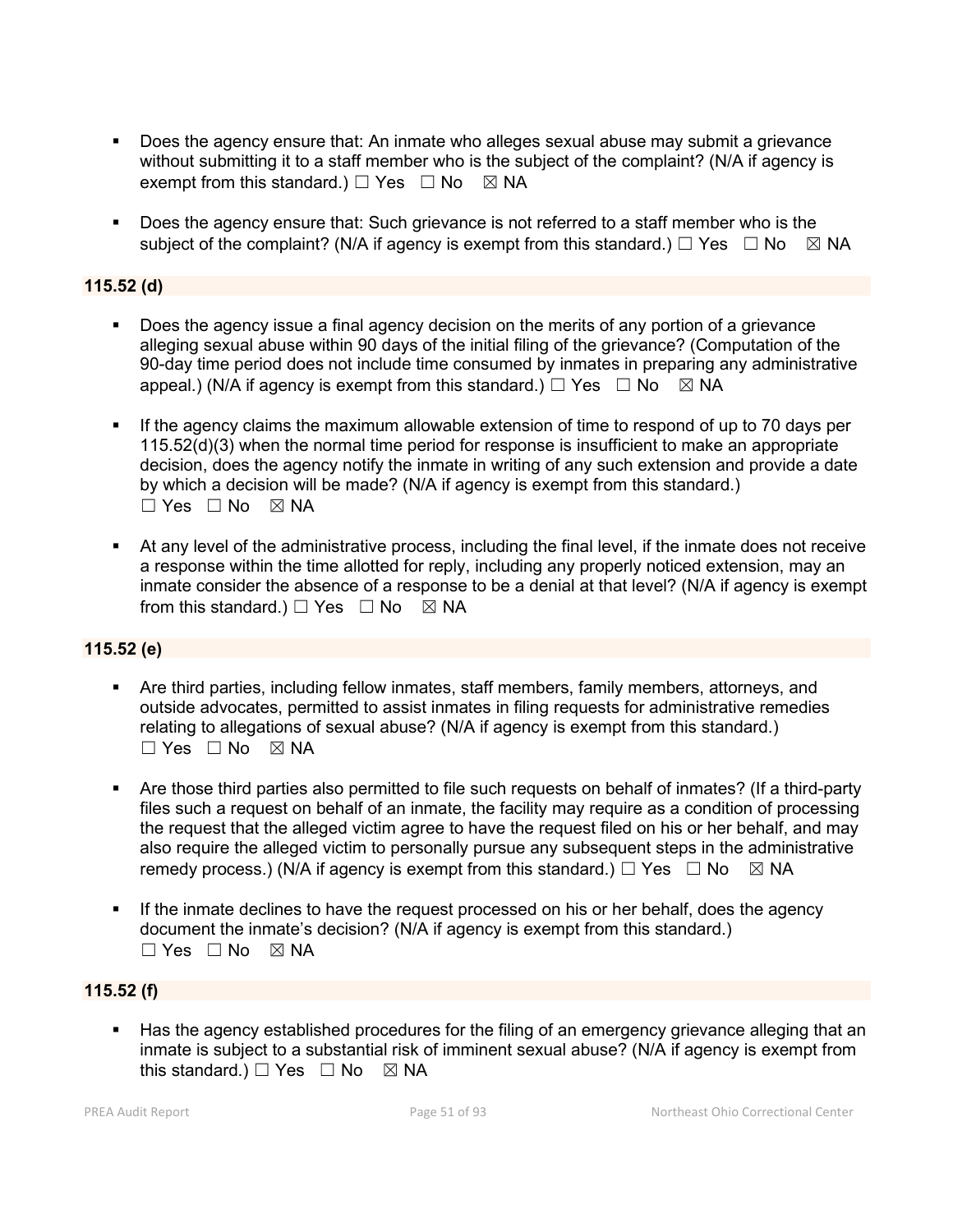- After receiving an emergency grievance alleging an inmate is subject to a substantial risk of imminent sexual abuse, does the agency immediately forward the grievance (or any portion thereof that alleges the substantial risk of imminent sexual abuse) to a level of review at which immediate corrective action may be taken? (N/A if agency is exempt from this standard.).  $\Box$  Yes  $\Box$  No  $\boxtimes$  NA
- After receiving an emergency grievance described above, does the agency provide an initial response within 48 hours? (N/A if agency is exempt from this standard.)  $\Box$  Yes  $\Box$  No  $\boxtimes$  NA
- After receiving an emergency grievance described above, does the agency issue a final agency decision within 5 calendar days? (N/A if agency is exempt from this standard.)  $\Box$  Yes  $\Box$  No  $\boxtimes$  NA
- Does the initial response and final agency decision document the agency's determination whether the inmate is in substantial risk of imminent sexual abuse? (N/A if agency is exempt from this standard.)  $\Box$  Yes  $\Box$  No  $\boxtimes$  NA
- Does the initial response document the agency's action(s) taken in response to the emergency grievance? (N/A if agency is exempt from this standard.)  $\Box$  Yes  $\Box$  No  $\boxtimes$  NA
- Does the agency's final decision document the agency's action(s) taken in response to the emergency grievance? (N/A if agency is exempt from this standard.)  $\Box$  Yes  $\Box$  No  $\boxtimes$  NA

## **115.52 (g)**

 If the agency disciplines an inmate for filing a grievance related to alleged sexual abuse, does it do so ONLY where the agency demonstrates that the inmate filed the grievance in bad faith? (N/A if agency is exempt from this standard.)  $\Box$  Yes  $\Box$  No  $\Box$  NA

## **Auditor Overall Compliance Determination**

- ☐ **Exceeds Standard** (*Substantially exceeds requirement of standards*)
- ☒ **Meets Standard** (*Substantial compliance; complies in all material ways with the standard for the relevant review period*)
- ☐ **Does Not Meet Standard** (*Requires Corrective Action*)

#### **Instructions for Overall Compliance Determination Narrative**

*The narrative below must include a comprehensive discussion of all the evidence relied upon in making the compliance or non-compliance determination, the auditor's analysis and reasoning, and the auditor's conclusions. This discussion must also include corrective action recommendations where the facility does not meet the standard. These recommendations must be included in the Final Report, accompanied by information on specific corrective actions taken by the facility.*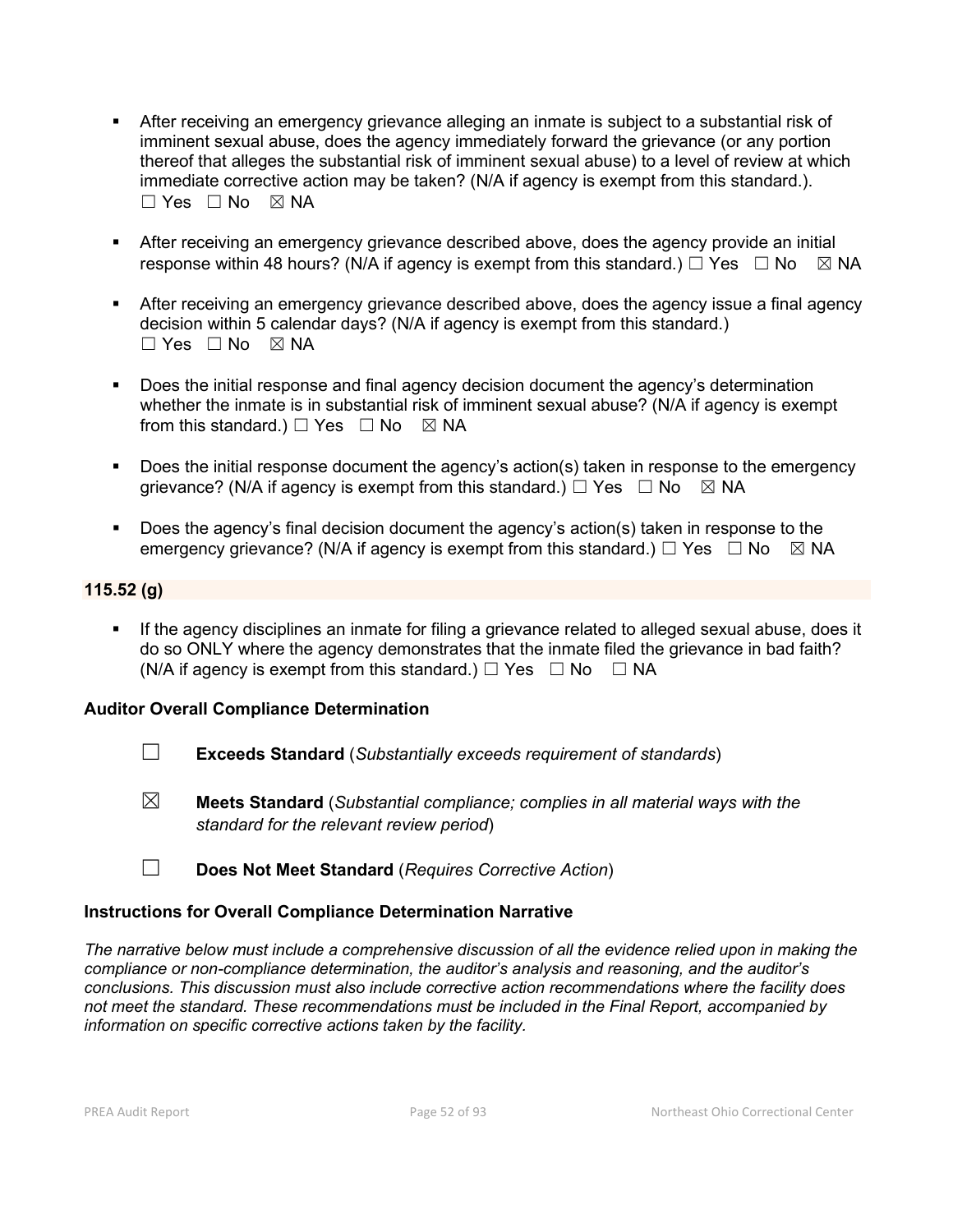The Northeast Ohio Correctional Center, nor the ODRC, handles sexual abuse cases through the grievance process. All allegations of sexual abuse and sexual harassment are handled through the investigation process in accordance with PREA policy.

Policy and document review for this standard included the following policies:

- o CoreCivic Policy 14-2: Sexual Abuse Prevention and Response
- o ODRC Policy 79-ISA-02: Prison Sexual Misconduct Reporting, Response, Investigation, and Prevention Retaliation
- o NEOCC Inmate Admission and Orientation Handbook
- o Memo to Auditors re: Exhaustion of Administrative Remedies

# **Standard 115.53: Inmate access to outside confidential support services**

## **All Yes/No Questions Must Be Answered by the Auditor to Complete the Report**

## **115.53 (a)**

- Does the facility provide inmates with access to outside victim advocates for emotional support services related to sexual abuse by giving inmates mailing addresses and telephone numbers, including toll-free hotline numbers where available, of local, State, or national victim advocacy or rape crisis organizations?  $\boxtimes$  Yes  $\Box$  No
- **Does the facility provide persons detained solely for civil immigration purposes mailing** addresses and telephone numbers, including toll-free hotline numbers where available of local, State, or national immigrant services agencies?  $\boxtimes$  Yes  $\Box$  No
- **Does the facility enable reasonable communication between inmates and these organizations** and agencies, in as confidential a manner as possible?  $\boxtimes$  Yes  $\Box$  No

## **115.53 (b)**

Does the facility inform inmates, prior to giving them access, of the extent to which such communications will be monitored and the extent to which reports of abuse will be forwarded to authorities in accordance with mandatory reporting laws?  $\boxtimes$  Yes  $\Box$  No

## **115.53 (c)**

- Does the agency maintain or attempt to enter into memoranda of understanding or other agreements with community service providers that are able to provide inmates with confidential emotional support services related to sexual abuse?  $\boxtimes$  Yes  $\Box$  No
- Does the agency maintain copies of agreements or documentation showing attempts to enter into such agreements?  $\boxtimes$  Yes  $\Box$  No

## **Auditor Overall Compliance Determination**

☐ **Exceeds Standard** (*Substantially exceeds requirement of standards*)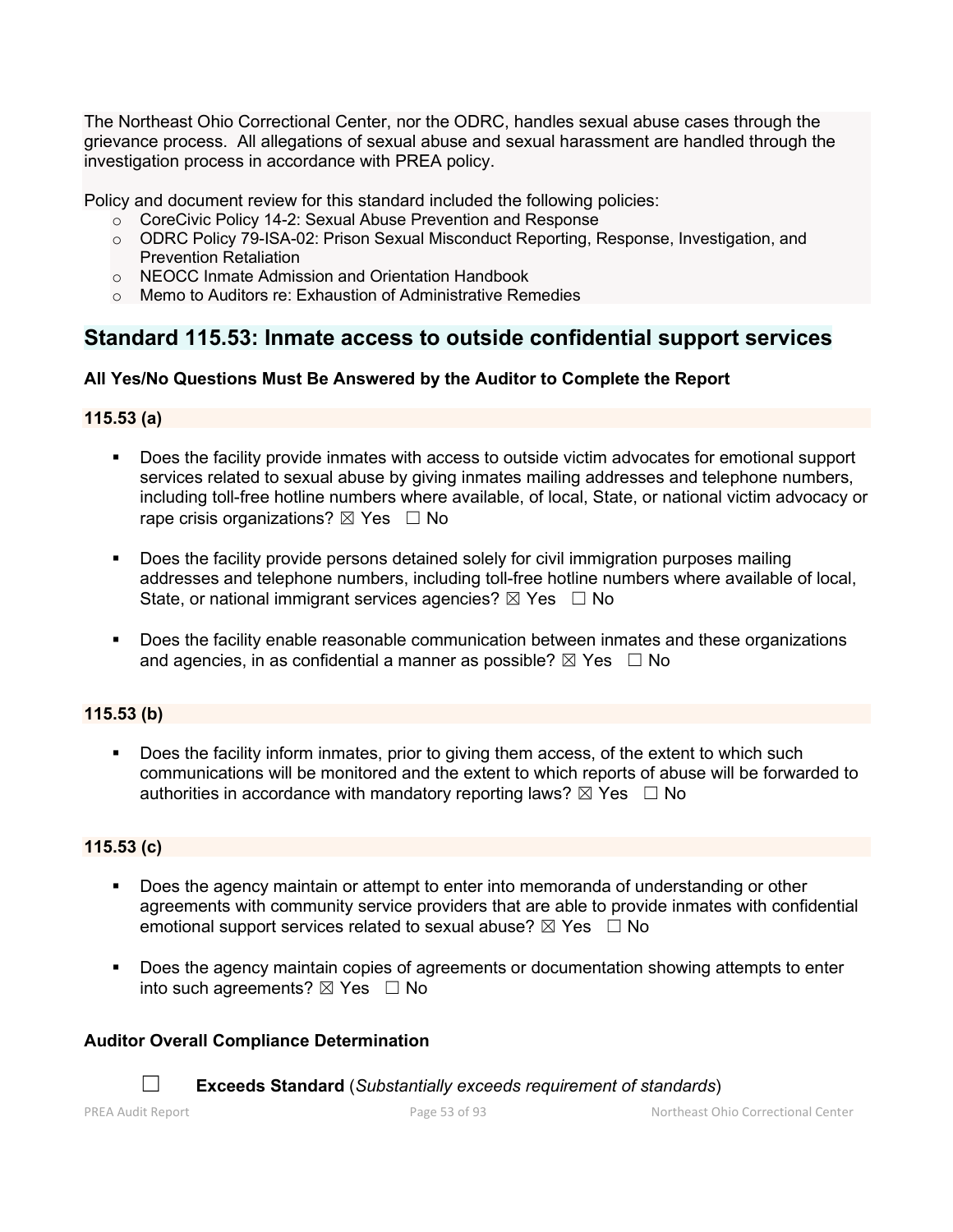☒ **Meets Standard** (*Substantial compliance; complies in all material ways with the standard for the relevant review period*)

☐ **Does Not Meet Standard** (*Requires Corrective Action*)

#### **Instructions for Overall Compliance Determination Narrative**

*The narrative below must include a comprehensive discussion of all the evidence relied upon in making the compliance or non-compliance determination, the auditor's analysis and reasoning, and the auditor's conclusions. This discussion must also include corrective action recommendations where the facility does not meet the standard. These recommendations must be included in the Final Report, accompanied by information on specific corrective actions taken by the facility.*

During the onsite tour of the facility, it was noted that there was not information regarding the local rape crisis center, Compass Family and Community Services (Compass), posted in the housing units for ease of access of information for the inmates. This was the situation in both the ODRC and USMS housing units.

When inmates were asked about the local rape crisis center, nearly all indicated that they had not been given information about any rape crisis center. Some did not know what a rape crisis center was and if they had heard of it before, they did not know what kinds of services were available to them.

During interviews with the unit management team for USMS inmates and the PREA Coordinator and PREA Case Manager, all were clear that this information would not be easily found by inmates.

As a result, the facility was required to reach out to Compass to determine what information could be provided to inmates at the facility and the services that would be offered. The PREA Case Manager developed a poster that included information on Compass and the services it can provide to inmates, how to get in contact with Compass and other available reporting methods. These flyers were posted on the bulletin boards in all housing units, both USMS and ODRC, as well as in medical. All unit teams were made aware of this resource and how to get more posters when needed and additional supplies were given to medical.

Policy and document review for this standard included the following policies:

- o CoreCivic Policy 14-2: Sexual Abuse Prevention and Response
- o ODRC Policy 79-ISA-01: Prison Rape Elimination
- o CoreCivic Pamphlet: Preventing Sexual Abuse & Misconduct
- o NEOCC Inmate Admission and Orientation Handbook
- o MOU between ODRC and Compass Family and Community Services (Compass)

# **Standard 115.54: Third-party reporting**

## **All Yes/No Questions Must Be Answered by the Auditor to Complete the Report**

## **115.54 (a)**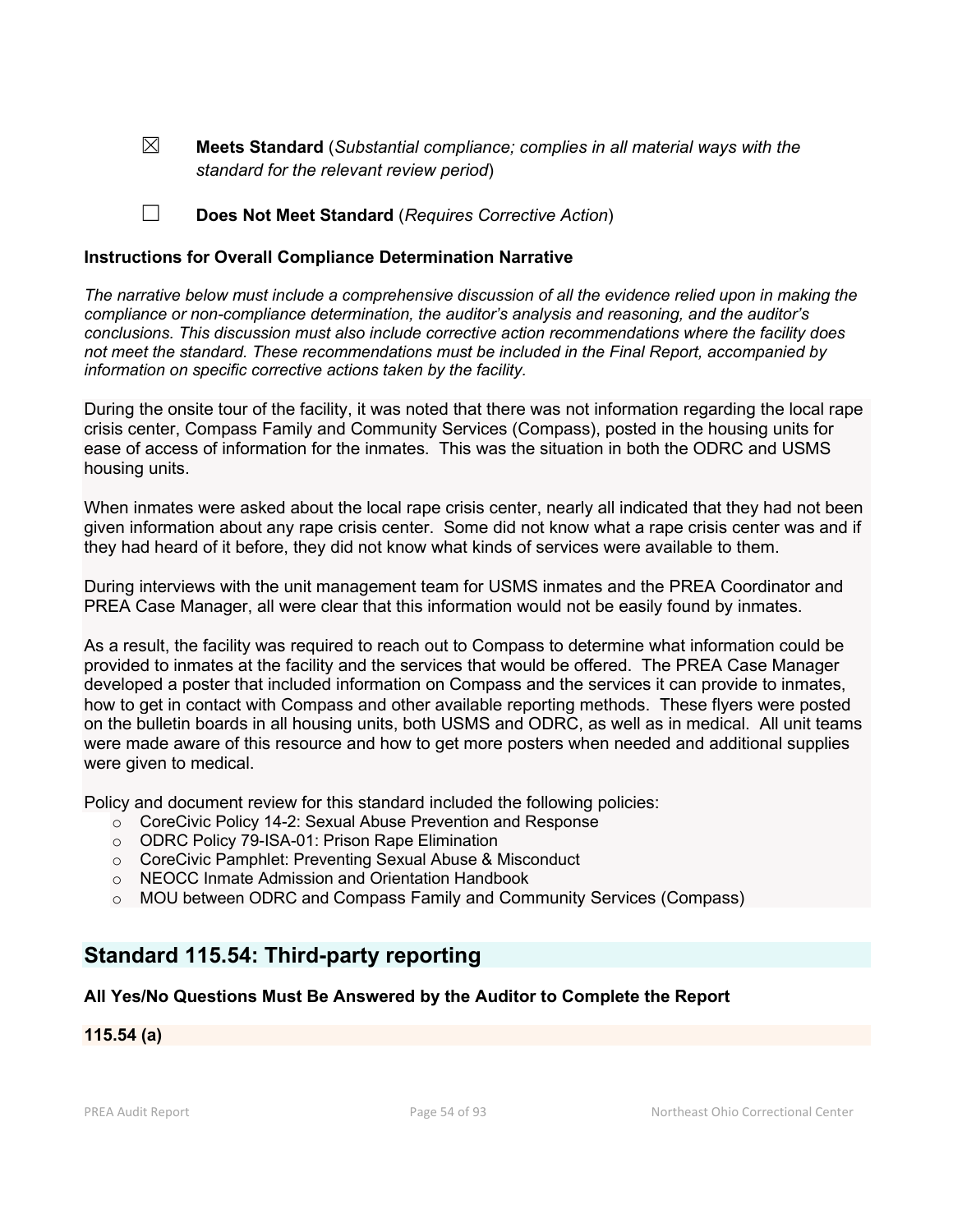- Has the agency established a method to receive third-party reports of sexual abuse and sexual harassment?  $\boxtimes$  Yes  $\Box$  No
- Has the agency distributed publicly information on how to report sexual abuse and sexual harassment on behalf of an inmate?  $\boxtimes$  Yes  $\Box$  No

#### **Auditor Overall Compliance Determination**

- ☐ **Exceeds Standard** (*Substantially exceeds requirement of standards*)
- ☒ **Meets Standard** (*Substantial compliance; complies in all material ways with the standard for the relevant review period*)
- ☐ **Does Not Meet Standard** (*Requires Corrective Action*)

## **Instructions for Overall Compliance Determination Narrative**

*The narrative below must include a comprehensive discussion of all the evidence relied upon in making the compliance or non-compliance determination, the auditor's analysis and reasoning, and the auditor's conclusions. This discussion must also include corrective action recommendations where the facility does not meet the standard. These recommendations must be included in the Final Report, accompanied by information on specific corrective actions taken by the facility.*

The agency does have several methods to receive third party reports through both CoreCivic and the ODRC. Information can be found on the CoreCivic website at

<http://www.corecivic.com/facilities/northeast-ohio-correctional-center>. There are email addresses and phone numbers listed which anyone may call or write to make a report regarding sexual abuse in the facility.

Additional information for reporting can also be found on the ODRC website at [https://drc.ohio.gov/prea.](https://drc.ohio.gov/prea)

During interviews with staff members, all were able to articulate that all reports of sexual abuse must be accepted and investigated in the same manner as if it had come from the inmate themselves. Once an allegation is made, policy is followed for the investigation.

Policy and document review for this standard included the following policies:

- o CoreCivic Policy 14-2: Sexual Abuse Prevention and Response
- o ODRC Policy 79-ISA-02: Prison Sexual Misconduct Reporting, Response, Investigation, and Prevention Retaliation
- o NEOCC PREA Reporting Posters
- o ODRC Inmate Handbook
- o NEOCC Inmate Admission and Orientation Handbook

# **OFFICIAL RESPONSE FOLLOWING AN INMATE REPORT**

## **Standard 115.61: Staff and agency reporting duties**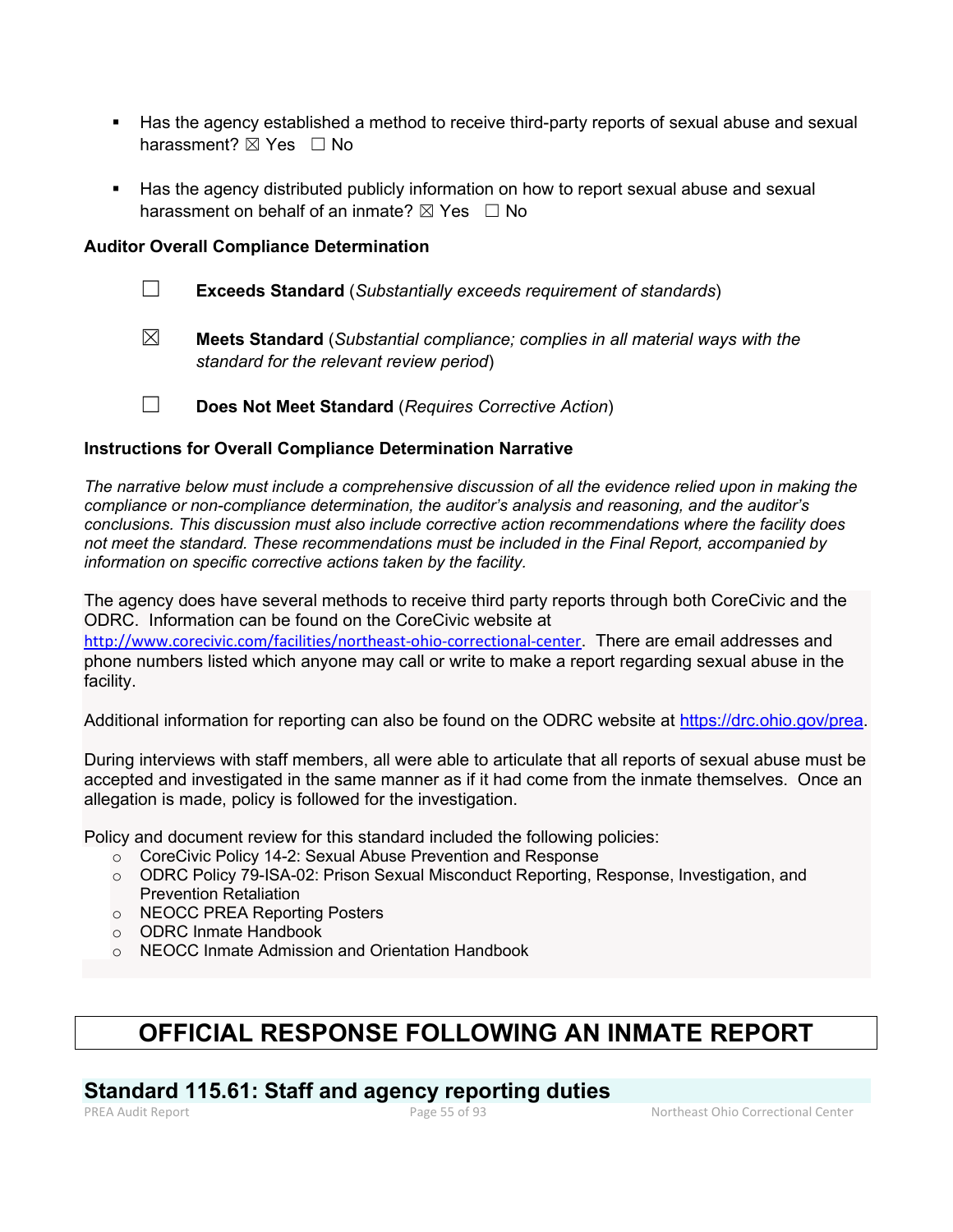## **All Yes/No Questions Must Be Answered by the Auditor to Complete the Report**

## **115.61 (a)**

- Does the agency require all staff to report immediately and according to agency policy any knowledge, suspicion, or information regarding an incident of sexual abuse or sexual harassment that occurred in a facility, whether or not it is part of the agency?  $\boxtimes$  Yes  $\Box$  No
- Does the agency require all staff to report immediately and according to agency policy any knowledge, suspicion, or information regarding retaliation against inmates or staff who reported an incident of sexual abuse or sexual harassment?  $\boxtimes$  Yes  $\Box$  No
- Does the agency require all staff to report immediately and according to agency policy any knowledge, suspicion, or information regarding any staff neglect or violation of responsibilities that may have contributed to an incident of sexual abuse or sexual harassment or retaliation? ☒ Yes ☐ No

#### **115.61 (b)**

 Apart from reporting to designated supervisors or officials, does staff always refrain from revealing any information related to a sexual abuse report to anyone other than to the extent necessary, as specified in agency policy, to make treatment, investigation, and other security and management decisions?  $\boxtimes$  Yes  $\Box$  No

#### **115.61 (c)**

- Unless otherwise precluded by Federal, State, or local law, are medical and mental health practitioners required to report sexual abuse pursuant to paragraph (a) of this section?  $\boxtimes$  Yes  $\Box$  No
- Are medical and mental health practitioners required to inform inmates of the practitioner's duty to report, and the limitations of confidentiality, at the initiation of services?  $\boxtimes$  Yes  $\Box$  No

## **115.61 (d)**

 If the alleged victim is under the age of 18 or considered a vulnerable adult under a State or local vulnerable persons statute, does the agency report the allegation to the designated State or local services agency under applicable mandatory reporting laws?  $\boxtimes$  Yes  $\Box$  No

#### **115.61 (e)**

 Does the facility report all allegations of sexual abuse and sexual harassment, including thirdparty and anonymous reports, to the facility's designated investigators?  $\boxtimes$  Yes  $\Box$  No

#### **Auditor Overall Compliance Determination**



☐ **Exceeds Standard** (*Substantially exceeds requirement of standards*)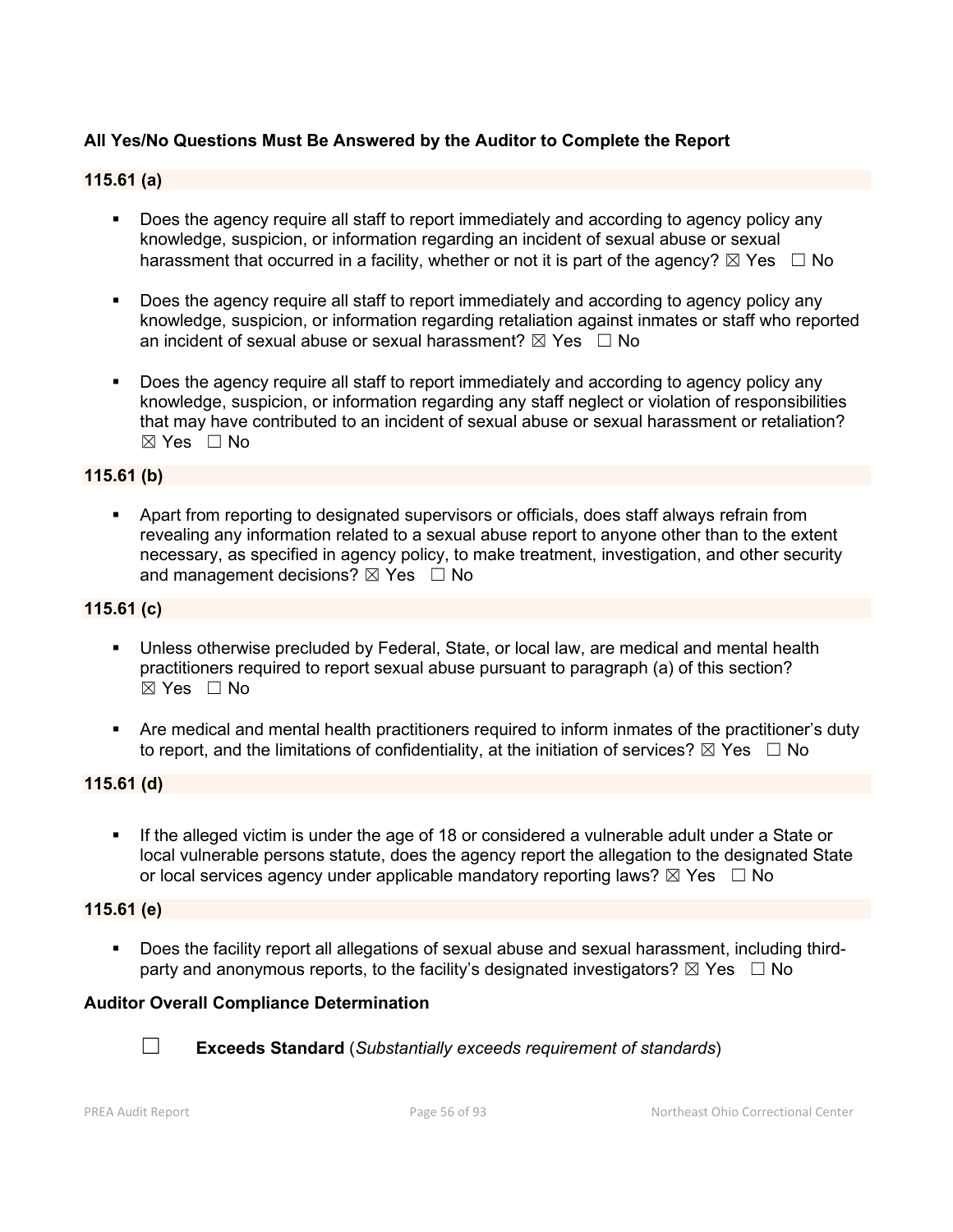☒ **Meets Standard** (*Substantial compliance; complies in all material ways with the standard for the relevant review period*)

☐ **Does Not Meet Standard** (*Requires Corrective Action*)

#### **Instructions for Overall Compliance Determination Narrative**

*The narrative below must include a comprehensive discussion of all the evidence relied upon in making the compliance or non-compliance determination, the auditor's analysis and reasoning, and the auditor's conclusions. This discussion must also include corrective action recommendations where the facility does not meet the standard. These recommendations must be included in the Final Report, accompanied by information on specific corrective actions taken by the facility.*

PREA policy 79-ISA-02 indicates that all staff are required to report any knowledge, suspicions, or information regarding PREA related events. During staff interviews, all staff indicated that they would report any indications of PREA activity immediately to their supervisors so that the incident could be investigated. This requirement is covered in the training that all staff, contractors and volunteers are required to receive prior to having contact with inmates in the facility.

According to policy, staff are also required to keep any information regarding incidents of sexual abuse confidential so not to endanger the potential victim. Information is only to be shared with immediate supervisors, those who are investigating the allegation and those providing services related to the allegation.

Interviews with the medical and mental health staff included questions regarding the duty of the staff member to provide an informed consent to any inmate when discussing issues of sexual abuse. These staff members were able to articulate the practice of providing this information to inmates and provide specifics on how the consent is provided.

As stated in a prior area, all allegations made at the facility are provided to the facility investigators so that all incidents will be investigated on an administrative level, at a minimum.

Policy and document review for this standard included the following:

- o CoreCivic Policy 14-2: Sexual Abuse Prevention and Response
- o ODRC Policy 79-ISA-02: Prison Sexual Misconduct Reporting, Response, Investigation, and Prevention Retaliation
- o NEOCC Policy 5-100: Incident Reporting
- o ODRC Incident Report Form (DRC1000)
- o CoreCivic Incident Report Form 5-1A
- o CoreCivic Incident Investigation Report Form 5-1G
- o New Employee Orientation (NEO) Syllabus

# **Standard 115.62: Agency protection duties**

#### **All Yes/No Questions Must Be Answered by the Auditor to Complete the Report**

## **115.62 (a)**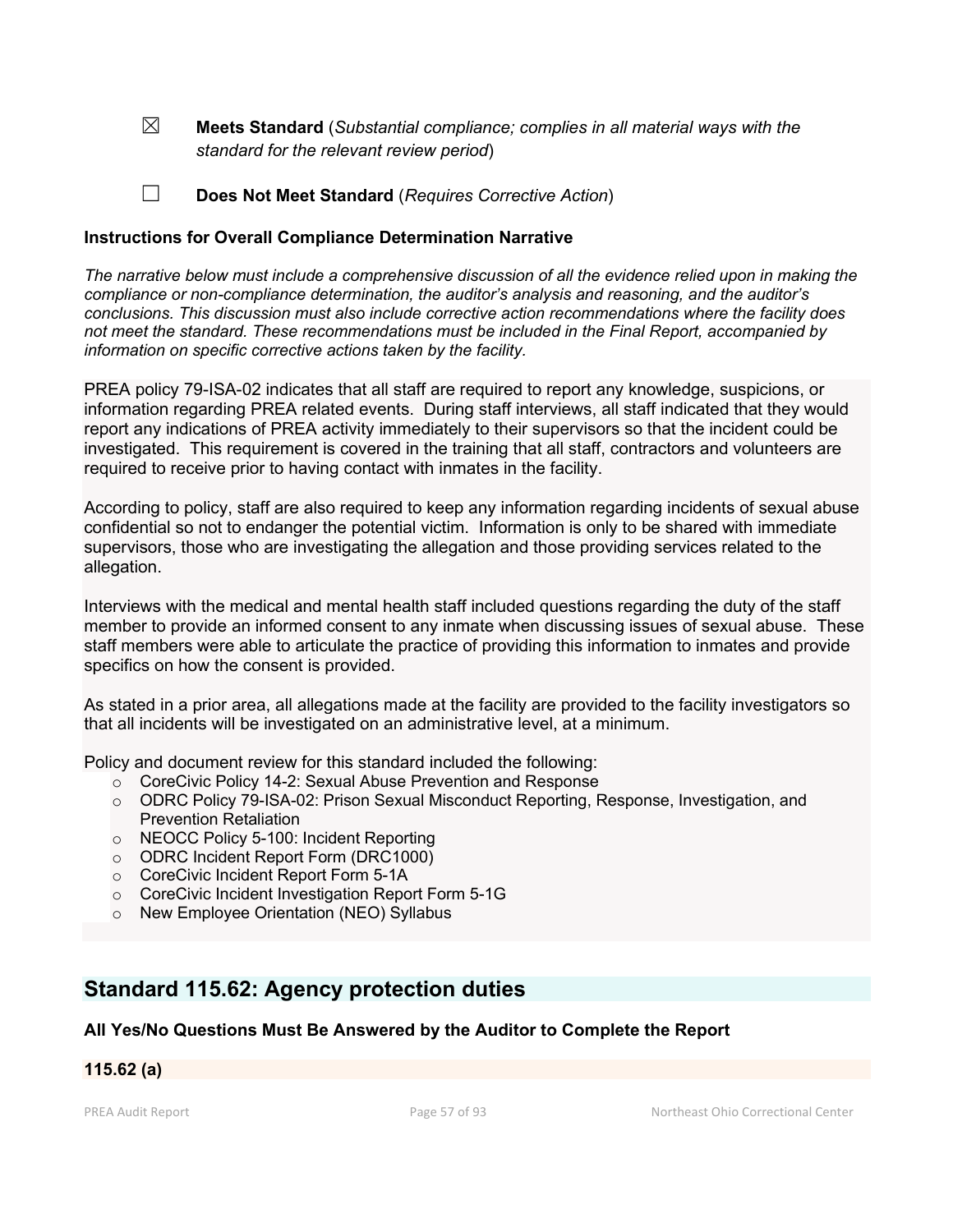When the agency learns that an inmate is subject to a substantial risk of imminent sexual abuse, does it take immediate action to protect the inmate?  $\boxtimes$  Yes  $\Box$  No

## **Auditor Overall Compliance Determination**

- ☐ **Exceeds Standard** (*Substantially exceeds requirement of standards*)
- ☒ **Meets Standard** (*Substantial compliance; complies in all material ways with the standard for the relevant review period*)
- ☐ **Does Not Meet Standard** (*Requires Corrective Action*)

## **Instructions for Overall Compliance Determination Narrative**

*The narrative below must include a comprehensive discussion of all the evidence relied upon in making the compliance or non-compliance determination, the auditor's analysis and reasoning, and the auditor's conclusions. This discussion must also include corrective action recommendations where the facility does not meet the standard. These recommendations must be included in the Final Report, accompanied by information on specific corrective actions taken by the facility.*

Review of ODRC and CoreCivic policies and interviews with staff confirmed compliance with this standard. All staff indicated that they would take immediate action to keep an inmate safe if they learned of imminent danger. All staff indicated that they would immediately separate the potential victim from the potential abuser. Once they had the person to a safe location, they would contact their immediate supervisor to get further instructions.

Interviews with the AW/PCM and PREA Case Manager indicated they do not recall any situations in the last (12) months requiring immediate action being taken to protect an inmate from a PREA related situation for either the ODRC inmates or USMS inmates.

Policy and document review for this standard included the following:

- o CoreCivic Policy 14-2: Sexual Abuse Prevention and Response
- o ODRC Policy 79-ISA-02: Prison Sexual Misconduct Reporting, Response, Investigation, and Prevention Retaliation

# **Standard 115.63: Reporting to other confinement facilities**

## **All Yes/No Questions Must Be Answered by the Auditor to Complete the Report**

## **115.63 (a)**

 Upon receiving an allegation that an inmate was sexually abused while confined at another facility, does the head of the facility that received the allegation notify the head of the facility or appropriate office of the agency where the alleged abuse occurred?  $\boxtimes$  Yes  $\Box$  No

## **115.63 (b)**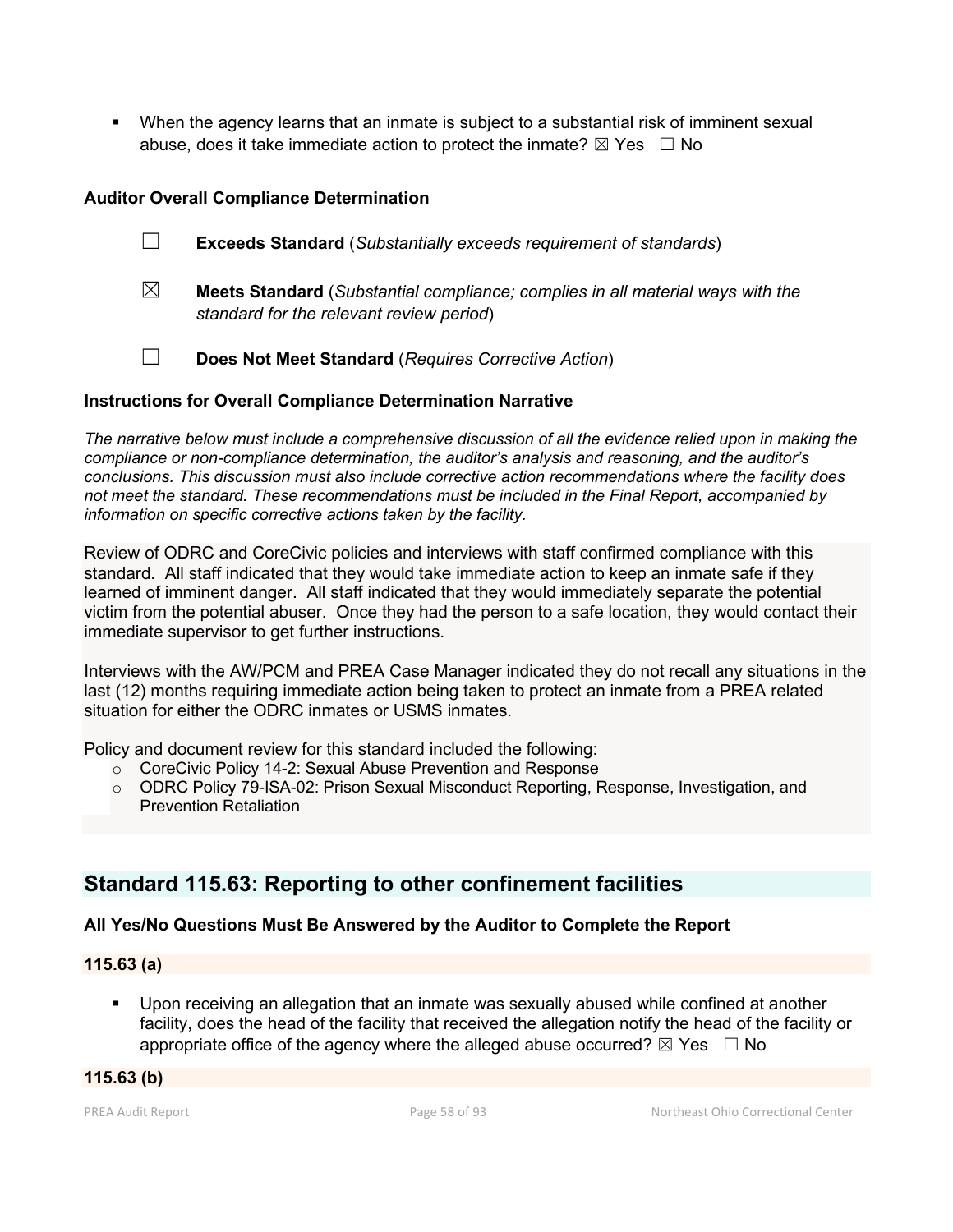Is such notification provided as soon as possible, but no later than 72 hours after receiving the allegation?  $\boxtimes$  Yes  $\Box$  No

## **115.63 (c)**

Does the agency document that it has provided such notification?  $\boxtimes$  Yes  $\Box$  No

#### **115.63 (d)**

 Does the facility head or agency office that receives such notification ensure that the allegation is investigated in accordance with these standards?  $\boxtimes$  Yes  $\Box$  No

#### **Auditor Overall Compliance Determination**

- ☐ **Exceeds Standard** (*Substantially exceeds requirement of standards*)
- ☒ **Meets Standard** (*Substantial compliance; complies in all material ways with the standard for the relevant review period*)
- ☐ **Does Not Meet Standard** (*Requires Corrective Action*)

#### **Instructions for Overall Compliance Determination Narrative**

*The narrative below must include a comprehensive discussion of all the evidence relied upon in making the compliance or non-compliance determination, the auditor's analysis and reasoning, and the auditor's conclusions. This discussion must also include corrective action recommendations where the facility does not meet the standard. These recommendations must be included in the Final Report, accompanied by information on specific corrective actions taken by the facility.*

Both CoreCivic and ODRC's PREA policy requires that all allegations occurring at another correctional facility be immediately reported to the Warden for notification of the named facility. The Warden at NEOCC is required to report this allegation to the Warden or head of the facility where the abuse is alleged to have taken place within (72) hours of receiving the information. In addition, the facility is required to investigate any allegations it receives from another facility.

Initially, it was discovered that the facility investigator had been making these notifications to other facilities. Through discussion with the AW/PCM, PREA Case Manager and the Warden, it is now clear to staff who is to make these notifications and the timeframes that are to be met.

Interviews with staff in general were clear that if they received an allegation, it was to be immediately reported to a supervisor or shift commander.

During the onsite audit phase, a USMS inmate disclosed that he had been abused at a county jail in another state. He indicated that he had not told anyone of this abuse. This Auditor provided that information to the PREA Case Manager. She immediately took this information to the facility investigator and to the Warden. The notification was immediately made according to policy and PREA standards. A copy of this documentation was provided to this Auditor.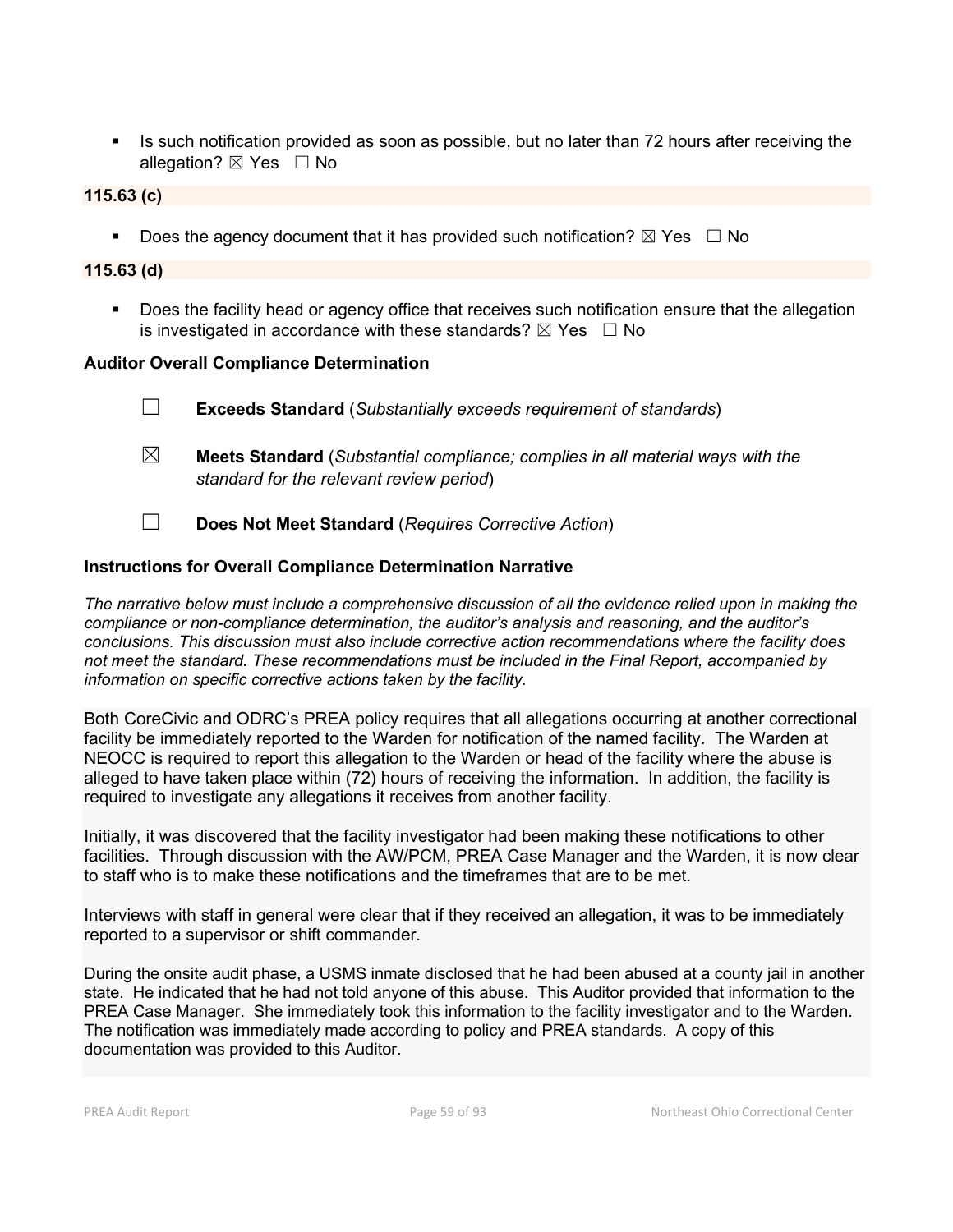The PREA Case Manager monitored information for any allegations made regarding other facilities throughout the corrective action period, however, no other inmates have disclosed sexual abuse at another facility since the onsite audit.

Policy and document review for this standard included the following:

- o CoreCivic Policy 14-2: Sexual Abuse Prevention and Response
- o CoreCivic Form 5-1AA: Incident Levels
- o ODRC Policy 79-ISA-02: Prison Sexual Misconduct Reporting, Response, Investigation, and Prevention Retaliation
- o NEOCC Facility Policy 5-100: Incident Reporting
- o Bureau of Prisons Psychology Services Sexual Abuse Intervention (V) Form
- o Bureau of Prisons Health Services Clinical Encounter Form

# **Standard 115.64: Staff first responder duties**

## **All Yes/No Questions Must Be Answered by the Auditor to Complete the Report**

## **115.64 (a)**

- Upon learning of an allegation that an inmate was sexually abused, is the first security staff member to respond to the report required to: Separate the alleged victim and abuser? ☒ Yes ☐ No
- Upon learning of an allegation that an inmate was sexually abused, is the first security staff member to respond to the report required to: Preserve and protect any crime scene until appropriate steps can be taken to collect any evidence?  $\boxtimes$  Yes  $\Box$  No
- Upon learning of an allegation that an inmate was sexually abused, is the first security staff member to respond to the report required to: Request that the alleged victim not take any actions that could destroy physical evidence, including, as appropriate, washing, brushing teeth, changing clothes, urinating, defecating, smoking, drinking, or eating, if the abuse occurred within a time period that still allows for the collection of physical evidence?  $\boxtimes$  Yes  $\Box$  No
- Upon learning of an allegation that an inmate was sexually abused, is the first security staff member to respond to the report required to: Ensure that the alleged abuser does not take any actions that could destroy physical evidence, including, as appropriate, washing, brushing teeth, changing clothes, urinating, defecating, smoking, drinking, or eating, if the abuse occurred within a time period that still allows for the collection of physical evidence?  $\boxtimes$  Yes  $\Box$  No

## **115.64 (b)**

 If the first staff responder is not a security staff member, is the responder required to request that the alleged victim not take any actions that could destroy physical evidence, and then notify security staff?  $\boxtimes$  Yes  $\Box$  No

## **Auditor Overall Compliance Determination**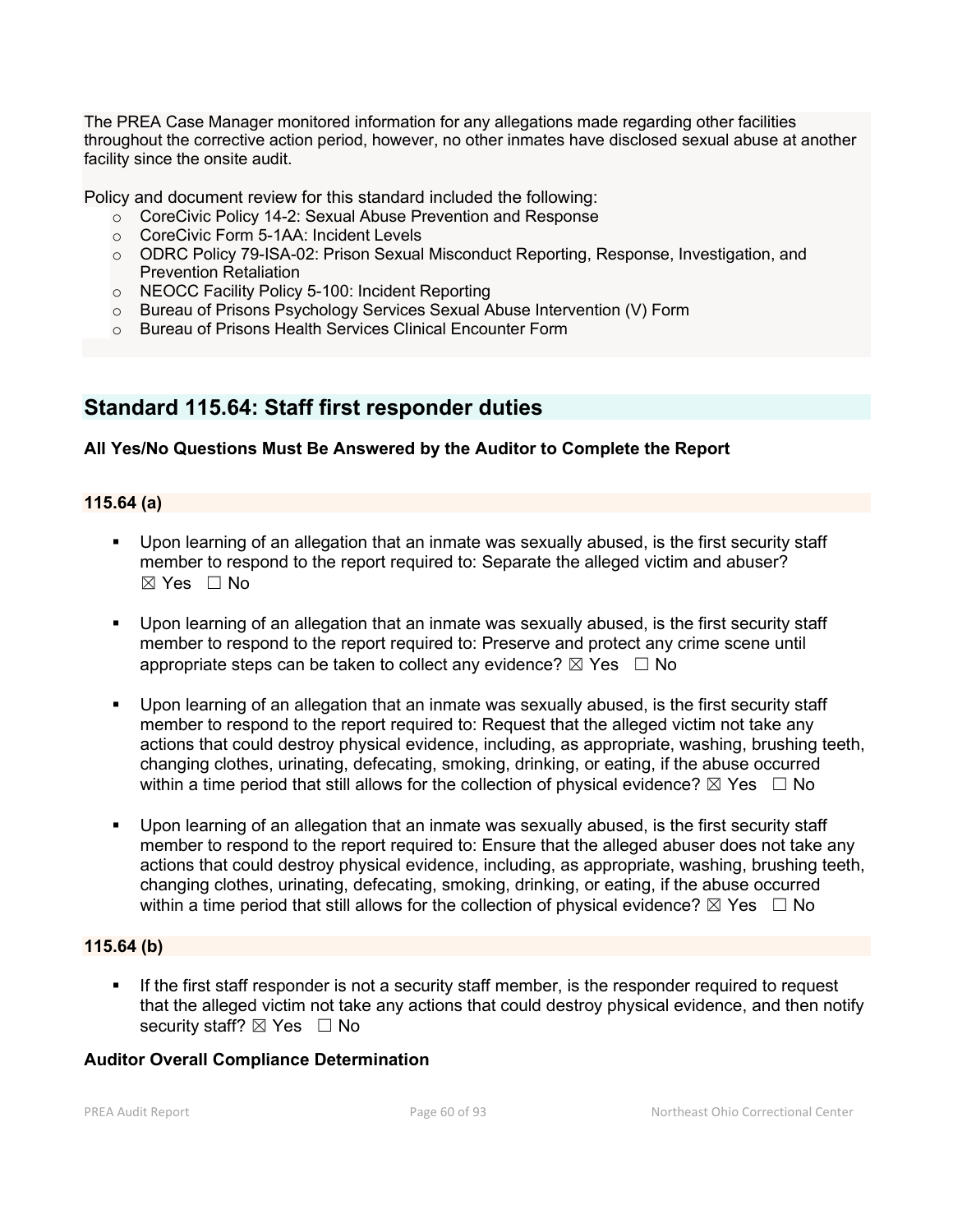☐ **Exceeds Standard** (*Substantially exceeds requirement of standards*)

☒ **Meets Standard** (*Substantial compliance; complies in all material ways with the standard for the relevant review period*)

☐ **Does Not Meet Standard** (*Requires Corrective Action*)

#### **Instructions for Overall Compliance Determination Narrative**

*The narrative below must include a comprehensive discussion of all the evidence relied upon in making the compliance or non-compliance determination, the auditor's analysis and reasoning, and the auditor's conclusions. This discussion must also include corrective action recommendations where the facility does not meet the standard. These recommendations must be included in the Final Report, accompanied by information on specific corrective actions taken by the facility.*

CoreCivic PREA policy 79-ISA-02 outlines the responsibilities of the first responders to allegations of sexual abuse which includes the following:

*The first security supervisor to respond to the report shall be required to:* 

*a. Separate the alleged victim and abuser;* 

*b. Preserve and protect any crime scene until appropriate steps can be taken to collect any evidence pursuant to DRC policy 310-SEC-13, Protection of a Crime Scene, and Appendix A of this policy;* 

*c. Request the alleged victim not take any actions that could destroy physical evidence;* 

*d. Ensure the alleged abuser does not take any actions that could destroy physical evidence.* 

*The first non-security or the first line security staff member to respond to the report shall be required to:* 

*a. Separate the alleged victim and abuser;* 

*b. Request the alleged victim not take any actions that could destroy physical evidence and then notify the security shift supervisor.*

This policy also includes a "Appendix C: Allegation of Sexual Abuse – First Responders Flow Chart". This flowchart provides clear and concise information regarding the responsibilities of a First Responder to any sexual abuse allegation.

In addition, "Appendix D: Sexual Abuse – First Responder Checklist" works in conjunction with Appendix C and ensures that all steps are taken.

Interviews with staff of all levels confirmed that the steps listed above are the actions they would take should they receive an allegation of sexual abuse. All staff interviewed were able to articulate the appropriate steps that should be taken.

The facility provided this Auditor with a facility coordinated response plan outlining the specifics of a response to sexual abuse at NEOCC, as well as an example of the documentation for an incident of sexual abuse at the facility.

Policy and document review for this standard included the following:

- o CoreCivic Policy 14-2: Sexual Abuse Prevention and Response
- o ODRC Policy 79-ISA-02: Prison Sexual Misconduct Reporting, Response, Investigation, and Prevention Retaliation
- o NEOCC Sexual Abuse Coordinated Response Plan (79-ISA-02 LOCAL)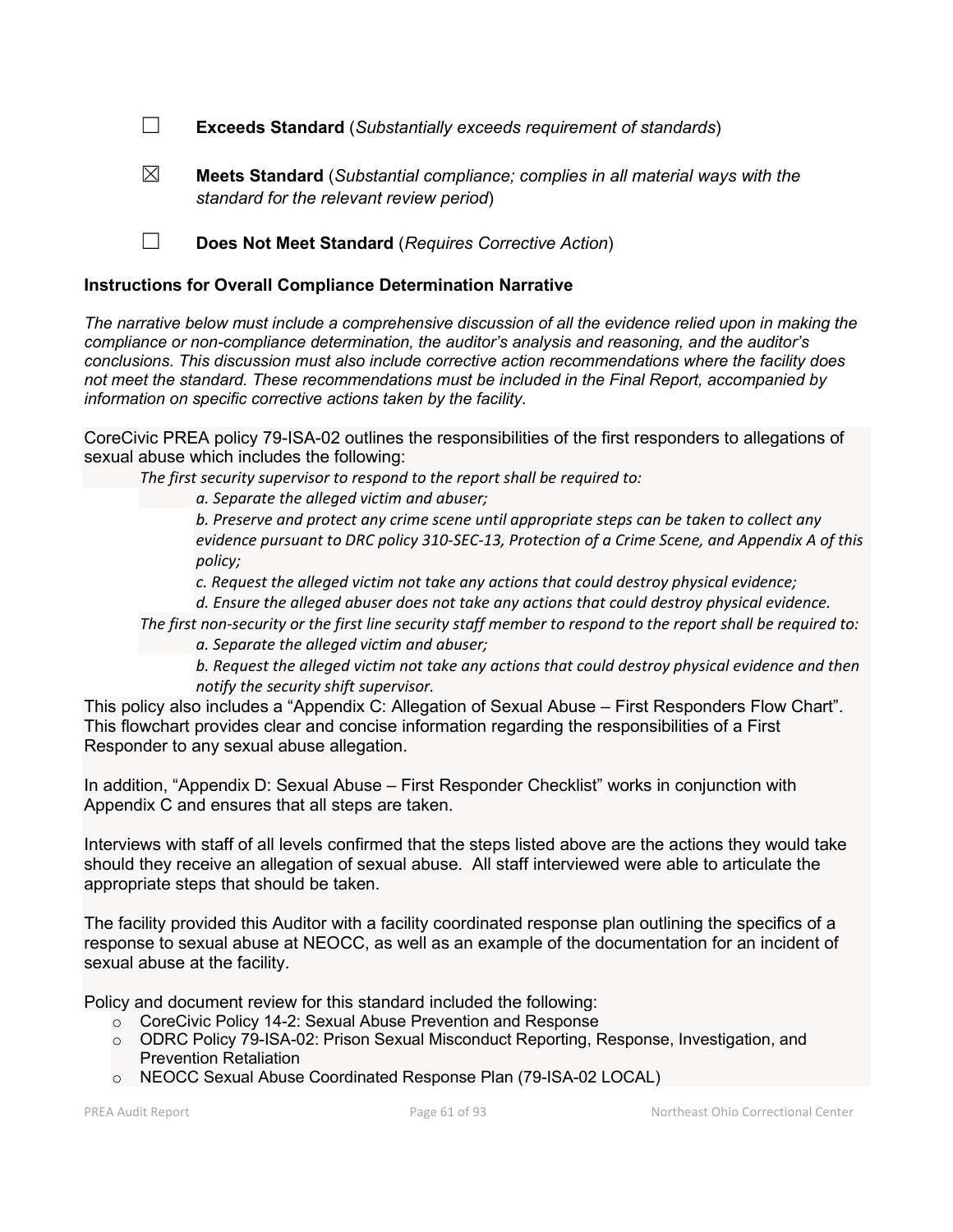- o Specialized Curriculum: PREA/Searches Training for Transfers
- o New Employee Orientation (NEO) Syllabus
- o CoreCivic Form 5-1A: Incident Report
- o CoreCivic Form 5-1C: Incident Statement
- o CoreCivic Form 5-1E: Prison Rape Elimination Act (PREA) Reporting Form

# **Standard 115.65: Coordinated response**

## **All Yes/No Questions Must Be Answered by the Auditor to Complete the Report**

#### **115.65 (a)**

 Has the facility developed a written institutional plan to coordinate actions among staff first responders, medical and mental health practitioners, investigators, and facility leadership taken in response to an incident of sexual abuse?  $\boxtimes$  Yes  $\Box$  No

## **Auditor Overall Compliance Determination**

- ☐ **Exceeds Standard** (*Substantially exceeds requirement of standards*)
- ☒ **Meets Standard** (*Substantial compliance; complies in all material ways with the standard for the relevant review period*)
- ☐ **Does Not Meet Standard** (*Requires Corrective Action*)

## **Instructions for Overall Compliance Determination Narrative**

*The narrative below must include a comprehensive discussion of all the evidence relied upon in making the compliance or non-compliance determination, the auditor's analysis and reasoning, and the auditor's conclusions. This discussion must also include corrective action recommendations where the facility does not meet the standard. These recommendations must be included in the Final Report, accompanied by information on specific corrective actions taken by the facility.*

The facility provided a written institutional response plan to this auditor for review in the pre-audit phase. This plan is well written and thorough and addresses each department's responsibility in the event that an allegation of sexual abuse is made at the facility.

Interviews with staff confirm that they are aware of their role in the response to sexual abuse and are aware of the responsibilities of the other departments in the facility.

Policy and document review for this standard included the following:

- o CoreCivic Policy 14-2: Sexual Abuse Prevention and Response
- o CoreCivic Policy 13-79: Sexual Assault Response
- o ODRC Policy 79-ISA-02: Prison Sexual Misconduct Reporting, Response, Investigation, and Prevention Retaliation
- o ODRC Policy 79-ISA-03: Sexual Abuse Review Team (SART)
- o NEOCC Sexual Abuse Coordinated Response Plan (79-ISA-02 LOCAL)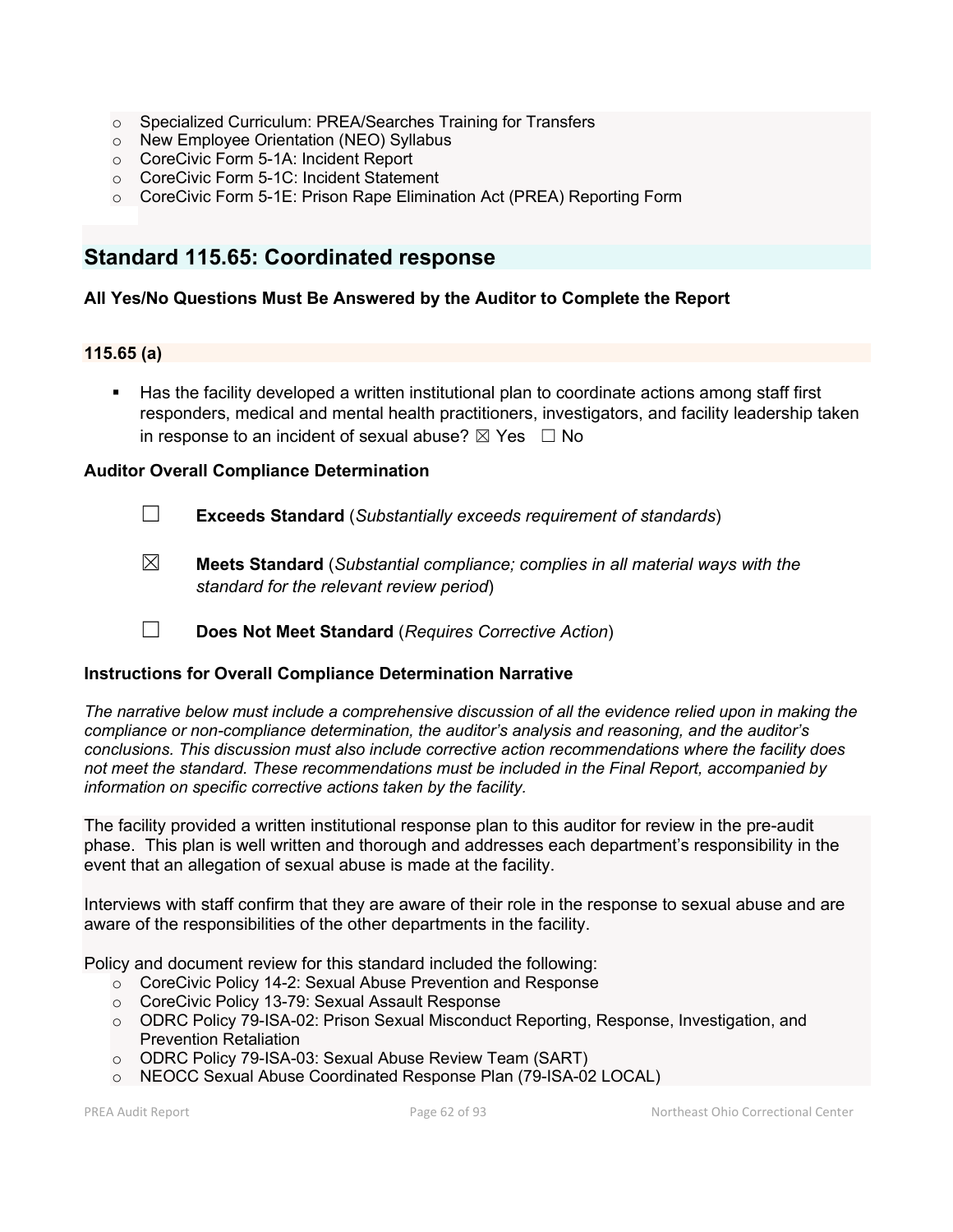- o Appendix D: Sexual Abuse First Responder Checklist
- o CoreCivic Form 14-2C: Sexual Abuse Incident Check Sheet
- o ODRC PREA Incident Report Application Screenshots
- o Sexual Abuse Response Team Roles and Responsibilities Information
- o ODRC Sexual Abuse Response Team (SART) Resident Bulletin

# **Standard 115.66: Preservation of ability to protect inmates from contact with abusers**

## **All Yes/No Questions Must Be Answered by the Auditor to Complete the Report**

#### **115.66 (a)**

 Are both the agency and any other governmental entities responsible for collective bargaining on the agency's behalf prohibited from entering into or renewing any collective bargaining agreement or other agreement that limits the agency's ability to remove alleged staff sexual abusers from contact with any inmates pending the outcome of an investigation or of a determination of whether and to what extent discipline is warranted?  $\boxtimes$  Yes  $\Box$  No

#### **115.66 (b)**

Auditor is not required to audit this provision.

#### **Auditor Overall Compliance Determination**

- ☐ **Exceeds Standard** (*Substantially exceeds requirement of standards*)
- ☒ **Meets Standard** (*Substantial compliance; complies in all material ways with the standard for the relevant review period*)
- ☐ **Does Not Meet Standard** (*Requires Corrective Action*)

#### **Instructions for Overall Compliance Determination Narrative**

*The narrative below must include a comprehensive discussion of all the evidence relied upon in making the compliance or non-compliance determination, the auditor's analysis and reasoning, and the auditor's conclusions. This discussion must also include corrective action recommendations where the facility does not meet the standard. These recommendations must be included in the Final Report, accompanied by information on specific corrective actions taken by the facility.*

The Warden of NEOCC indicated that there was no union at this facility at the current time, however, information is covered in the PREA policy, should there be a time when the facility does begin to work with a union.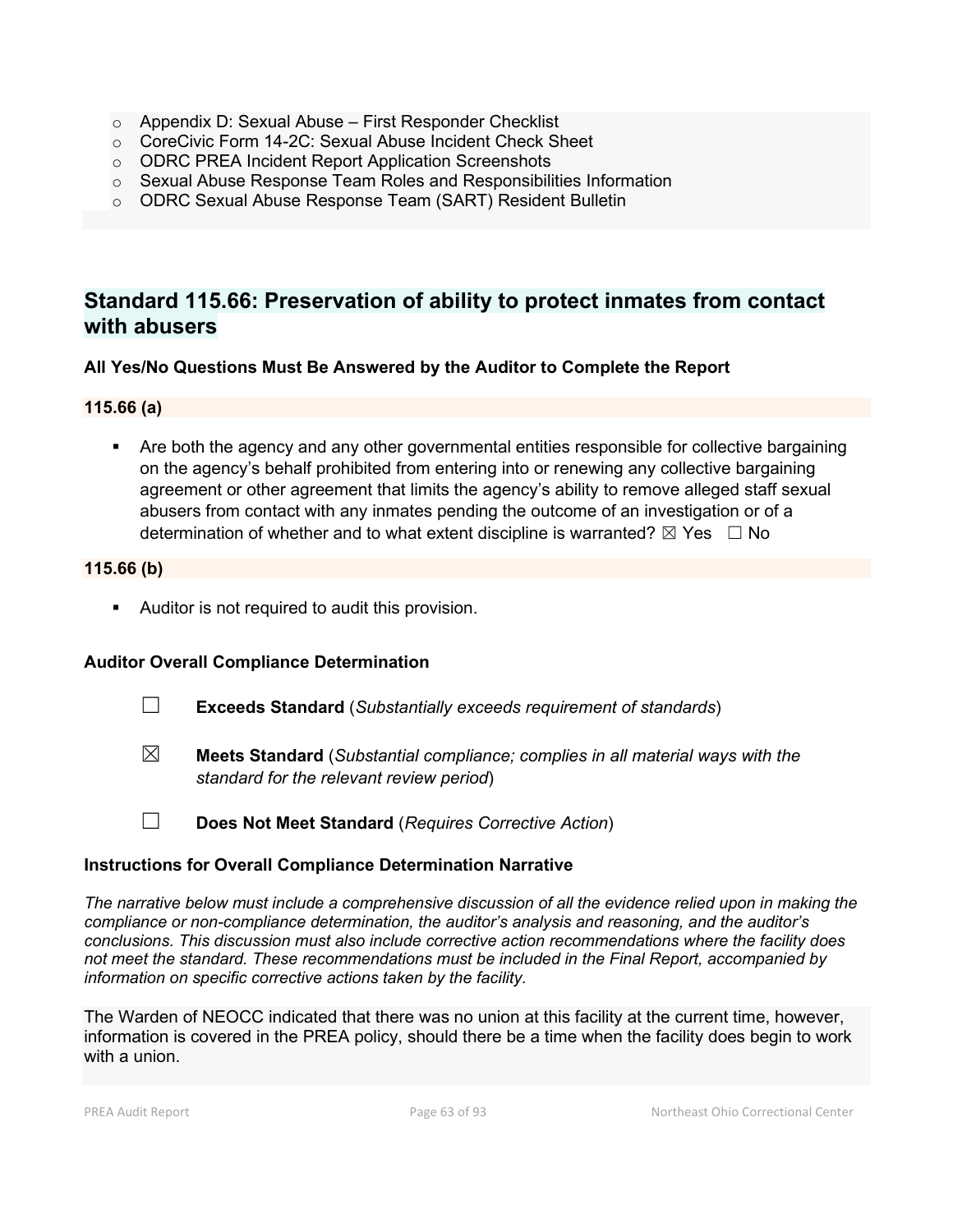Policy and document review for this standard included the following:

- o CoreCivic Policy 14-2: Sexual Abuse Prevention and Response
- o ODRC Policy 79-ISA-02: Prison Sexual Misconduct Reporting, Response, Investigation, and Prevention Retaliation

# **Standard 115.67: Agency protection against retaliation**

## **All Yes/No Questions Must Be Answered by the Auditor to Complete the Report**

## **115.67 (a)**

- Has the agency established a policy to protect all inmates and staff who report sexual abuse or sexual harassment or cooperate with sexual abuse or sexual harassment investigations from retaliation by other inmates or staff?  $\boxtimes$  Yes  $\Box$  No
- Has the agency designated which staff members or departments are charged with monitoring retaliation? ⊠ Yes □ No

## **115.67 (b)**

 Does the agency employ multiple protection measures, such as housing changes or transfers for inmate victims or abusers, removal of alleged staff or inmate abusers from contact with victims, and emotional support services for inmates or staff who fear retaliation for reporting sexual abuse or sexual harassment or for cooperating with investigations?  $\boxtimes$  Yes  $\Box$  No

## **115.67 (c)**

- Except in instances where the agency determines that a report of sexual abuse is unfounded, for at least 90 days following a report of sexual abuse, does the agency: Monitor the conduct and treatment of residents or staff who reported the sexual abuse to see if there are changes that may suggest possible retaliation by inmates or staff?  $\boxtimes$  Yes  $\Box$  No
- Except in instances where the agency determines that a report of sexual abuse is unfounded, for at least 90 days following a report of sexual abuse, does the agency: Monitor the conduct and treatment of inmates who were reported to have suffered sexual abuse to see if there are changes that may suggest possible retaliation by inmates or staff?  $\boxtimes$  Yes  $\Box$  No
- Except in instances where the agency determines that a report of sexual abuse is unfounded, for at least 90 days following a report of sexual abuse, does the agency: Act promptly to remedy any such retaliation?  $\boxtimes$  Yes  $\Box$  No
- Except in instances where the agency determines that a report of sexual abuse is unfounded, for at least 90 days following a report of sexual abuse, does the agency: Monitor any inmate disciplinary reports?  $\boxtimes$  Yes  $\Box$  No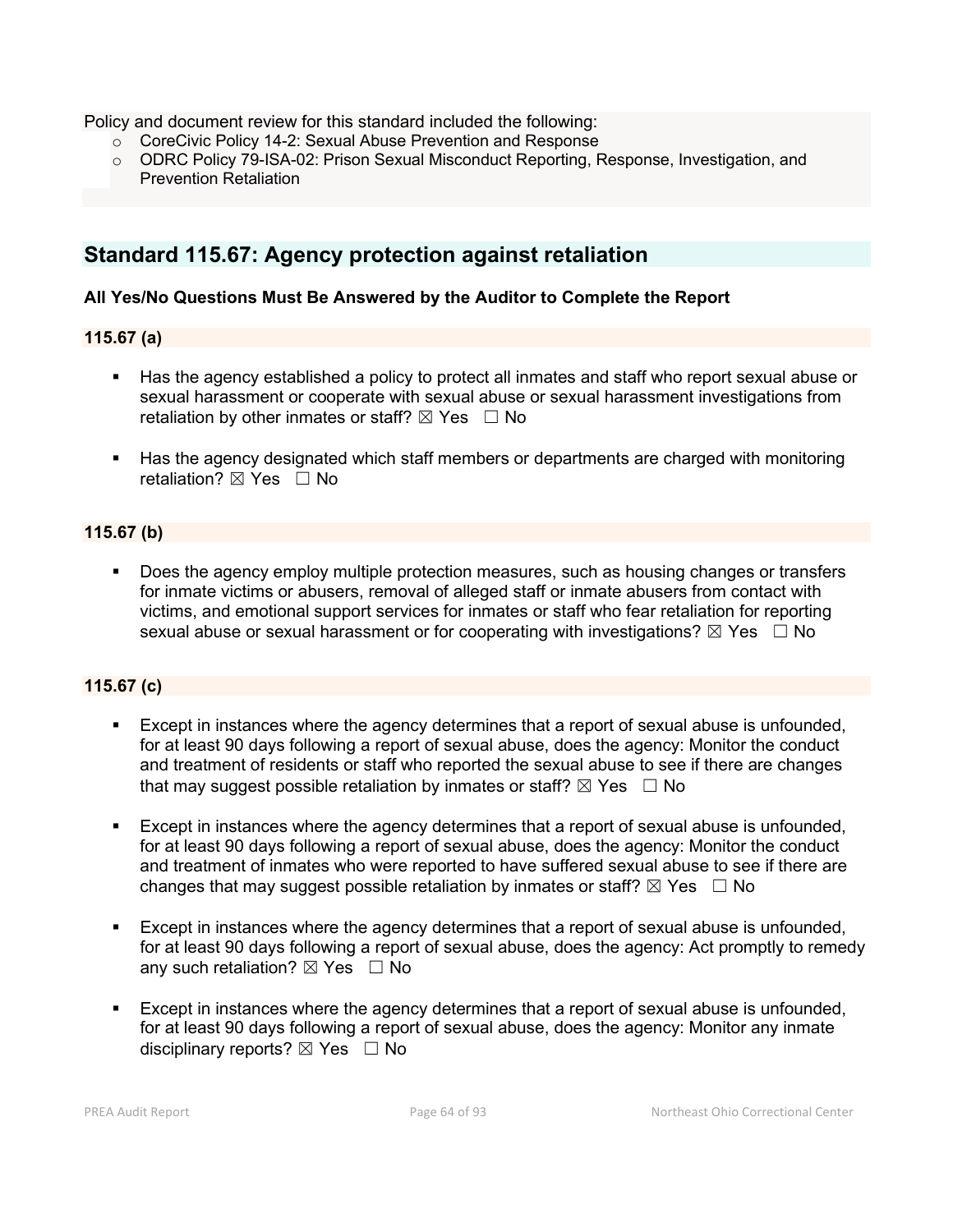- Except in instances where the agency determines that a report of sexual abuse is unfounded, for at least 90 days following a report of sexual abuse, does the agency: Monitor inmate housing changes? □ Yes ⊠ No
- Except in instances where the agency determines that a report of sexual abuse is unfounded, for at least 90 days following a report of sexual abuse, does the agency: Monitor inmate program changes?  $\boxtimes$  Yes  $\Box$  No
- Except in instances where the agency determines that a report of sexual abuse is unfounded, for at least 90 days following a report of sexual abuse, does the agency: Monitor negative performance reviews of staff?  $\boxtimes$  Yes  $\Box$  No
- Except in instances where the agency determines that a report of sexual abuse is unfounded, for at least 90 days following a report of sexual abuse, does the agency: Monitor reassignments of staff?  $\boxtimes$  Yes  $\Box$  No
- Does the agency continue such monitoring beyond 90 days if the initial monitoring indicates a continuing need?  $\boxtimes$  Yes  $\Box$  No

## **115.67 (d)**

In the case of inmates, does such monitoring also include periodic status checks?  $\boxtimes$  Yes  $\Box$  No

## **115.67 (e)**

 If any other individual who cooperates with an investigation expresses a fear of retaliation, does the agency take appropriate measures to protect that individual against retaliation? ☒ Yes ☐ No

## **115.67 (f)**

Auditor is not required to audit this provision.

## **Auditor Overall Compliance Determination**

- ☐ **Exceeds Standard** (*Substantially exceeds requirement of standards*)
- ☒ **Meets Standard** (*Substantial compliance; complies in all material ways with the standard for the relevant review period*)
- ☐ **Does Not Meet Standard** (*Requires Corrective Action*)

#### **Instructions for Overall Compliance Determination Narrative**

*The narrative below must include a comprehensive discussion of all the evidence relied upon in making the compliance or non-compliance determination, the auditor's analysis and reasoning, and the auditor's conclusions. This discussion must also include corrective action recommendations where the facility does*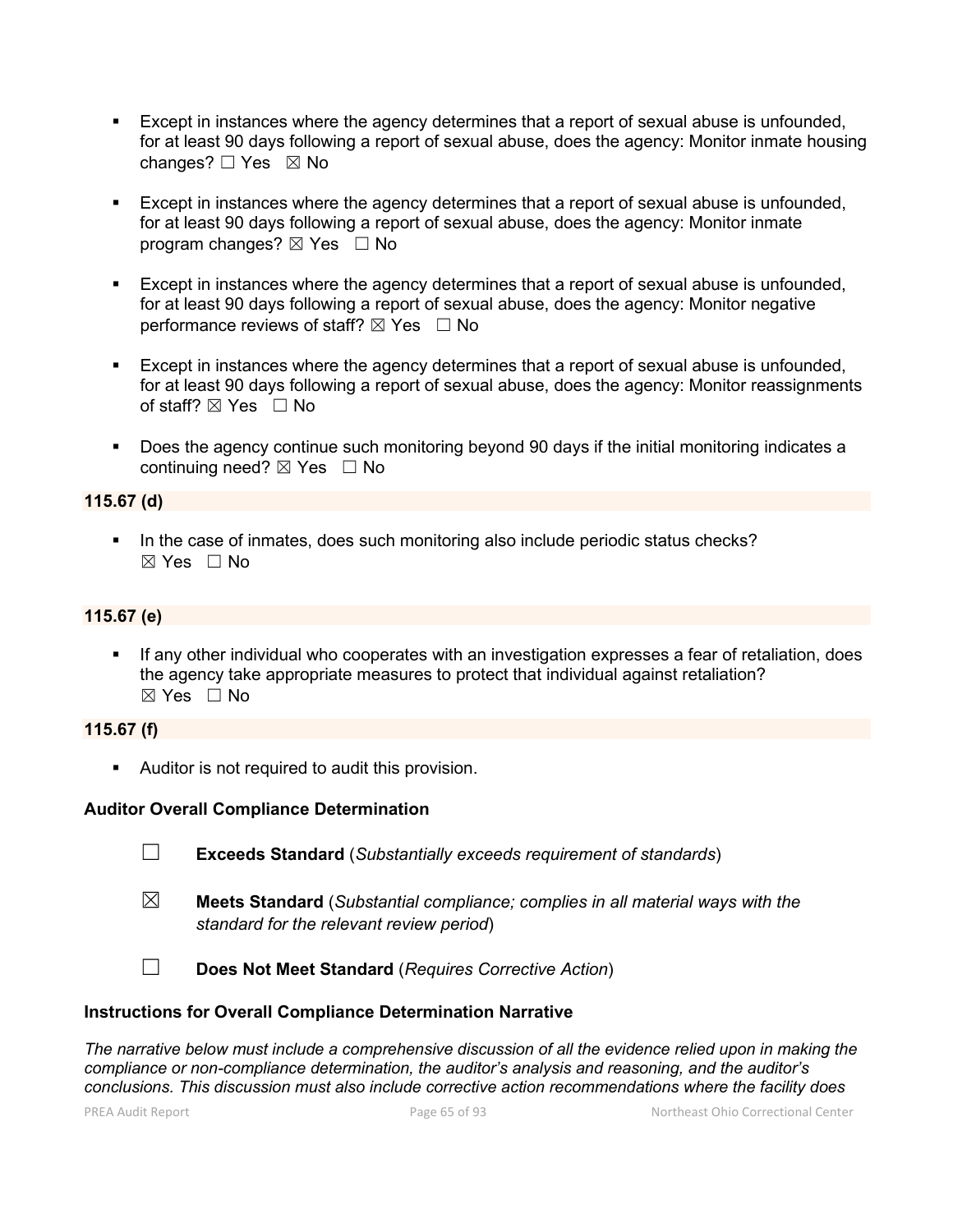*not meet the standard. These recommendations must be included in the Final Report, accompanied by information on specific corrective actions taken by the facility.*

At NEOCC, retaliation monitoring is conducted by the PREA Case Manager and one of the Facility Investigators. Both meet with anyone who is an alleged victim in the case, the reporter of the allegation or someone that participated in the investigation. These meetings are documented through the ODRC electronic inmate system.

Interviews indicated that there have not been any issues with retaliation in relation to PREA so far. The PREA Case Manager indicated that she has an open door policy when it comes to retaliation and if she feels that the inmate needs to be monitored more than the required (90) days, she will extend that monitoring further out.

For the investigation files reviewed during the onsite audit, this Auditor was able to verify retaliation monitoring was occurring for these cases.

Policy and document review for this standard included the following:

- o CoreCivic Policy 14-2: Sexual Abuse Prevention and Response
- o ODRC Policy 79-ISA-02: Prison Sexual Misconduct Reporting, Response, Investigation, and Prevention Retaliation
- $\circ$  CoreCivic Form 14-2D: PREA Retaliation Monitoring Report (30/60/90)
- o NEOCC All Staff Memo dated 3/22/19 regarding 115.67 PREA Standard
- o Training documentation
- o ODRC PREA Incident Report Application Screenshots

# **Standard 115.68: Post-allegation protective custody**

## **All Yes/No Questions Must Be Answered by the Auditor to Complete the Report**

#### **115.68 (a)**

 Is any and all use of segregated housing to protect an inmate who is alleged to have suffered sexual abuse subject to the requirements of § 115.43?  $\boxtimes$  Yes  $\Box$  No

## **Auditor Overall Compliance Determination**

- ☐ **Exceeds Standard** (*Substantially exceeds requirement of standards*)
- ☒ **Meets Standard** (*Substantial compliance; complies in all material ways with the standard for the relevant review period*)
- 
- ☐ **Does Not Meet Standard** (*Requires Corrective Action*)

## **Instructions for Overall Compliance Determination Narrative**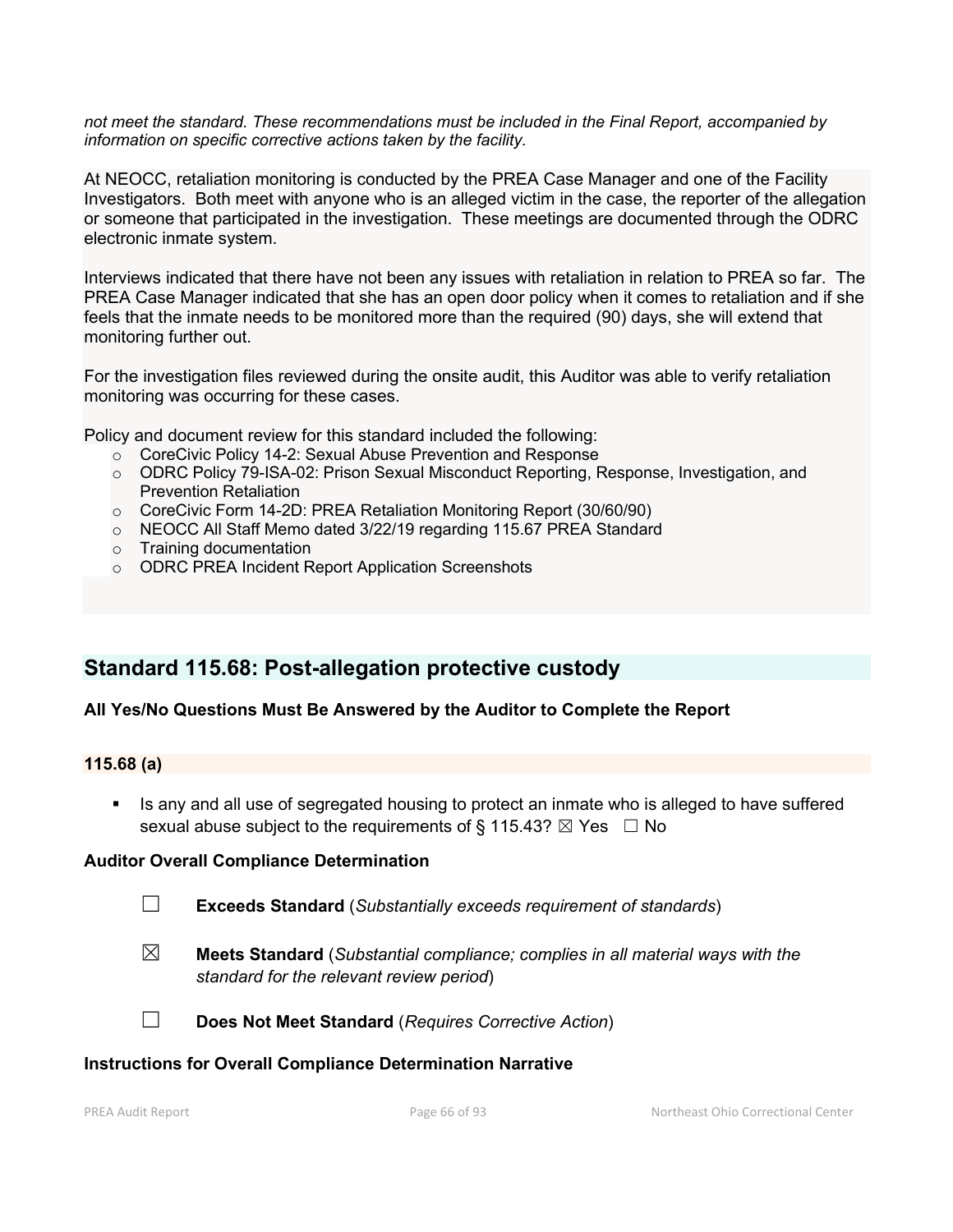*The narrative below must include a comprehensive discussion of all the evidence relied upon in making the compliance or non-compliance determination, the auditor's analysis and reasoning, and the auditor's conclusions. This discussion must also include corrective action recommendations where the facility does not meet the standard. These recommendations must be included in the Final Report, accompanied by information on specific corrective actions taken by the facility.*

As documented under standard 115.43, this facility does not involuntarily place alleged victims in protective custody. However, if they had no other option, the paperwork is available for the staff to complete.

Policy and document review for this standard included the following:

- o CoreCivic Policy 14-2: Sexual Abuse Prevention and Response
- o ODRC Policy 79-ISA-02: Prison Sexual Misconduct Reporting, Response, Investigation, and Prevention Retaliation
- o ODRC Policy 79-ISA-04: PREA Risk Assessments and Accommodation Strategies
- o NEOCC Facility Policy 10-100: Segregation Management Detainees

# **INVESTIGATIONS**

# **Standard 115.71: Criminal and administrative agency investigations**

## **All Yes/No Questions Must Be Answered by the Auditor to Complete the Report**

## **115.71 (a)**

- When the agency conducts its own investigations into allegations of sexual abuse and sexual harassment, does it do so promptly, thoroughly, and objectively? [N/A if the agency/facility is not responsible for conducting any form of criminal OR administrative sexual abuse investigations. See 115.21(a).]  $\boxtimes$  Yes  $\Box$  No  $\Box$  NA
- Does the agency conduct such investigations for all allegations, including third party and anonymous reports? [N/A if the agency/facility is not responsible for conducting any form of criminal OR administrative sexual abuse investigations. See 115.21(a).]  $\boxtimes$  Yes  $\Box$  No  $\Box$  NA

## **115.71 (b)**

 Where sexual abuse is alleged, does the agency use investigators who have received specialized training in sexual abuse investigations as required by 115.34?  $\boxtimes$  Yes  $\Box$  No

## **115.71 (c)**

 Do investigators gather and preserve direct and circumstantial evidence, including any available physical and DNA evidence and any available electronic monitoring data?  $\boxtimes$  Yes  $\Box$  No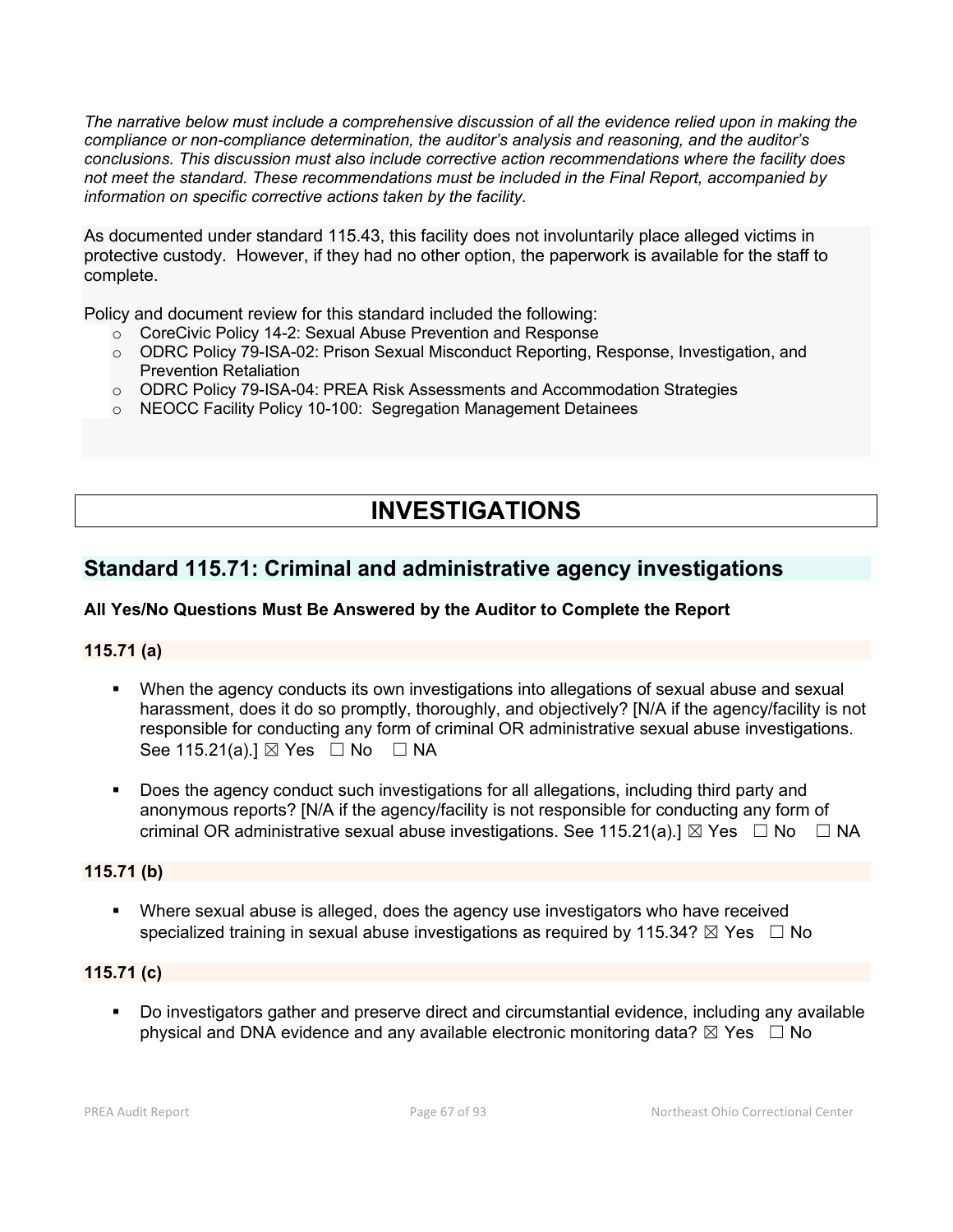- Do investigators interview alleged victims, suspected perpetrators, and witnesses?  $\boxtimes$  Yes  $\Box$  No
- Do investigators review prior reports and complaints of sexual abuse involving the suspected perpetrator? ⊠ Yes □ No

## **115.71 (d)**

 When the quality of evidence appears to support criminal prosecution, does the agency conduct compelled interviews only after consulting with prosecutors as to whether compelled interviews may be an obstacle for subsequent criminal prosecution?  $\boxtimes$  Yes  $\Box$  No

## **115.71 (e)**

- Do agency investigators assess the credibility of an alleged victim, suspect, or witness on an individual basis and not on the basis of that individual's status as inmate or staff?  $\boxtimes$  Yes  $\Box$  No
- Does the agency investigate allegations of sexual abuse without requiring an inmate who alleges sexual abuse to submit to a polygraph examination or other truth-telling device as a condition for proceeding?  $\boxtimes$  Yes  $\Box$  No

## **115.71 (f)**

- Do administrative investigations include an effort to determine whether staff actions or failures to act contributed to the abuse?  $\boxtimes$  Yes  $\Box$  No
- Are administrative investigations documented in written reports that include a description of the physical evidence and testimonial evidence, the reasoning behind credibility assessments, and investigative facts and findings?  $\boxtimes$  Yes  $\Box$  No

## **115.71 (g)**

 Are criminal investigations documented in a written report that contains a thorough description of the physical, testimonial, and documentary evidence and attaches copies of all documentary evidence where feasible?  $\boxtimes$  Yes  $\Box$  No

## **115.71 (h)**

 Are all substantiated allegations of conduct that appears to be criminal referred for prosecution?  $\boxtimes$  Yes  $\Box$  No

## **115.71 (i)**

 Does the agency retain all written reports referenced in 115.71(f) and (g) for as long as the alleged abuser is incarcerated or employed by the agency, plus five years?  $\boxtimes$  Yes  $\Box$  No

## **115.71 (j)**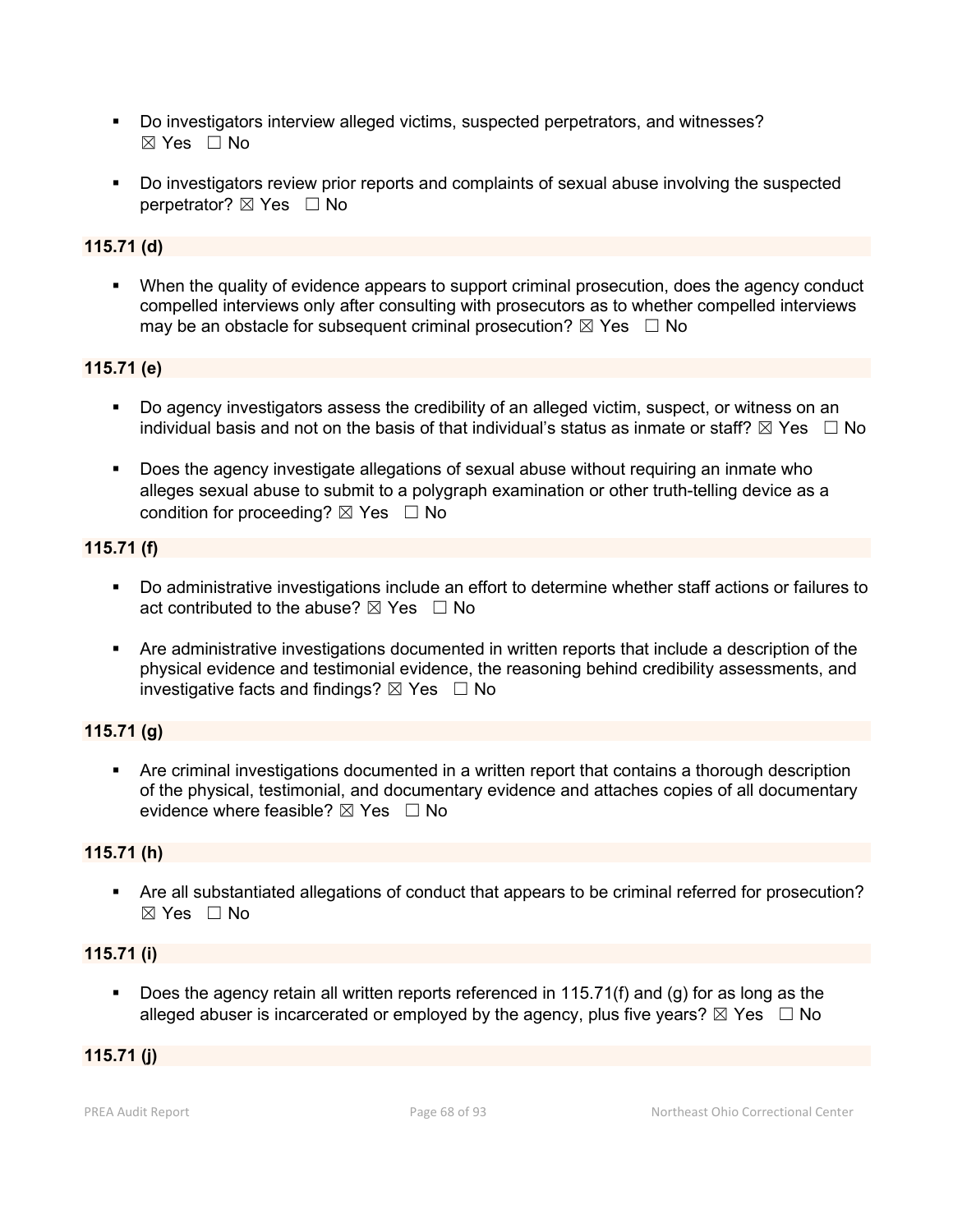Does the agency ensure that the departure of an alleged abuser or victim from the employment or control of the agency does not provide a basis for terminating an investigation? ☒ Yes ☐ No

## **115.71 (k)**

Auditor is not required to audit this provision.

## **115.71 (l)**

 When an outside entity investigates sexual abuse, does the facility cooperate with outside investigators and endeavor to remain informed about the progress of the investigation? (N/A if an outside agency does not conduct administrative or criminal sexual abuse investigations. See 115.21(a).) ⊠ Yes □ No □ NA

#### **Auditor Overall Compliance Determination**

- ☒ **Exceeds Standard** (*Substantially exceeds requirement of standards*)
- ☐ **Meets Standard** (*Substantial compliance; complies in all material ways with the standard for the relevant review period*)
- ☐ **Does Not Meet Standard** (*Requires Corrective Action*)

#### **Instructions for Overall Compliance Determination Narrative**

*The narrative below must include a comprehensive discussion of all the evidence relied upon in making the compliance or non-compliance determination, the auditor's analysis and reasoning, and the auditor's conclusions. This discussion must also include corrective action recommendations where the facility does not meet the standard. These recommendations must be included in the Final Report, accompanied by information on specific corrective actions taken by the facility.*

Northeast Ohio Correctional Center conducts the administrative investigations for all PREA related allegations. As noted earlier in this report, there are (4) facility investigators who are trained to conduct PREA investigations for both ODRC and USMS inmates.

During the onsite audit, this Auditor reviewed (11) PREA investigation files. These files were extremely organized and complete. Information was organized in a chronological manner and this format was consistent in all files reviewed. The facility investigator keeps a filing system which organizes all PREA investigations together in chronological order. This is the best example of PREA investigation documentation that this Auditor has reviewed to date.

As noted earlier, the OSHP is responsible for conducting the criminal investigations related to PREA for ODRC inmates. The YPD is responsible for conducting the criminal investigations related to PREA for the USMS inmates.

The facility investigator indicated during his interview that both local law enforcement entities are very responsive to the facility when they are called for any type of criminal investigation, not just PREA. This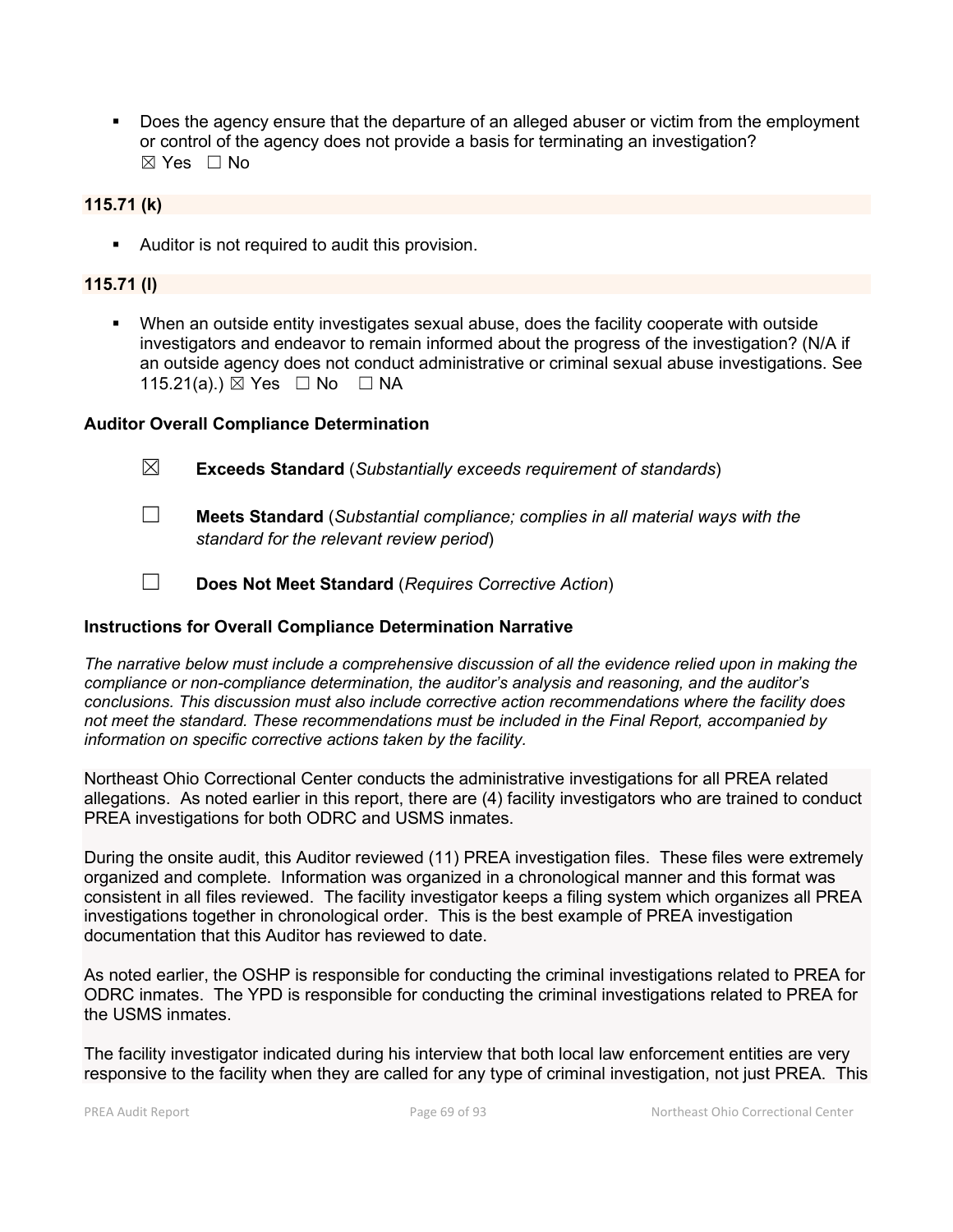Auditor reviewed both MOUs for YPD and OSHP and determined that each include the elements outlined in this standard.

Policy review shows that CoreCivic policy for record retention meets PREA standard and the ODRC record retention exceeds the standard, as does OSHP.

Policy and document review for this standard included the following:

- o CoreCivic Policy 14-2: Sexual Abuse Prevention and Response
- o CoreCivic Policy 1-15: Retention of Records
- o CoreCivic Form 1-15B: CCA Record Retention Schedule
- o ODRC Policy 79-ISA-02: Prison Sexual Misconduct Reporting, Response, Investigation, and Prevention Retaliation – including Appendix A: Investigator Protocol
- o ODRC Record Retention Schedule
- o ODRC Memo: OSHP Record Retention Policy
- o ODRC MOU with Youngstown Police Department
- o ODRC MOU with Ohio State Highway Patrol
- o Examples of Incident Reports
- $\circ$  Examples of Investigation Summary Report Administrative Investigation (PREA Incident)
- o Examples of Incident Packet Checklist and Administrative Review

# **Standard 115.72: Evidentiary standard for administrative investigations**

#### **All Yes/No Questions Must Be Answered by the Auditor to Complete the Report**

#### **115.72 (a)**

Is it true that the agency does not impose a standard higher than a preponderance of the evidence in determining whether allegations of sexual abuse or sexual harassment are substantiated? ⊠ Yes □ No

#### **Auditor Overall Compliance Determination**

- ☐ **Exceeds Standard** (*Substantially exceeds requirement of standards*)
- ☒ **Meets Standard** (*Substantial compliance; complies in all material ways with the standard for the relevant review period*)
- ☐ **Does Not Meet Standard** (*Requires Corrective Action*)

#### **Instructions for Overall Compliance Determination Narrative**

*The narrative below must include a comprehensive discussion of all the evidence relied upon in making the compliance or non-compliance determination, the auditor's analysis and reasoning, and the auditor's conclusions. This discussion must also include corrective action recommendations where the facility does not meet the standard. These recommendations must be included in the Final Report, accompanied by information on specific corrective actions taken by the facility.*

CoreCivic PREA policy 14-2, Page 25 of 33, item (5) states the following.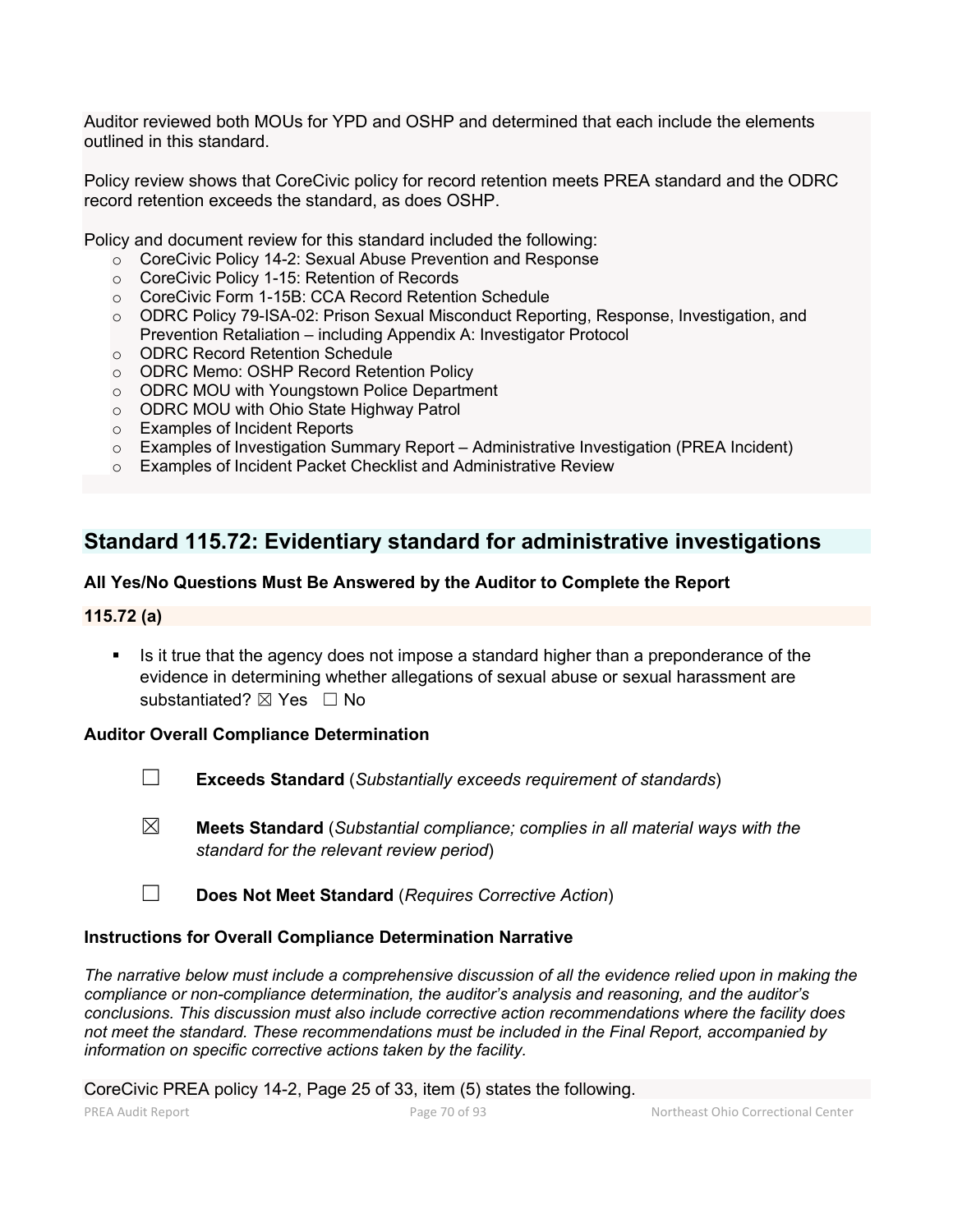*5. In any sexual abuse or sexual harassment investigation in which the facility is the primary investigating entity, the facility shall utilize a preponderance of the evidence standard for determining whether sexual abuse or sexual harassment has taken place. (115.72)*

ODRC PREA policy 79-ISA-02, Page 14 of 17, item (i.) states the following.

*i. The DRC shall impose no standard higher than a preponderance of the evidence in determining whether allegations of sexual misconduct are substantiated.* 

During the interview with the facility investigator, PREA Case Manager and AW/PCM, all were able to discuss the difference with the standard of evidence for administrative investigation determinations and criminal investigating determinations.

Policy and document review for this standard included the following:

- o CoreCivic Policy 14-2: Sexual Abuse Prevention and Response
- o ODRC Policy 79-ISA-02: Prison Sexual Misconduct Reporting, Response, Investigation, and Prevention Retaliation

# **Standard 115.73: Reporting to inmates**

## **All Yes/No Questions Must Be Answered by the Auditor to Complete the Report**

## **115.73 (a)**

 Following an investigation into an inmate's allegation that he or she suffered sexual abuse in an agency facility, does the agency inform the inmate as to whether the allegation has been determined to be substantiated, unsubstantiated, or unfounded?  $\boxtimes$  Yes  $\Box$  No

## **115.73 (b)**

 If the agency did not conduct the investigation into an inmate's allegation of sexual abuse in an agency facility, does the agency request the relevant information from the investigative agency in order to inform the inmate? (N/A if the agency/facility is responsible for conducting administrative and criminal investigations.)  $\boxtimes$  Yes  $\Box$  No  $\Box$  NA

## **115.73 (c)**

- Following an inmate's allegation that a staff member has committed sexual abuse against the resident, unless the agency has determined that the allegation is unfounded, or unless the resident has been released from custody, does the agency subsequently inform the resident whenever: The staff member is no longer posted within the inmate's unit?  $\boxtimes$  Yes  $\Box$  No
- Following an inmate's allegation that a staff member has committed sexual abuse against the resident, unless the agency has determined that the allegation is unfounded, or unless the resident has been released from custody, does the agency subsequently inform the resident whenever: The staff member is no longer employed at the facility?  $\boxtimes$  Yes  $\Box$  No
- Following an inmate's allegation that a staff member has committed sexual abuse against the resident, unless the agency has determined that the allegation is unfounded, or unless the resident has been released from custody, does the agency subsequently inform the resident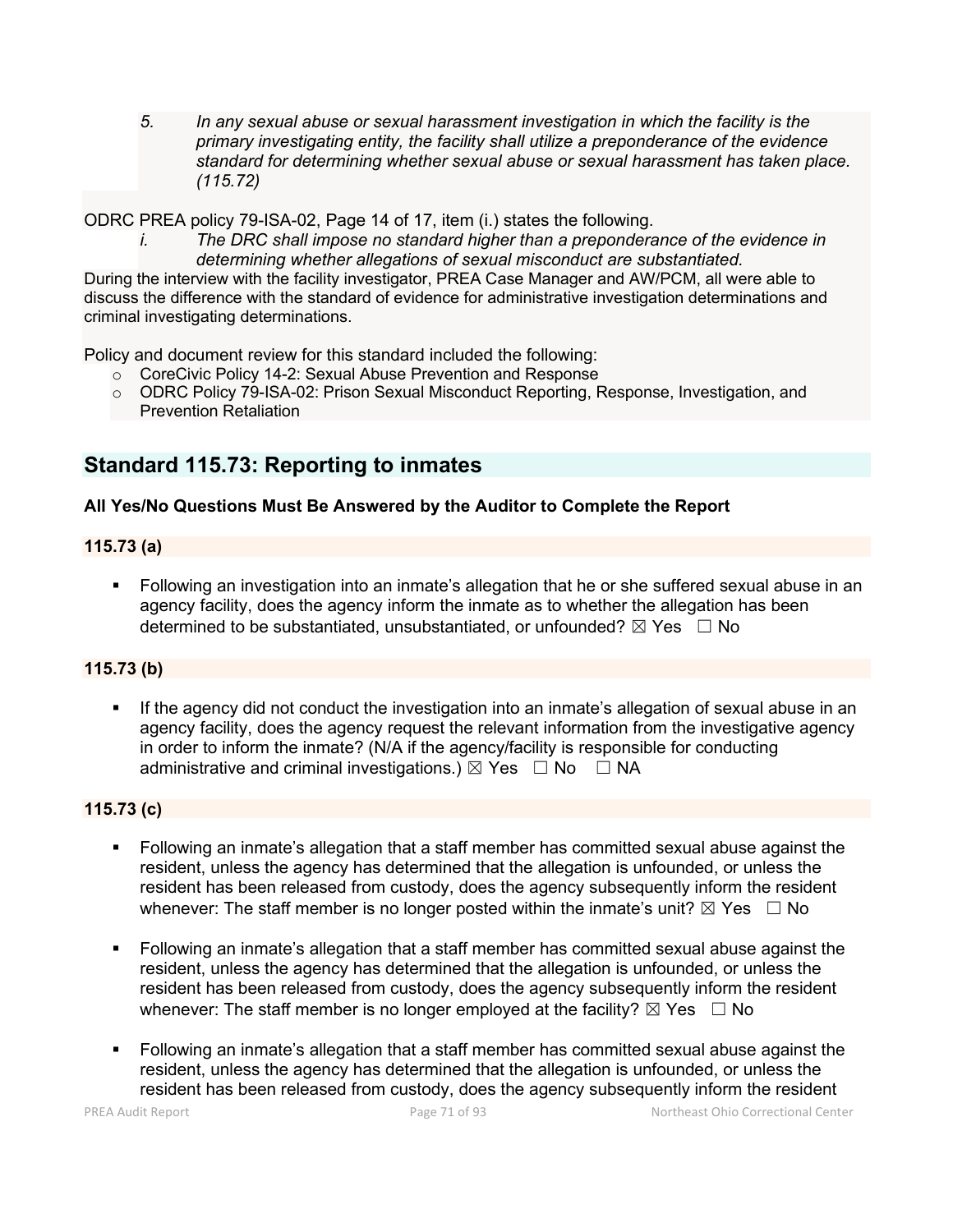whenever: The agency learns that the staff member has been indicted on a charge related to sexual abuse in the facility?  $\boxtimes$  Yes  $\Box$  No

 Following an inmate's allegation that a staff member has committed sexual abuse against the resident, unless the agency has determined that the allegation is unfounded, or unless the resident has been released from custody, does the agency subsequently inform the resident whenever: The agency learns that the staff member has been convicted on a charge related to sexual abuse within the facility?  $\boxtimes$  Yes  $\Box$  No

## **115.73 (d)**

- Following an inmate's allegation that he or she has been sexually abused by another inmate, does the agency subsequently inform the alleged victim whenever: The agency learns that the alleged abuser has been indicted on a charge related to sexual abuse within the facility? ☒ Yes ☐ No
- Following an inmate's allegation that he or she has been sexually abused by another inmate, does the agency subsequently inform the alleged victim whenever: The agency learns that the alleged abuser has been convicted on a charge related to sexual abuse within the facility? ☒ Yes ☐ No

## **115.73 (e)**

Does the agency document all such notifications or attempted notifications?  $\boxtimes$  Yes  $\Box$  No

## **115.73 (f)**

Auditor is not required to audit this provision.

## **Auditor Overall Compliance Determination**

- ☐ **Exceeds Standard** (*Substantially exceeds requirement of standards*)
- ☒ **Meets Standard** (*Substantial compliance; complies in all material ways with the standard for the relevant review period*)
- ☐ **Does Not Meet Standard** (*Requires Corrective Action*)

## **Instructions for Overall Compliance Determination Narrative**

*The narrative below must include a comprehensive discussion of all the evidence relied upon in making the compliance or non-compliance determination, the auditor's analysis and reasoning, and the auditor's conclusions. This discussion must also include corrective action recommendations where the facility does not meet the standard. These recommendations must be included in the Final Report, accompanied by information on specific corrective actions taken by the facility.*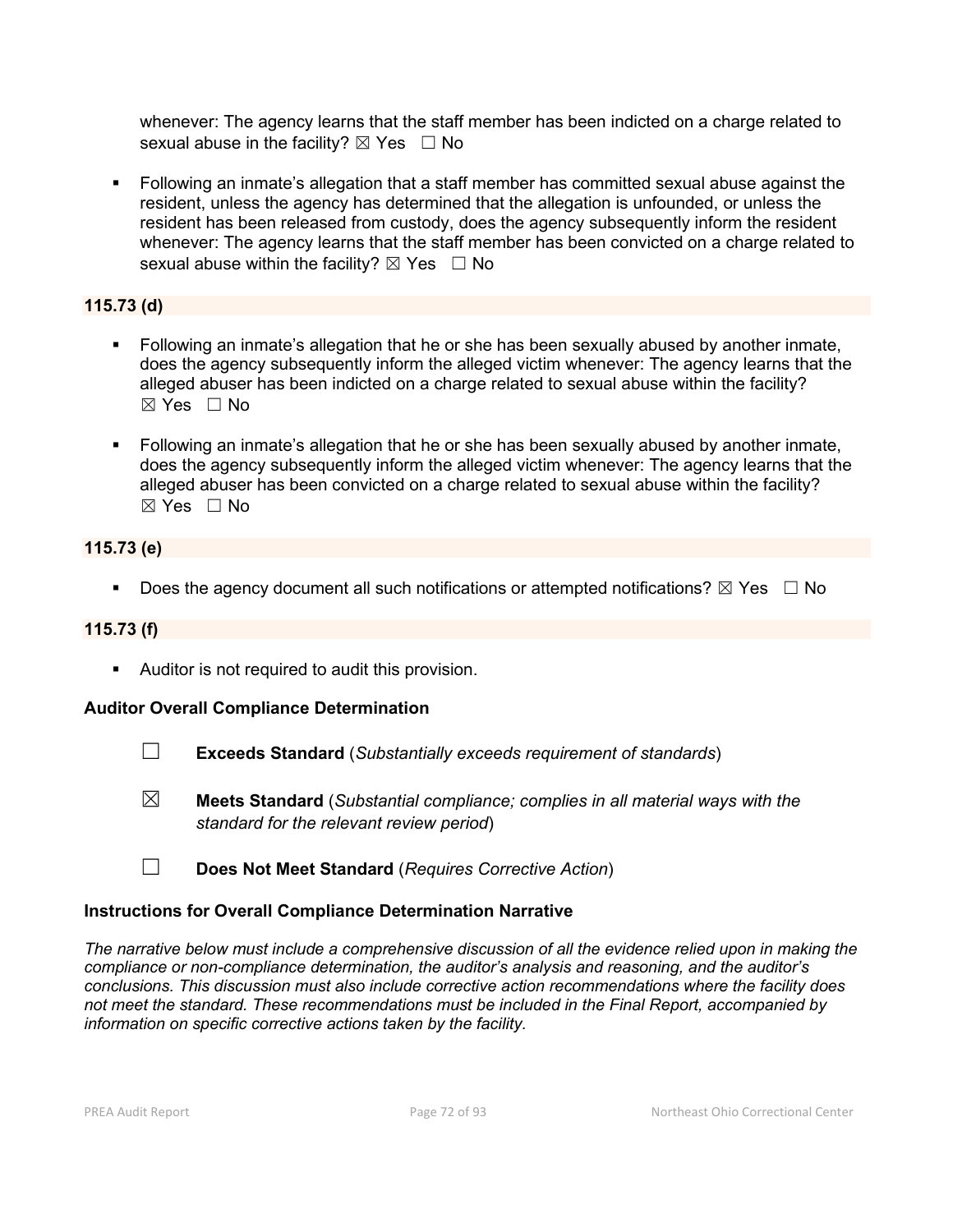As confirmed by policy review and interviews with staff and inmates, inmates involved in a PREA investigation receive written notification of the outcome of the case from the PREA Case Manager or the Facility Investigator. A copy of this notification in the investigation file.

The facility has a form which is utilized for this notification that includes all required information. The inmate signs the form after discussion with the investigator and is allowed to have a copy of that form. For ODRC inmates receiving notification, this is also documented in the PREA Incident Report Application.

Policy and document review for this standard included the following:

- o CoreCivic Policy 14-2: Sexual Abuse Prevention and Response
- o ODRC Policy 79-ISA-02: Prison Sexual Misconduct Reporting, Response, Investigation, and Prevention Retaliation
- o CoreCivic Form: Inmate/Detainee PREA Allegation Status Notification
- o ODRC PREA Incident Report Application Screenshots

# **DISCIPLINE**

# **Standard 115.76: Disciplinary sanctions for staff**

# **All Yes/No Questions Must Be Answered by the Auditor to Complete the Report**

# **115.76 (a)**

 Are staff subject to disciplinary sanctions up to and including termination for violating agency sexual abuse or sexual harassment policies?  $\boxtimes$  Yes  $\Box$  No

# **115.76 (b)**

Is termination the presumptive disciplinary sanction for staff who have engaged in sexual abuse? ☒ Yes ☐ No

# **115.76 (c)**

 Are disciplinary sanctions for violations of agency policies relating to sexual abuse or sexual harassment (other than actually engaging in sexual abuse) commensurate with the nature and circumstances of the acts committed, the staff member's disciplinary history, and the sanctions imposed for comparable offenses by other staff with similar histories?  $\boxtimes$  Yes  $\Box$  No

#### **115.76 (d)**

 Are all terminations for violations of agency sexual abuse or sexual harassment policies, or resignations by staff who would have been terminated if not for their resignation, reported to: Law enforcement agencies (unless the activity was clearly not criminal)?  $\boxtimes$  Yes  $\Box$  No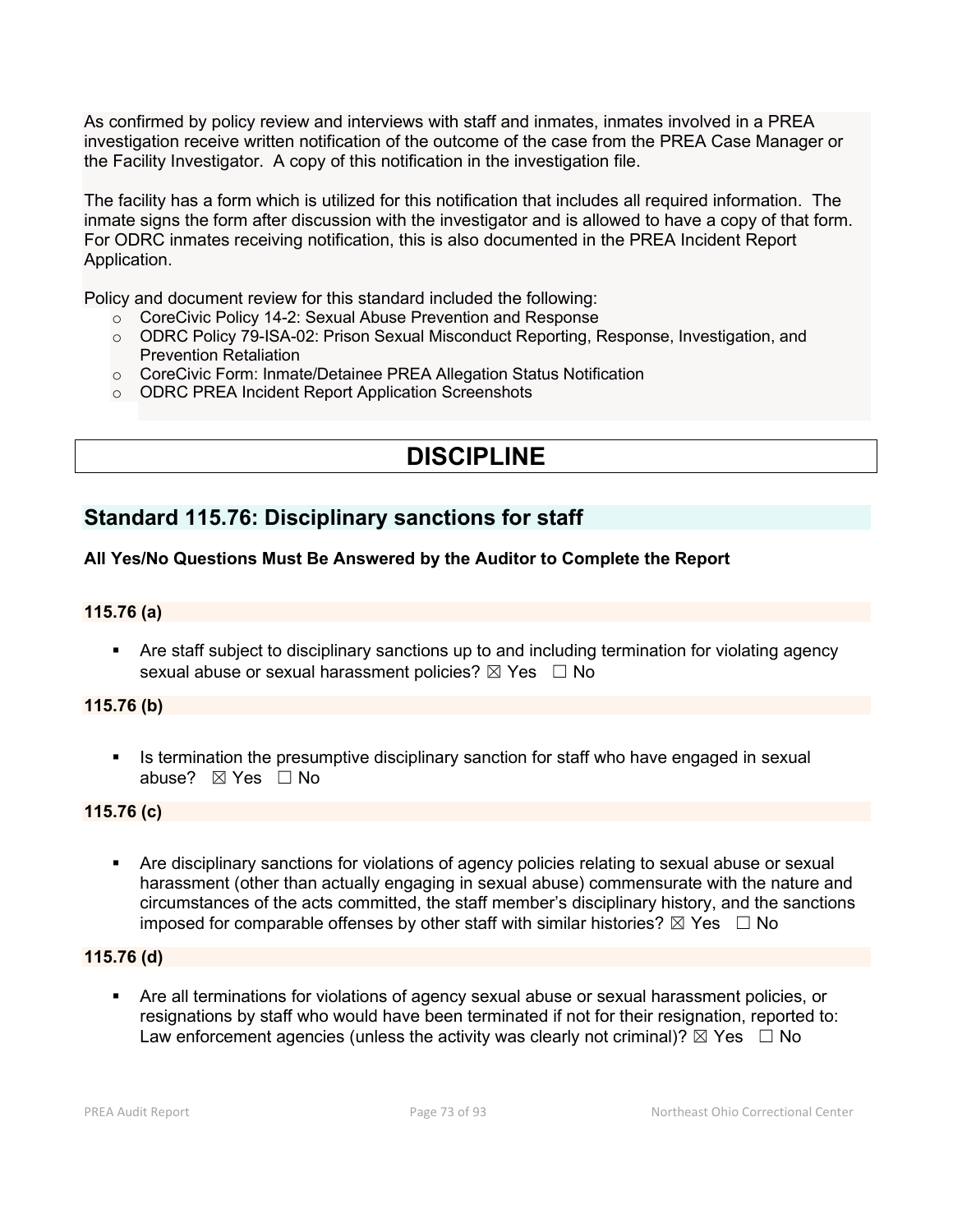Are all terminations for violations of agency sexual abuse or sexual harassment policies, or resignations by staff who would have been terminated if not for their resignation, reported to: Relevant licensing bodies?  $\boxtimes$  Yes  $\Box$  No

#### **Auditor Overall Compliance Determination**

- ☐ **Exceeds Standard** (*Substantially exceeds requirement of standards*)
- ☒ **Meets Standard** (*Substantial compliance; complies in all material ways with the standard for the relevant review period*)
- ☐ **Does Not Meet Standard** (*Requires Corrective Action*)

#### **Instructions for Overall Compliance Determination Narrative**

*The narrative below must include a comprehensive discussion of all the evidence relied upon in making the compliance or non-compliance determination, the auditor's analysis and reasoning, and the auditor's conclusions. This discussion must also include corrective action recommendations where the facility does not meet the standard. These recommendations must be included in the Final Report, accompanied by information on specific corrective actions taken by the facility.*

Through documentation review and interviews with the Warden, AW/PCM. PREA Case Manager and random staff, the facility was found to be in compliance with this standard. If a staff member is involved in an allegation of sexual abuse, that staff member will be moved to another post in the facility, or suspended from duty upon the Warden's determination, until the conclusion of the investigation. All staff were clear about the consequences of sexual misconduct with an inmate.

As with all allegations of sexual abuse at the facility, the facility investigator contacts the appropriate local law enforcement agency to determine if a criminal investigation is warranted, and if so, to conduct the investigation. It there is a substantiated case of sexual abuse involving a staff member, any relevant licensing bodies will be notified of such.

Both CoreCivic and ODRC policy indicates that the presumptive action for a substantiated case of sexual abuse by a staff member is termination.

Policy and document review for this standard included the following:

- o CoreCivic Policy 14-2: Sexual Abuse Prevention and Response
- o CoreCivic Policy 3-3: CoreCivic Code of Ethics
- o CoreCivic Form: CoreCivic Code of Ethics Acknowledgement Form
- o ODRC Policy 79-ISA-01: Prison Rape Elimination
- o ODRC Policy 79-ISA-02: Prison Sexual Misconduct Reporting, Response, Investigation, and Prevention Retaliation
- o ODRC Policy 31-SEM-02: Standards of Employee Conduct
- o ODRC Policy 31-SEM-07: Unauthorized Relationships

# **Standard 115.77: Corrective action for contractors and volunteers**

#### **All Yes/No Questions Must Be Answered by the Auditor to Complete the Report**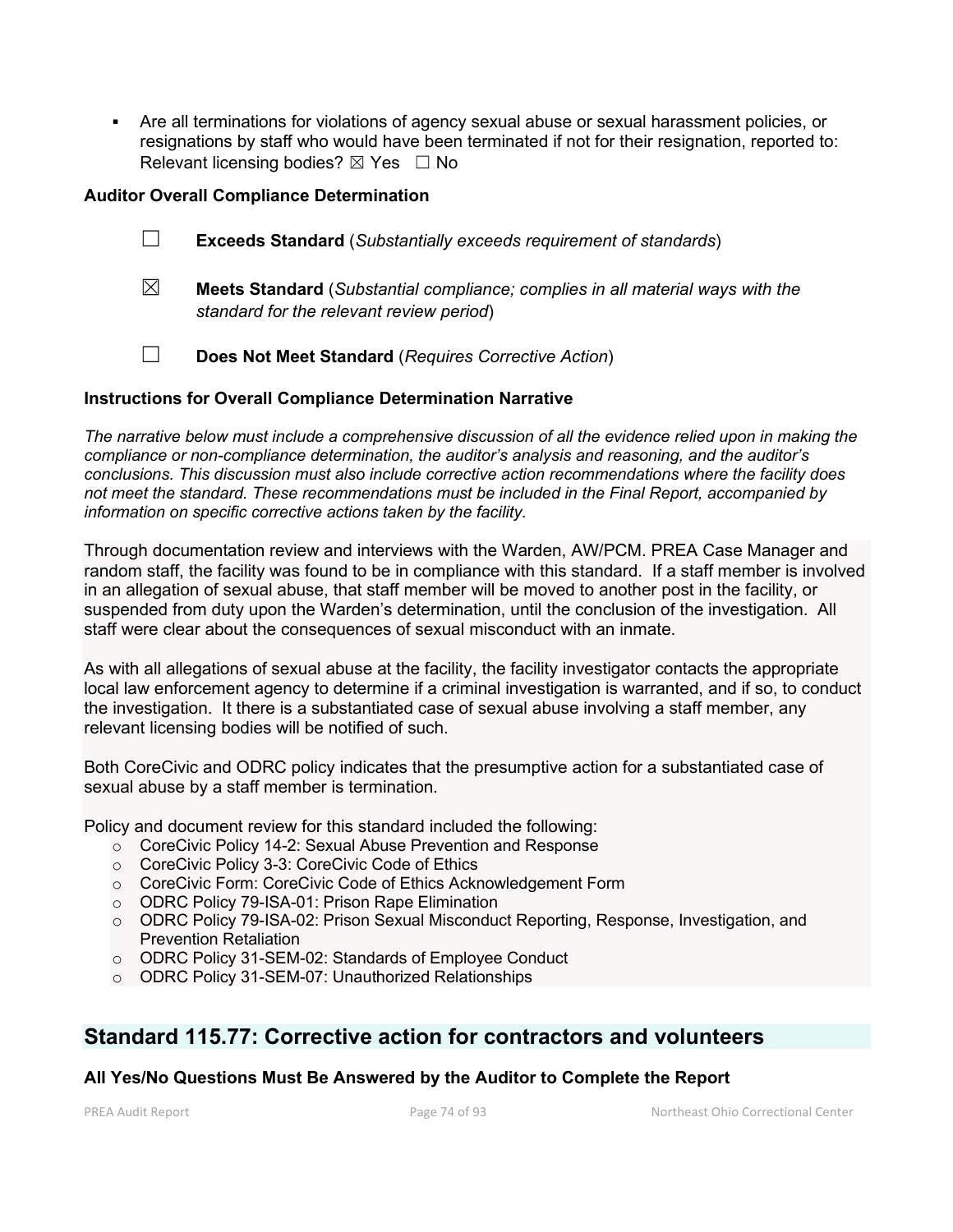## **115.77 (a)**

- Is any contractor or volunteer who engages in sexual abuse prohibited from contact with inmates? ⊠ Yes □ No
- Is any contractor or volunteer who engages in sexual abuse reported to: Law enforcement agencies (unless the activity was clearly not criminal)?  $\Box$  Yes  $\Box$  No
- Is any contractor or volunteer who engages in sexual abuse reported to: Relevant licensing bodies? ☒ Yes ☐ No

# **115.77 (b)**

 In the case of any other violation of agency sexual abuse or sexual harassment policies by a contractor or volunteer, does the facility take appropriate remedial measures, and consider whether to prohibit further contact with inmates?  $\boxtimes$  Yes  $\Box$  No

#### **Auditor Overall Compliance Determination**

- ☐ **Exceeds Standard** (*Substantially exceeds requirement of standards*)
- ☒ **Meets Standard** (*Substantial compliance; complies in all material ways with the standard for the relevant review period*)
- ☐ **Does Not Meet Standard** (*Requires Corrective Action*)

#### **Instructions for Overall Compliance Determination Narrative**

*The narrative below must include a comprehensive discussion of all the evidence relied upon in making the compliance or non-compliance determination, the auditor's analysis and reasoning, and the auditor's conclusions. This discussion must also include corrective action recommendations where the facility does not meet the standard. These recommendations must be included in the Final Report, accompanied by information on specific corrective actions taken by the facility.*

Allegations of sexual abuse against a contractor or volunteer are investigated in the same manner as any other allegation of sexual abuse in the facility. The facility investigator indicated that he would contact the appropriate local law enforcement if there were a situation, he thought could be criminal.

If a contractor or volunteer are involved as the alleged abuser in an investigation, they will not be allowed access to the institution until the conclusion of the investigation and the investigation is determined to be unfounded.

If there are criminal charges or the administrative investigation is substantiated, CoreCivic and ODRC policies state the institution will notify any relevant licensing bodies the individual may be certified through.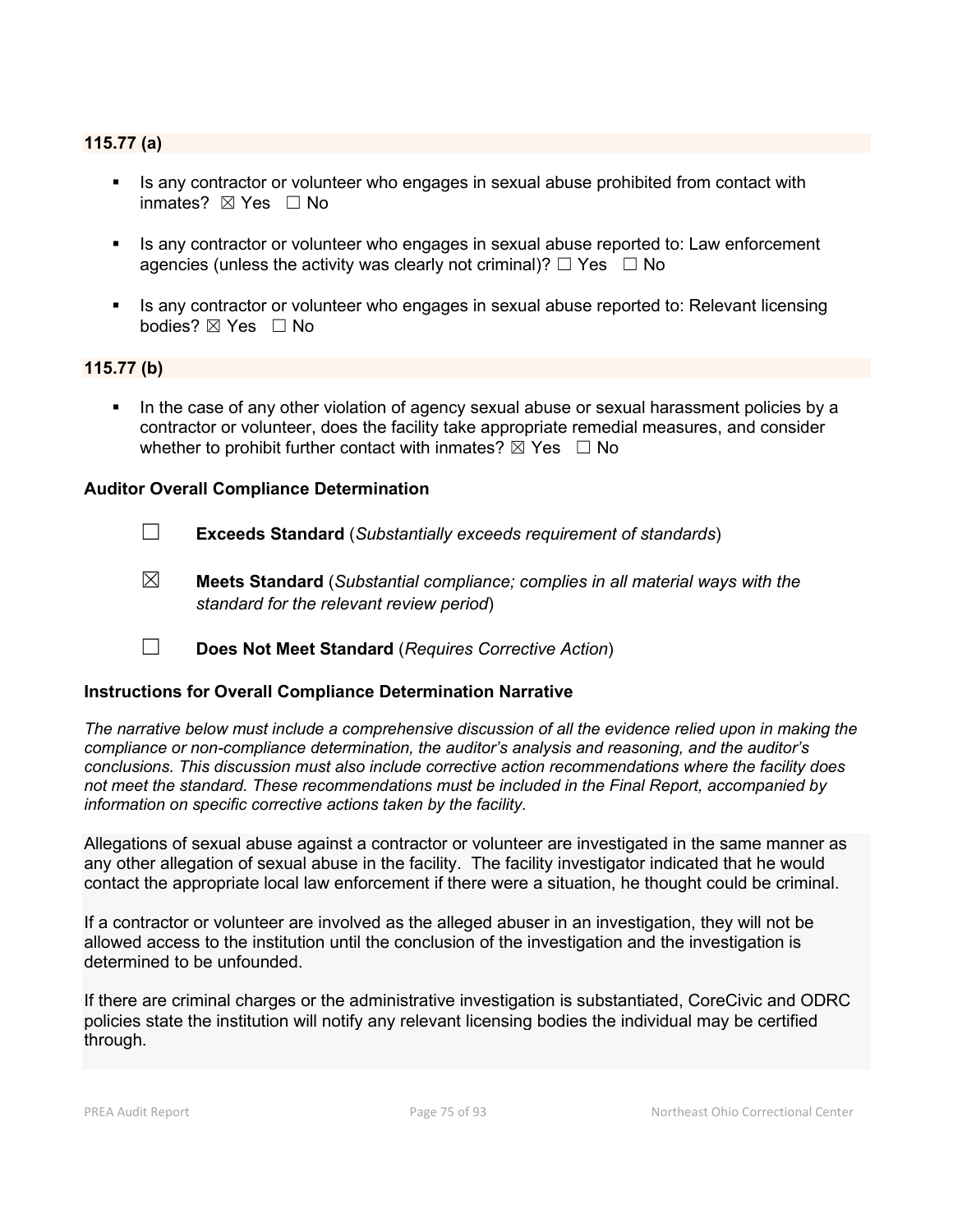At the time of the onsite audit, staff could not remember any volunteers or contractors being removed from the facility for reasons related to PREA.

Policy and document review for this standard included the following:

- o CoreCivic Policy 14-2: Sexual Abuse Prevention and Response
- o CoreCivic Form 14-2H: Self-Declaration of Sexual Abuse/Sexual Harassment
- o CoreCivic Form 3-3D: Code of Ethics Acknowledgement; USMS Standards of Employee Conduct
- o ODRC Policy 79-ISA-01: Prison Rape Elimination
- o ODRC Policy 71-SOC-01: Recruitment, Training, and Supervision of Volunteers
- o ODRC Form DRC 1173: Prison Rape Elimination Act Contractor/Volunteer/Intern Training Acknowledgement Form
- o ODRC Form DRC 4376: Standards of Conduct for Contractors, Volunteers and Interns
- o NEOCC Training Roster Examples

# **Standard 115.78: Disciplinary sanctions for inmates**

# **All Yes/No Questions Must Be Answered by the Auditor to Complete the Report**

# **115.78 (a)**

 Following an administrative finding that an inmate engaged in inmate-on-inmate sexual abuse, or following a criminal finding of guilt for inmate-on-inmate sexual abuse, are inmates subject to disciplinary sanctions pursuant to a formal disciplinary process?  $\boxtimes$  Yes  $\Box$  No

# **115.78 (b)**

 Are sanctions commensurate with the nature and circumstances of the abuse committed, the inmate's disciplinary history, and the sanctions imposed for comparable offenses by other inmates with similar histories?  $\boxtimes$  Yes  $\Box$  No

# **115.78 (c)**

 When determining what types of sanction, if any, should be imposed, does the disciplinary process consider whether an inmate's mental disabilities or mental illness contributed to his or her behavior? ⊠ Yes □ No

# **115.78 (d)**

 If the facility offers therapy, counseling, or other interventions designed to address and correct underlying reasons or motivations for the abuse, does the facility consider whether to require the offending inmate to participate in such interventions as a condition of access to programming and other benefits?  $\boxtimes$  Yes  $\Box$  No

# **115.78 (e)**

 Does the agency discipline an inmate for sexual contact with staff only upon a finding that the staff member did not consent to such contact?  $\boxtimes$  Yes  $\Box$  No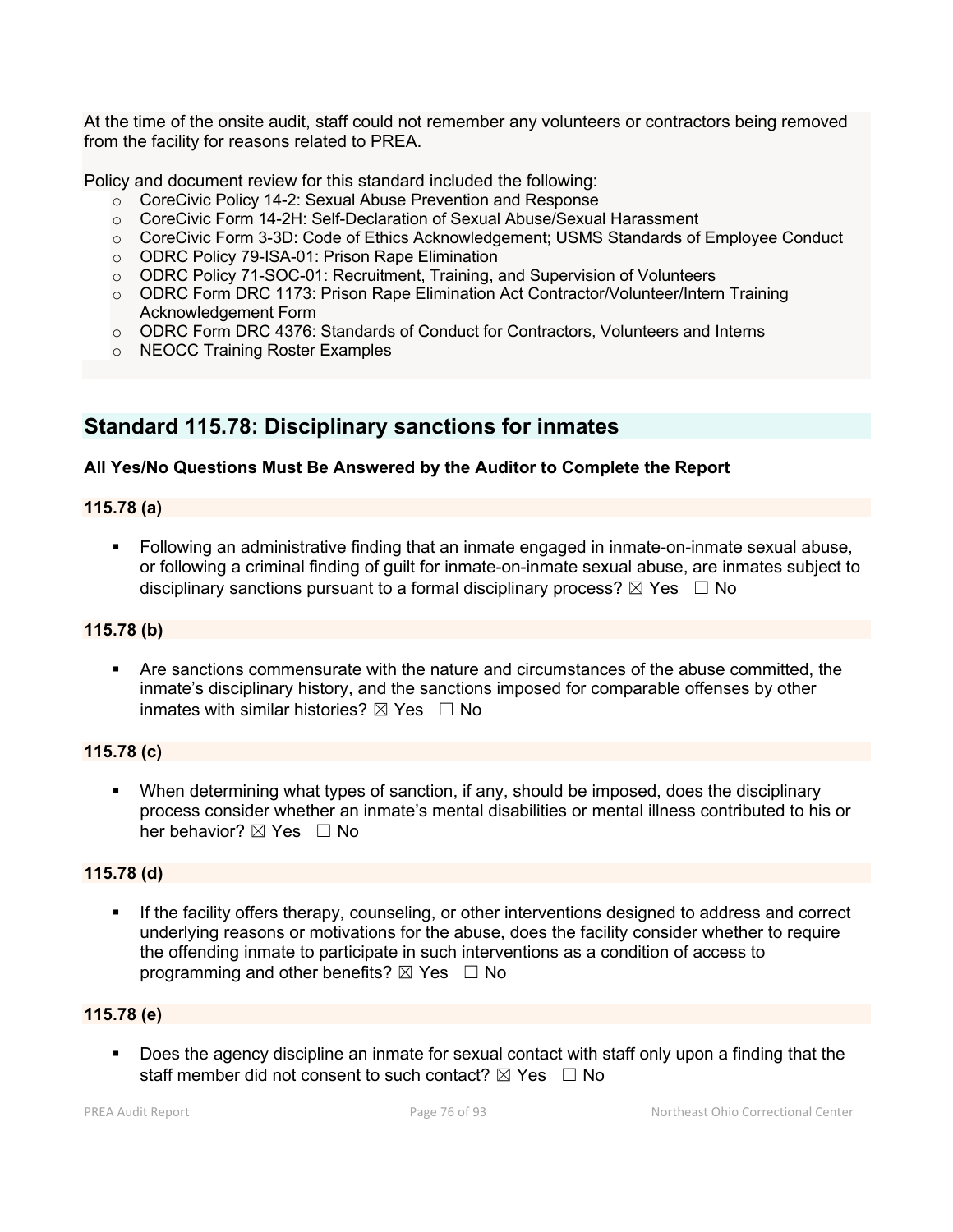#### **115.78 (f)**

 For the purpose of disciplinary action does a report of sexual abuse made in good faith based upon a reasonable belief that the alleged conduct occurred NOT constitute falsely reporting an incident or lying, even if an investigation does not establish evidence sufficient to substantiate the allegation?  $\boxtimes$  Yes  $\Box$  No

# **115.78 (g)**

 Does the agency always refrain from considering non-coercive sexual activity between inmates to be sexual abuse? (N/A if the agency does not prohibit all sexual activity between inmates.)  $\boxtimes$  Yes  $\Box$  No  $\Box$  NA

#### **Auditor Overall Compliance Determination**

- ☐ **Exceeds Standard** (*Substantially exceeds requirement of standards*)
- ☒ **Meets Standard** (*Substantial compliance; complies in all material ways with the standard for the relevant review period*)
- ☐ **Does Not Meet Standard** (*Requires Corrective Action*)

#### **Instructions for Overall Compliance Determination Narrative**

*The narrative below must include a comprehensive discussion of all the evidence relied upon in making the compliance or non-compliance determination, the auditor's analysis and reasoning, and the auditor's conclusions. This discussion must also include corrective action recommendations where the facility does not meet the standard. These recommendations must be included in the Final Report, accompanied by information on specific corrective actions taken by the facility.*

It is clear through policy and documentation review and staff interviews, that infractions of sexual abuse are taken seriously at NEOCC and if found to be substantiated, would follow the disciplinary procedures set forth in policy.

Both CoreCivic and ODRC PREA policies do articulate items in the PREA standard which must be taken into consideration during the disciplinary process. The facility looks at other cases of substantiated sexual abuse and the discipline ordered in those cases. The inmate's discipline history is reviewed. Also, policy requires that the hearing officers take into consideration the mental disabilities and/or mental illness.

Both CoreCivic and ODRC PREA policies include information on the discipline of inmates if there is a false allegation of sexual abuse and the inmate knowingly made that allegation. The inmate, both ODRC and USMS, would be disciplined under the same discipline standards for any infraction in the facility.

Policy and document review for this standard included the following: o CoreCivic Policy 14-2: Sexual Abuse Prevention and Response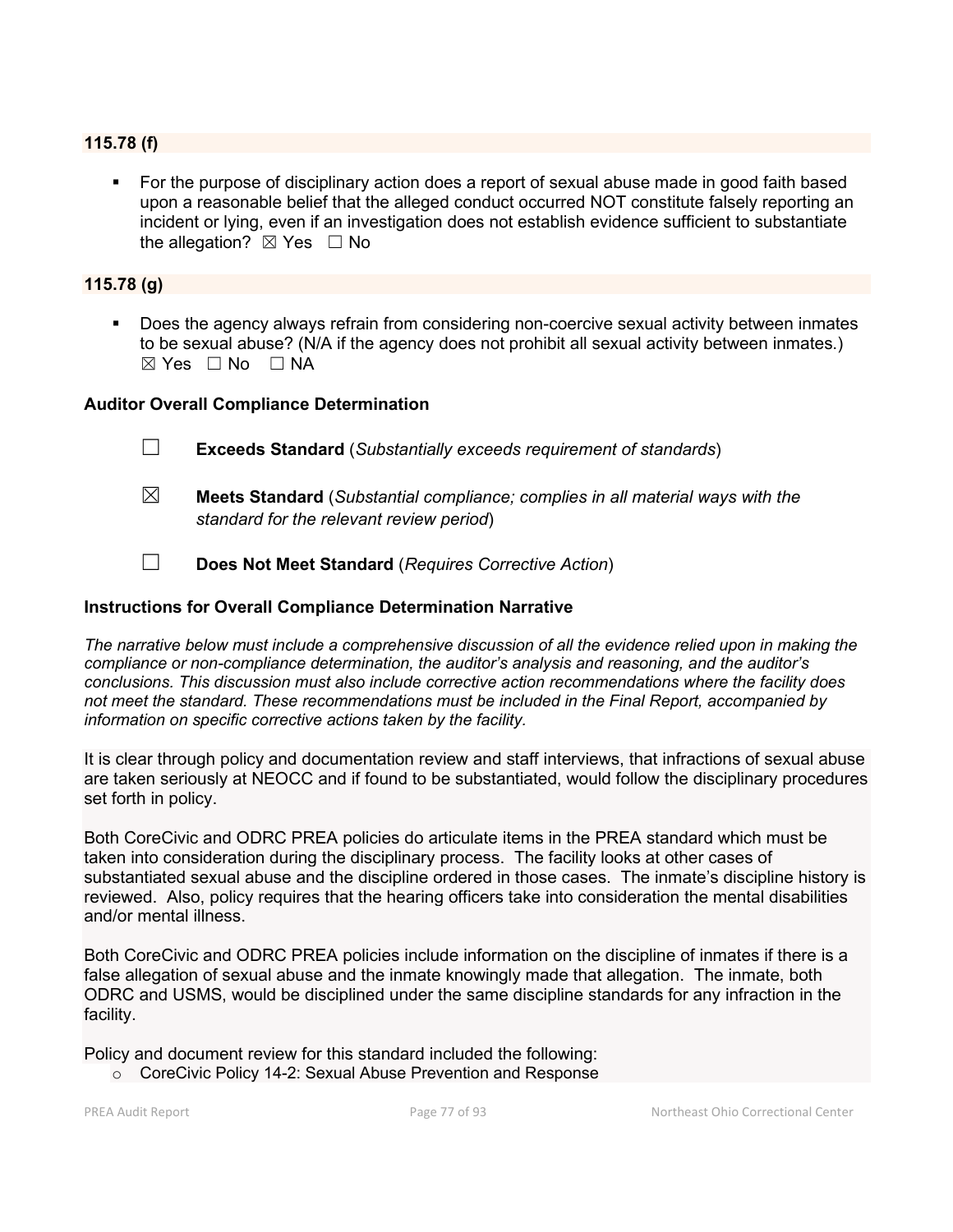- o ODRC Policy 79-ISA-02: Prison Sexual Misconduct Reporting, Response, Investigation, and Prevention of Retaliation
- o ODRC Policy 56-DSC-01: Conduct Report and Hearing Officer Procedures
- o ODRC Policy 5120-9-06: Inmate Rules of Conduct
- o ODRC Policy 5120-9-08: Disciplinary procedures for violations of inmate rules of conduct before the rules infraction board
- o ODRC Form DRC 2530: Mental Health Assessment/R.I.B.
- o NEOCC Facility Policy 15-1: Inmate Rules and Discipline, Offense and Penalty Code Adult
- o NEOCC Facility Policy 15-2: Inmate Rules and Discipline, Disciplinary Procedures Adult

# **MEDICAL AND MENTAL CARE**

# **Standard 115.81: Medical and mental health screenings; history of sexual abuse**

# **All Yes/No Questions Must Be Answered by the Auditor to Complete the Report**

# **115.81 (a)**

 If the screening pursuant to § 115.41 indicates that a prison inmate has experienced prior sexual victimization, whether it occurred in an institutional setting or in the community, do staff ensure that the inmate is offered a follow-up meeting with a medical or mental health practitioner within 14 days of the intake screening?  $\boxtimes$  Yes  $\Box$  No

# **115.81 (b)**

 If the screening pursuant to § 115.41 indicates that a prison inmate has previously perpetrated sexual abuse, whether it occurred in an institutional setting or in the community, do staff ensure that the inmate is offered a follow-up meeting with a mental health practitioner within 14 days of the intake screening? (N/A if the facility is not a prison.)  $\boxtimes$  Yes  $\Box$  No  $\Box$  NA

# **115.81 (c)**

 If the screening pursuant to § 115.41 indicates that a jail inmate has experienced prior sexual victimization, whether it occurred in an institutional setting or in the community, do staff ensure that the inmate is offered a follow-up meeting with a medical or mental health practitioner within 14 days of the intake screening?  $\boxtimes$  Yes  $\Box$  No

# **115.81 (d)**

 Is any information related to sexual victimization or abusiveness that occurred in an institutional setting strictly limited to medical and mental health practitioners and other staff as necessary to inform treatment plans and security management decisions, including housing, bed, work, education, and program assignments, or as otherwise required by Federal, State, or local law? ☒ Yes ☐ No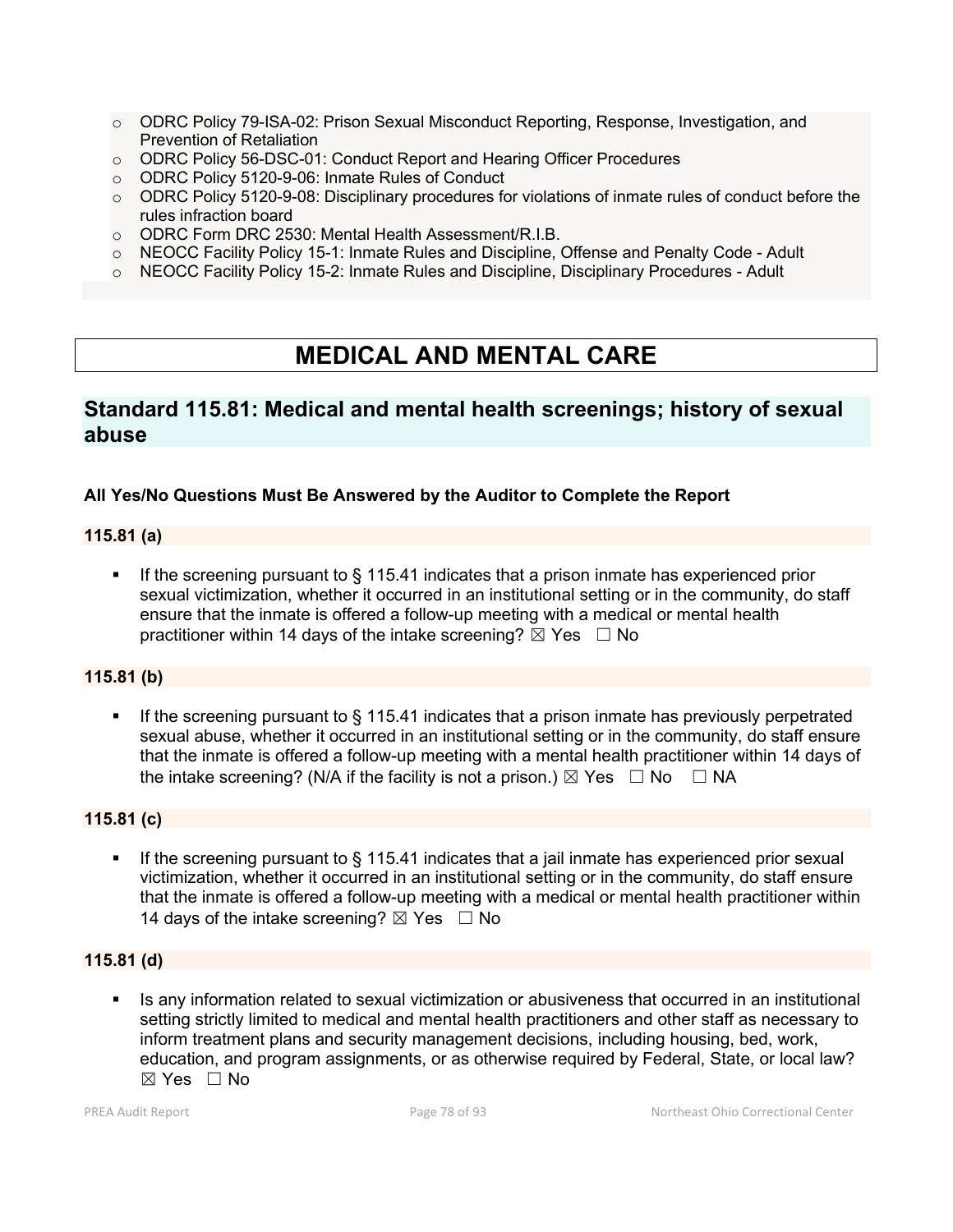# **115.81 (e)**

 Do medical and mental health practitioners obtain informed consent from inmates before reporting information about prior sexual victimization that did not occur in an institutional setting, unless the inmate is under the age of 18?  $\boxtimes$  Yes  $\Box$  No

#### **Auditor Overall Compliance Determination**

- ☐ **Exceeds Standard** (*Substantially exceeds requirement of standards*)
- ☒ **Meets Standard** (*Substantial compliance; complies in all material ways with the standard for the relevant review period*)
- ☐ **Does Not Meet Standard** (*Requires Corrective Action*)

#### **Instructions for Overall Compliance Determination Narrative**

*The narrative below must include a comprehensive discussion of all the evidence relied upon in making the compliance or non-compliance determination, the auditor's analysis and reasoning, and the auditor's conclusions. This discussion must also include corrective action recommendations where the facility does not meet the standard. These recommendations must be included in the Final Report, accompanied by information on specific corrective actions taken by the facility.*

The facility has both medical and mental health staff onsite. There is a separate medical department for each set of inmates. This ensures that ODRC inmates do not come in contact with USMS inmates. Separate staff provide services to the separate populations.

If an inmate identifies as a victim of sexual abuse, a referral is made for the inmate to speak with one of the mental health professionals at the facility. This referral occurs immediately and someone on the mental health staff are able to see the inmate usually within (72) business hours.

Additionally, if someone is identified as a perpetrator of sexual abuse, they are also referred to the mental health staff and offered time to be seen within the required (14) days.

Interviews with both medical and mental health providers indicated that informed consent is provided to the inmate prior to asking any questions related to PREA. The staff were clear about what must be reported versus what requires the individual's permission to be reported.

If there is an allegation of sexual abuse, a referral sheet is written up by the case manager and mental health staff will see the individual as soon as possible.

Policy and document review for this standard included the following:

- o CoreCivic Policy 14-2: Sexual Abuse Prevention and Response
- o CoreCivic Policy 13-61: Mental Health Services
- o CoreCivic Policy 13-74: Privacy of Protected Health Information
- o ODRC Policy 79-ISA-02: Prison Sexual Misconduct Reporting, Response, Investigation, and Prevention of Retaliation
- o ODRC Policy 79-ISA-04: PREA Risk Assessments and Accommodation Strategies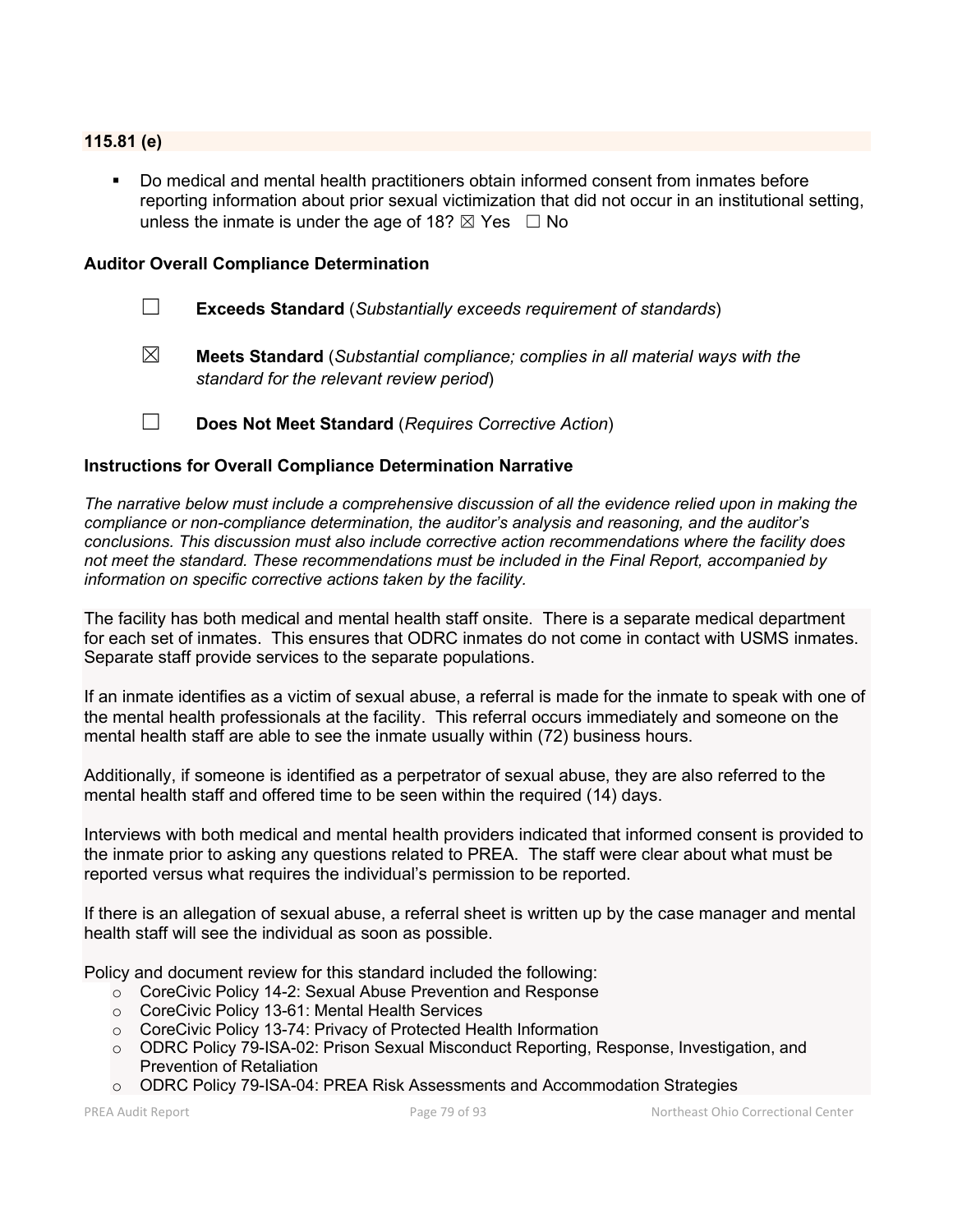- o ODRC PREA Assessment Process Screenshots
- o ODRC PREA Classification Report Examples

# **Standard 115.82: Access to emergency medical and mental health services**

#### **All Yes/No Questions Must Be Answered by the Auditor to Complete the Report**

**115.82 (a)**

 Do inmate victims of sexual abuse receive timely, unimpeded access to emergency medical treatment and crisis intervention services, the nature and scope of which are determined by medical and mental health practitioners according to their professional judgment?  $\boxtimes$  Yes  $\Box$  No

#### **115.82 (b)**

- If no qualified medical or mental health practitioners are on duty at the time a report of recent sexual abuse is made, do security staff first responders take preliminary steps to protect the victim pursuant to § 115.62?  $\boxtimes$  Yes  $\Box$  No
- Do security staff first responders immediately notify the appropriate medical and mental health practitioners?  $\boxtimes$  Yes  $\Box$  No

#### **115.82 (c)**

 Are inmate victims of sexual abuse offered timely information about and timely access to emergency contraception and sexually transmitted infections prophylaxis, in accordance with professionally accepted standards of care, where medically appropriate?  $\boxtimes$  Yes  $\Box$  No

# **115.82 (d)**

 Are treatment services provided to the victim without financial cost and regardless of whether the victim names the abuser or cooperates with any investigation arising out of the incident?  $\boxtimes$  Yes  $\Box$  No

#### **Auditor Overall Compliance Determination**

- ☐ **Exceeds Standard** (*Substantially exceeds requirement of standards*)
- ☒ **Meets Standard** (*Substantial compliance; complies in all material ways with the standard for the relevant review period*)
- 
- ☐ **Does Not Meet Standard** (*Requires Corrective Action*)

#### **Instructions for Overall Compliance Determination Narrative**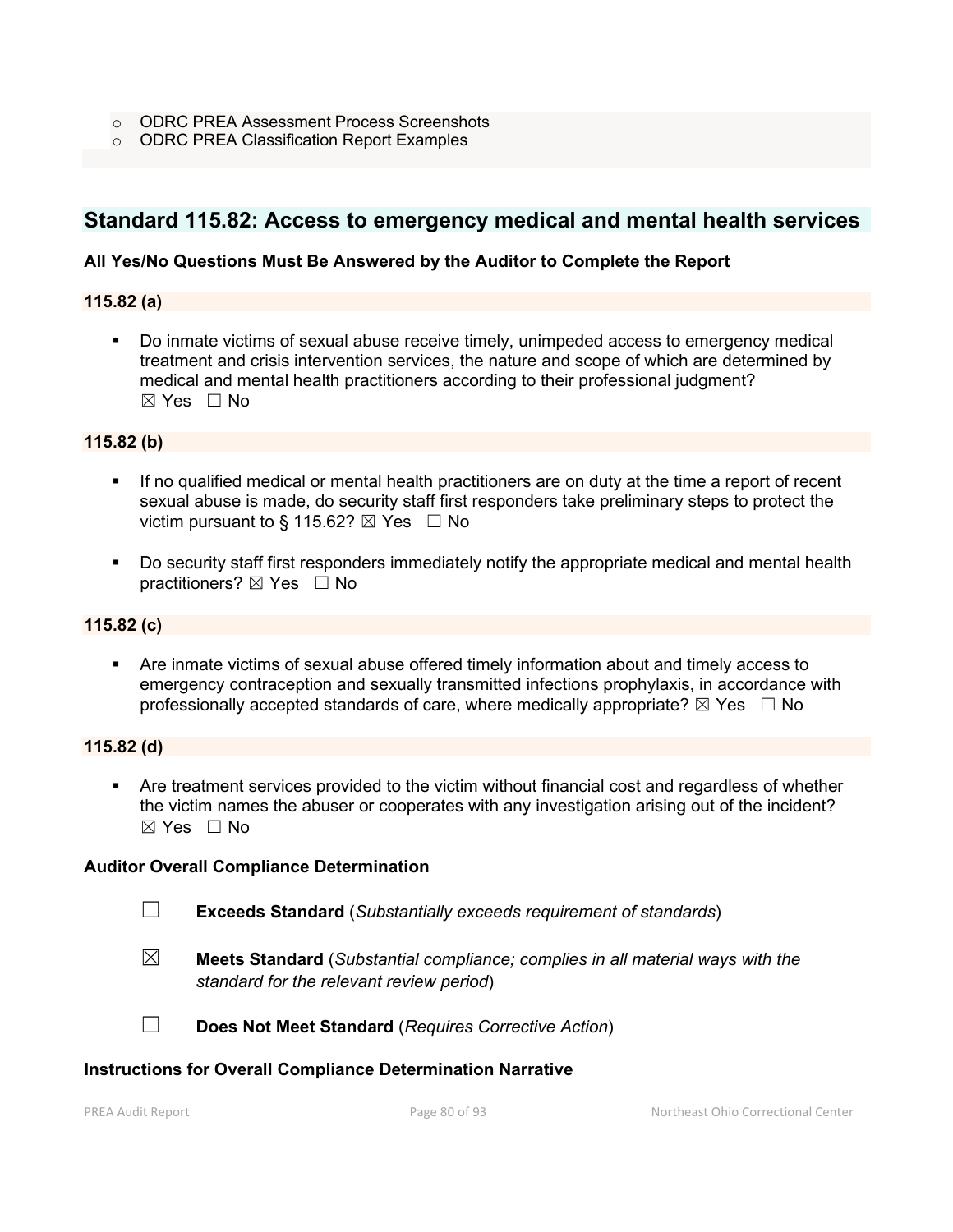*The narrative below must include a comprehensive discussion of all the evidence relied upon in making the compliance or non-compliance determination, the auditor's analysis and reasoning, and the auditor's conclusions. This discussion must also include corrective action recommendations where the facility does not meet the standard. These recommendations must be included in the Final Report, accompanied by information on specific corrective actions taken by the facility.*

As stated, the facility has a (24) hour per day, (7) day per week medical departments with nurses on duty all shifts. Medical staff are available to provide care at any time day or night. While the mental health staff are not (24/7), medical is able to provide assistance until the mental health professionals are available. As noted earlier, there are (2) medical departments in the facility in order to keep inmates from different entities separate.

When an allegation is made, and is reported to a supervisor, that inmate is immediately taken to medical to receive a preliminary medical examination in order to determine if there is a need for that inmate to be taken for a forensic medical examination. This practice was confirmed during staff and inmate interviews at the facility.

If a situation occurs in which an inmate would need to be seen at a hospital for a forensic examination, the medical staff, typically the Health Services Authority (HSA), are the ones to make that decision. If medical staff indicate that the inmate must be transported out, the security staff put the process in motion to make that occur. Inmates requiring a forensic medical examination are taken to St. Elizabeth's Hospital in Youngstown, OH.

As per policy, both CoreCivic and ODRC's, the inmate will not be charged for the treatment they receive as a result of a PREA incident that they have reported.

Policy and document review for this standard included the following:

- o CoreCivic Policy 14-2: Sexual Abuse Prevention and Response
- o CoreCivic Policy 13-79: Sexual Assault Response
- o ODRC Policy 79-ISA-02: Prison Sexual Misconduct Reporting, Response, Investigation, and Prevention of Retaliation
- o ODRC Policy 67-MNH-09: Suicide Prevention
- o ODRC Protocol B-11: Medical Care Guidelines for Sexual Conduct or Recent Sexual Abuse
- o ODRC Form DRC 1000: Incident Report
- o ODRC Form DRC 5251: Medical Exam Report
- o ODRC Form 5265: Referral to Mental Health Services
- o ODRC Mental Health On-Call Calendar
- o Example of St. Elizabeth's Medical Report

# **Standard 115.83: Ongoing medical and mental health care for sexual abuse victims and abusers**

# **All Yes/No Questions Must Be Answered by the Auditor to Complete the Report**

#### **115.83 (a)**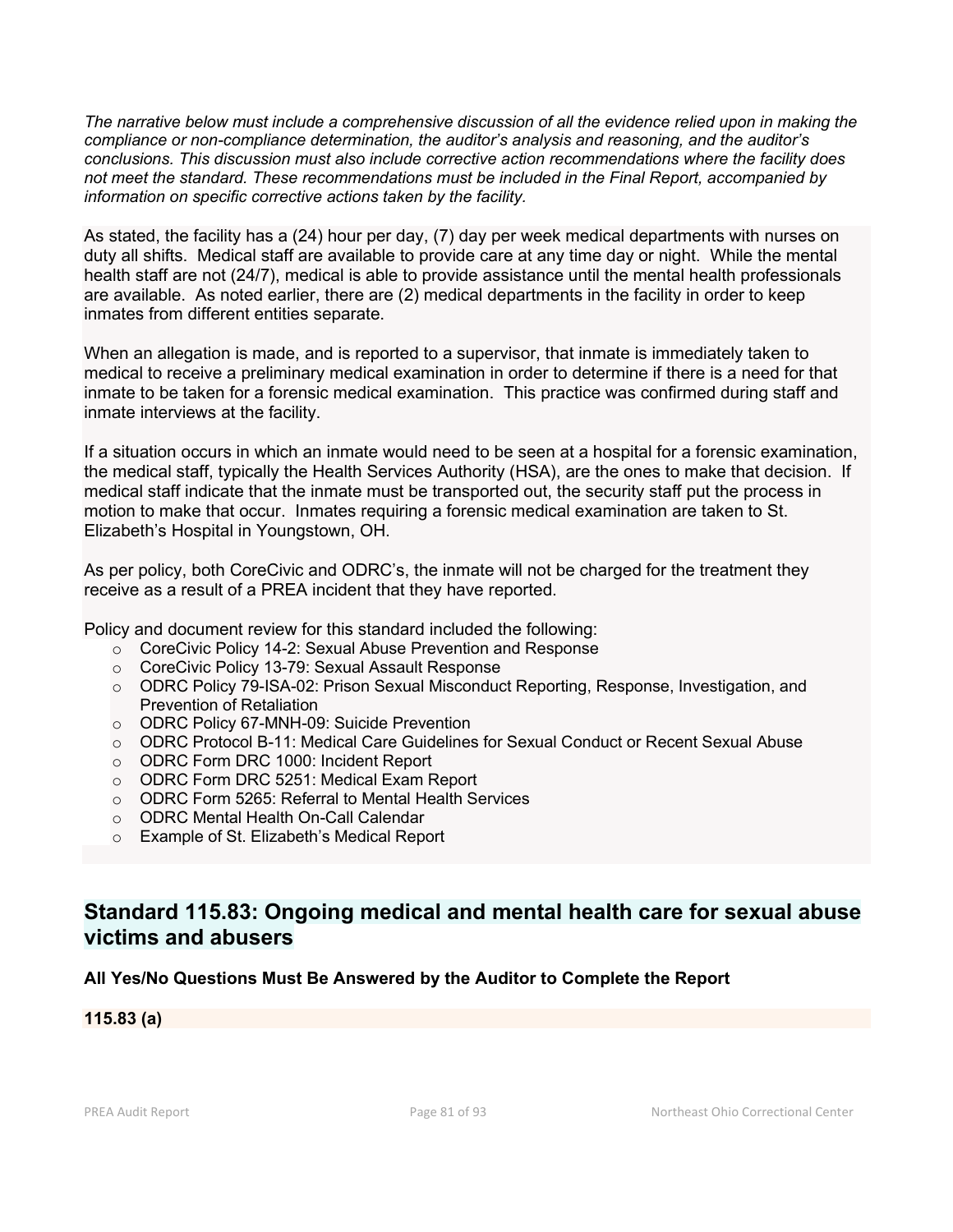Does the facility offer medical and mental health evaluation and, as appropriate, treatment to all inmates who have been victimized by sexual abuse in any prison, jail, lockup, or juvenile facility?  $\boxtimes$  Yes  $\Box$  No

# **115.83 (b)**

 Does the evaluation and treatment of such victims include, as appropriate, follow-up services, treatment plans, and, when necessary, referrals for continued care following their transfer to, or placement in, other facilities, or their release from custody?  $\boxtimes$  Yes  $\Box$  No

# **115.83 (c)**

 Does the facility provide such victims with medical and mental health services consistent with the community level of care?  $\boxtimes$  Yes  $\Box$  No

# **115.83 (d)**

 Are inmate victims of sexually abusive vaginal penetration while incarcerated offered pregnancy tests? (N/A if all-male facility.)  $\Box$  Yes  $\Box$  No  $\boxtimes$  NA

# **115.83 (e)**

 If pregnancy results from the conduct described in paragraph § 115.83(d), do such victims receive timely and comprehensive information about and timely access to all lawful pregnancyrelated medical services? (N/A if all-male facility.)  $\Box$  Yes  $\Box$  No  $\boxtimes$  NA

# **115.83 (f)**

 Are inmate victims of sexual abuse while incarcerated offered tests for sexually transmitted infections as medically appropriate?  $\boxtimes$  Yes  $\Box$  No

# **115.83 (g)**

 Are treatment services provided to the victim without financial cost and regardless of whether the victim names the abuser or cooperates with any investigation arising out of the incident?  $\boxtimes$  Yes  $\Box$  No

# **115.83 (h)**

 If the facility is a prison, does it attempt to conduct a mental health evaluation of all known inmate-on-inmate abusers within 60 days of learning of such abuse history and offer treatment when deemed appropriate by mental health practitioners? (NA if the facility is a jail.)  $\boxtimes$  Yes  $\Box$  No  $\Box$  NA

# **Auditor Overall Compliance Determination**

☐ **Exceeds Standard** (*Substantially exceeds requirement of standards*)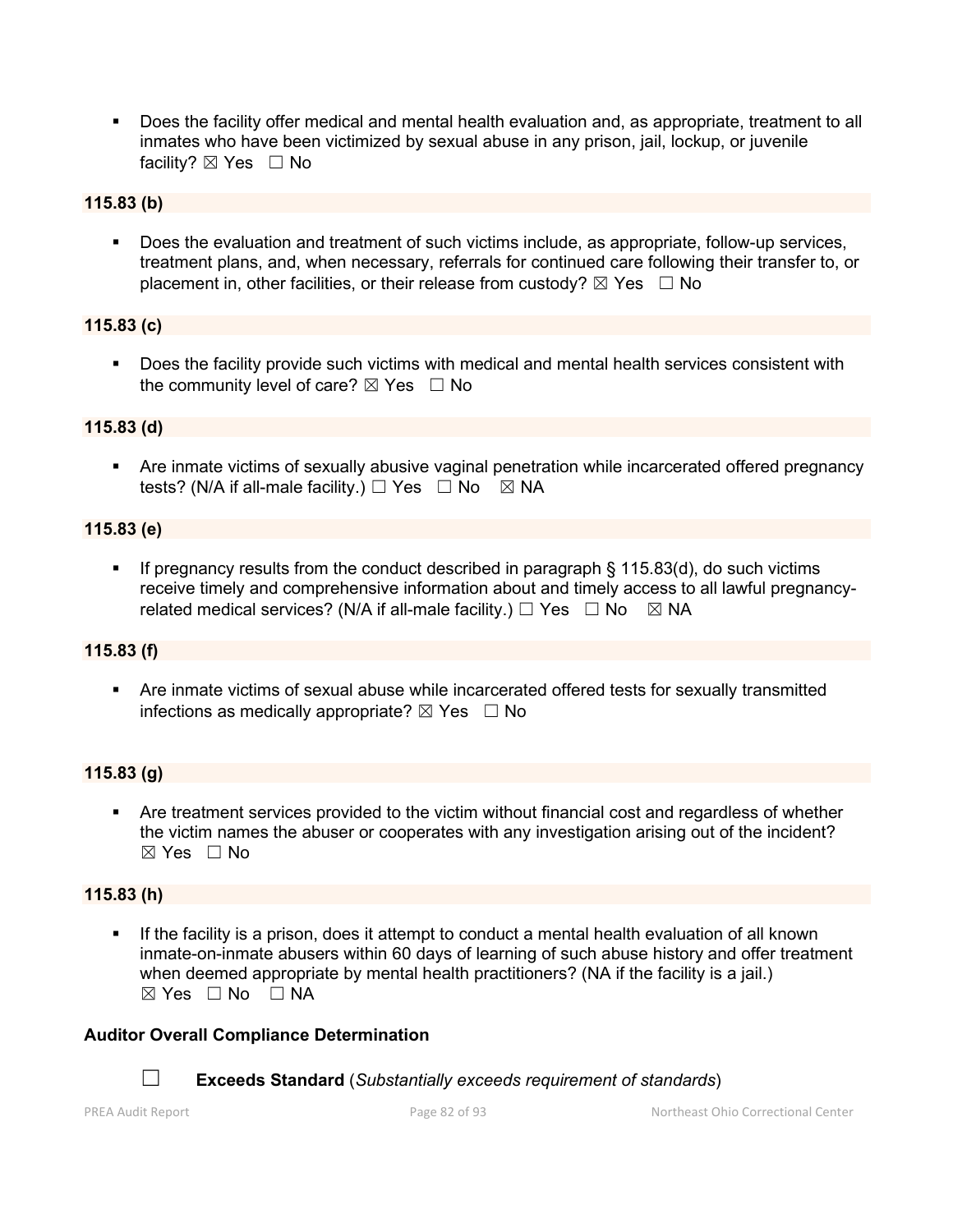☒ **Meets Standard** (*Substantial compliance; complies in all material ways with the standard for the relevant review period*)

☐ **Does Not Meet Standard** (*Requires Corrective Action*)

# **Instructions for Overall Compliance Determination Narrative**

*The narrative below must include a comprehensive discussion of all the evidence relied upon in making the compliance or non-compliance determination, the auditor's analysis and reasoning, and the auditor's conclusions. This discussion must also include corrective action recommendations where the facility does not meet the standard. These recommendations must be included in the Final Report, accompanied by information on specific corrective actions taken by the facility.*

Through discussions with both the medical and mental health staff members, it is clear to this Auditor that the services received through these departments are above those services they would receive in the community.

Emergent medical issues will be addressed as soon as they are identified. Inmates may also request an appointment with the medical department by submitting a written request. Interviews with staff and inmates indicated that a medical request slip can usually be accommodated within a week of the receipt of the request.

Requests for mental health services by an inmate can usually be accommodated within (3) days of the receipt of the request by an inmate.

As indicated earlier in this report, if there is an allegation of sexual abuse at the facility, the mental health staff will see the alleged victim within (3) days of receiving the referral for services. If the mental health staff learn of an abuser who has perpetrated institutional sexual violence, they will conduct an evaluation on that individual as soon as possible.

Both medical and mental health providers providing services under both contracts, ODRC and USMS, provide follow up services to victims as needed and determined appropriate.

Policy and document review for this standard included the following:

- o CoreCivic Policy 14-2: Sexual Abuse Prevention and Response
- o CoreCivic Form 14-2C: Sexual Abuse Incident Check Sheet
- o CoreCivic Form 13-9B: Refusal to Accept Medical Treatment
- o CoreCivic Form 13-34A2: Facility Emergency Anatomical Form
- o CoreCivic Policy 13-79: Sexual Assault Response
- o CoreCivic Form 13-79A: Rape/Sexual Assault Protocol
- o ODRC Policy 79-ISA-02: Prison Sexual Misconduct Reporting, Response, Investigation, and Prevention of Retaliation
- o ODRC Protocol B-11: Medical Care Guidelines for Sexual Conduct or Recent Sexual Abuse
- o ODRC Policy 67-MNH-02: Mental Health Screening and Mental Health Classification
- o ODRC Policy 67-MNH-04: Transfer and Discharge of the Mental Health Caseload
- o ODRC Policy 67-MNH-15: Mental Health Treatment
- o ODRC Form DRC 5265: Referral to Mental Health Services
- o Example of Mental Health Notes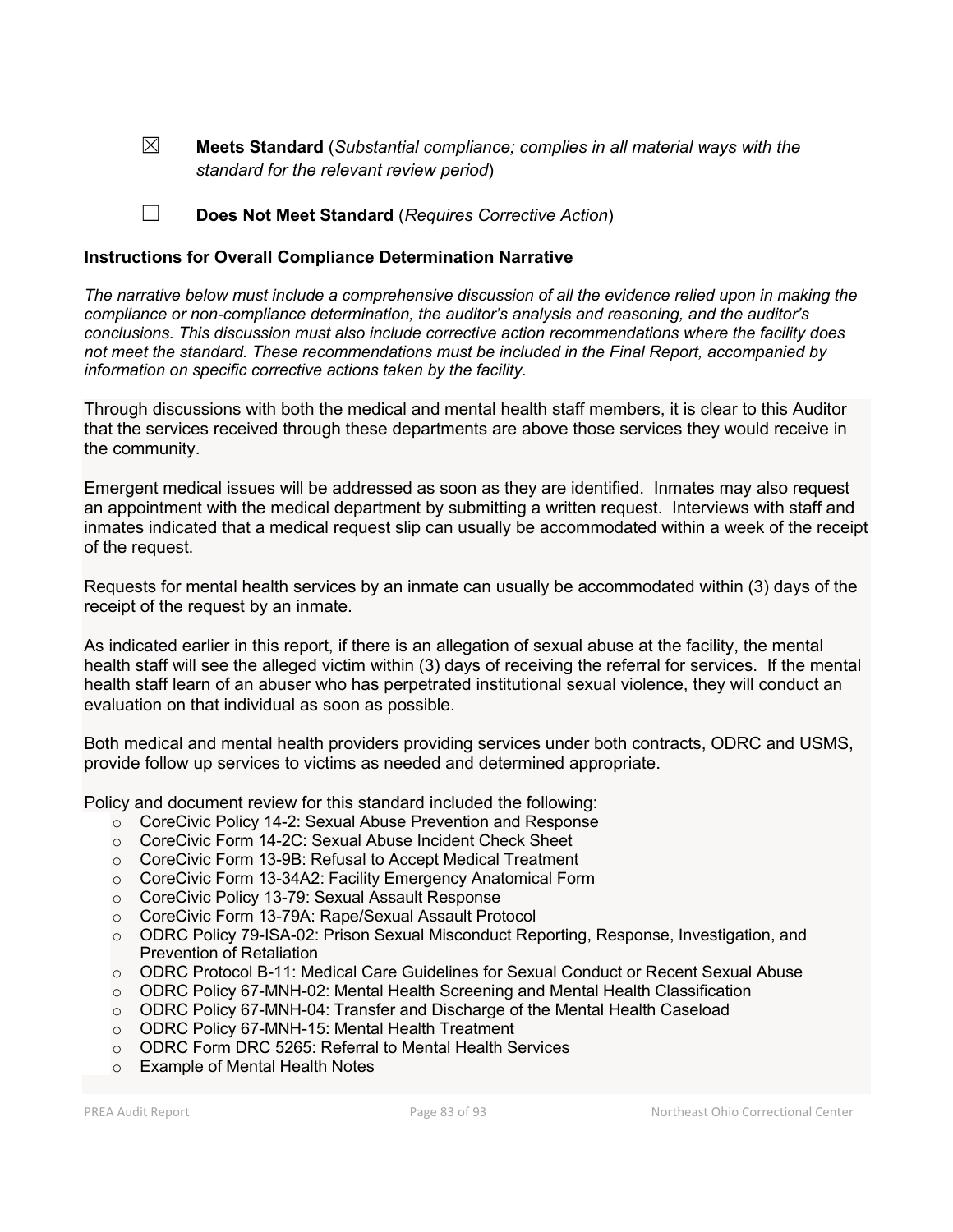# **DATA COLLECTION AND REVIEW**

# **Standard 115.86: Sexual abuse incident reviews**

# **All Yes/No Questions Must Be Answered by the Auditor to Complete the Report**

# **115.86 (a)**

 Does the facility conduct a sexual abuse incident review at the conclusion of every sexual abuse investigation, including where the allegation has not been substantiated, unless the allegation has been determined to be unfounded?  $\boxtimes$  Yes  $\Box$  No

# **115.86 (b)**

**Does such review ordinarily occur within 30 days of the conclusion of the investigation?**  $\boxtimes$  Yes  $\Box$  No

# **115.86 (c)**

 Does the review team include upper-level management officials, with input from line supervisors, investigators, and medical or mental health practitioners?  $\boxtimes$  Yes  $\Box$  No

# **115.86 (d)**

- Does the review team: Consider whether the allegation or investigation indicates a need to change policy or practice to better prevent, detect, or respond to sexual abuse?  $\boxtimes$  Yes  $\Box$  No
- Does the review team: Consider whether the incident or allegation was motivated by race; ethnicity; gender identity; lesbian, gay, bisexual, transgender, or intersex identification, status, or perceived status; gang affiliation; or other group dynamics at the facility?  $\boxtimes$  Yes  $\Box$  No
- Does the review team: Examine the area in the facility where the incident allegedly occurred to assess whether physical barriers in the area may enable abuse?  $\boxtimes$  Yes  $\Box$  No
- Does the review team: Assess the adequacy of staffing levels in that area during different shifts?  $\boxtimes$  Yes  $\Box$  No
- **Does the review team: Assess whether monitoring technology should be deployed or** augmented to supplement supervision by staff?  $\boxtimes$  Yes  $\Box$  No
- Does the review team: Prepare a report of its findings, including but not necessarily limited to determinations made pursuant to  $\S$ § 115.86(d)(1) - (d)(5), and any recommendations for improvement and submit such report to the facility head and PREA compliance manager?  $\boxtimes$  Yes  $\Box$  No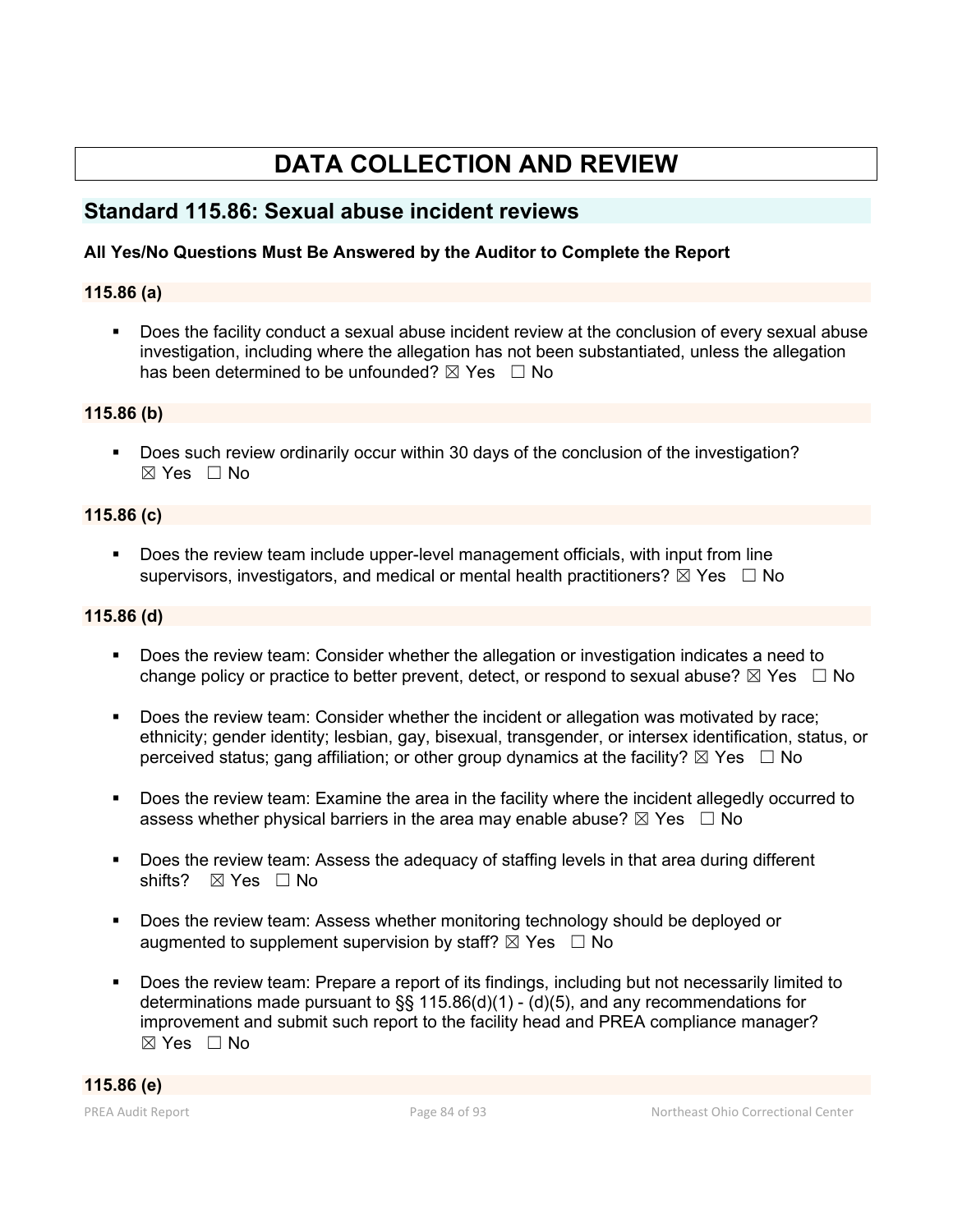Does the facility implement the recommendations for improvement, or document its reasons for not doing so?  $\boxtimes$  Yes  $\Box$  No

# **Auditor Overall Compliance Determination**

- ☒ **Exceeds Standard** (*Substantially exceeds requirement of standards*)
- ☐ **Meets Standard** (*Substantial compliance; complies in all material ways with the standard for the relevant review period*)
- ☐ **Does Not Meet Standard** (*Requires Corrective Action*)

#### **Instructions for Overall Compliance Determination Narrative**

*The narrative below must include a comprehensive discussion of all the evidence relied upon in making the compliance or non-compliance determination, the auditor's analysis and reasoning, and the auditor's conclusions. This discussion must also include corrective action recommendations where the facility does not meet the standard. These recommendations must be included in the Final Report, accompanied by information on specific corrective actions taken by the facility.*

The facility conducts sexual abuse incident reviews as required by PREA standard. The AW/PCM heads the review team and is done for all investigations that are determined to be both substantiated or unsubstantiated.

CoreCivic utilizes a two-step review. The first review is done through a conference with staff at CoreCivic headquarters (FSC) and occurs very shortly after the allegation is made. The second review is completed after the investigation has been completed and an outcome is determined.

This second facility review is conducted with the following individuals and occurs within (30) days after the conclusion of an investigation. The following departments are involved in this review.

- o Assistant Warden/PREA Compliance Manager
- o PREA Case Manager
- o Medical Personnel
- o Mental Health Personnel
- o Facility Investigator
- o Any other staff deemed necessary

CoreCivic has developed a form that is utilized for the facility review of the investigation. Due to the extensive review and oversight of these investigations, the facility exceeds this standard.

Policy and document review for this standard included the following:

- o CoreCivic Policy 14-2: Sexual Abuse Prevention and Response
- o CoreCivic Form 14-2F: Sexual abuse or Assault Incident Review Form
- o CoreCivic Policy 5-1: Incident Reporting
- o ODRC Policy 79-ISA-03: Sexual Abuse Review Team
- o ODRC Form DRC-1183E: Sexual Abuse Case Review
- o ODRC PREA Incident Report Application Screenshots
- o Examples of completed incident reviews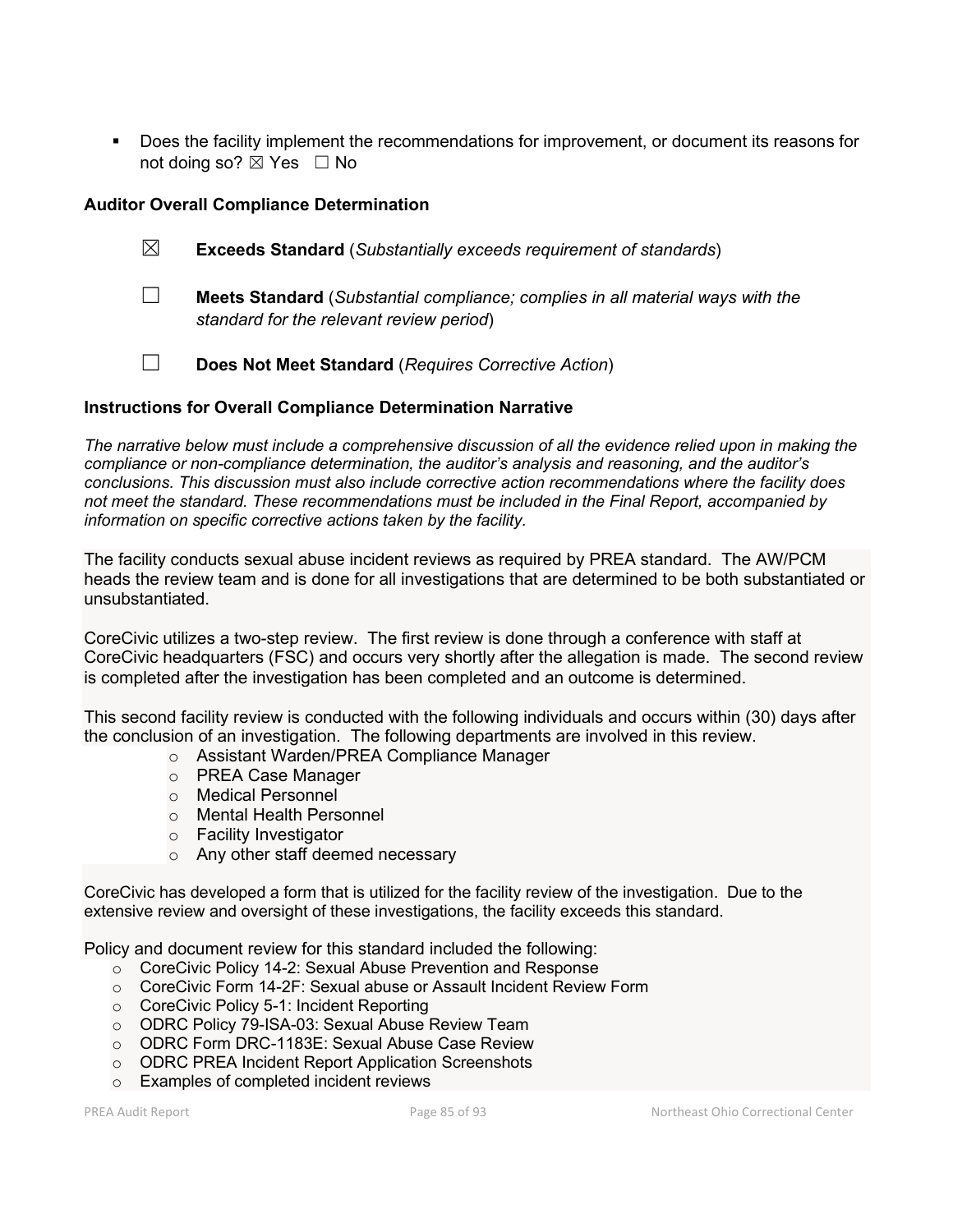# **Standard 115.87: Data collection**

# **All Yes/No Questions Must Be Answered by the Auditor to Complete the Report**

# **115.87 (a)**

 Does the agency collect accurate, uniform data for every allegation of sexual abuse at facilities under its direct control using a standardized instrument and set of definitions?  $\boxtimes$  Yes  $\Box$  No

#### **115.87 (b)**

Does the agency aggregate the incident-based sexual abuse data at least annually? ☒ Yes ☐ No

#### **115.87 (c)**

 Does the incident-based data include, at a minimum, the data necessary to answer all questions from the most recent version of the Survey of Sexual Violence conducted by the Department of Justice? ☒ Yes ☐ No

#### **115.87 (d)**

 Does the agency maintain, review, and collect data as needed from all available incident-based documents, including reports, investigation files, and sexual abuse incident reviews?  $\boxtimes$  Yes  $\Box$  No

#### **115.87 (e)**

 Does the agency also obtain incident-based and aggregated data from every private facility with which it contracts for the confinement of its inmates? (N/A if agency does not contract for the confinement of its inmates.)  $\Box$  Yes  $\Box$  No  $\boxtimes$  NA

#### **115.87 (f)**

 Does the agency, upon request, provide all such data from the previous calendar year to the Department of Justice no later than June 30? (N/A if DOJ has not requested agency data.)  $⊠ Yes ⊡ No ⊡ NA$ 

#### **Auditor Overall Compliance Determination**

- ☐ **Exceeds Standard** (*Substantially exceeds requirement of standards*)
- ☒ **Meets Standard** (*Substantial compliance; complies in all material ways with the standard for the relevant review period*)
- ☐ **Does Not Meet Standard** (*Requires Corrective Action*)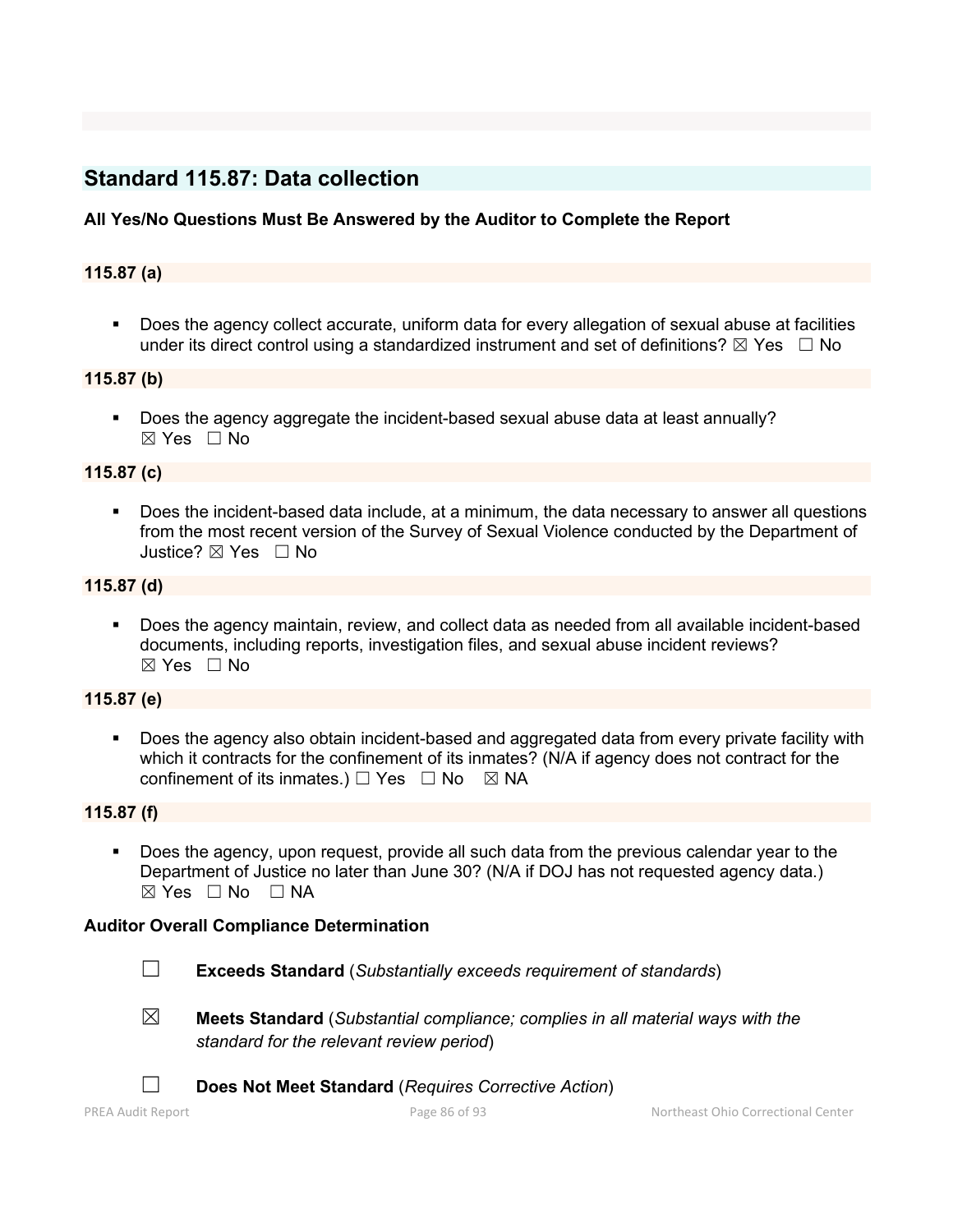# **Instructions for Overall Compliance Determination Narrative**

*The narrative below must include a comprehensive discussion of all the evidence relied upon in making the compliance or non-compliance determination, the auditor's analysis and reasoning, and the auditor's conclusions. This discussion must also include corrective action recommendations where the facility does not meet the standard. These recommendations must be included in the Final Report, accompanied by information on specific corrective actions taken by the facility.*

CoreCivic collects data from all of the facilities it operates on a monthly basis. The PREA Case Manager compiles information regarding all allegations, investigations and outcomes of investigations which occurred during that month and it is provided to CoreCivic FSC and ODRC.

The facility is also required to provide this information to the ODRC for inclusion in their reporting to the Bureau of Justice Statistics on the annual Survey of Sexual Violence.

These reports can be found on CoreCivic's company website at [www.corecivic.com](http://www.corecivic.com/) and on ODRC's website at [www.drc.ohio.gov](http://www.drc.ohio.gov/).

Policy and document review for this standard included the following:

- o CoreCivic Policy 14-2: Sexual Abuse Prevention and Response
- o CoreCivic Policy 5-1: Incident Reporting
- o CoreCivic App Screenshots
- o ODRC Policy 79-ISA-01: Prison Rape Elimination
- o ODRC PREA Incident Report Application Screenshots
- o NEOCC Survey of Sexual Victimization 2017
- o CoreCivic PREA Annual Report 2017
- o ODRC Survey of Sexual Victimization 2017
- o ODRC 2018 Annual Internal Report on Sexual Assault Data

# **Standard 115.88: Data review for corrective action**

# **All Yes/No Questions Must Be Answered by the Auditor to Complete the Report**

# **115.88 (a)**

- Does the agency review data collected and aggregated pursuant to § 115.87 in order to assess and improve the effectiveness of its sexual abuse prevention, detection, and response policies, practices, and training, including by: Identifying problem areas?  $\boxtimes$  Yes  $\Box$  No
- Does the agency review data collected and aggregated pursuant to § 115.87 in order to assess and improve the effectiveness of its sexual abuse prevention, detection, and response policies, practices, and training, including by: Taking corrective action on an ongoing basis?  $\boxtimes$  Yes  $\Box$  No
- Does the agency review data collected and aggregated pursuant to § 115.87 in order to assess and improve the effectiveness of its sexual abuse prevention, detection, and response policies,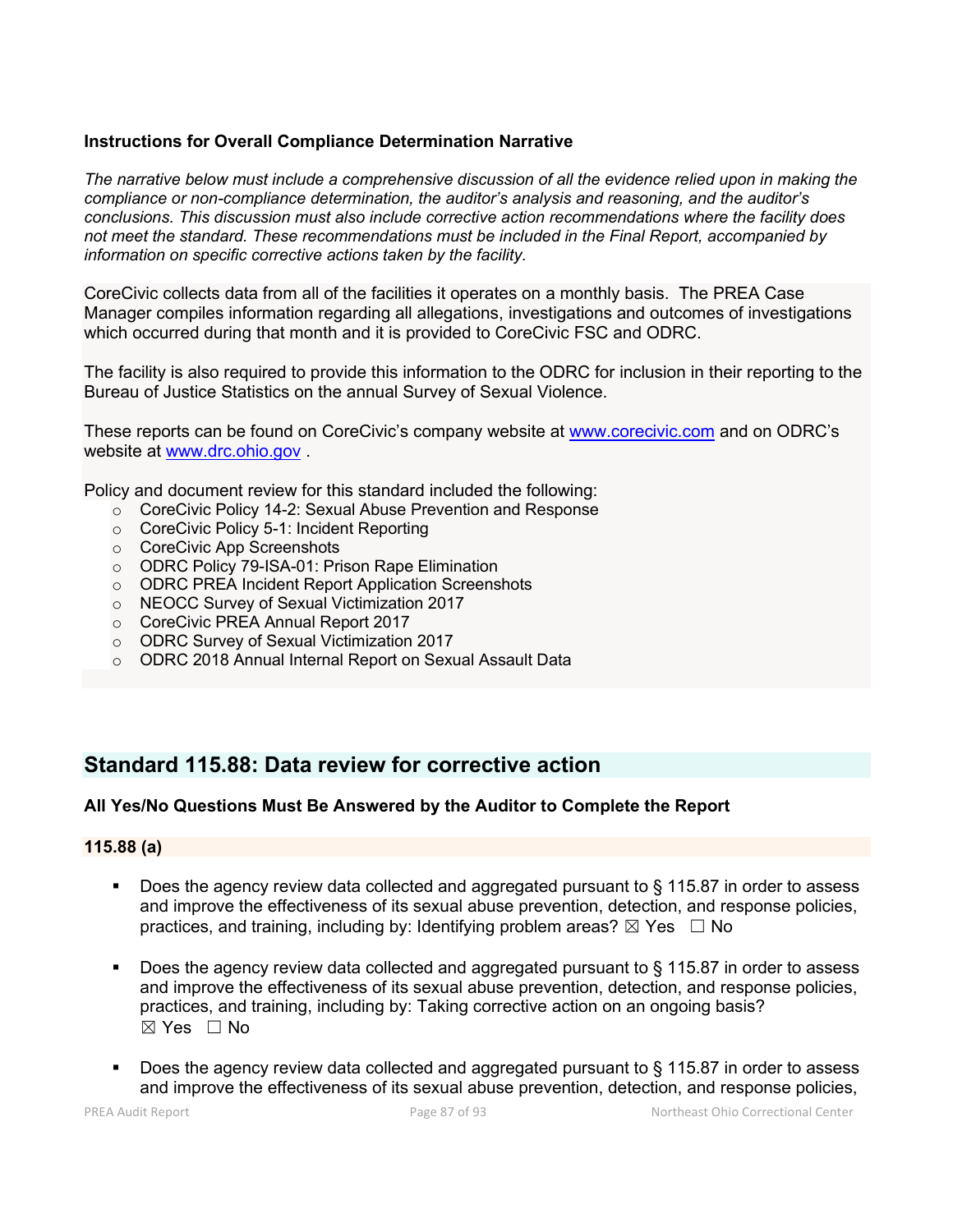practices, and training, including by: Preparing an annual report of its findings and corrective actions for each facility, as well as the agency as a whole?  $\boxtimes$  Yes  $\Box$  No

#### **115.88 (b)**

 Does the agency's annual report include a comparison of the current year's data and corrective actions with those from prior years and provide an assessment of the agency's progress in addressing sexual abuse  $\boxtimes$  Yes  $\Box$  No

#### **115.88 (c)**

 Is the agency's annual report approved by the agency head and made readily available to the public through its website or, if it does not have one, through other means?  $\boxtimes$  Yes  $\Box$  No

#### **115.88 (d)**

 Does the agency indicate the nature of the material redacted where it redacts specific material from the reports when publication would present a clear and specific threat to the safety and security of a facility?  $\boxtimes$  Yes  $\Box$  No

#### **Auditor Overall Compliance Determination**

- ☐ **Exceeds Standard** (*Substantially exceeds requirement of standards*)
- ☒ **Meets Standard** (*Substantial compliance; complies in all material ways with the standard for the relevant review period*)
- ☐ **Does Not Meet Standard** (*Requires Corrective Action*)

#### **Instructions for Overall Compliance Determination Narrative**

*The narrative below must include a comprehensive discussion of all the evidence relied upon in making the compliance or non-compliance determination, the auditor's analysis and reasoning, and the auditor's conclusions. This discussion must also include corrective action recommendations where the facility does not meet the standard. These recommendations must be included in the Final Report, accompanied by information on specific corrective actions taken by the facility.*

CoreCivic completes an annual PREA report as required by this standard. The facility includes items in the report such as the number of allegations and investigations at each facility related to PREA. It also includes additional information regarding any steps that were taken to correct any PREA issues at a facility.

Currently the PREA reports for 2013-2018 can be found on the company website at the following address. <http://www.corecivic.com/the-prison-rape-elimination-act-of-2003-prea>

Additionally, the Ohio Department of Rehabilitation and Correction also compiles an annual PREA report, titled ODRC Annual Assessment (Year), and posts it on the agency website. These reports are available on this website from the years 2013-2018. That address is<https://drc.ohio.gov/prea>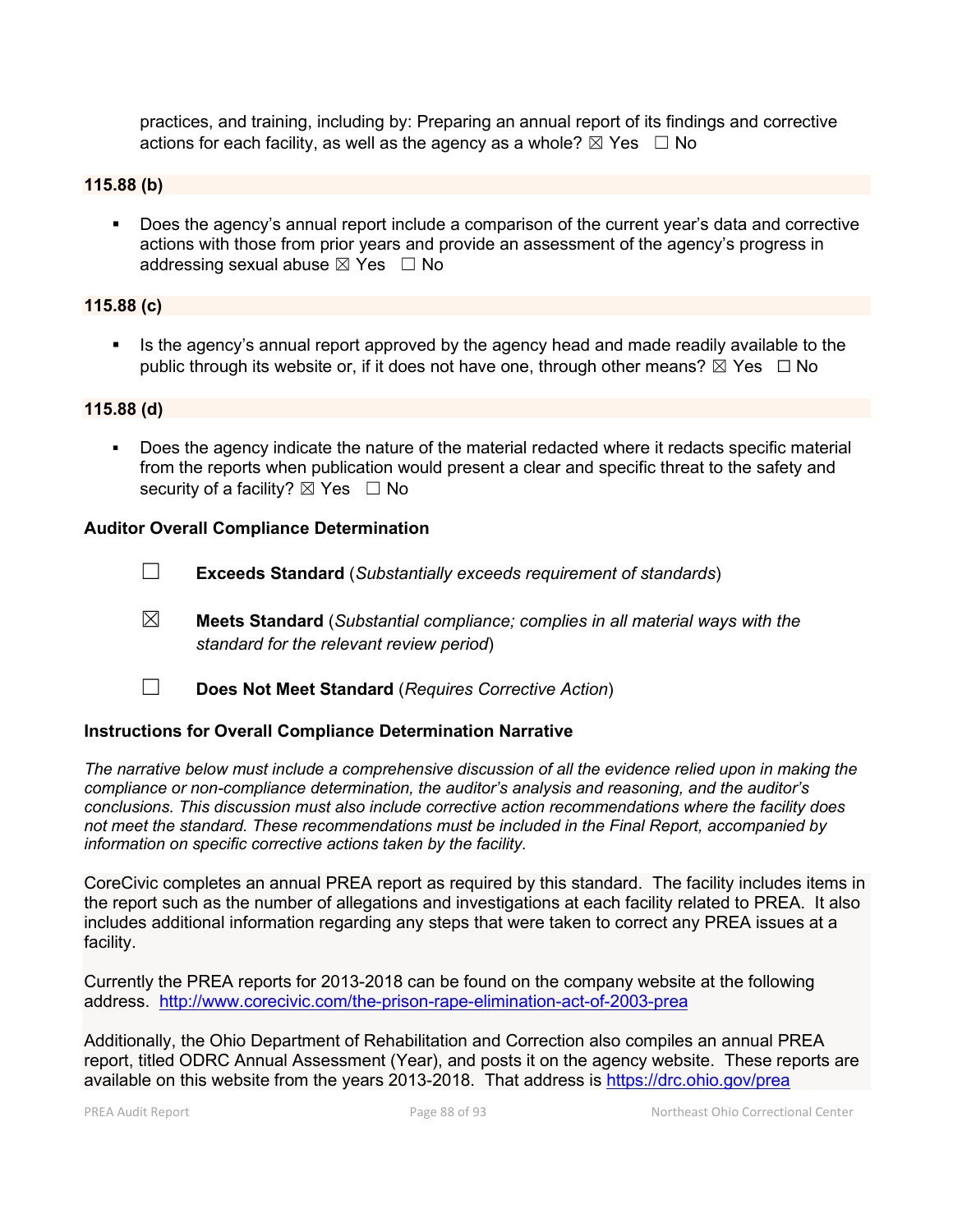The ODRC also includes attachments on this page with specific information regarding privately operated facilities who are contracted with ODRC and their statistics. This information is available for the years 2013-2016.

Policy and document review for this standard included the following:

- o CoreCivic Policy 14-2: Sexual Abuse Prevention and Response
- o CoreCivic PREA Annual Report 2017
- o ODRC 2018 Annual Internal Report on Sexual Assault Data

# **Standard 115.89: Data storage, publication, and destruction**

#### **All Yes/No Questions Must Be Answered by the Auditor to Complete the Report**

#### **115.89 (a)**

 Does the agency ensure that data collected pursuant to § 115.87 are securely retained? ☒ Yes ☐ No

#### **115.89 (b)**

 Does the agency make all aggregated sexual abuse data, from facilities under its direct control and private facilities with which it contracts, readily available to the public at least annually through its website or, if it does not have one, through other means?  $\boxtimes$  Yes  $\Box$  No

#### **115.89 (c)**

 Does the agency remove all personal identifiers before making aggregated sexual abuse data publicly available?  $\boxtimes$  Yes  $\Box$  No

#### **115.89 (d)**

 Does the agency maintain sexual abuse data collected pursuant to § 115.87 for at least 10 years after the date of the initial collection, unless Federal, State, or local law requires otherwise? ⊠ Yes □ No

#### **Auditor Overall Compliance Determination**

- ☐ **Exceeds Standard** (*Substantially exceeds requirement of standards*)
- ☒ **Meets Standard** (*Substantial compliance; complies in all material ways with the standard for the relevant review period*)

☐ **Does Not Meet Standard** (*Requires Corrective Action*)

#### **Instructions for Overall Compliance Determination Narrative**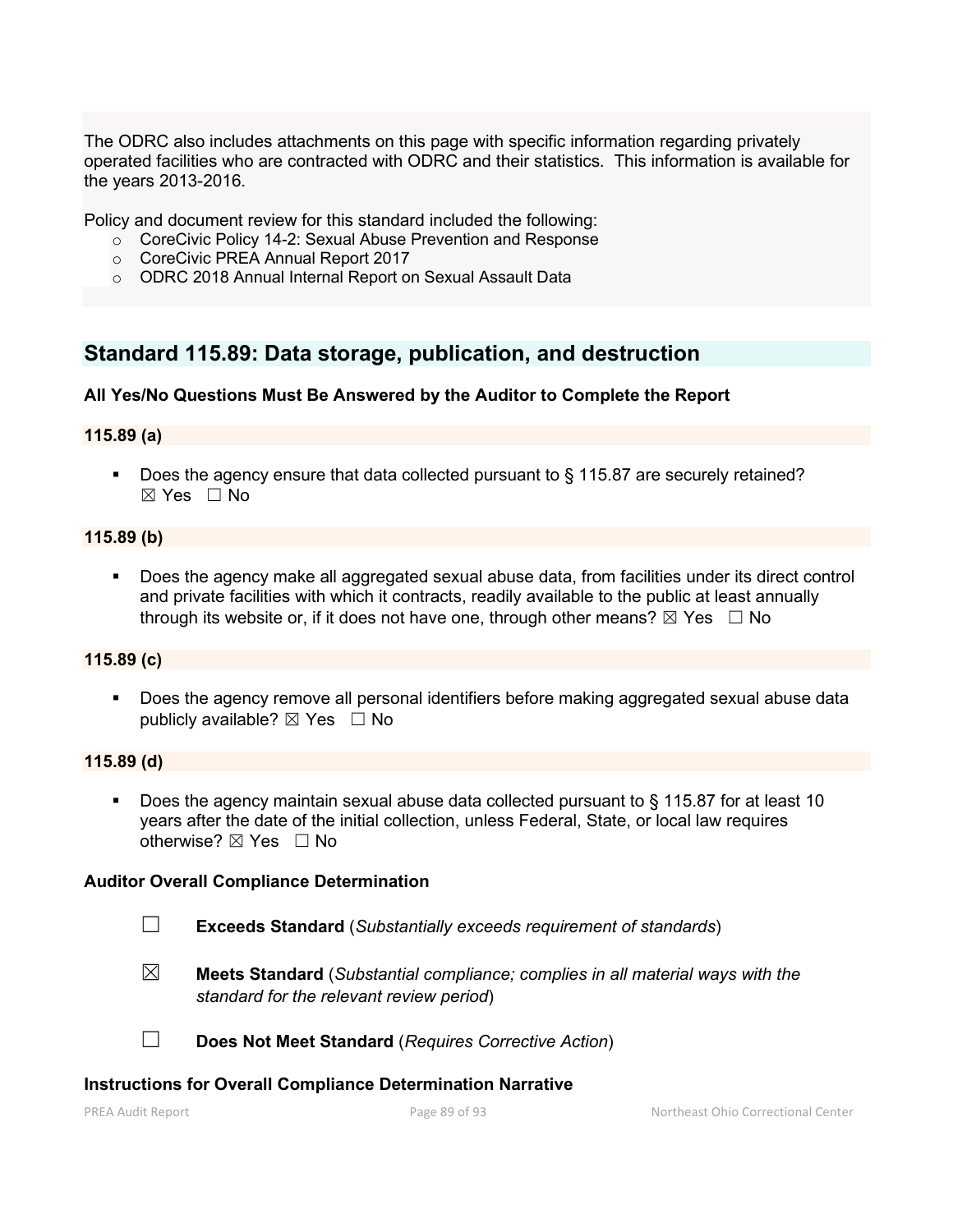*The narrative below must include a comprehensive discussion of all the evidence relied upon in making the compliance or non-compliance determination, the auditor's analysis and reasoning, and the auditor's conclusions. This discussion must also include corrective action recommendations where the facility does not meet the standard. These recommendations must be included in the Final Report, accompanied by information on specific corrective actions taken by the facility.*

PREA information is maintained in several ways at the facility. The inmate records are maintained on a computer system and all staff have individual passwords required for access to any PREA information. However, access to PREA files are restricted to certain individuals in the institution.

Investigation files are maintained on the computer, as well as hard copies. These hard copies are kept in the facility investigators' office and they are stored in a locked filing cabinet.

Statistical information is provided to the ODRC by NEOCC annually as required by PREA standard. And no identifying information is included in any of the reports by CoreCivic or ODRC.

All PREA information is available since 2013 and policy indicates that information is kept for (10) years. Policy and document review for this standard included the following:

- o CoreCivic Policy 14-2: Sexual Abuse Prevention and Response
- o CoreCivic Policy 1-15: Retention of Records
- o CoreCivic Form 1-15B: CoreCivic Record Retention Schedule
- o ODRC Policy 79-ISA-01: Prison Rape Elimination
- o ODRC Record Retention Schedule

# **AUDITING AND CORRECTIVE ACTION**

# **Standard 115.401: Frequency and scope of audits**

# **All Yes/No Questions Must Be Answered by the Auditor to Complete the Report**

#### **115.401 (a)**

 During the three-year period starting on August 20, 2013, and during each three-year period thereafter, did the agency ensure that each facility operated by the agency, or by a private organization on behalf of the agency, was audited at least once? (N/A before August 20, 2016.)  $\boxtimes$  Yes  $\Box$  No  $\Box$  NA

#### **115.401 (b)**

 During each one-year period starting on August 20, 2013, did the agency ensure that at least one-third of each facility type operated by the agency, or by a private organization on behalf of the agency, was audited?  $\boxtimes$  Yes  $\Box$  No

# **115.401 (h)**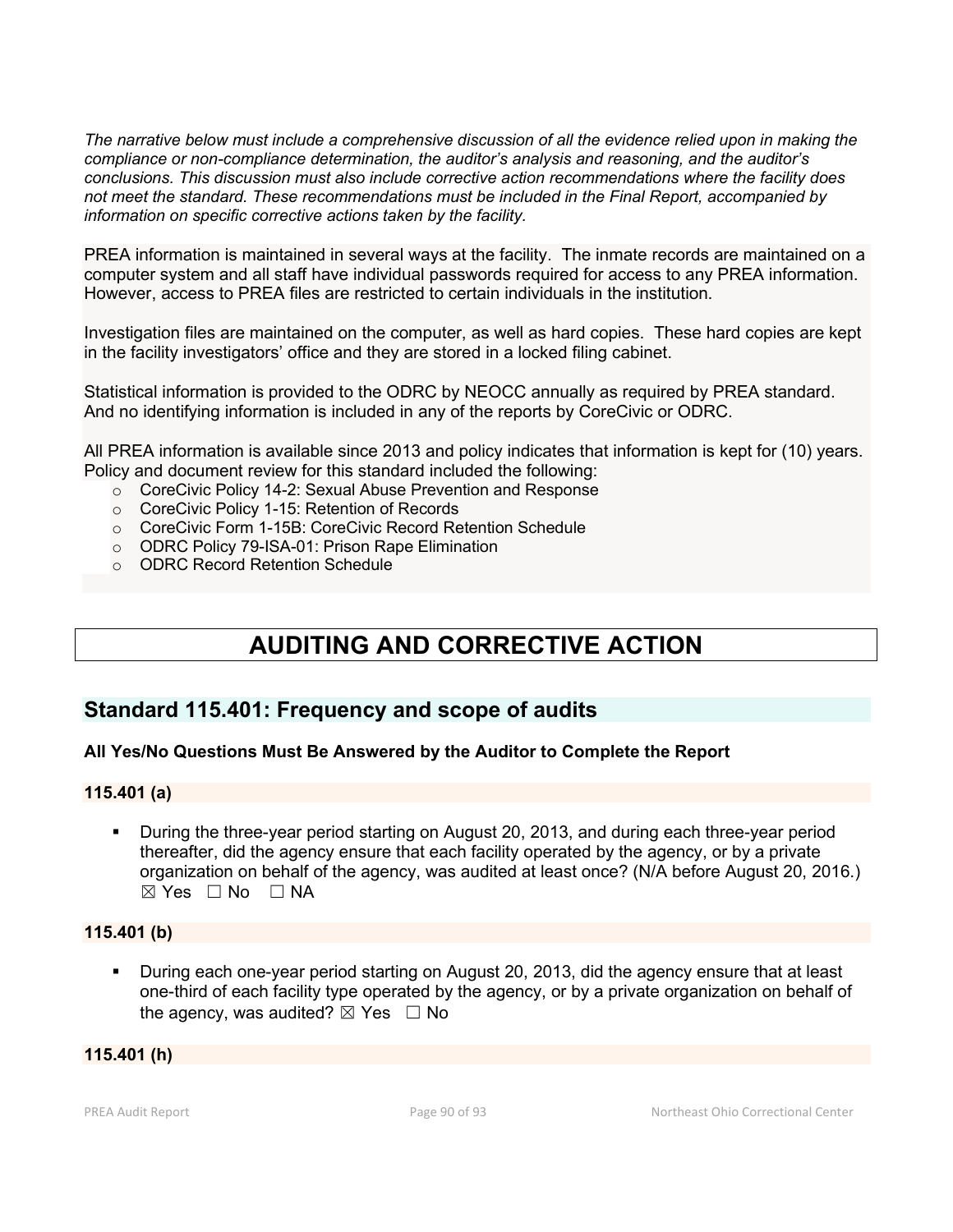Did the auditor have access to, and the ability to observe, all areas of the audited facility?  $\boxtimes$  Yes  $\Box$  No

#### **115.401 (i)**

 Was the auditor permitted to request and receive copies of any relevant documents (including electronically stored information)?  $\boxtimes$  Yes  $\Box$  No

#### **115.401 (m)**

 Was the auditor permitted to conduct private interviews with inmates, residents, and inmates?  $\boxtimes$  Yes  $\Box$  No

#### **115.401 (n)**

 Were inmates permitted to send confidential information or correspondence to the auditor in the same manner as if they were communicating with legal counsel?  $\boxtimes$  Yes  $\Box$  No

#### **Auditor Overall Compliance Determination**

- ☐ **Exceeds Standard** (*Substantially exceeds requirement of standards*)
- ☒ **Meets Standard** (*Substantial compliance; complies in all material ways with the standard for the relevant review period*)
- ☐ **Does Not Meet Standard** (*Requires Corrective Action*)

#### **Instructions for Overall Compliance Determination Narrative**

*The narrative below must include a comprehensive discussion of all the evidence relied upon in making the compliance or non-compliance determination, the auditor's analysis and reasoning, and the auditor's conclusions. This discussion must also include corrective action recommendations where the facility does not meet the standard. These recommendations must be included in the Final Report, accompanied by information on specific corrective actions taken by the facility.*

This Auditor was able to review the prior audit report from 2016 for the Northeast Ohio Correctional Center. This audit report can be found online at [https://drc.ohio.gov/Portals/0/PREA/2016-Northeast-Ohio-](https://drc.ohio.gov/Portals/0/PREA/2016-Northeast-Ohio-PREA-Report.pdf?ver=2017-10-20-100051-170)[PREA-Report.pdf?ver=2017-10-20-100051-170](https://drc.ohio.gov/Portals/0/PREA/2016-Northeast-Ohio-PREA-Report.pdf?ver=2017-10-20-100051-170) o[r https://www.corecivic.com/hubfs/\\_files/PREA/Facilities/2016-](https://www.corecivic.com/hubfs/_files/PREA/Facilities/2016-Northeast-Ohio-PREA-Report.pdf) [Northeast-Ohio-PREA-Report.pdf.](https://www.corecivic.com/hubfs/_files/PREA/Facilities/2016-Northeast-Ohio-PREA-Report.pdf)

CoreCivic operates approximately (129) facilities including prisons, jails and community corrections centers throughout the United States. CoreCivic works to ensure that all facilities are audited once during each (3) year audit cycle. The majority of the facilities were audited in the first two years of the audit cycle.

This Auditor was provided with a great deal of information prior to the onsite visit. In addition, this Auditor requested multiple documents while onsite and was provided with all information requested.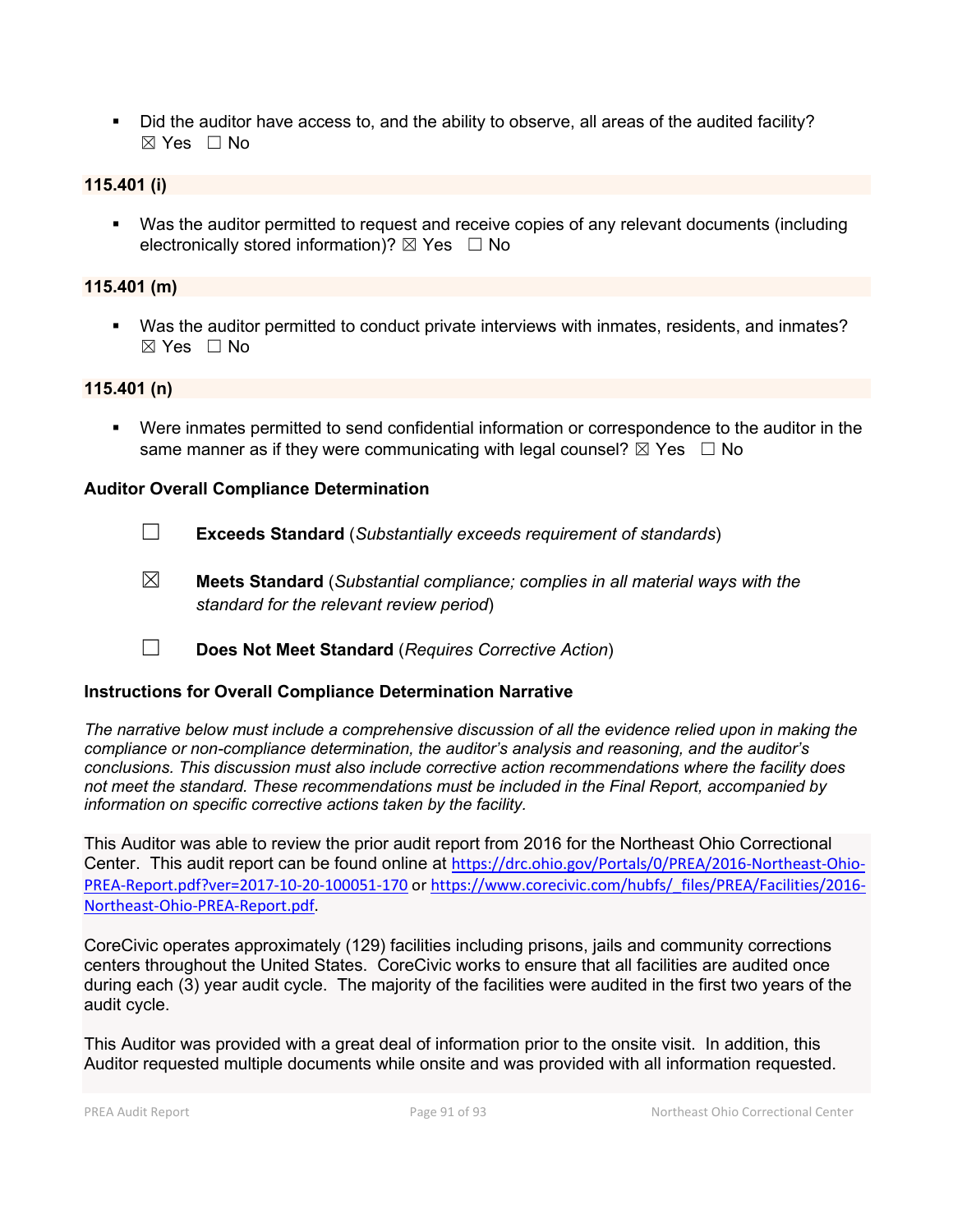All interviews were conducted in private. Interviews were conducted in various locations throughout the facility.

# **Standard 115.403: Audit contents and findings**

# **All Yes/No Questions Must Be Answered by the Auditor to Complete the Report**

# **115.403 (f)**

 The agency has published on its agency website, if it has one, or has otherwise made publicly available, all Final Audit Reports within 90 days of issuance by auditor. The review period is for prior audits completed during the past three years PRECEDING THIS AGENCY AUDIT. In the case of single facility agencies, the auditor shall ensure that the facility's last audit report was published. The pendency of any agency appeal pursuant to 28 C.F.R. § 115.405 does not excuse noncompliance with this provision. (N/A if there have been no Final Audit Reports issued in the past three years, or in the case of single facility agencies that there has never been a Final Audit Report issued.)  $\boxtimes$  Yes  $\Box$  No  $\Box$  NA

# **Auditor Overall Compliance Determination**

- ☐ **Exceeds Standard** (*Substantially exceeds requirement of standards*)
- ☒ **Meets Standard** (*Substantial compliance; complies in all material ways with the standard for the relevant review period*)
- ☐ **Does Not Meet Standard** (*Requires Corrective Action*)

# **Instructions for Overall Compliance Determination Narrative**

*The narrative below must include a comprehensive discussion of all the evidence relied upon in making the compliance or non-compliance determination, the auditor's analysis and reasoning, and the auditor's conclusions. This discussion must also include corrective action recommendations where the facility does not meet the standard. These recommendations must be included in the Final Report, accompanied by information on specific corrective actions taken by the facility.*

The facility's prior onsite audit was conducted June 13-15, 2016. The date of the report is July 15, 2016. This report can be found on the CoreCivic website at the following address: [https://www.corecivic.com/hubfs/\\_files/PREA/Facilities/2016-Northeast-Ohio-PREA-Report.pdf](https://www.corecivic.com/hubfs/_files/PREA/Facilities/2016-Northeast-Ohio-PREA-Report.pdf).